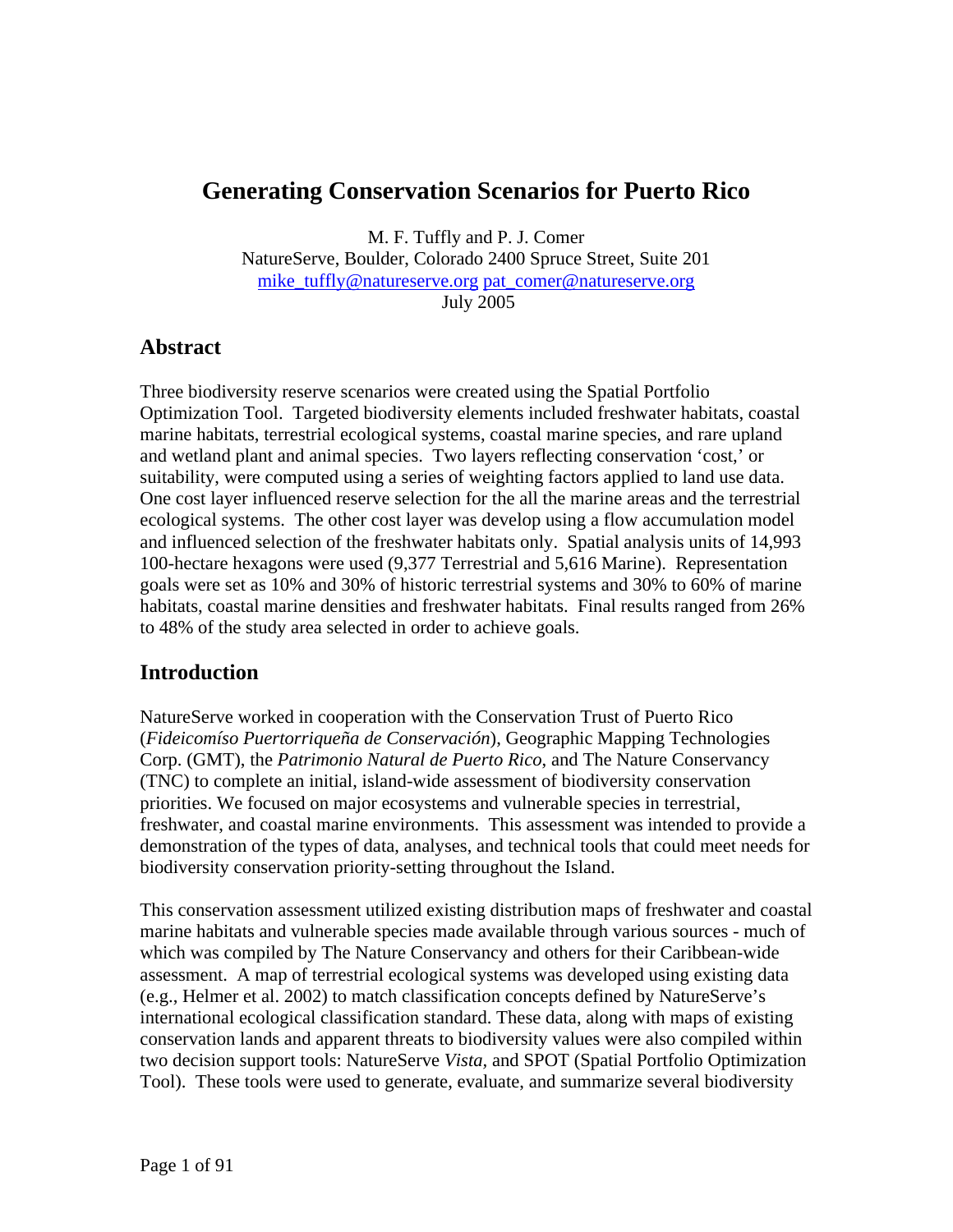conservation scenarios – highlighting places throughout the island and surroundings where biodiversity representation goals could be effectively met.

Through this effort, we demonstrated a range of analyses available for conservation priority-setting with existing data. This paper focuses on the use of spatial optimization tools in island-wide assessment and *identification of lands and waters where biodiversity conservation should be emphasized*. This was part of a larger effort setting the stage for subsequent data development and analyses that will integrate decision making from regional to local scales and across multiple conservation themes (e.g., biodiversity, ecosystem services, cultural values, scenic values, etc.).

# **Materials and Methods**

Using existing spatial data created by the International Institute of Tropical Forestry (Helmer et al., 2002), The Nature Conservancy, and others (e.g., Figueroa 1996), we mapped terrestrial ecological systems (NatureServe 2004) for the island of Puerto Rico. A total of 22 Terrestrial Ecological system types, along with 5 major land use types were mapped (Figure 1). A review of the metadata listed in Appendix1 will illustrate the details, descriptions, and techniques for mapping terrestrial ecological systems. Table 1 shows the full suite of target categories and their frequencies used in this study to represent biodiversity.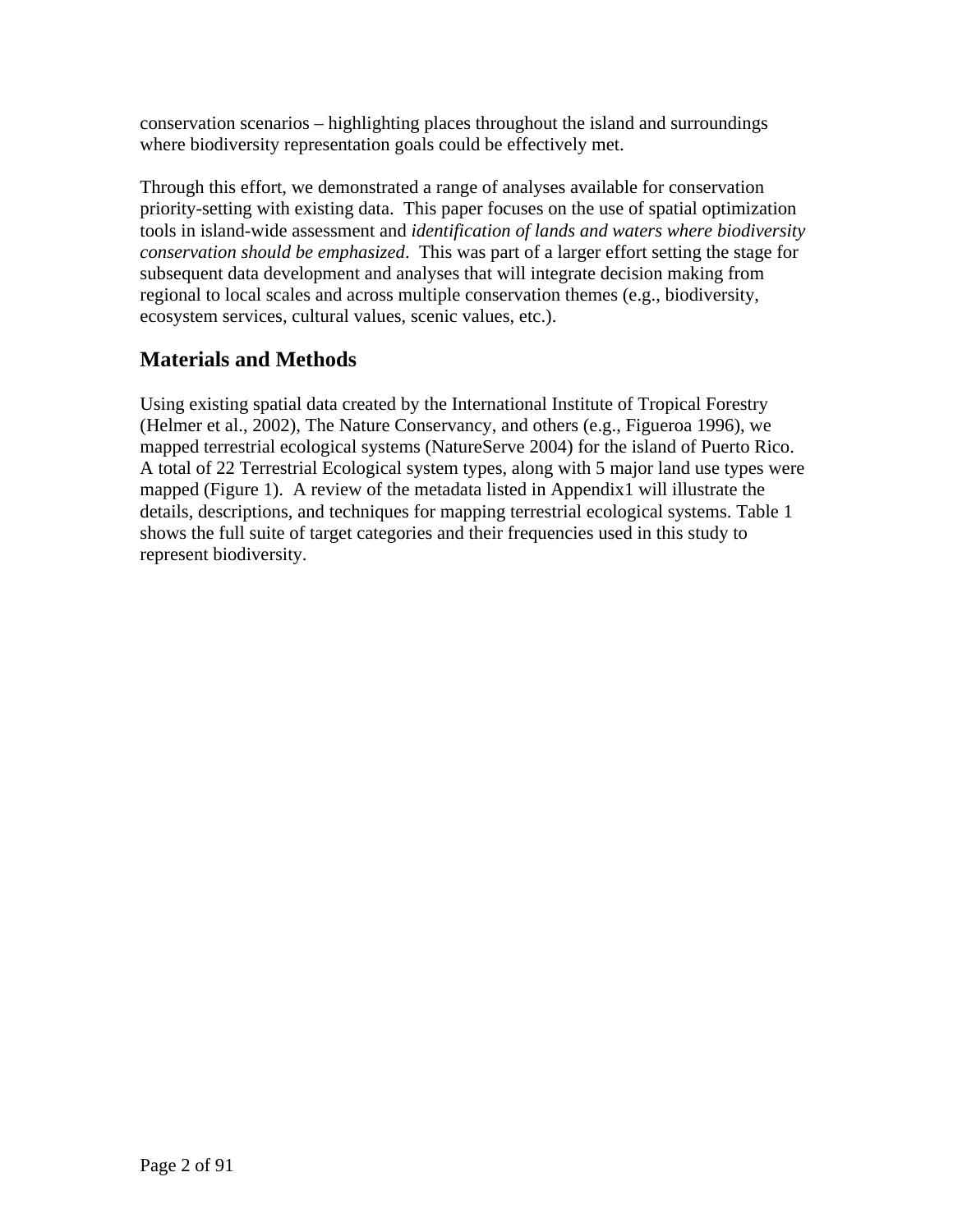



# **Table1**

| <b>Element Type</b>            | <b>Frequency</b> |
|--------------------------------|------------------|
|                                |                  |
| <b>Ecological Systems</b>      |                  |
| <b>Terrestrial Ecological</b>  | 22               |
| <b>Systems</b>                 |                  |
| <b>Freshwater Habitats</b>     | 25               |
| <b>Coastal Marine Habitats</b> | 16               |
|                                |                  |
| <b>Vulnerable Species</b>      |                  |
| <b>Assemblages/Habit</b>       |                  |
| <b>Spawning Fish</b>           | 1                |
| Assemblages                    |                  |
| Marine Species Habitat         | 8                |
| Components                     |                  |
|                                |                  |
| <b>Species</b>                 |                  |
| Vulnerable-Imperiled           | 56               |
| <b>Animal Species</b>          |                  |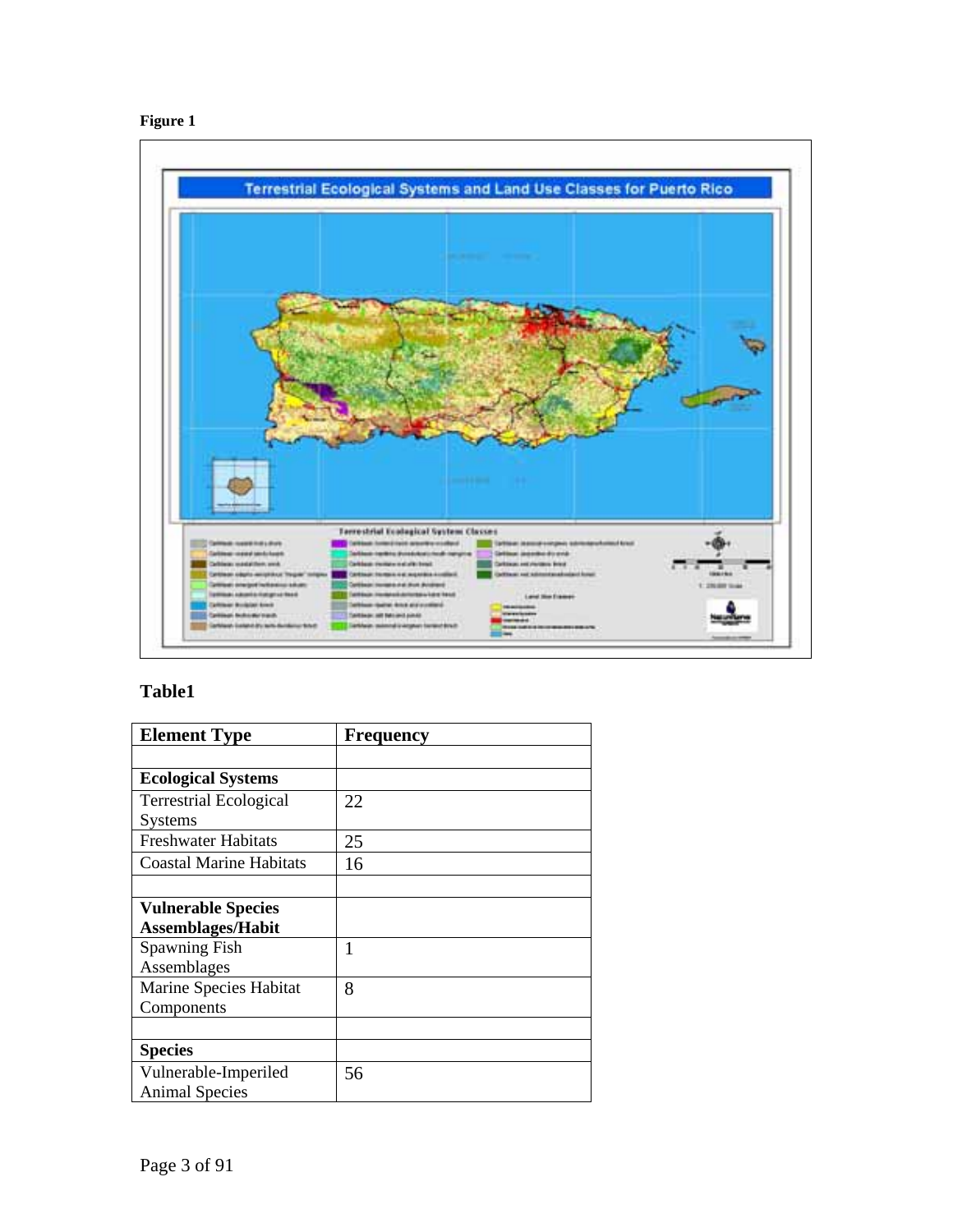| Vulnerable-Imperiled<br><b>Plant Species</b> | 190 |
|----------------------------------------------|-----|
|                                              |     |
| <b>Grand Total</b>                           |     |

Spatial optimization tools utilize spatial analysis units to represent and summarize multiple spatial data sets relevant to reserve selection. For Puerto Rico, the study area consisted of the island and selected areas in the coastal marine environment. We selected hexagons as spatial analysis units, each with an area of 100 hectares. A total population of 14,993 100-hectare hexagons encompassed the entire study area (Figure2). The 14,993 100-hectare hexagons were split into to 9,377 terrestrial and 5,616 marine.





Because of the multiple conservation targets, the large data set, the complexity of land/water uses, and management in the island we used a spatial-optimization software program named SPOT (Shoutis 2004) to generate alternative scenarios for achieving representation objectives. SPOT is one of several spatial optimization tools, such as MARXAN and SITES (Andelman et al. 1999) that have been commonly used in recent years for regional conservation planning.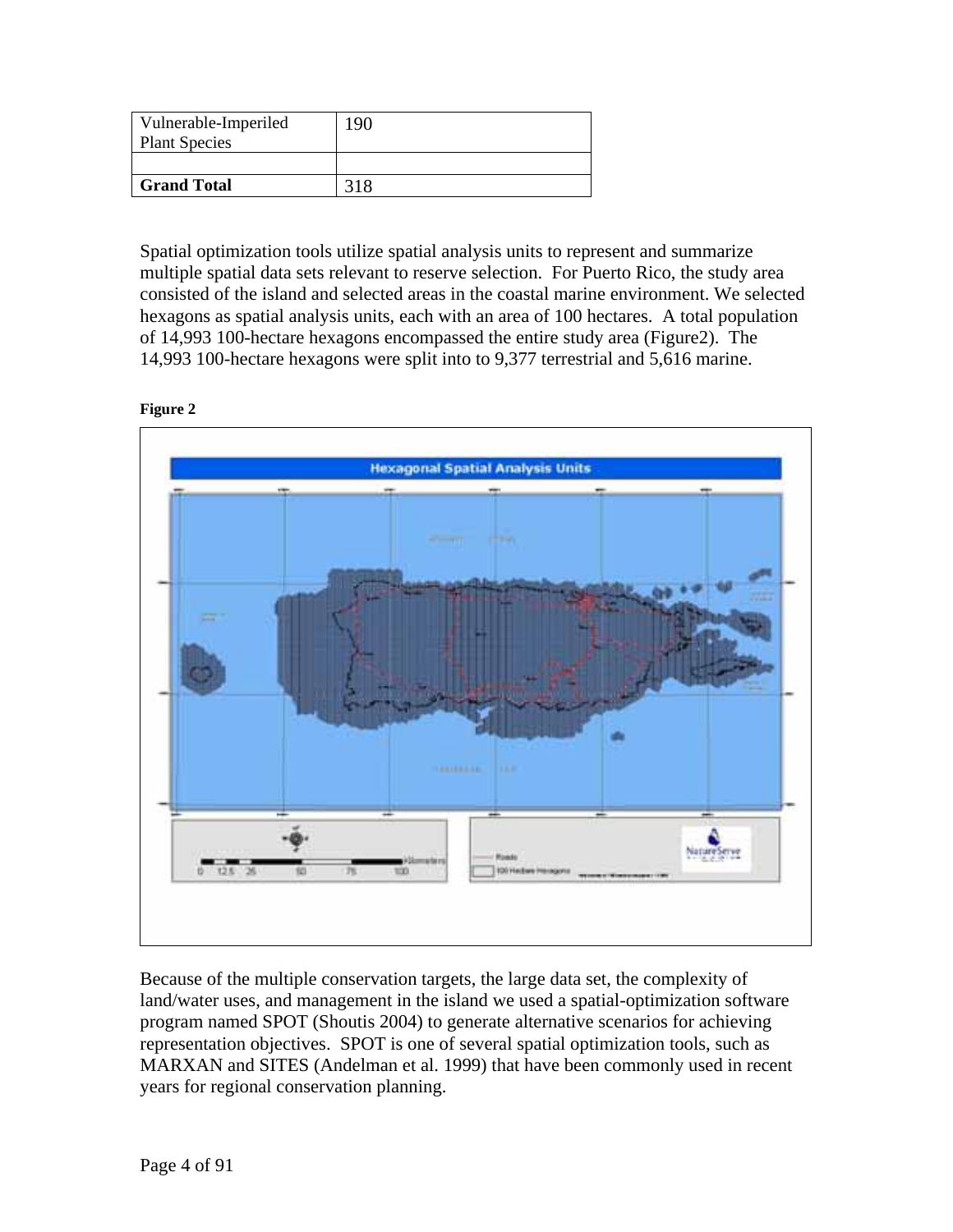The overall objective of spatial optimization is to ensure that representation objectives have been met while minimizing the "cost" of the total scenario. The SPOT program selects areas to meet objectives for conservation targets while balancing objectives of efficiency; that is, it seeks the greatest number of objectives met for the lowest "cost" or the least amount of suitable land/water. This set of objectives is summarized in the following equation:

*Total Scenario Cost = Cost of Selected Areas + Target Penalty + Boundary Length*

where the individual factors are defined as follows:

- *Total Scenario Cost* is the objective to be minimized.
- *Cost of Selected Areas* is the number of hectares in all analysis units that are selected for the scenario, along with additional costs that approximate a degree of "conservation suitability" for conservation.
- *Target Penalty* is a cost of not meeting representation objectives for each target.
- *Boundary Length* is a cost of spatial dispersion of the selected conservation areas as measured by the total boundary length (i.e., edge/area ratio of lands/waters included in the scenario).

The algorithm seeks to minimize the *Total Scenario Cost* by selecting a set of places that includes as many target occurrences as possible, as 'cheaply' as possible, in as generally compact a set of areas as possible. The solutions depend on how site cost is measured, on the target levels and the penalty cost for each target, and how heavily the boundary length is weighted. The modeling program generates and compares several million possible scenarios to determine the most efficient or "near-optimal" scenario.

Conservation suitability describes the relative circumstances where biodiversity conservation could be more or less successful, given current and future threats to resource values and established resource management regimes. The suitability index is a mechanism for integrating economic, socio-political, and biological factors in the design process. This index integrates land/water use factors for a given geographic area, and represents the likely "cost" (or rough degree of difficulty) associated with conserving targets in an area.

We developed two conservation suitability index layers for Puerto Rico using available spatial data; one focused on factors affecting terrestrial and coastal marine targets, and the other with modifications suited to freshwater targets. Scores are calculated for each hexagon. The first cost layer was for the Marine and Terrestrial environments (figure3) and the second was for the Freshwater Aquatic environment (figure 4). The data used for the Marine and Terrestrial are listed in Appendix 2 and the Freshwater are in Appendix 3. The minimum and maximum costs for the marine and terrestrial were 10 and 494 respectively and 10 – 1508 for the Freshwater, respectively.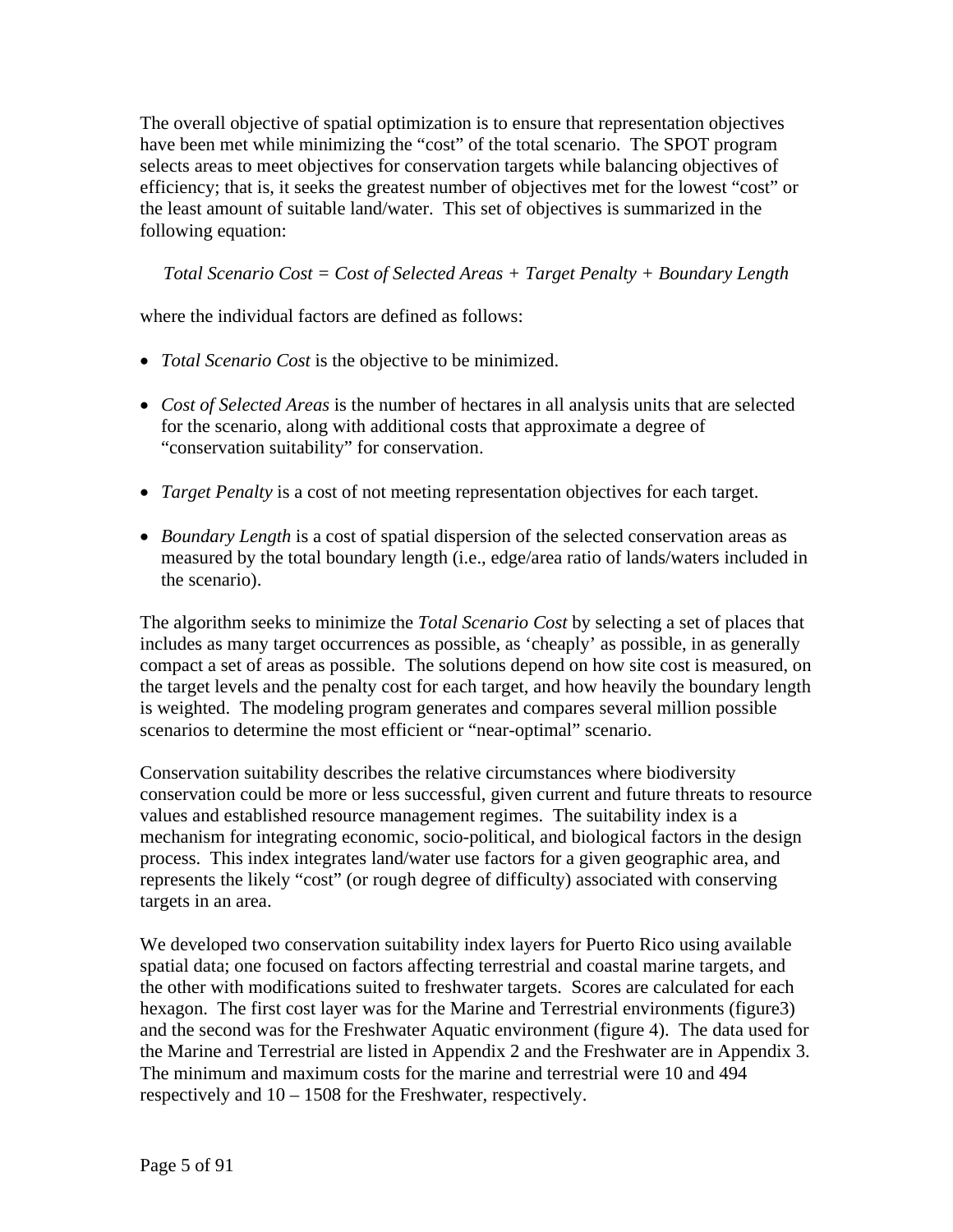

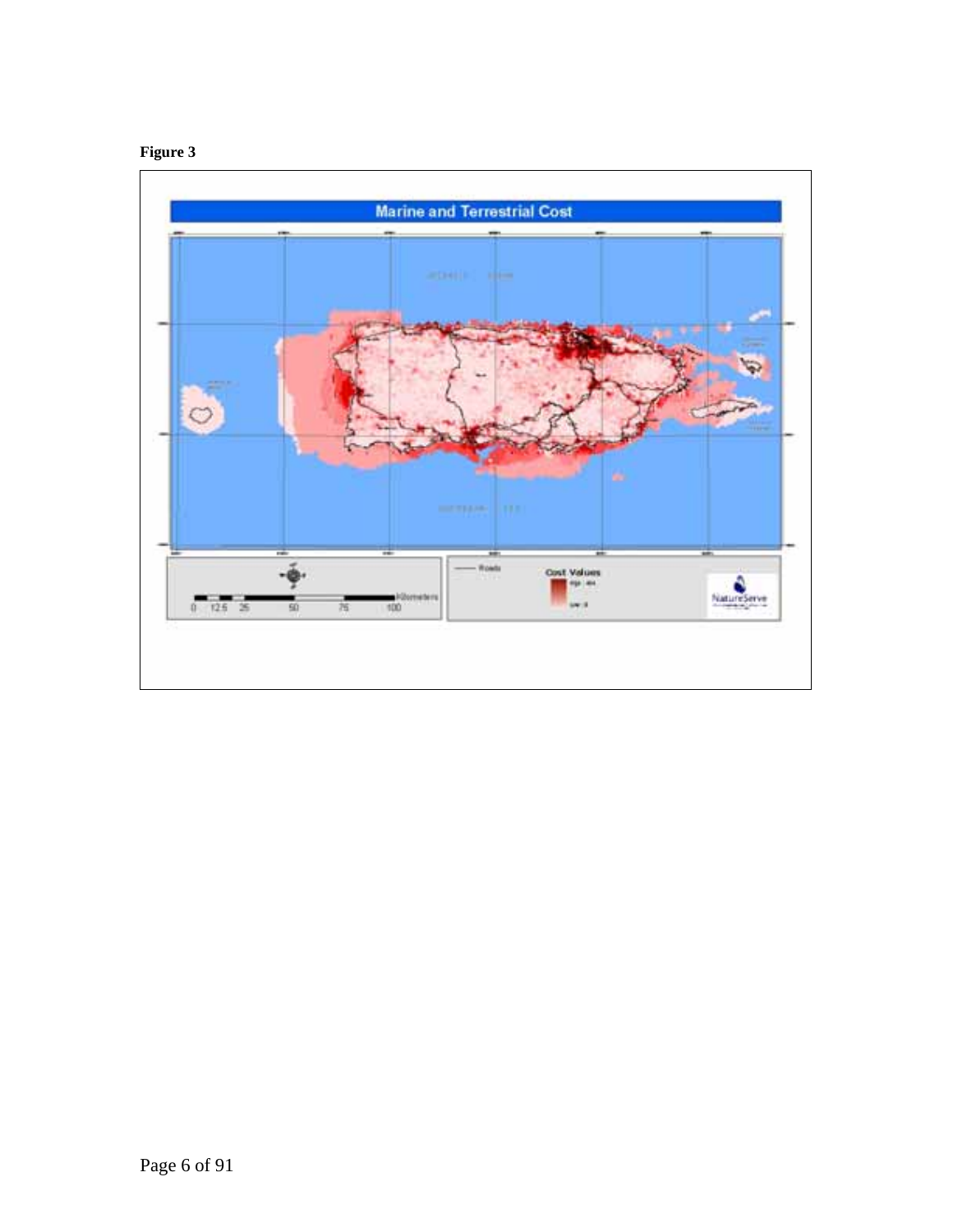



Next, we populated each hexagon with the areal extent of each terrestrial ecological system type, the number of species, the linear extent of freshwater systems, etc. (Appendix 4). Representation goals were set for each element are listed in Appendix  $5 -$ 7. This information is put into the SPOT program.

### **SPOT Settings**

SPOT enables users to set numerical representation goals, establish minimum sizes for contiguous patches of each target, 'lock' analysis units in, or out, of any solution, and adjust the degree of spatial clumping of each solution set. In this study, hexagons that had a cost of greater than 200 were locked out (Figure 5). This removed 606 hexagons from the total population or 4.04% (333 hexagons or 3.55% in the Terrestrial Environment and 273 hexagons in the Marine Environment or 4.86%). That is, these hexagons with a cost greater than 200 could not be selected in any solution. Furthermore, we ran two runs (10 million iterations each) sequentially. The first run was just the Terrestrial/Marine elements. Then, taking the results from the Terrestrial/Marine SPOT run and locking in these results we ran the freshwater elements. By locking in the results from the Terrestrial/Marine SPOT run would allow SPOT to automatically count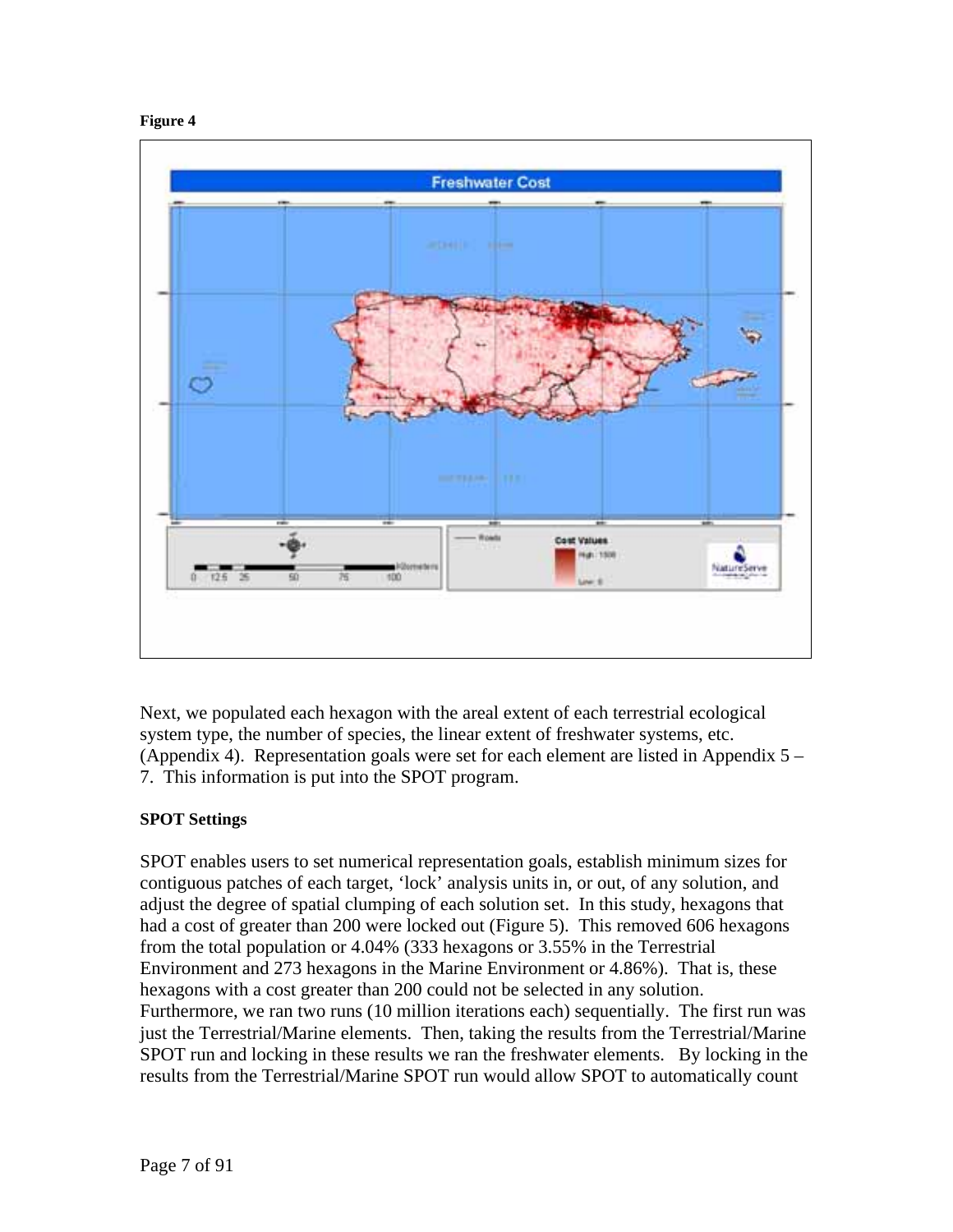towards the overall goals the freshwater elements that were coincident with locked in hexagons from the first run.



#### **Figure 5**

In this study, we used spatial optimization to explore alternative island-wide reserve designs that were based on multiple levels of target representation. In all scenarios, representation goals varied only for terrestrial ecological system types. Scenario 1 is the 10% run where representation goals were set at 10% of estimated historic extent of each terrestrial ecological system type. Scenario 2 is the 30% run and consisted of 30% of historic extent of terrestrial ecological systems. Scenario 3 is similar as Scenario 1 except the hexagons that were contained on terrestrial protected areas (Figure 6) were locked into the final solution.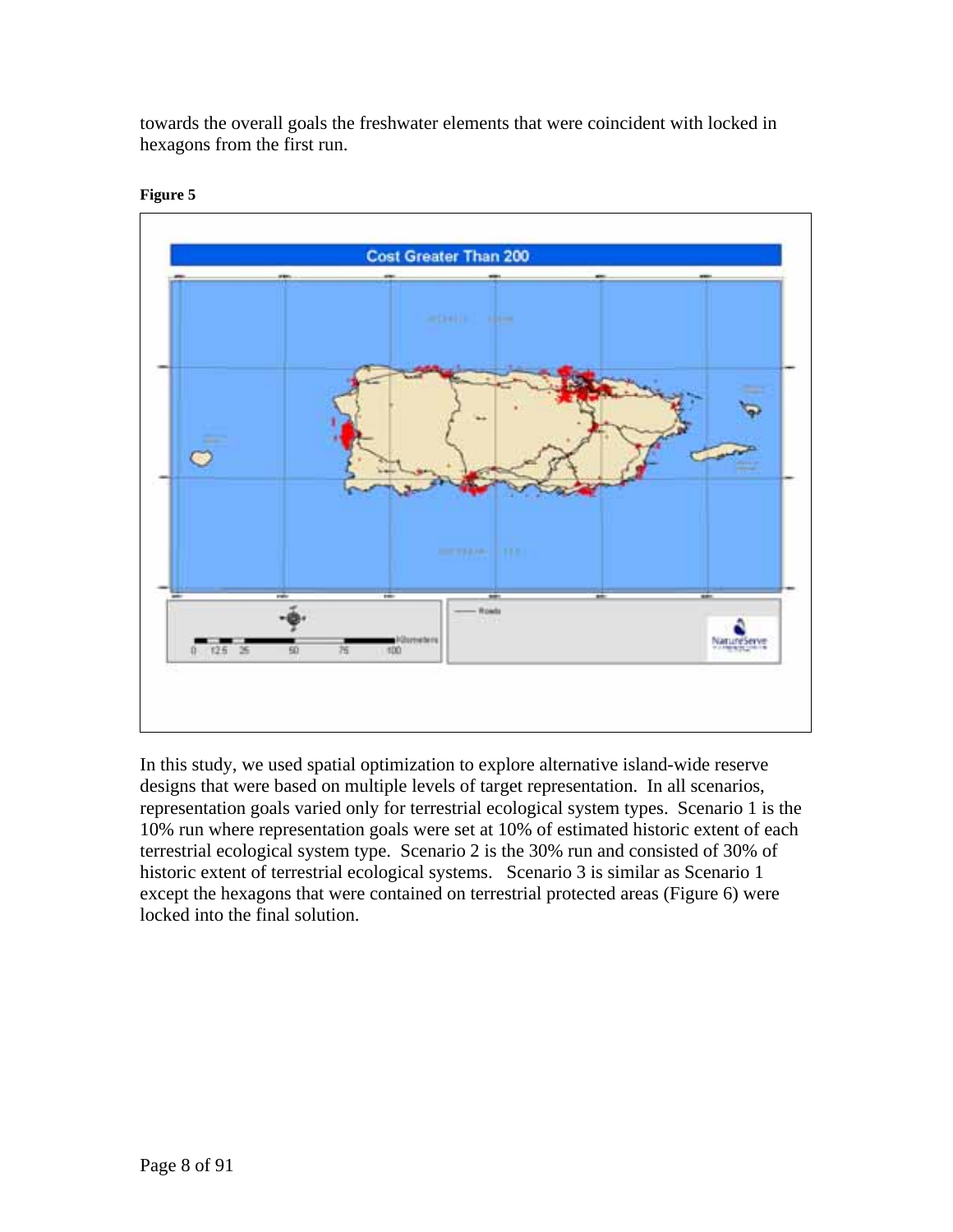#### **Figure 6**



# **Results**

Scenario 1 selected 3,794 hexagons amounting to 25.31% of area (figure 7). Scenario 2 selected 7,190 hexagons amounting to 47.96% of area (figure 8). Scenario 3 selected 3,942 hexagons amounting to 26.29% of area (figure 9).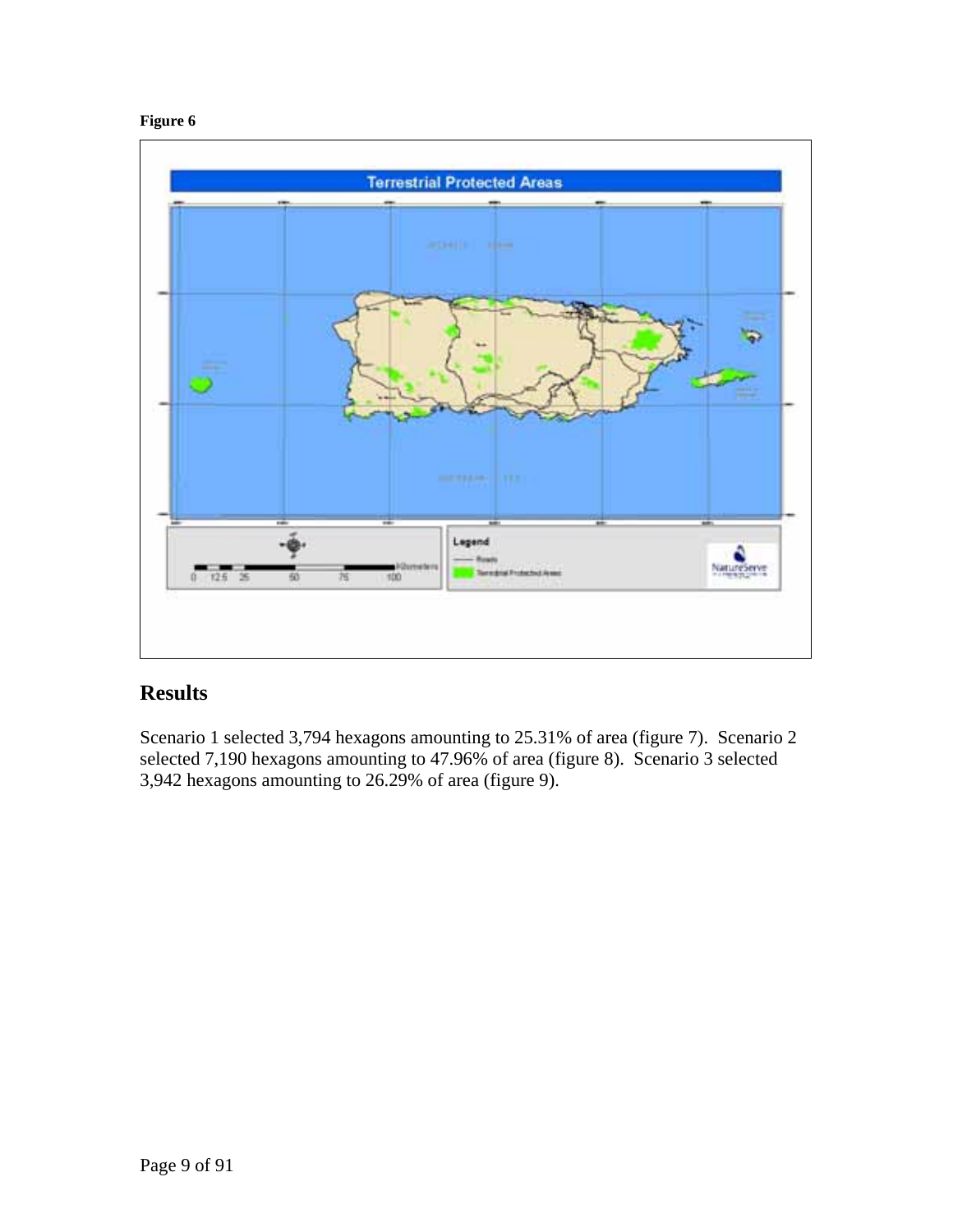

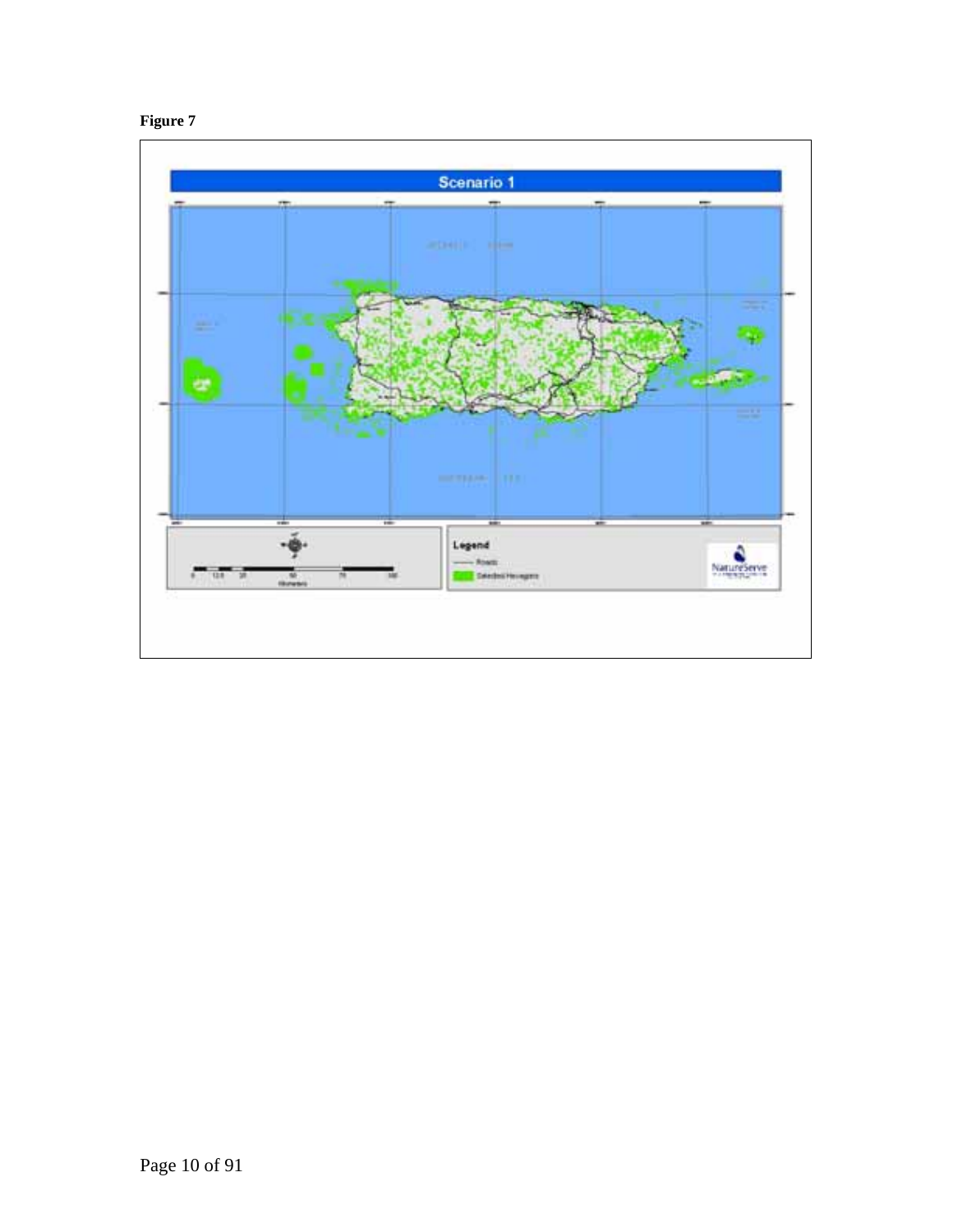

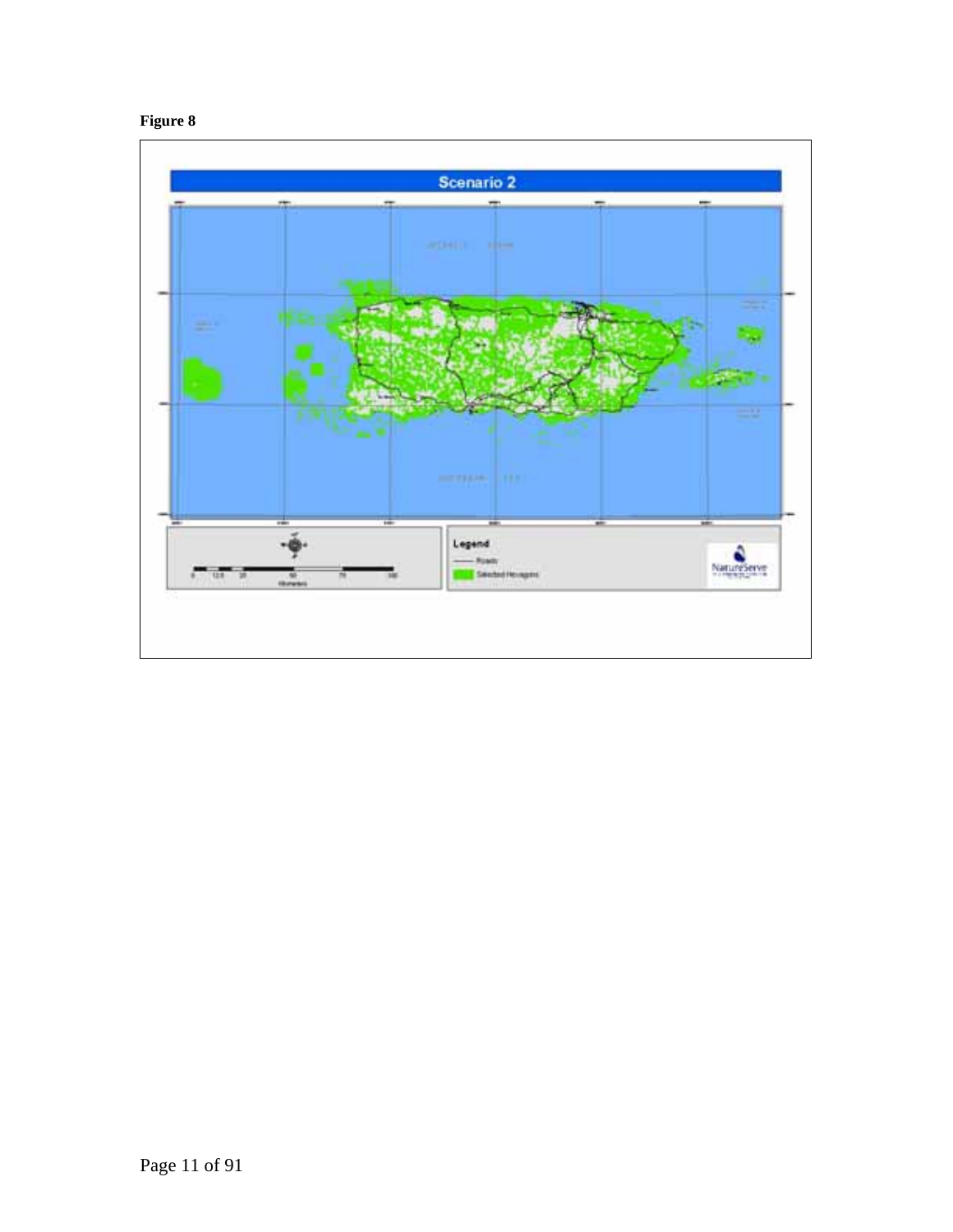



The amounts and goals obtained by elements that were selected by each scenario are listed in Appendix 5 for Scenario 1, Appendix 6 for Scenario 2, and Appendix 7 for Scenario 3. In addition, Table 2 illustrates the various percentages of hexagons selected and the respective percentage. Also, Table 3 shows the various percentages of hexagons selected and the respective percentage with the total number of hexagons adjusted. The adjusted amount is reflective of the 606 hexagons that were removed from the SPOT runs because of their cost being greater than 200.

| <b>Table 2</b>        |                                              |                                                           |                                     |                                  |                                                    |
|-----------------------|----------------------------------------------|-----------------------------------------------------------|-------------------------------------|----------------------------------|----------------------------------------------------|
|                       | <b>Total Number of</b><br><b>Hexagons</b>    | <b>Total Number of</b><br><b>Terrestrial Hexagons</b>     | Total<br>Number of<br><b>Marine</b> |                                  | <b>Total Number of</b><br><b>Hexagons Selected</b> |
|                       |                                              |                                                           | <b>Hexagons</b>                     |                                  |                                                    |
| Scenario1             | 14,993                                       | 9,377                                                     | 5,616                               | 3,794                            |                                                    |
| Scenario <sub>2</sub> | 14,993                                       | 9.377                                                     | 5,616                               | 7,190                            |                                                    |
| Scenario3             | 14,993                                       | 9.377                                                     | 5,616                               | 3,942                            |                                                    |
|                       | <b>Total Number of</b><br><b>Terrestrial</b> | <b>Total Number of Marine</b><br><b>Hexagons Selected</b> | Percent of<br>Total                 | Percent of<br><b>Terrestrial</b> | Percent of<br><b>Marine</b>                        |
|                       | <b>Hexagon Selected</b>                      |                                                           |                                     | Total                            | Total                                              |
| Scenario1             | 2,689                                        | 1,105                                                     | 25.31                               | 28.68                            | 19.68                                              |
| Scenario <sub>2</sub> | 6,104                                        | 1,086                                                     | 47.96                               | 65.10                            | 19.34                                              |
| Scenario3             | 2,848                                        | 1,094                                                     | 26.29                               | 30.37                            | 19.48                                              |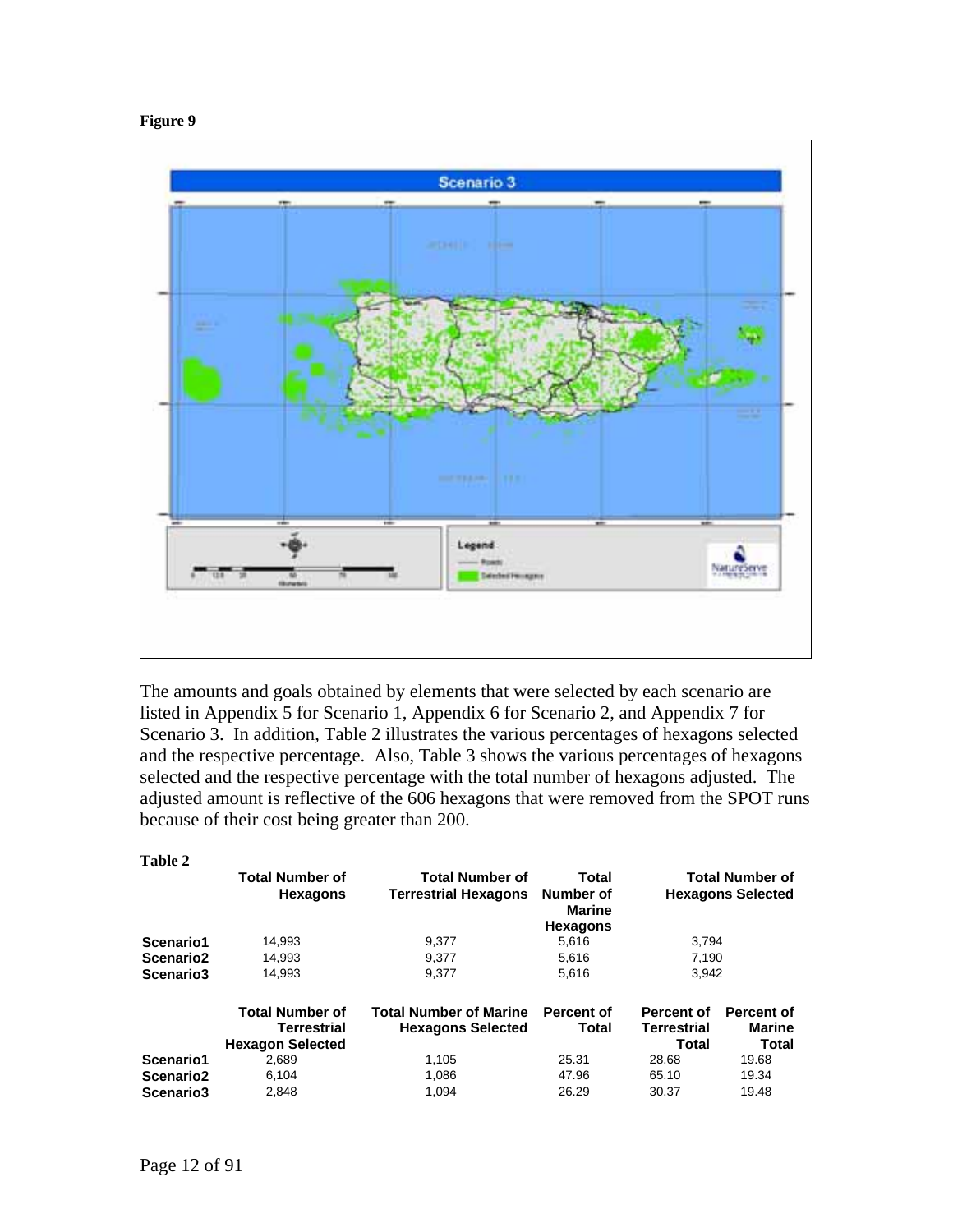| Table 3               |                                                                  |                                                           |                                                 |                                                    |                               |
|-----------------------|------------------------------------------------------------------|-----------------------------------------------------------|-------------------------------------------------|----------------------------------------------------|-------------------------------|
|                       | <b>Total Number of</b><br><b>Hexagons</b><br>(Adjusted)          | <b>Total Number of</b><br><b>Terrestrial Hexagons</b>     | Total<br>Number of<br>Marine<br><b>Hexagons</b> | <b>Total Number of</b><br><b>Hexagons Selected</b> |                               |
| Scenario1             | 14,327                                                           | 9,044                                                     | 5,343                                           | 3,794                                              |                               |
| Scenario <sub>2</sub> | 14,327                                                           | 9.044                                                     | 5,343                                           | 7,190                                              |                               |
| Scenario <sub>3</sub> | 14.327                                                           | 9.044                                                     | 5.343                                           | 3.942                                              |                               |
|                       | <b>Total Number of</b><br>Terrestrial<br><b>Hexagon Selected</b> | <b>Total Number of Marine</b><br><b>Hexagons Selected</b> | Percent of<br>Total                             | Percent of<br><b>Terrestrial</b><br>Total          | Percent of<br>Marine<br>Total |
| Scenario1             | 2,689                                                            | 1.105                                                     | 18.77                                           | 29.73                                              | 20.68                         |
| Scenario <sub>2</sub> | 6,104                                                            | 1,086                                                     | 42.60                                           | 67.49                                              | 20.33                         |
| Scenario3             | 2,848                                                            | 1,094                                                     | 19.88                                           | 31.49                                              | 20.48                         |

# **Summary and Conclusion**

Biodiversity conservation assessment and priority-setting occurs at a variety of spatial scales, each of which emphasizes certain information to address specific concerns. Methods, data, tools, and institutional relationships are needed that integrate information across all themes and scales. This integration is essential to effective conservation of biodiversity and other resource values. Here, we focused on major ecosystems and vulnerable species in terrestrial, freshwater, and coastal marine environments. This assessment was intended to provide a demonstration of the types of data, analyses, and technical tools that could meet needs for biodiversity conservation planning throughout Puerto Rico. Here we provided a brief description of the identification of conservation targets, and development of multiple island-wide reserve designs using varying assumptions about needed representation goals. This effort helps to set the stage for subsequent data development and analyses that will further integrate decision making from regional to local scales and across multiple conservation themes.

We used spatial optimization tools to facilitate generation of multiple reserve design scenarios. Representation goals were set as 10% and 30% of historic terrestrial systems and 30% to 60% of marine habitats, coastal marine densities and freshwater habitats. Final results ranged from 26% to 48% of the study area selected in order to achieve goals. The results of Terrestrial/Marine SPOT run of Scenario 2 indicated that we did not need to run the Freshwater element segment. That is, with larger representation goals set for terrestrial ecological systems, the stated goals for freshwater stream segments was met through areas already 'swept in' to near-optimal solution sets. However, Scenario1 and Scenario 3 needed to run the freshwater elements component in order to reach the freshwater goals. In any case, we have yet to fully evaluate needs for connectivity among freshwater stream segments selected within these alternatives.

For long-term conservation strategies in Puerto Rico a multi-step conservation action plan can be approached utilizing data, methods, and tools outlined by this study. It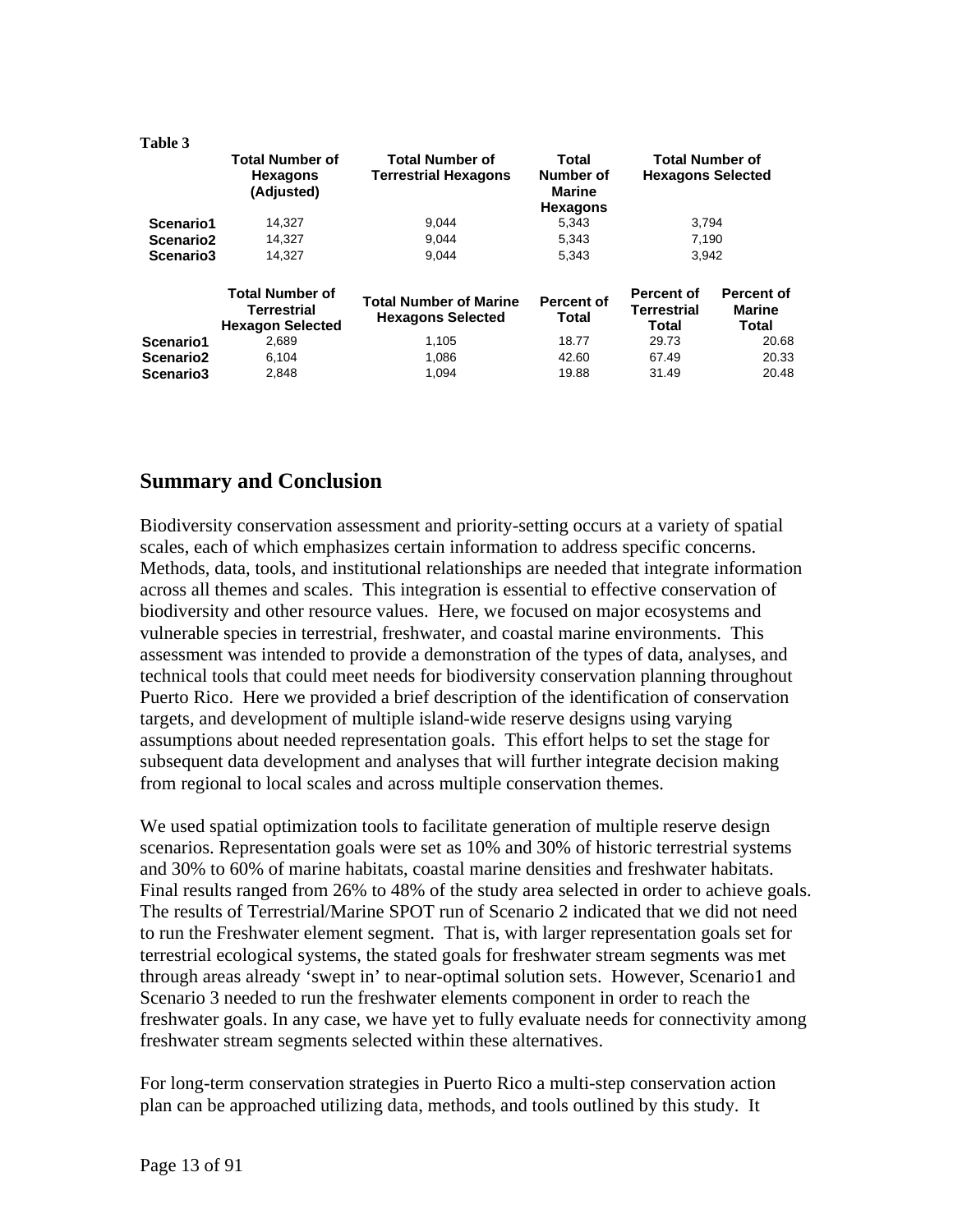remains clear that, while Puerto Rico has an extensive history of land and water use pressures, there remains many options to advance biodiversity conservation.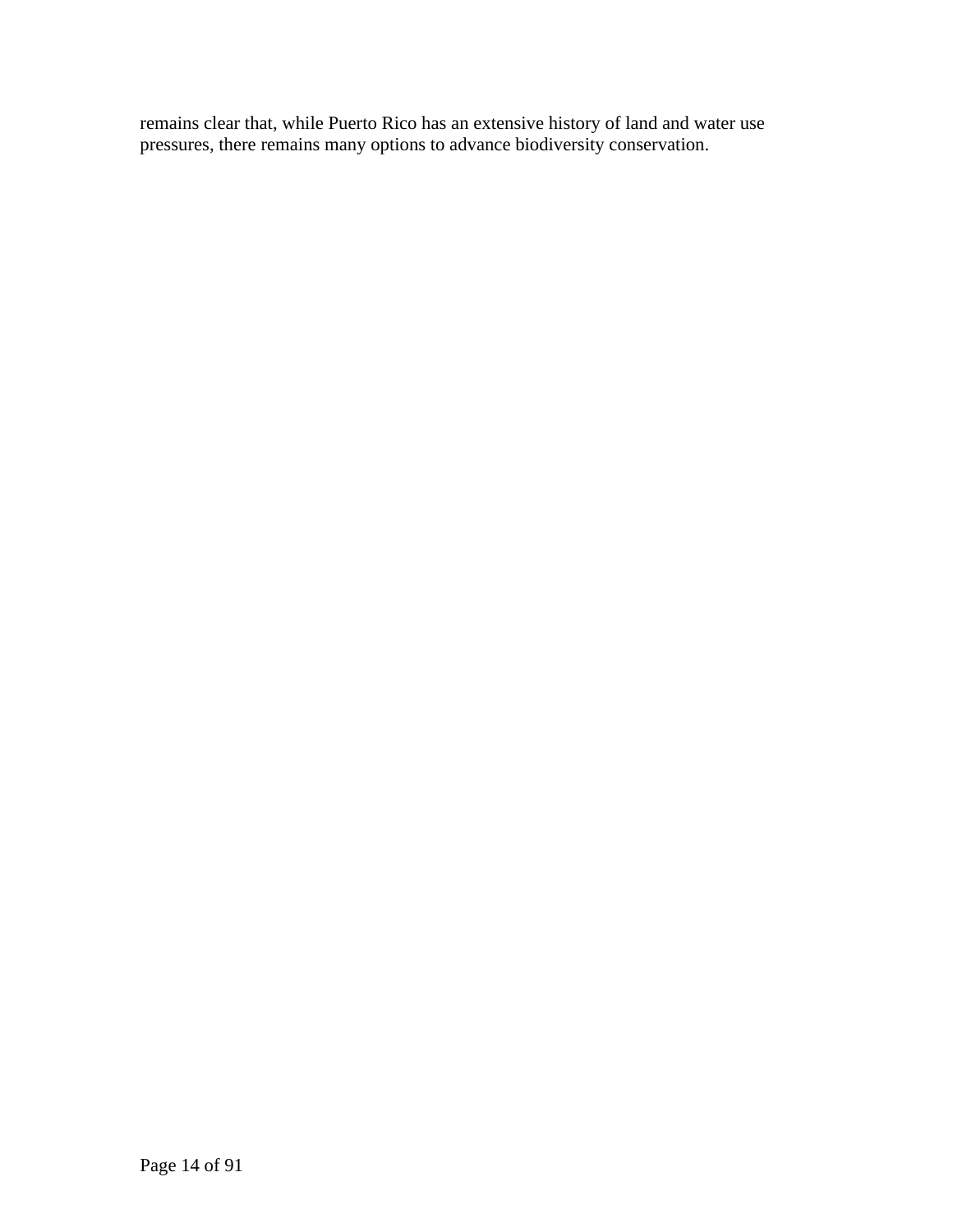#### **Literature Cited**

- Andelman S., I. Ball, F. Davis, and D. Stoms., 1999 SITES v. 1.0., An analytical toolbox for designing ecoregional conservation portfolios.
- Figueroa Colón, J. 1996 Geoclimatic regions of Puerto Rico (map) U.S Geological Survey Water Resource Division. San Juan Puerto Rico.
- Helmer, E. H., O. Ramos, T. Del M. López, M. Quiñones, and W. Diaz. 2002. Mapping the forest type and land cover of Puerto Rico, a component of the Caribbean biodiversity hotspot. Caribbean Journal of Science, Vol. 38, No. 3-4, 165-183.
- Josse, C., G. Navarro, P. Comer, R. Evans, D. Faber-Langendoen, M. Fellows, G. Kittel, S. Menard, M. Pyne, M. Reid, K. Schulz, K. Snow, and J. Teague. 2003. Ecological Systems of Latin America and the Caribbean: A Working Classification of Terrestrial Systems. NatureServe, Arlington, VA.

Shoutis, D. 2004. *SPOT Spatial Portfolio Optimization Tool*. The Nature Conservancy.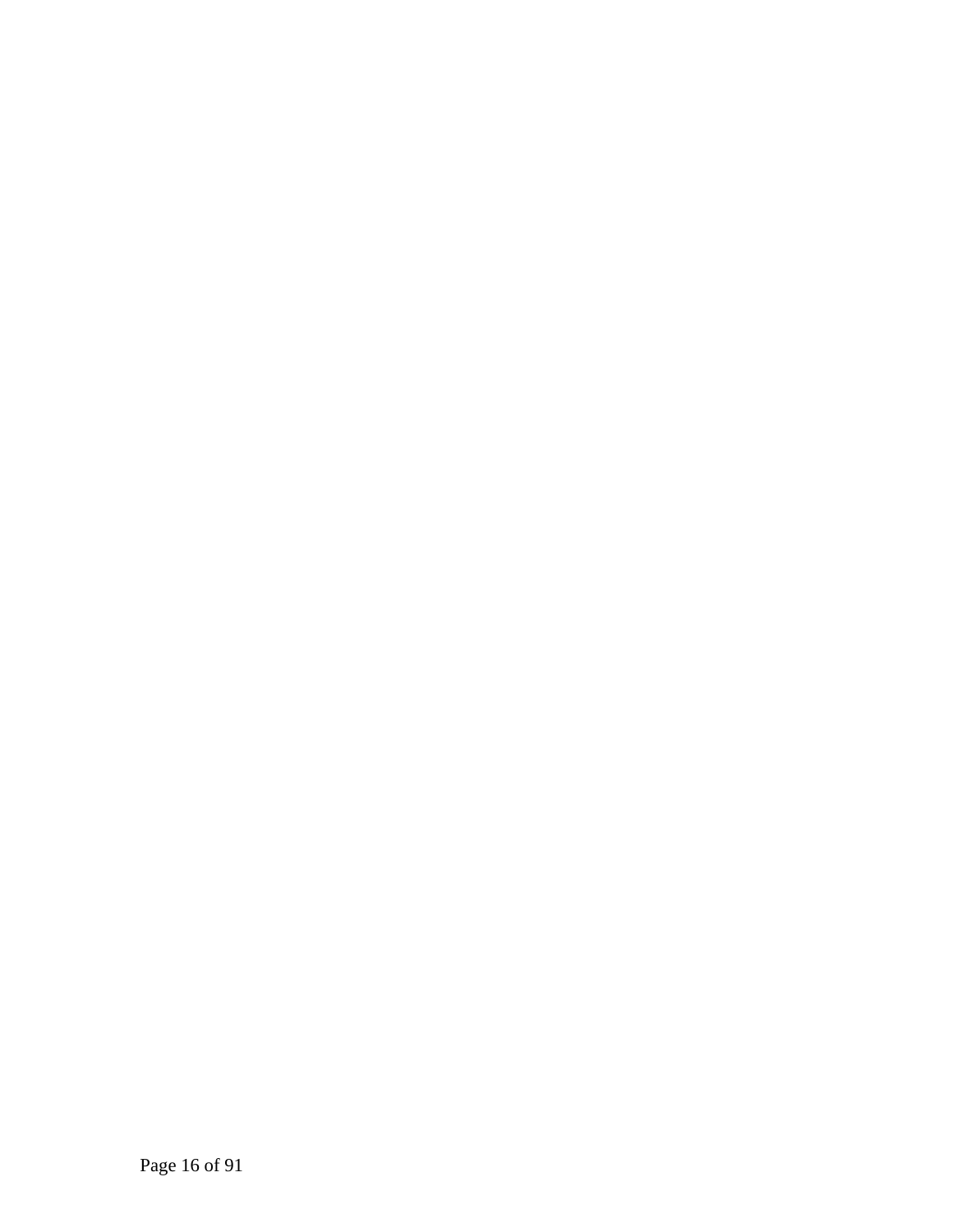#### **Appendix 1 (metadata for creating terrestrial ecological systems)**

| <b>F</b> Ecological Systems and land use occurring in Figueroa |            | <b>Figueroa Ecozone</b> | CERP_pr_Mangrov CERP_pr_Mangr |           | Hydro CERP_coast | Estuarine zone CE |  |  |  |  |
|----------------------------------------------------------------|------------|-------------------------|-------------------------------|-----------|------------------|-------------------|--|--|--|--|
| Puerto Rico Geology                                            |            |                         | es_marine                     | oves_keys | al_estuarine     |                   |  |  |  |  |
|                                                                |            |                         |                               |           |                  |                   |  |  |  |  |
|                                                                |            |                         |                               |           |                  |                   |  |  |  |  |
|                                                                |            |                         |                               |           |                  |                   |  |  |  |  |
|                                                                |            |                         |                               |           |                  |                   |  |  |  |  |
|                                                                |            |                         |                               |           |                  |                   |  |  |  |  |
|                                                                |            |                         |                               |           |                  |                   |  |  |  |  |
|                                                                |            |                         |                               |           |                  |                   |  |  |  |  |
|                                                                |            |                         |                               |           |                  |                   |  |  |  |  |
| Helmer Urban 29                                                |            |                         |                               |           |                  |                   |  |  |  |  |
| Helmer Agriculture 28                                          |            |                         |                               |           |                  |                   |  |  |  |  |
| Helmer Agriculture/Hay 27                                      |            |                         |                               |           |                  |                   |  |  |  |  |
| Helmer Pasture 26                                              |            |                         |                               |           |                  |                   |  |  |  |  |
| Helmer Quarry 31                                               |            |                         |                               |           |                  |                   |  |  |  |  |
| Helmer Water 33                                                |            |                         |                               |           |                  |                   |  |  |  |  |
| HelmerActive sun/shade coffee, submontane and 16               |            |                         |                               |           |                  |                   |  |  |  |  |
| lower montane wet forest/shrub                                 |            |                         |                               |           |                  |                   |  |  |  |  |
|                                                                |            |                         |                               |           |                  |                   |  |  |  |  |
|                                                                |            |                         |                               |           |                  |                   |  |  |  |  |
| Helmer Submontane and lower montane wet 17                     |            |                         |                               |           |                  |                   |  |  |  |  |
| evergreen forest/shrub and active/abandoned                    |            |                         |                               |           |                  |                   |  |  |  |  |
| shade coffee                                                   |            |                         |                               |           |                  |                   |  |  |  |  |
|                                                                |            |                         |                               |           |                  |                   |  |  |  |  |
| Coconut Palm Plantation 8                                      |            |                         |                               |           |                  |                   |  |  |  |  |
| Salt Mining 32                                                 |            |                         |                               |           |                  |                   |  |  |  |  |
| Caribbean lowland dry semi-deciduous forest 1, 2               |            |                         |                               |           |                  |                   |  |  |  |  |
|                                                                |            |                         |                               |           |                  |                   |  |  |  |  |
|                                                                |            |                         |                               |           |                  |                   |  |  |  |  |
| Caribbean coastal thorn scrub 3                                |            |                         |                               |           |                  |                   |  |  |  |  |
| Caribbean serpentine dry scrub 4                               |            |                         | Dry, Subtropical Dry          |           |                  |                   |  |  |  |  |
| Caribbean lowland moist serpentine woodland 4                  |            |                         | Moist, Subtropical<br>Moist   |           |                  |                   |  |  |  |  |
|                                                                |            |                         |                               |           |                  |                   |  |  |  |  |
| Caribbean seasonal evergreen lowland forest 6, 7, 9,           |            | alluvial, limestone     |                               |           |                  |                   |  |  |  |  |
|                                                                | 10, 11, 12 |                         |                               |           |                  |                   |  |  |  |  |
|                                                                |            |                         |                               |           |                  |                   |  |  |  |  |
| Caribbean montane/submontane karst forest 6,7,9,10             |            |                         |                               |           |                  |                   |  |  |  |  |
|                                                                |            |                         |                               |           |                  |                   |  |  |  |  |
|                                                                |            |                         |                               |           |                  |                   |  |  |  |  |
| Caribbean edapho-xerophilous "mogote" 11, 12<br>complex        |            |                         |                               |           |                  |                   |  |  |  |  |
|                                                                |            |                         |                               |           |                  |                   |  |  |  |  |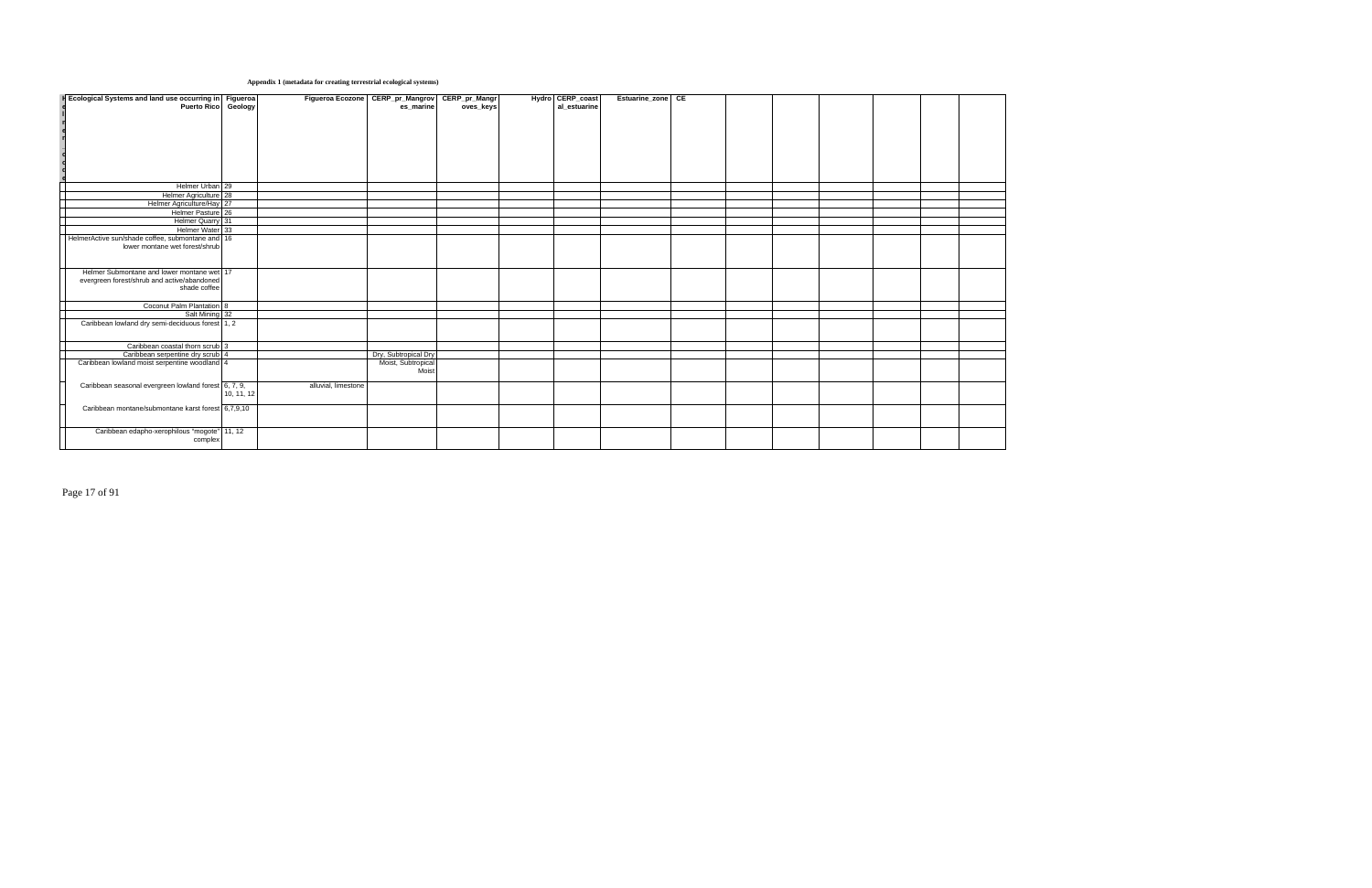| Caribbean montane wet serpentine woodland 13, 14               |                                                                                                                                                         |                                    |  |                                          |     |  |  |  |  |
|----------------------------------------------------------------|---------------------------------------------------------------------------------------------------------------------------------------------------------|------------------------------------|--|------------------------------------------|-----|--|--|--|--|
| Caribbean wet submontane/lowland forest 15                     |                                                                                                                                                         |                                    |  |                                          |     |  |  |  |  |
| Caribbean montane wet elfin forest 19, 20                      |                                                                                                                                                         |                                    |  |                                          |     |  |  |  |  |
| Caribbean wet montane forest 18                                |                                                                                                                                                         |                                    |  |                                          |     |  |  |  |  |
| Caribbean seasonal evergreen 6, 7<br>submontane/lowland forest |                                                                                                                                                         | Intrustive, Extrusive, Sedimentary |  |                                          |     |  |  |  |  |
| Caribbean montane wet short shrubland 19, 20                   |                                                                                                                                                         |                                    |  |                                          |     |  |  |  |  |
| Caribbean riparian forest and woodland All                     | Natural<br>Vegetatio<br>n Types<br>(1, 2, 3,<br>4, 5, 6, 7,<br>8, 9, 10,<br>11, 12,<br>13, 14,<br>15, 18,<br>19, 20,<br>22, 24,<br>25, 30)              |                                    |  | Stream Order<br>4-6 (60<br>Meter Buffer) |     |  |  |  |  |
| Caribbean floodplain forest All                                | Natural<br>Vegetation<br>1 Types<br>1, 2, 3,<br>4, 5, 6, 7,<br>8, 9, 10,<br>11, 12,<br>13, 14,<br>15, 18,<br>19, 20,<br>24, 25,<br>30) and<br>all of 22 | Alluvial                           |  | large rivers<br>with 120<br>meter buffer |     |  |  |  |  |
| Caribbean freshwater marsh 24                                  |                                                                                                                                                         |                                    |  |                                          | No  |  |  |  |  |
| Caribbean salt flats and ponds 25                              |                                                                                                                                                         |                                    |  |                                          |     |  |  |  |  |
| Caribbean estuarine mangrove forest 21                         |                                                                                                                                                         |                                    |  |                                          | Yes |  |  |  |  |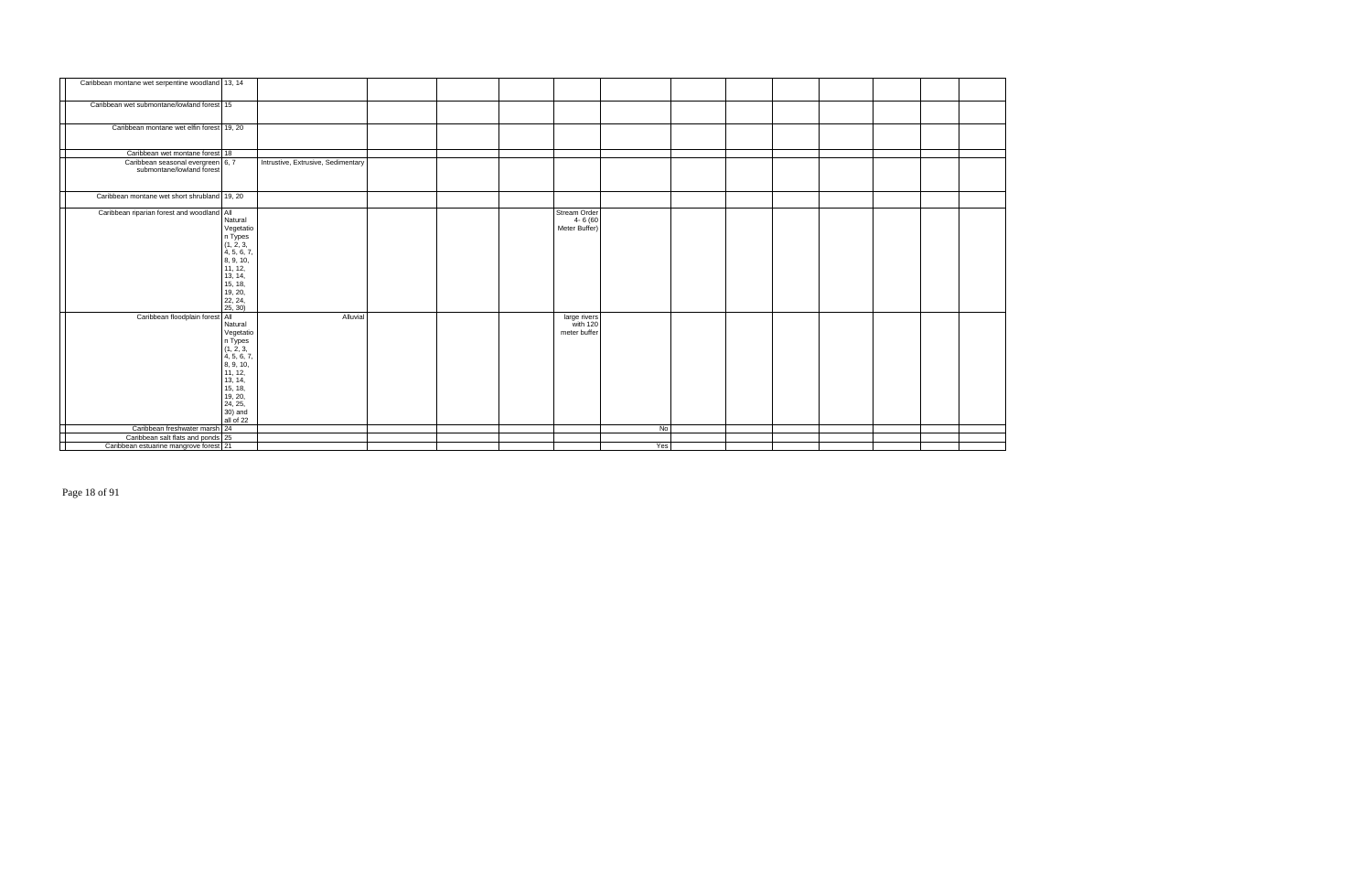|                                              | non_coas<br>tal Polys |  |     |      |     |  |  |  |  |
|----------------------------------------------|-----------------------|--|-----|------|-----|--|--|--|--|
| Caribbean maritime shore/estuary mouth 21    |                       |  | Yes | Yes. |     |  |  |  |  |
| mangrove coastal                             |                       |  |     |      |     |  |  |  |  |
|                                              | polys only            |  |     |      |     |  |  |  |  |
| Caribbean emergent herbaceous estuary 24, 23 |                       |  |     |      | Yes |  |  |  |  |
|                                              |                       |  |     |      |     |  |  |  |  |
| Caribbean coastal sandy beach 30             |                       |  |     |      |     |  |  |  |  |
| Caribbean coastal rocky shore 30             |                       |  |     |      |     |  |  |  |  |
| Caribbean sand savanna                       |                       |  |     |      |     |  |  |  |  |
| Caribbean stabilized sand dune               |                       |  |     |      |     |  |  |  |  |
| Caribbean coastal palm swamp                 |                       |  |     |      |     |  |  |  |  |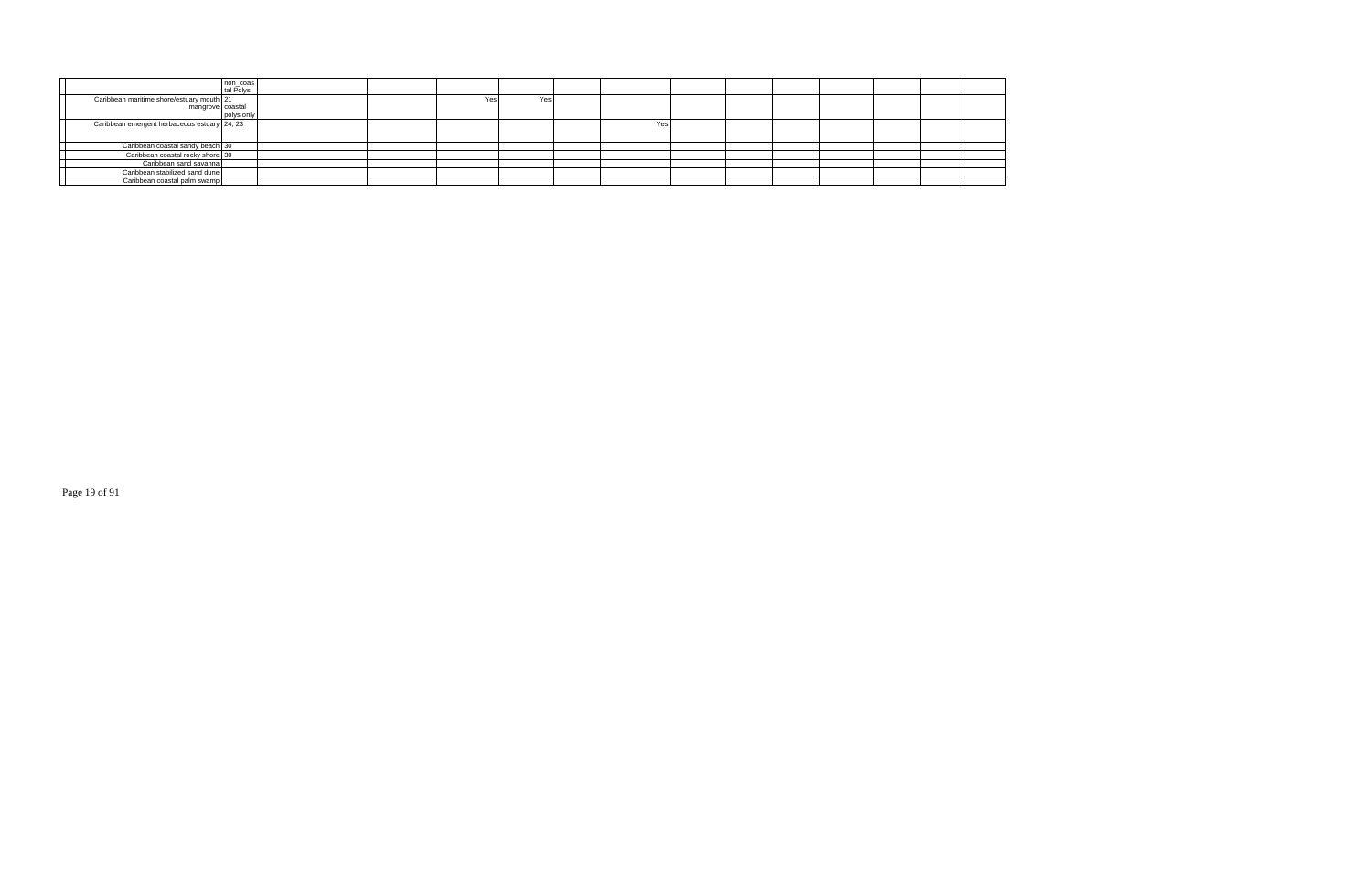| <b>Name</b>   | <b>Data Source</b>                                            | Score (points)           | <b>Comments</b>   |
|---------------|---------------------------------------------------------------|--------------------------|-------------------|
| Road_class0   | Pr_roads                                                      | $0 = 0$ Km               |                   |
|               | 100ha_hexs                                                    | $10 = 0-2.5$ km          |                   |
|               |                                                               | $30 = 2.5 - 5$ km        |                   |
|               |                                                               | $62 = 5 - 10$ km         |                   |
|               |                                                               | $125 = 10 - 20$ km       |                   |
|               |                                                               | $250 = 20$ km            |                   |
| Road_class1_2 | Pr_roads                                                      | $0 = 0$ km               |                   |
|               | 100ha_hexs                                                    | $40 = 0.762$ km          |                   |
|               |                                                               | $120 = 0.762 - 1.521$ km |                   |
|               |                                                               | $250 = 1.521 - 2.710$ km |                   |
|               |                                                               | $500 = 2.710$ km         |                   |
| Road_class3   | Pr_roads                                                      | $0 = 0$ km               |                   |
|               | 100ha_hexs                                                    | $20 = 0.531$ km          |                   |
|               |                                                               | $60 = 0.531 - 1.007$ km  |                   |
|               |                                                               | $125 = 1.007 - 1.566$ km |                   |
|               |                                                               | $250 = 1.566$            |                   |
| Industrial    | Pr_industry77_91                                              | 100                      | Cost value scaled |
|               | 100ha_hexs                                                    |                          | proportional to   |
|               |                                                               |                          | area of hexagon.  |
| Agricultural  | Pr_landuse_fin_type                                           | 10                       | Cost value scaled |
|               | (Land use types: Coconut Palm Plantation, Helmer Agriculture, |                          | proportional to   |
|               | Helmer Agriculture/Hay)                                       |                          | area of hexagon.  |
|               | 100ha_hexs                                                    |                          |                   |
| Natural       | Pr_landuse_fin_type                                           | $\overline{0}$           | Cost value scaled |

# **Appendix 2 (Terrestrial and Marine Cost)**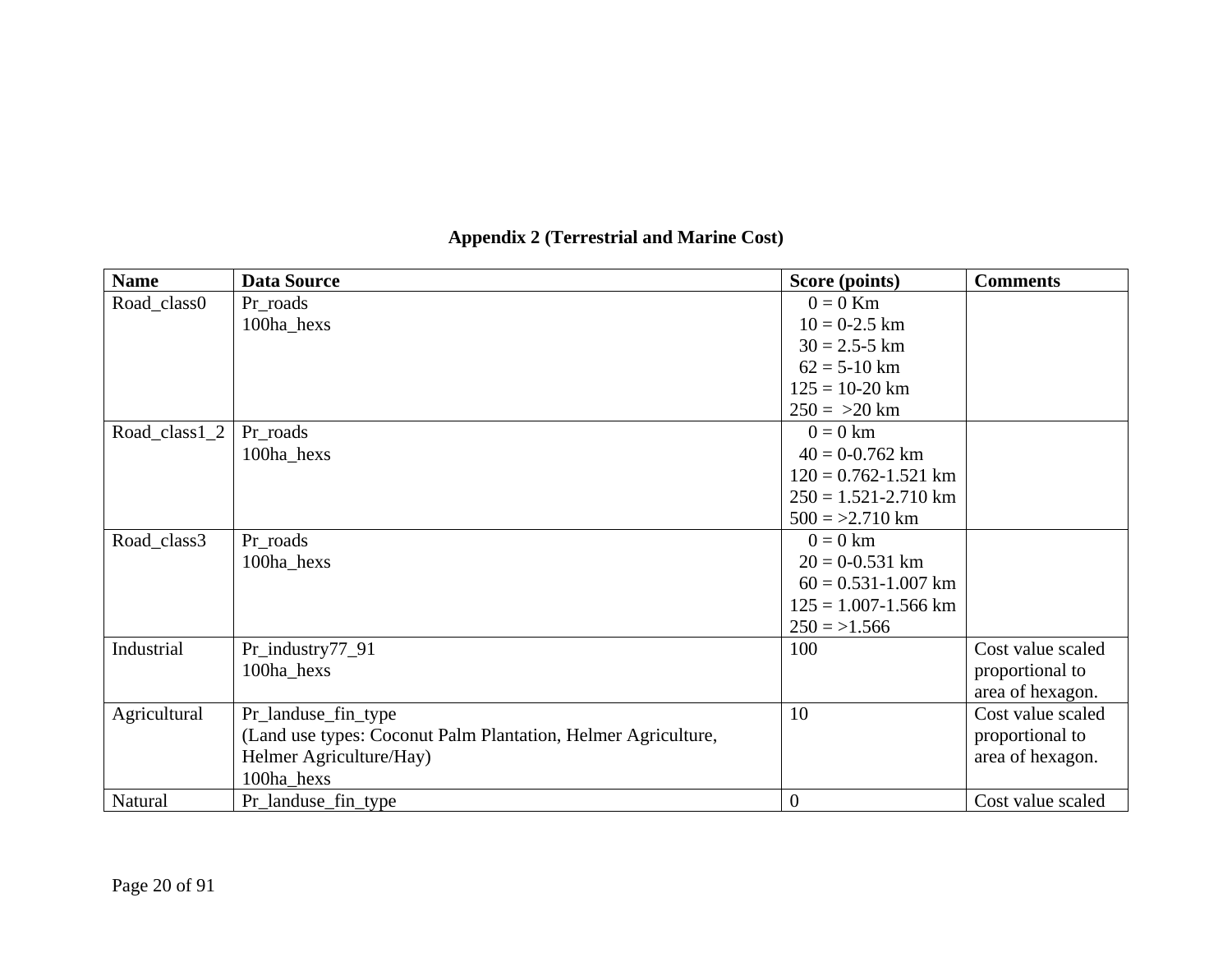|             | (Land use types: Helmer submontane and lower montane wet        |                      | proportional to   |
|-------------|-----------------------------------------------------------------|----------------------|-------------------|
|             | evergreen forest shrub and active/abandoned shade coffee)       |                      | area of hexagon.  |
|             | 100ha hexs                                                      |                      |                   |
| Seminatural | Pr_landuse_fin_type                                             | 5                    | Cost value scaled |
|             | (Land use types: Helmer Active sun/shade coffee, submontane and |                      | proportional to   |
|             | lower montane wet forest/shrub)                                 |                      | area of hexagon.  |
|             | 100ha_hexs                                                      |                      |                   |
| Suburban    | Pr_landuse_fin_type                                             | 50                   | Cost value scaled |
|             | (Land use types: Helmer Pastures)                               |                      | proportional to   |
|             | 100ha_hexs                                                      |                      | area of hexagon.  |
| Urban       | Pr_landuse_fin_type                                             | 100                  | Cost value scaled |
|             | (Land use types: Helmer Quarry, Helmer Urban, Salt Mining)      |                      | proportional to   |
|             | 100ha_hexs                                                      |                      | area of hexagon.  |
| Tourism     | Pr_tourismzones2003                                             | $1 = 0.010 - 0.058$  |                   |
|             | 100ha_hexs                                                      | $3 = 0.058 - 0.236$  |                   |
|             |                                                                 | $7 = 0.236 - 1.083$  |                   |
|             |                                                                 | $10 = 1.083$         |                   |
|             |                                                                 | 1463958.541          |                   |
| Census      | Pr_tiger_block_pop_2000                                         | $0 = 0$              | Cost value scaled |
|             | 100ha_hexs                                                      | $10 = 0.989$         | proportional to   |
|             |                                                                 | $45 = 989 - 3,016$   | area of hexagon.  |
|             |                                                                 | $70 = 3,016 - 5,915$ |                   |
|             |                                                                 | $100 = 5,915$        |                   |
|             |                                                                 |                      |                   |
|             |                                                                 |                      |                   |

**Appendix 3 (Freshwater Cost)**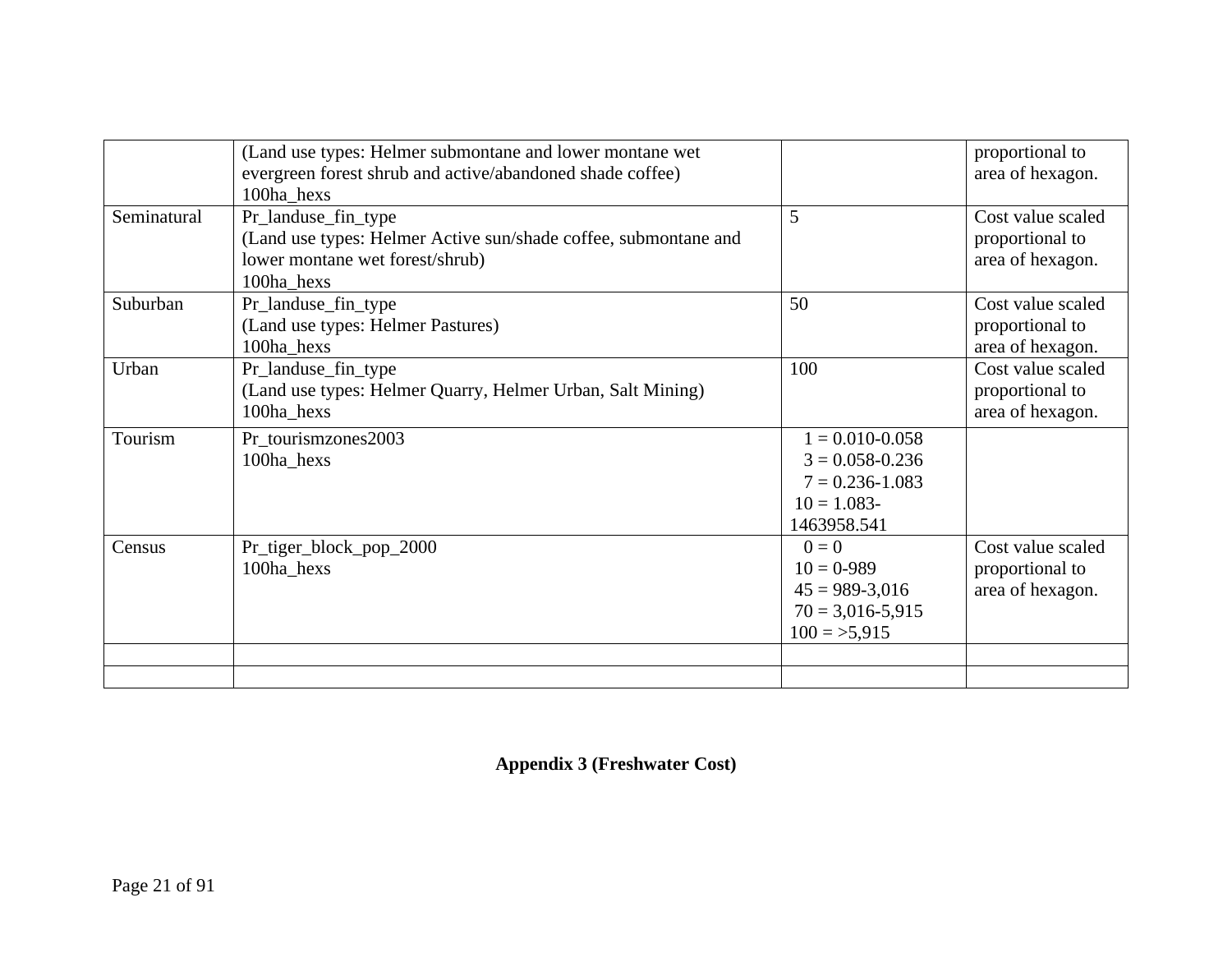| <b>Name</b>   | <b>Data Source</b>                                              | Score (points)           | <b>Comments</b>   |
|---------------|-----------------------------------------------------------------|--------------------------|-------------------|
| Road_class0   | Pr roads                                                        | $0 = 0$ Km               |                   |
|               | 100ha_hexs                                                      | $10 = 0 - 2.5$ km        |                   |
|               |                                                                 | $30 = 2.5 - 5$ km        |                   |
|               |                                                                 | $62 = 5-10$ km           |                   |
|               |                                                                 | $125 = 10 - 20$ km       |                   |
|               |                                                                 | $250 = 20$ km            |                   |
| Road_class1_2 | Pr roads                                                        | $0 = 0$ km               |                   |
|               | 100ha hexs                                                      | $40 = 0.762$ km          |                   |
|               |                                                                 | $120 = 0.762 - 1.521$ km |                   |
|               |                                                                 | $250 = 1.521 - 2.710$ km |                   |
|               |                                                                 | $500 = 2.710$ km         |                   |
| Road_class3   | Pr roads                                                        | $0 = 0$ km               |                   |
|               | 100ha_hexs                                                      | $20 = 0.0531$ km         |                   |
|               |                                                                 | $60 = 0.531 - 1.007$ km  |                   |
|               |                                                                 | $125 = 1.007 - 1.566$ km |                   |
|               |                                                                 | $250 = 1.566$            |                   |
| Industrial    | Pr_industry77_91                                                | 100                      | Cost value scaled |
|               | 100ha hexs                                                      |                          | proportional to   |
|               |                                                                 |                          | area of hexagon.  |
| Agricultural  | Pr_landuse_fin_type                                             | 10                       | Cost value scaled |
|               | (Land use types: Coconut Palm Plantation, Helmer Agriculture,   |                          | proportional to   |
|               | Helmer Agriculture/Hay)                                         |                          | area of hexagon.  |
|               | 100ha_hexs                                                      |                          |                   |
| Natural       | Pr_landuse_fin_type                                             | $\overline{0}$           | Cost value scaled |
|               | (Land use types: Helmer submontane and lower montane wet        |                          | proportional to   |
|               | evergreen forest shrub and active/abandoned shade coffee)       |                          | area of hexagon.  |
|               | 100ha hexs                                                      |                          |                   |
| Seminatural   | Pr_landuse_fin_type                                             | 5                        | Cost value scaled |
|               | (Land use types: Helmer Active sun/shade coffee, submontane and |                          | proportional to   |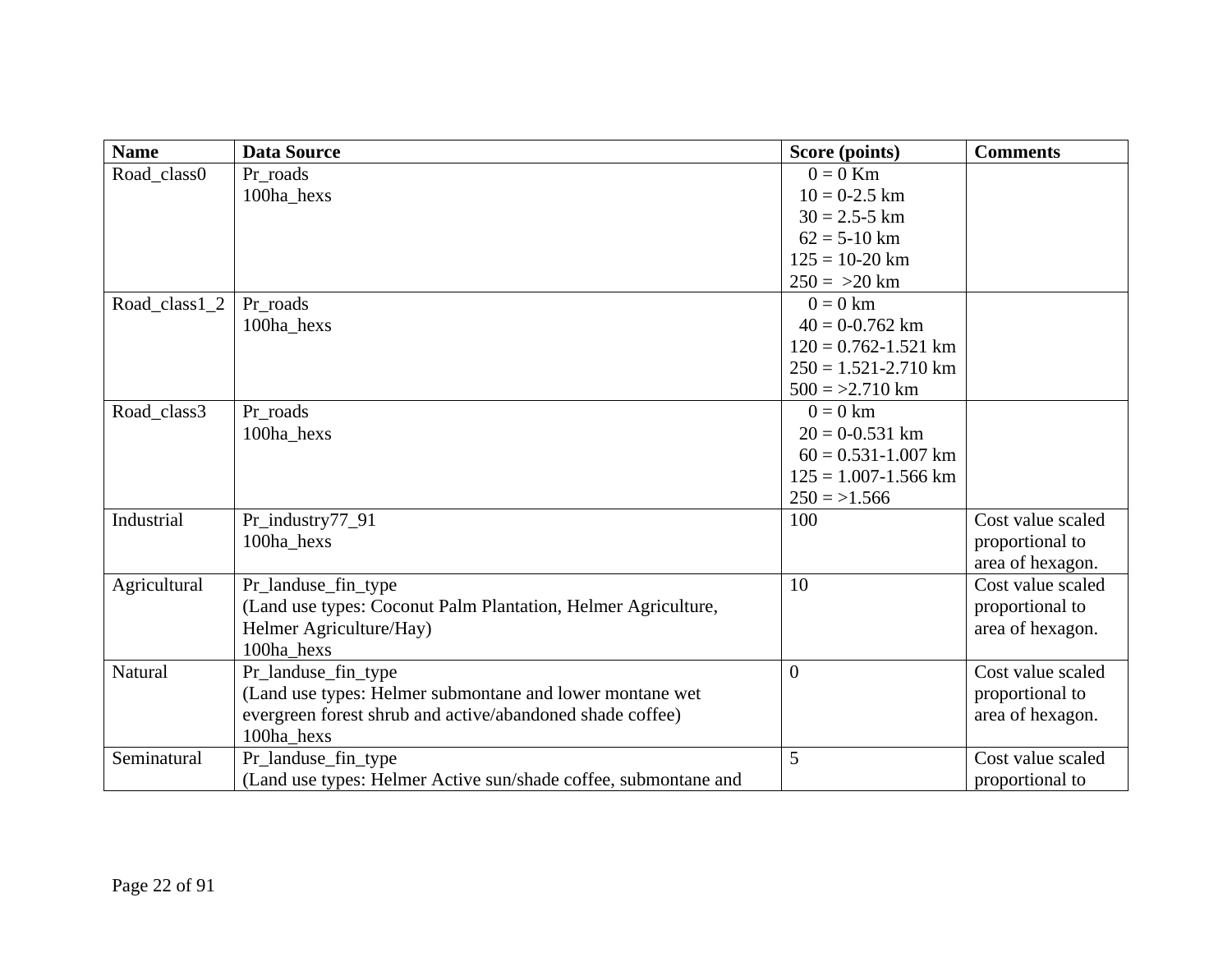|               | lower montane wet forest/shrub)                            |                      | area of hexagon.  |
|---------------|------------------------------------------------------------|----------------------|-------------------|
|               | 100ha_hexs                                                 |                      |                   |
| Suburban      | Pr_landuse_fin_type                                        | 50                   | Cost value scaled |
|               | (Land use types: Helmer Pastures)                          |                      | proportional to   |
|               | 100ha_hexs                                                 |                      | area of hexagon.  |
| Urban         | Pr_landuse_fin_type                                        | 100                  | Cost value scaled |
|               | (Land use types: Helmer Quarry, Helmer Urban, Salt Mining) |                      | proportional to   |
|               | 100ha_hexs                                                 |                      | area of hexagon.  |
| Tourism       | Pr_tourismzones2003                                        | $1 = 0.010 - 0.058$  |                   |
|               | 100ha_hexs                                                 | $3 = 0.058 - 0.236$  |                   |
|               |                                                            | $7 = 0.236 - 1.083$  |                   |
|               |                                                            | $10 = 1.083$         |                   |
|               |                                                            | 1463958.541          |                   |
| Census        | Pr_tiger_block_pop_2000                                    | $0=0$                | Cost value scaled |
|               | 100ha_hexs                                                 | $10 = 0.989$         | proportional to   |
|               |                                                            | $45 = 989 - 3,016$   | area of hexagon.  |
|               |                                                            | $70 = 3,016 - 5,915$ |                   |
|               |                                                            | $100 = 5,915$        |                   |
| <b>CERCAL</b> | <b>EPA Basins</b>                                          | 1000                 | Times the number  |
| <b>Sites</b>  |                                                            |                      | in each hexagon   |
|               |                                                            |                      |                   |

# **Freshwater Cost Flow Accumulation Model Process**

**The following is a discussion on the steps and process to create a Cost Flow Accumulation Model (CFAM).**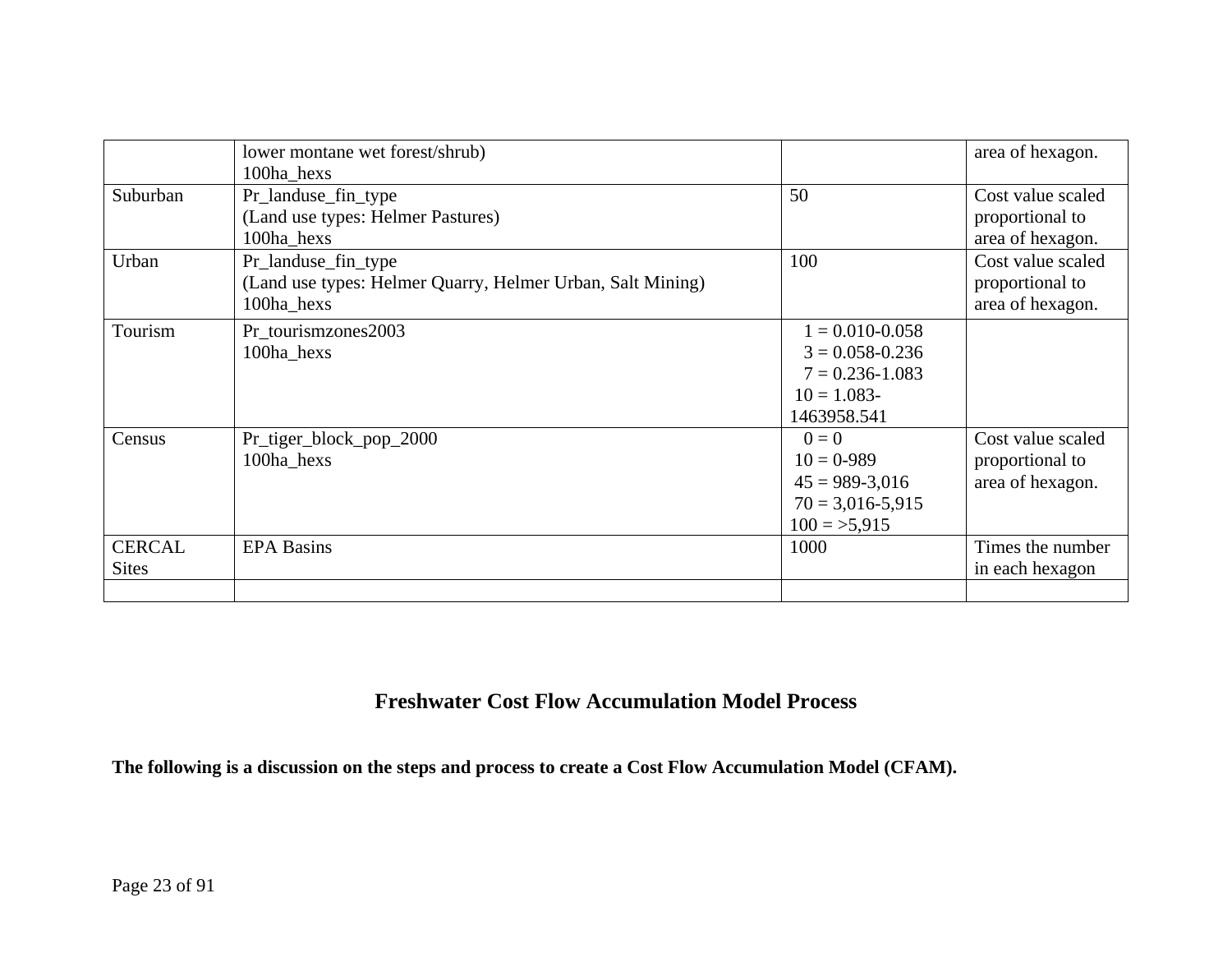#### Software Needed:

Arc/Info ver 8.0 or later with GRID, Or ArcGIS ver 9.0 or later with Spatial Analyst.

Input Data:

- 1) Cost Layer
- 2) Digital Elevation Model (DEM)
- 3) Final Cost Boundary Units (i.e. Watersheds, Hexagons, or Grid Cells)

### **Step 1**

### *Subsampling the data and converting the data to GRIDS*

First subsample your DEM to a cell size that fits your Cost Boundary Units (CBU) if and only if your CBU are homogeneous in size (i.e. 100-hectare hexagons). Take your cost layer and make two GRIDS out of the cost data with a similar cell resolution as the DEM. The first cost GRID will use the cost value as the GRID value and we will call this GRID COST\_GRD. The second GRID will have GRID values from the CBU id (i.e. Hexagon id) and we will call this GRID CBU\_GRD.

#### **Step 2**

#### *Creating a Flow Direction Model*

Next, create a flow direction model using either Arc/Info or ArcGIS and we will call this data set FLOW\_DIR. Review the help on this command but the only inputs for this command are the DEM. The results of running the Flow direction function are a flow direction model use in later steps for the flow accumulation model.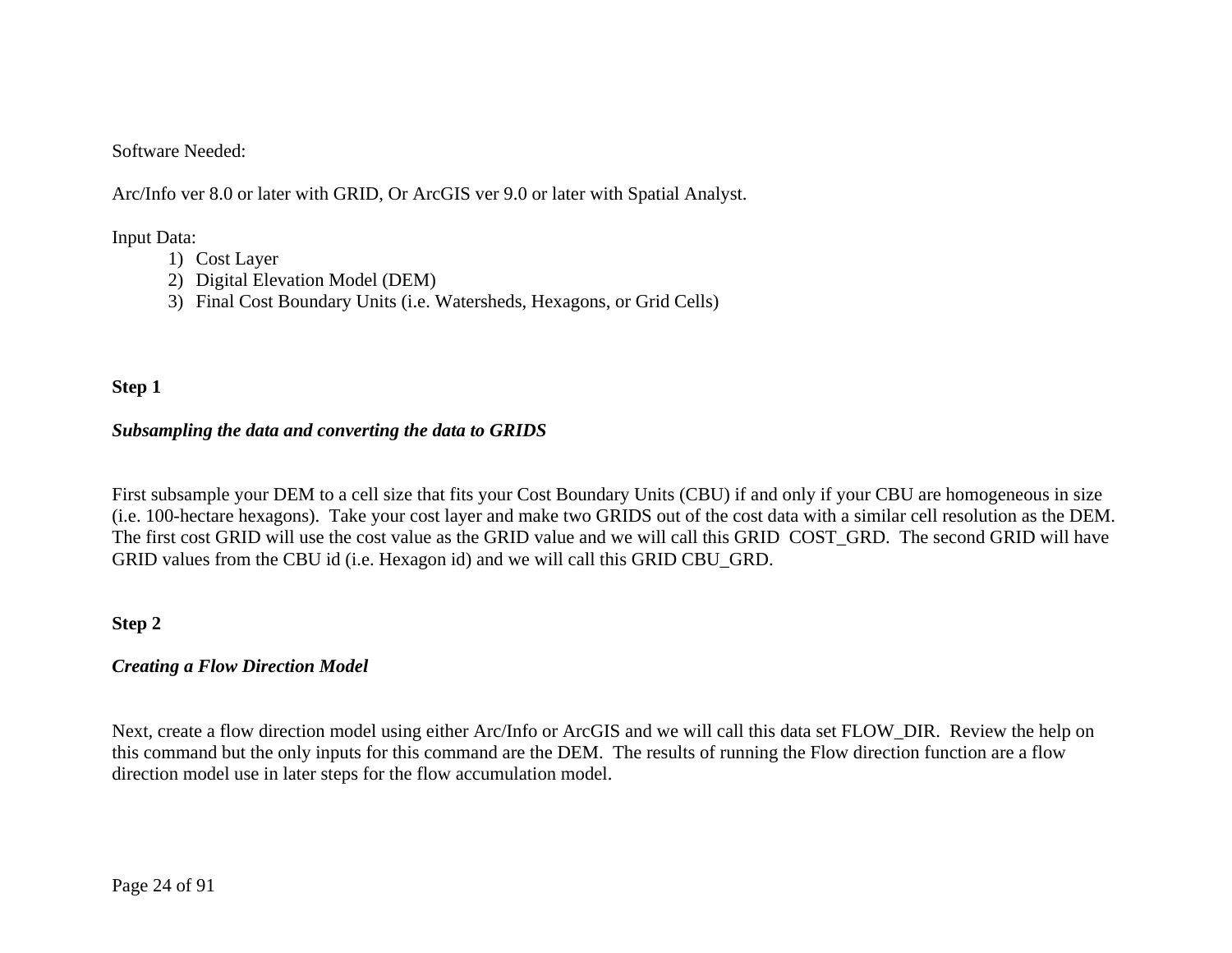### **Step 3**

#### *Creating a Flow Accumulation Model*

Now use the FLOWACCUMULATION function in either ArcGIS or ARC/INFO. See help on the function. We will run this function twice with two different outputs and parameters. The first run will have inputs as follows: FLOW\_DIR with no input weighted RASTER. The result of this will be a GRID named FLOW\_ACC\_NW, which is flow accumulation with no weight. The second run will be a repeat of the first run except the COST\_GRD will be used as the input weighted RASTER and this will be called FLOW ACC WW, which is flow accumulation with weight (i.e. cost).

The values in the FLOW ACC NW GRID are the number of cells that feed into each other cells. For example, if a particular cell in the FLOW\_ACC\_NW GRID has a value of 20, then, 20 cells feed into that particular cell.

The values in the FLOW ACC WW GRID are the summed values of the weights that flow into that cell. For example, say three cells flow into a particular cell and we will name this cell "Cell A". These three cells have values as follows: 10, 5, and 8. Then "Cell A" will have a summed value of  $23(8 + 5 + 10)$ .

### **Step 4**

### *Getting the Average Flow Accumulation Cost*

If the average flow accumulation value is needed then do the following: Using Map Algebra take the FLOW\_ACC\_WW and divide it by the FLOW\_ACC\_NW. This gives the average flow accumulation cost to each cell and we will call this GRID the FLOW\_ACC\_AVG GRID.

Something to be aware of with this averaging process. If cells that have no cost (i.e. no weight) flow into other cells (which is very likely), then the average may be lower than the total. Case in point, say a particular cell (Cell A) has 20 cells flowing into it. So the cell value in the FLOW\_ACC\_NW GRID will be 20. Now, let us say that due to cost (i.e. weight) the FLOW\_ACC\_WW GRID has a value of 200 for that same cell (Cell A). So the average cost will be 10 ( 200/20). Now we also know that "Cell A" has an original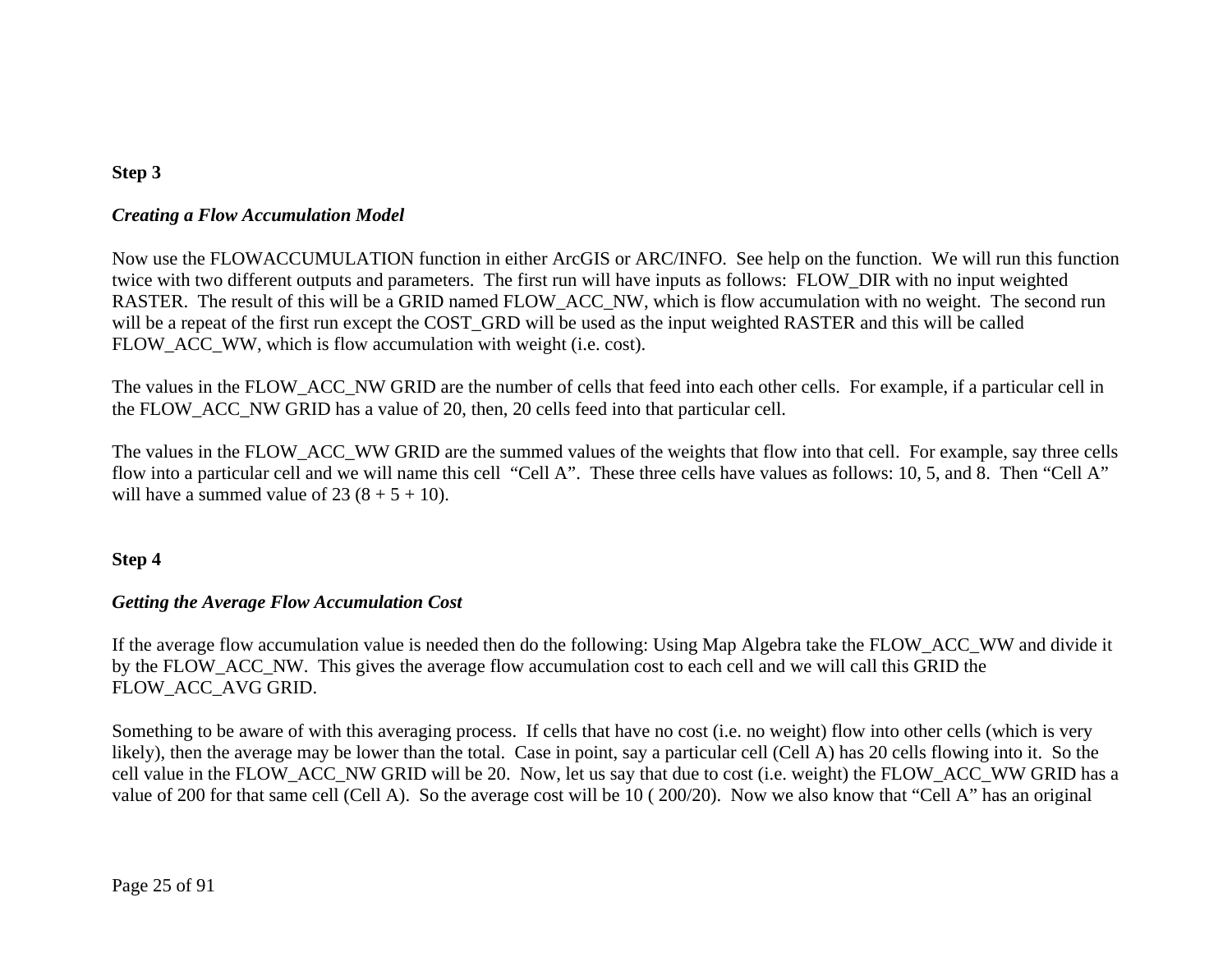total cost of 170 from the COST GRD GRID. In addition, only two cells that flow into "Cell A" have a cost and their cost is 15 each (for a total of 30). So  $170 + 15 + 15 = 200$  (in the FLOW\_ACC\_WW GRID). Therefore the value for "Cell A" in each respective GRID are as follows: 170 in the COST\_GRD, 200 in the FLOW\_ACC\_WW, and 10 in the FLOW\_ACC\_AVG.

### **Step 5.**

### *Getting the Average Flow Accumulation Cost back into the CBU.*

Take the CUB GRD GRID and the FLOW ACC AVG GRID and combine these two GRIDS into one GRID. This can be done using the COMBINE function in ARC/INFO or ArcGIS. The combine function gives unique combines of the values from each GRID. The result of the combine will be a single GRID with 4 fields. The fields are as follows: Value, Count, CUB\_ID, and AVG\_FLOW\_COST.

Summarize in ArcGIS on CUB\_ID by the Average of AVG\_FLOW\_COST. Note, one can also perform the sum of AVG FLOW COST if and only if this meets ones needs. That is, if the GRID cell size is similar to the area of the CUB and the CUB is homogeneous in size then the results by summing or averaging should be very similar. Now we have the Average Flow Accumulation Cost by CUB\_ID in a table (i.e. dbf or Geodatabase format) and we will call this file avg\_flow\_acc\_by\_cub.dbf. Now join the avg\_flow\_acc\_by\_cub.dbf to your polygons of CUB using the joining field CUB\_ID. Make sure that you populate all the values in your CUB polygon data. That is, if there is no avg\_flow\_cost for a particular CUB polygon then the value for that particular CUB polygon should be calculated to 0.

**Appendix 4 (Target Elements for SPOT)**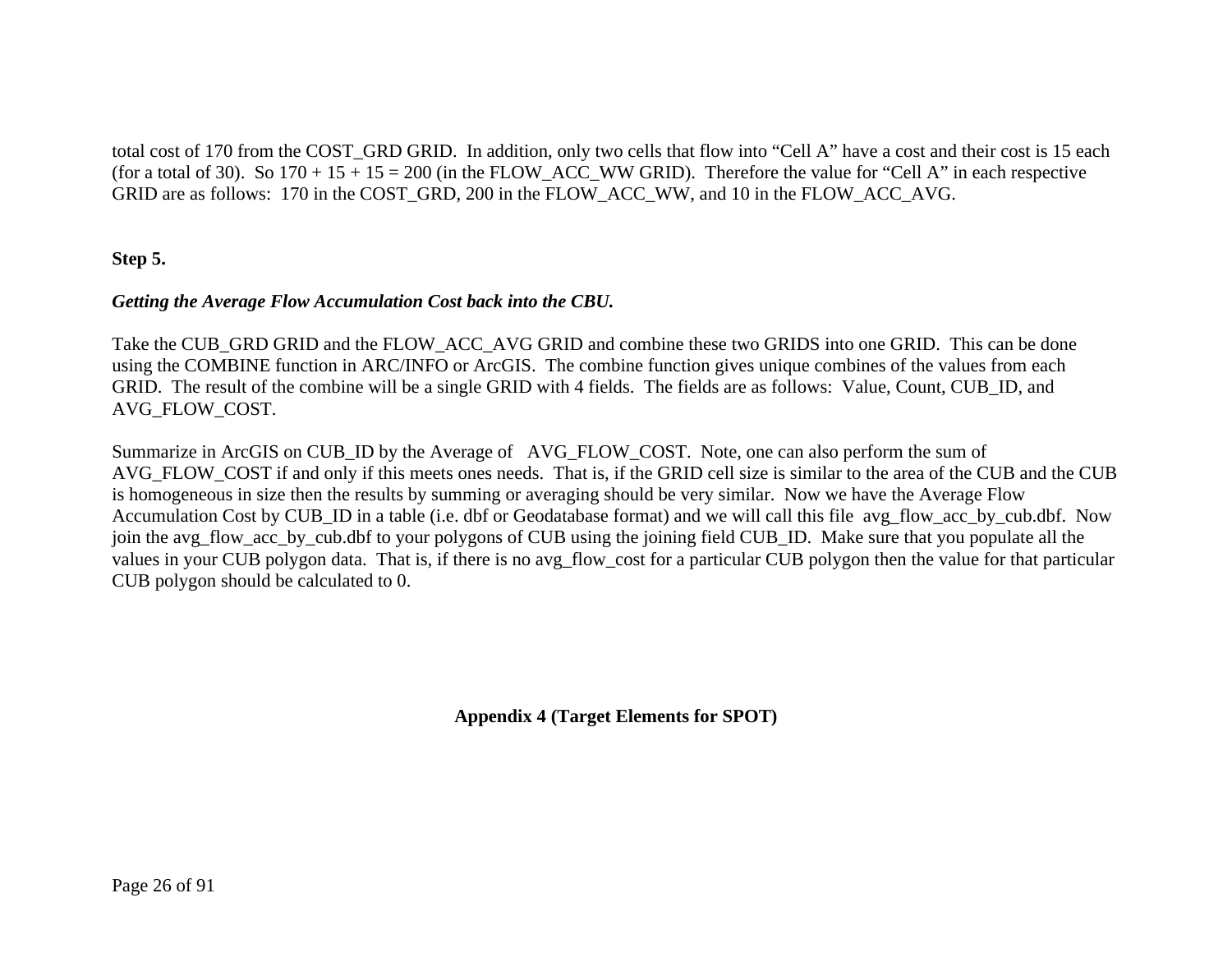| <b>Element Name</b>                                               | <b>Target Type</b>                  |
|-------------------------------------------------------------------|-------------------------------------|
| Caribbean lowland dry semi-deciduous forest                       | terrestrial ecological system       |
| Caribbean floodplain forest                                       | terrestrial ecological system       |
| Caribbean coastal thorn scrub                                     | terrestrial ecological system       |
| Caribbean wet submontane/lowland forest                           | terrestrial ecological system       |
| Caribbean seasonal evergreen lowland forest                       | terrestrial ecological system       |
| Caribbean seasonal evergreen submontane/lowland forest            | terrestrial ecological system       |
| Caribbean montane wet serpentine woodland                         | terrestrial ecological system       |
| Caribbean wet montane forest                                      | terrestrial ecological system       |
| Caribbean estuarine mangrove forest                               | terrestrial ecological system       |
| Caribbean maritime shore/estuary mouth mangrove                   | terrestrial ecological system       |
| Caribbean riparian forest and woodland                            | terrestrial ecological system       |
| Caribbean coastal sandy shore                                     | terrestrial ecological system       |
| Caribbean montane wet short shrubland                             | terrestrial ecological system       |
| Caribbean coastal rocky shore                                     | terrestrial ecological system       |
| Caribbean montane wet elfin forest                                | terrestrial ecological system       |
| Caribbean freshwater marsh                                        | terrestrial ecological system       |
| Caribbean edapho-xerophilous mogote complex                       | terrestrial ecological system       |
| Caribbean salt flats and ponds                                    | terrestrial ecological system       |
| Caribbean serpentine dry scrub                                    | terrestrial ecological system       |
| Caribbean montane/submontane karst forest                         | terrestrial ecological system       |
| Caribbean emergent herbaceous estuary                             | terrestrial ecological system       |
| Caribbean lowland moist serpentine woodland                       | Freshwater Ecological System        |
| Headwaters: Stream order 1, 2 and 3, < 600 meters elevation EDU 1 | Freshwater Ecological System        |
| Headwaters: Stream order 1, 2 and 3, < 600 meters elevation EDU 2 | Freshwater Ecological System        |
| Headwaters: Stream order 1, 2 and 3, < 600 meters elevation EDU 3 | Freshwater Ecological System        |
| Headwaters: Stream order 1, 2 and 3, < 600 meters elevation EDU 4 | Freshwater Ecological System        |
| Headwaters: Stream order 1, 2 and 3, < 600 meters elevation EDU 5 | Freshwater Ecological System        |
| Headwaters: Stream order 1, 2 and 3, > 600 meters elevation EDU 1 | Freshwater Ecological System        |
| Headwaters: Stream order 1, 2 and 3, > 600 meters elevation EDU 2 | <b>Freshwater Ecological System</b> |
| Headwaters: Stream order 1, 2 and 3, > 600 meters elevation EDU 3 | Freshwater Ecological System        |
| Headwaters: Stream order 1, 2 and 3, > 600 meters elevation EDU 4 | Freshwater Ecological System        |
| Medium Rivers: Stream order 4, 5 and 6 No Karst EDU 1             | <b>Freshwater Ecological System</b> |
| Medium Rivers: Stream order 4, 5 and 6 No Karst EDU 2             | Freshwater Ecological System        |
| Medium Rivers: Stream order 4, 5 and 6 No Karst EDU 3             | Freshwater Ecological System        |
| Medium Rivers: Stream order 4, 5 and 6 No Karst EDU 4             | Freshwater Ecological System        |
| Large Rivers: Stream order = 7 No Karst EDU 1                     | Freshwater Ecological System        |
| Large Rivers: Stream order = 7 No Karst EDU 2                     | <b>Freshwater Ecological System</b> |
| Large Rivers: Stream order = 7 No Karst EDU 3                     | Freshwater Ecological System        |
| Large Rivers: Stream order = 7 No Karst EDU 4                     | Freshwater Ecological System        |
| Karstic freshwater Streams                                        | Freshwater Ecological System        |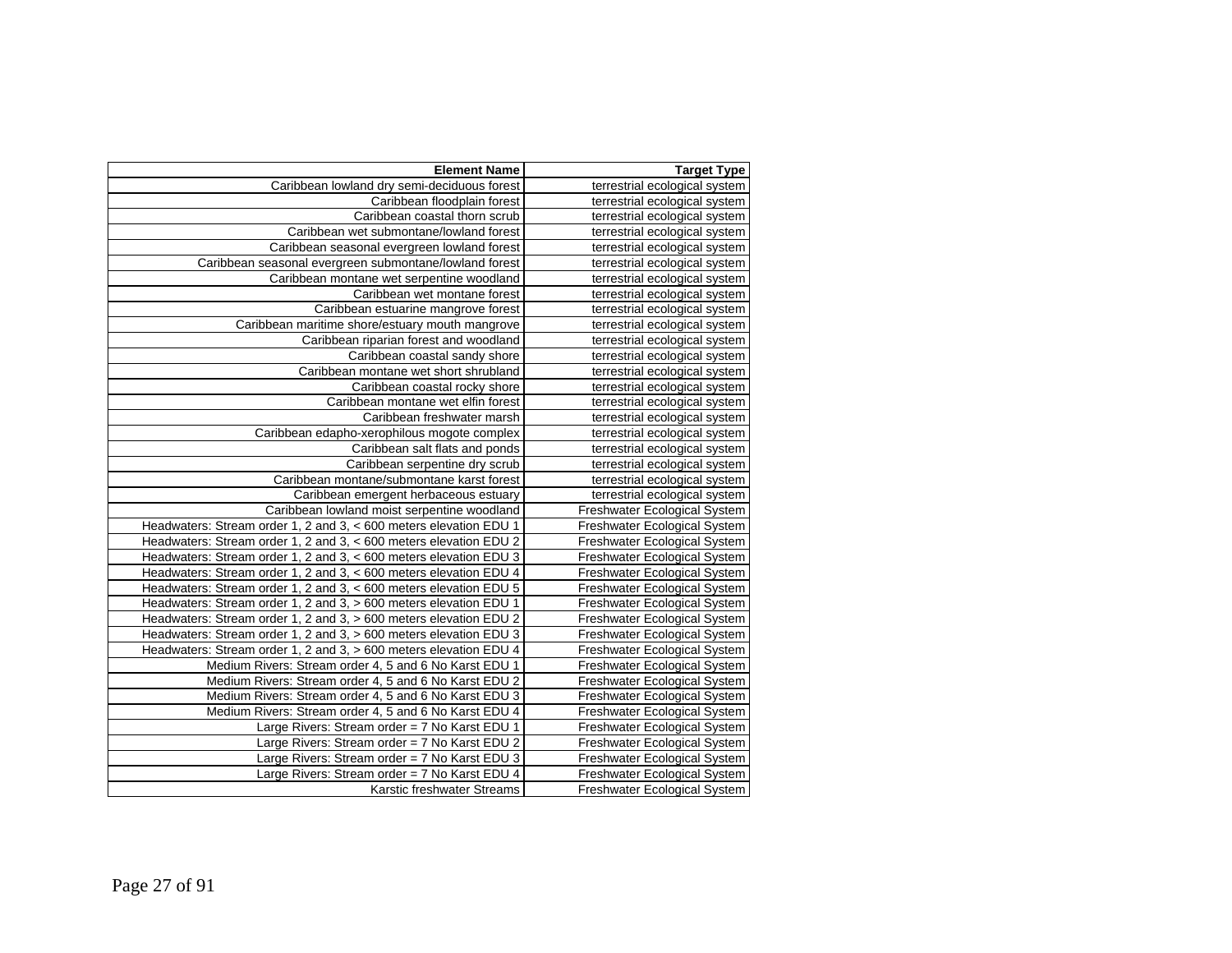| Freshwater Ecological System       | Karstic freshwater Pools                                                                                            |
|------------------------------------|---------------------------------------------------------------------------------------------------------------------|
| Freshwater Ecological System       | Coastal Acqicludes EDU 1                                                                                            |
| Freshwater Ecological System       | Coastal Acqicludes EDU 2                                                                                            |
| Freshwater Ecological System       | Coastal Acqicludes EDU 3                                                                                            |
| Freshwater Ecological System       | Coastal Acqicludes EDU 4                                                                                            |
| Freshwater Ecological System       | Coastal Acqicludes EDU 5                                                                                            |
| Freshwater Ecological System       | freshwater lakes                                                                                                    |
| Marine Ecological System           | <b>Coral Wall</b>                                                                                                   |
| Marine Ecological System           | Lagoon/Reef Crest/Shoreline Intertidal_Linear Reef                                                                  |
| Marine Ecological System           | Lagoon/Reef Crest/Shoreline Intertidal_Colonized Bedrock and<br>Pavement/Colonised Pavements with Sand and Channels |
| Marine Ecological System           | Forereef/Bank/Shelf Escarpment_Patch Reef (Individual) Scattered<br>Coral/Rock in Unconsolidated Sediment           |
| Marine Ecological System           | Bank/Shelf Escarpment/Forereef_Linear reef/Spur and Groove Reef                                                     |
| Marine Ecological System           | Bank/Shelf Escarpment/Forereef_Colonized Bedrock/Colonized<br>Pavement with Sand and Channels                       |
| Marine Ecological System           | Bank/Shelf_Patch Reef (Individual and Aggregated)/ Scattered<br>Coral/Rock in Unconsolidated Sediment               |
| Marine Ecological System           | Bank/Shelf_Linear Reef/Spur and Groove Reef                                                                         |
| Marine Ecological System           | Bank/Shelf_Colonized Bedrock/Colonized Pavement with Sand and<br>Channels                                           |
| Marine Ecological System           | Backreef_Patch Reef (Individual and Aggregated)/Scattered Coral/Rock<br>in Unconsolidated Sediment                  |
| Marine Ecological System           | Backreef_Colonized Bedrock/Colonized Pavement with Sand and<br>Channels                                             |
| Marine Ecological System           | Backreef Linear reef                                                                                                |
| Marine Ecological System           | Seagrass/Backreef                                                                                                   |
| Marine Ecological System           | Seagrass/Bank Shelf                                                                                                 |
| Marine Ecological System           | Seagrass/Lagoon                                                                                                     |
| Marine Species habitat/aggregation | Pelicans 1996-1999                                                                                                  |
| Marine Species habitat/aggregation | Mangrove Interface                                                                                                  |
| Marine Species habitat/aggregation | Manatee Adult Density                                                                                               |
| Marine Species habitat/aggregation | Humpback Whale                                                                                                      |
| Marine Species habitat/aggregation | SPAGs: known spawning aggregations for the Red Hind, tiger grouper,<br>mutton snapper                               |
| Marine Species habitat/aggregation | Sea Turtle_Eretmochelys_nest                                                                                        |
| Marine Species habitat/aggregation | Sea Turtle_Chelonia_nest                                                                                            |
| Marine Species habitat/aggregation | Sea Turtle_Dermochelys_nest                                                                                         |
| animal species                     | <b>ACCIPITER STRIATUS VENATOR</b>                                                                                   |
| animal species                     | <b>AGELAIUS XANTHOMUS</b>                                                                                           |
| animal species                     | <b>AMAZONA VITTATA</b>                                                                                              |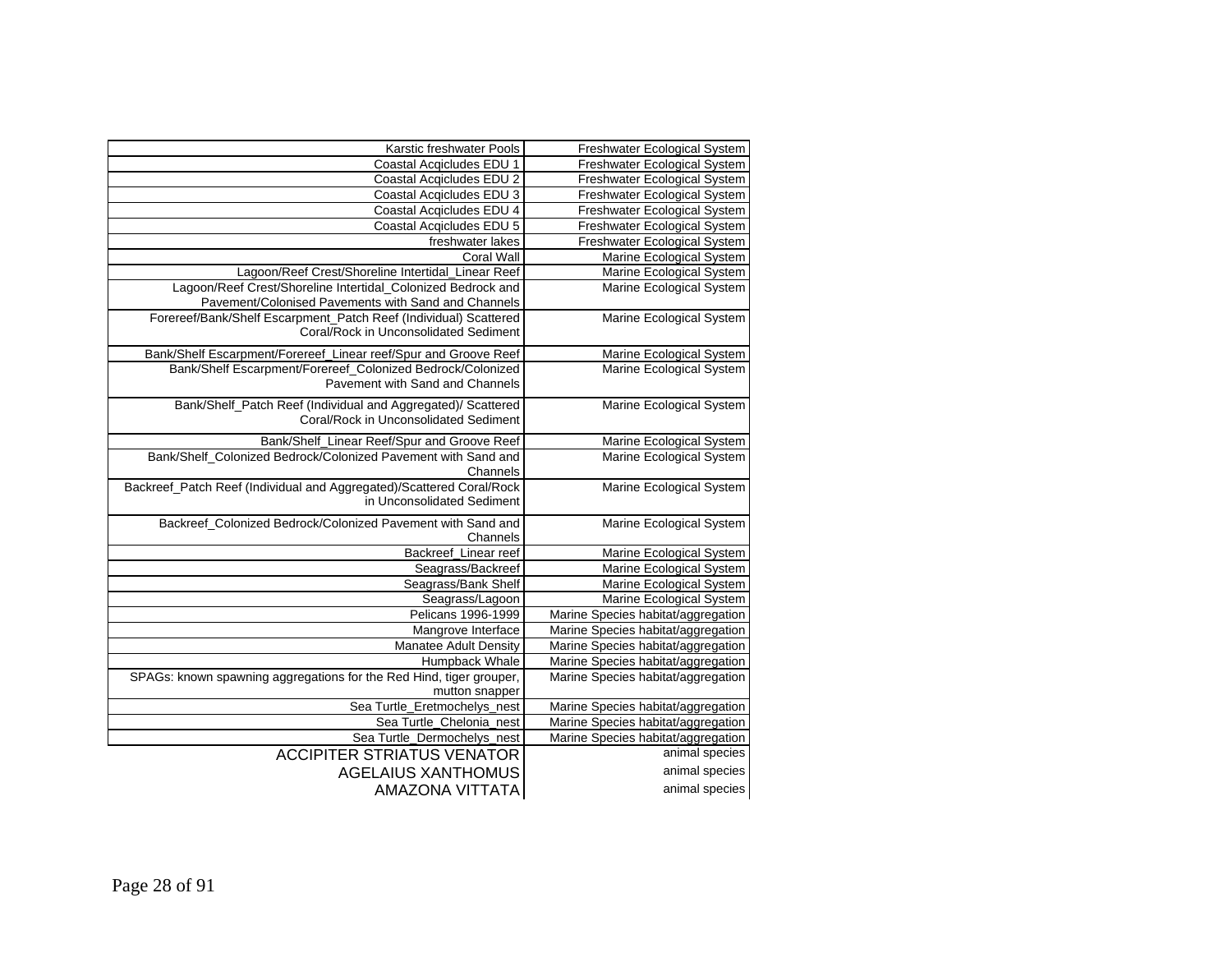animal species animal species animal species animal species animal species animal species animal species animal species animal species animal species animal species animal species animal species animal species animal species animal species animal species animal species animal species animal species animal species animal species animal species animal species animal species animal species animal species animal species animal species animal species animal species animal species animal species animal species animal species animal species animal species

AMPHISBAENA BAKERIANAS BAHAMENSISANOLIS COOKIANOLIS CUVIERIANOLIS OCCULTUSANOLIS PONCENSISANOLIS ROOSEVELTIANTHRACOTHORAX VIRIDISBUTEO PLATYPTERUS BRUNNESCENSCAPRIMULGUS NOCTITHERUSCARETTA CARETTACHARADRIUS ALEXANDRINUS TENUIROSTRICHELONIA MYDASCOLUMBA INORNATA WETMOREICOLUMBA LEUCOCEPHALACYCLURA CORNUTADENDROCYGNA ARBOREADENDROICA ANGELAEDERMOCHELYS CORIACEAELEUTHERODACTYLUS COOKIELEUTHERODACTYLUS ENEIDAEELEUTHERODACTYLUS GRYLLUSELEUTHERODACTYLUS HEDRICKIELEUTHERODACTYLUS JASPERIELEUTHERODACTYLUS KARLSCHMIDTIELEUTHERODACTYLUS LOCUSTUSELEUTHERODACTYLUS PORTORICENSISELEUTHERODACTYLUS RICHMONDIELEUTHERODACTYLUS UNICOLORELEUTHERODACTYLUS WIGHTMANAEEPICRATES INORNATUSERETMOCHELYS IMBRICATAFULICA CARIBAEALOXIGILLA PORTORICENSISMABUYA SLOANEIMELANERPES PORTORICENSISMONOPHYLLUS REDMANI PORTORICENSIS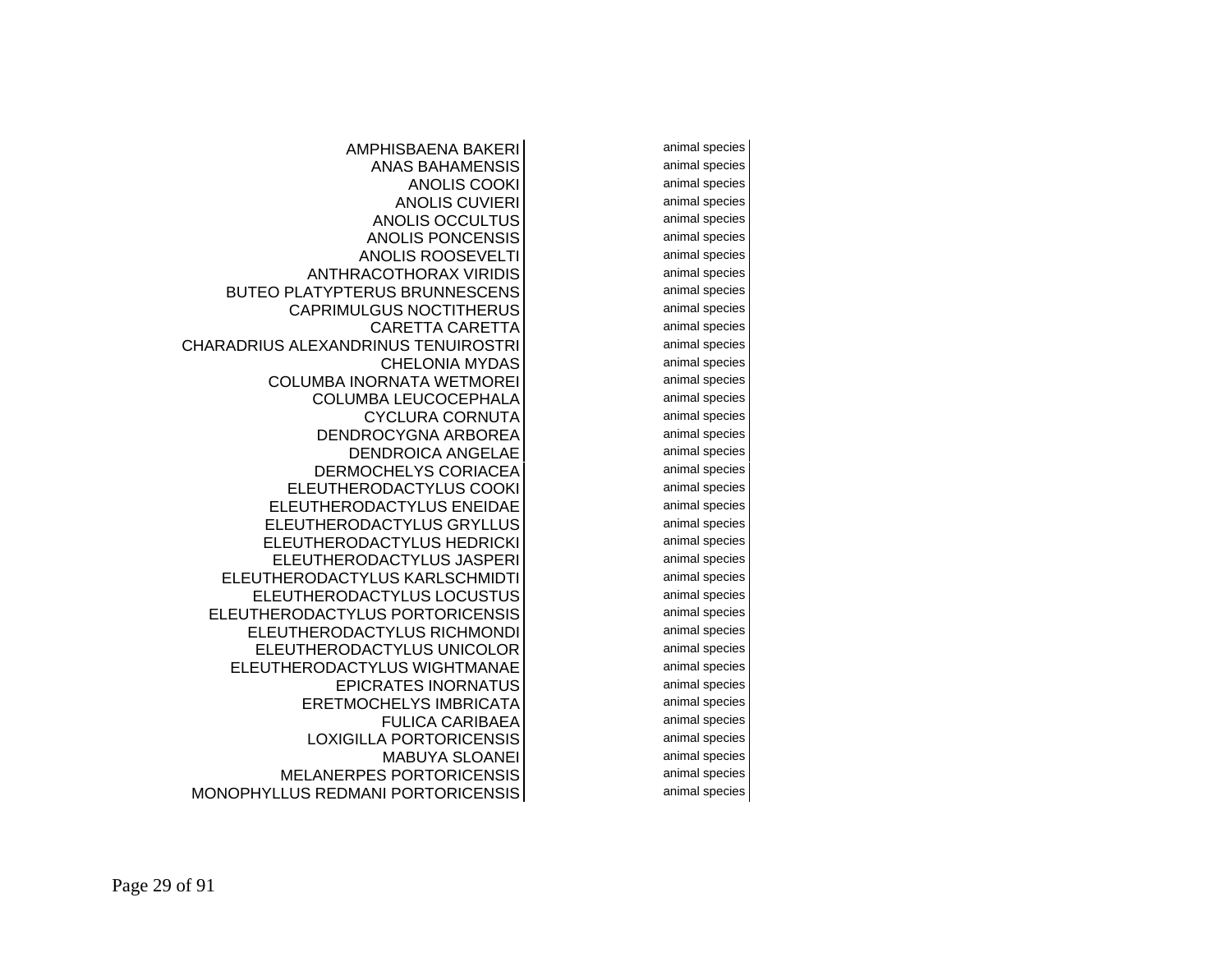MORMOOPS BLAINVILLII CINNAMOMEUMMYIARCHUS ANTILLARUMNESOSPINGUS SPECULIFERUSOXYURA DOMINICAOXYURA JAMAICENSISPELTOPHRYNE LEMURPORZANA FLAVIVENTERPTERONOTUS PARNELLII PORTORICENSISSPHAERODACTYLUS MICROPITHECUSSTERNA ANTILLARUMTACHYBAPTUS DOMINICUSTRICHECHUS MANATUS MANATUSABUTILON COMMUTATUMADIANTUM VILLOSUMADIANTUM WILSONIIAECHMEA LINGULATAAECHMEA NUDICAULISALSOPHILA AMINTAEALSOPHILA BROOKSIIAMARANTHUS AUSTRALISAMBROSIA TENUIFOLIAANEMIA HIRSUTAANISEIA MARTINICENSISANTIRHEA PORTORICENSISANTIRHEA SINTENISIIARDISIA LUQUILLENSISARISTIDA CHASEAEARISTIDA PORTORICENSISAUERODENDRON PAUCIFLORUMBACCHARIS DIOICABANARA VANDERBILTIIBASIPHYLLAEA ANGUSTIFOLIABRACHIONIDIUM CILIOLATUMBRACHIONIDIUM PARVUMBRUNFELSIA LACTEABRUNFELSIA PORTORICENSISBRUNSFELSIA DENSIFOLIA

 animal species animal species animal species animal species animal species animal species animal species animal species animal species animal species animal species animal species PLANT SPECIES PLANT SPECIES PLANT SPECIES PLANT SPECIES PLANT SPECIES PLANT SPECIES PLANT SPECIES PLANT SPECIES PLANT SPECIES PLANT SPECIES PLANT SPECIES PLANT SPECIES PLANT SPECIES PLANT SPECIES PLANT SPECIES PLANT SPECIES PLANT SPECIES PLANT SPECIES PLANT SPECIES PLANT SPECIES PLANT SPECIES PLANT SPECIES PLANT SPECIES PLANT SPECIES PLANT SPECIES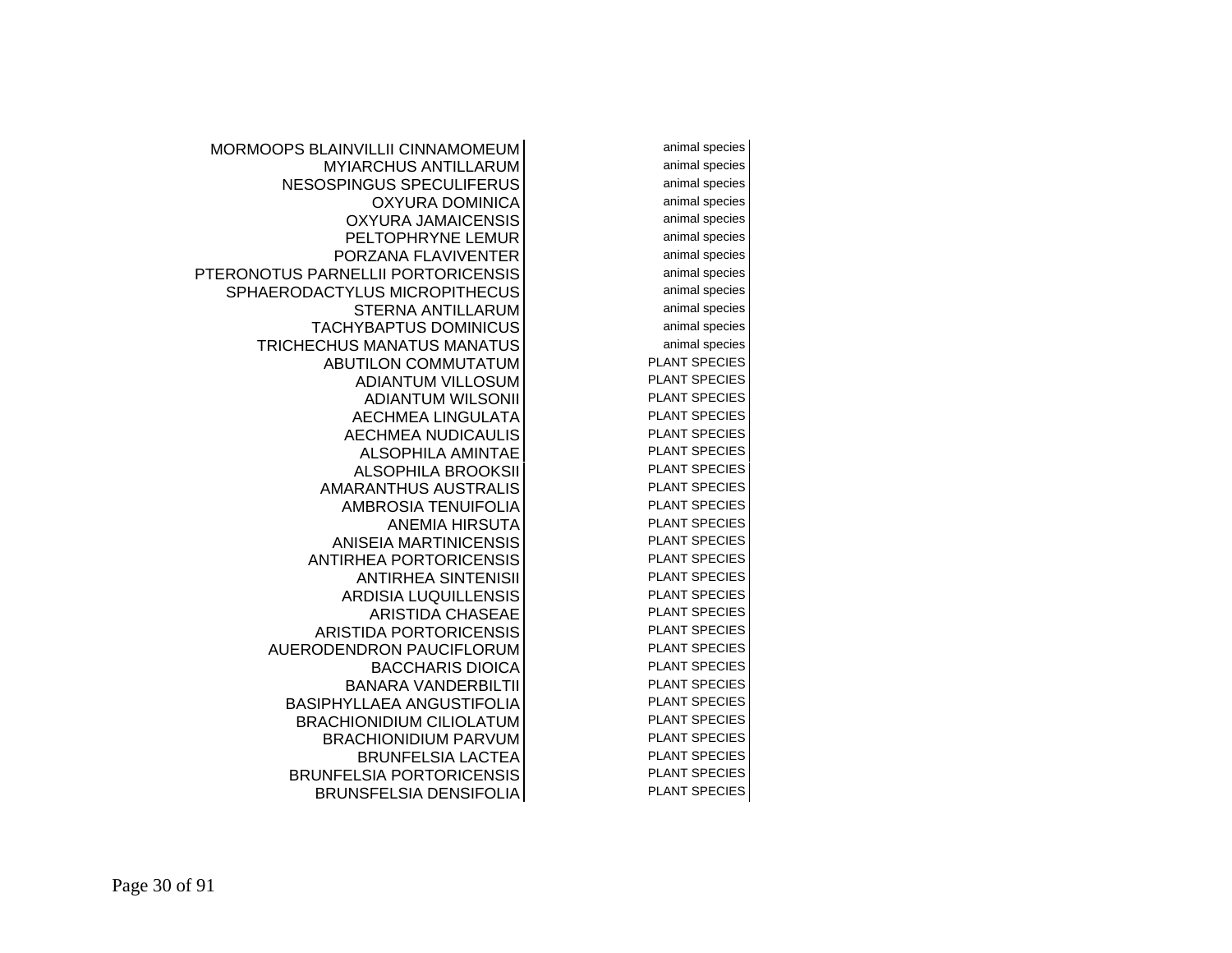| <b>BUCHNERA LONGIFOLIA</b>          | <b>PLANT SPECIES</b> |
|-------------------------------------|----------------------|
| <b>BULBOSTYLIS CURASSAVICA</b>      | <b>PLANT SPECIES</b> |
| <b>BULBOSTYLIS JUNCIFORMIS</b>      | <b>PLANT SPECIES</b> |
| <b>BURMANNIA CAPITATA</b>           | <b>PLANT SPECIES</b> |
| <b>BUXUS VAHLII</b>                 | <b>PLANT SPECIES</b> |
| <b>BYRSONIMA SPICATA</b>            | <b>PLANT SPECIES</b> |
| <b>CAESALPINIA CULEBRAE</b>         | <b>PLANT SPECIES</b> |
| <b>CAESALPINIA MONENSIS</b>         | <b>PLANT SPECIES</b> |
| <b>CAESALPINIA PORTORICENSIS</b>    | <b>PLANT SPECIES</b> |
| <b>CALLICARPA AMPLA</b>             | <b>PLANT SPECIES</b> |
| <b>CALYPTRANTHES DUMETORUM</b>      | <b>PLANT SPECIES</b> |
| <b>CALYPTRANTHES LUQUILLENSIS</b>   | <b>PLANT SPECIES</b> |
| <b>CALYPTRANTHES PEDUNCULARIS</b>   | <b>PLANT SPECIES</b> |
| <b>CALYPTRANTHES PORTORICENSIS</b>  | <b>PLANT SPECIES</b> |
| <b>CALYPTRANTHES THOMASIANA</b>     | <b>PLANT SPECIES</b> |
| <b>CALYPTRANTHES TRIFLORA</b>       | <b>PLANT SPECIES</b> |
| CALYPTRANTHES WOODBURYI             | <b>PLANT SPECIES</b> |
| CALYPTRANTHES ZUZYGIUM              | <b>PLANT SPECIES</b> |
| <b>CALYPTRONOMA RIVALIS</b>         | <b>PLANT SPECIES</b> |
| CAMPYLOCENTRUM PACHYRRHIZUM         | <b>PLANT SPECIES</b> |
| CHAMAECRISTA GLANDULOSA VAR MIRABIL | <b>PLANT SPECIES</b> |
| <b>CHAMAESYCE MONENSIS</b>          | <b>PLANT SPECIES</b> |
| <b>CHAMAESYCE ORBIFOLIA</b>         | <b>PLANT SPECIES</b> |
| <b>CLIDEMIA PORTORICENSIS</b>       | <b>PLANT SPECIES</b> |
| <b>COCCOLOBA PALLIDA</b>            | <b>PLANT SPECIES</b> |
| <b>COCCOLOBA RUGOSA</b>             | <b>PLANT SPECIES</b> |
| COCCOLOBA SINTENISII VAR. ALBA      | <b>PLANT SPECIES</b> |
| <b>COCCOLOBA TENUIFOLIA</b>         | <b>PLANT SPECIES</b> |
| <b>CONOSTEGIA HOTTEANA</b>          | <b>PLANT SPECIES</b> |
| <b>CORDIA BAHAMENSIS</b>            | <b>PLANT SPECIES</b> |
| <b>CORDIA RUPICOLA</b>              | <b>PLANT SPECIES</b> |
| <b>CORDIA WAGNERIORUM</b>           | <b>PLANT SPECIES</b> |
| <b>CORNUTIA OBOVATA</b>             | <b>PLANT SPECIES</b> |
| <b>CRESCENTIA PORTORICENSIS</b>     | <b>PLANT SPECIES</b> |
| <b>CROTON NUMMULARIIFOLIUS</b>      | <b>PLANT SPECIES</b> |
| <b>CYBIANTHUS SINTENISII</b>        | <b>PLANT SPECIES</b> |
| <b>CYNANCHUM MONENSE</b>            | <b>PLANT SPECIES</b> |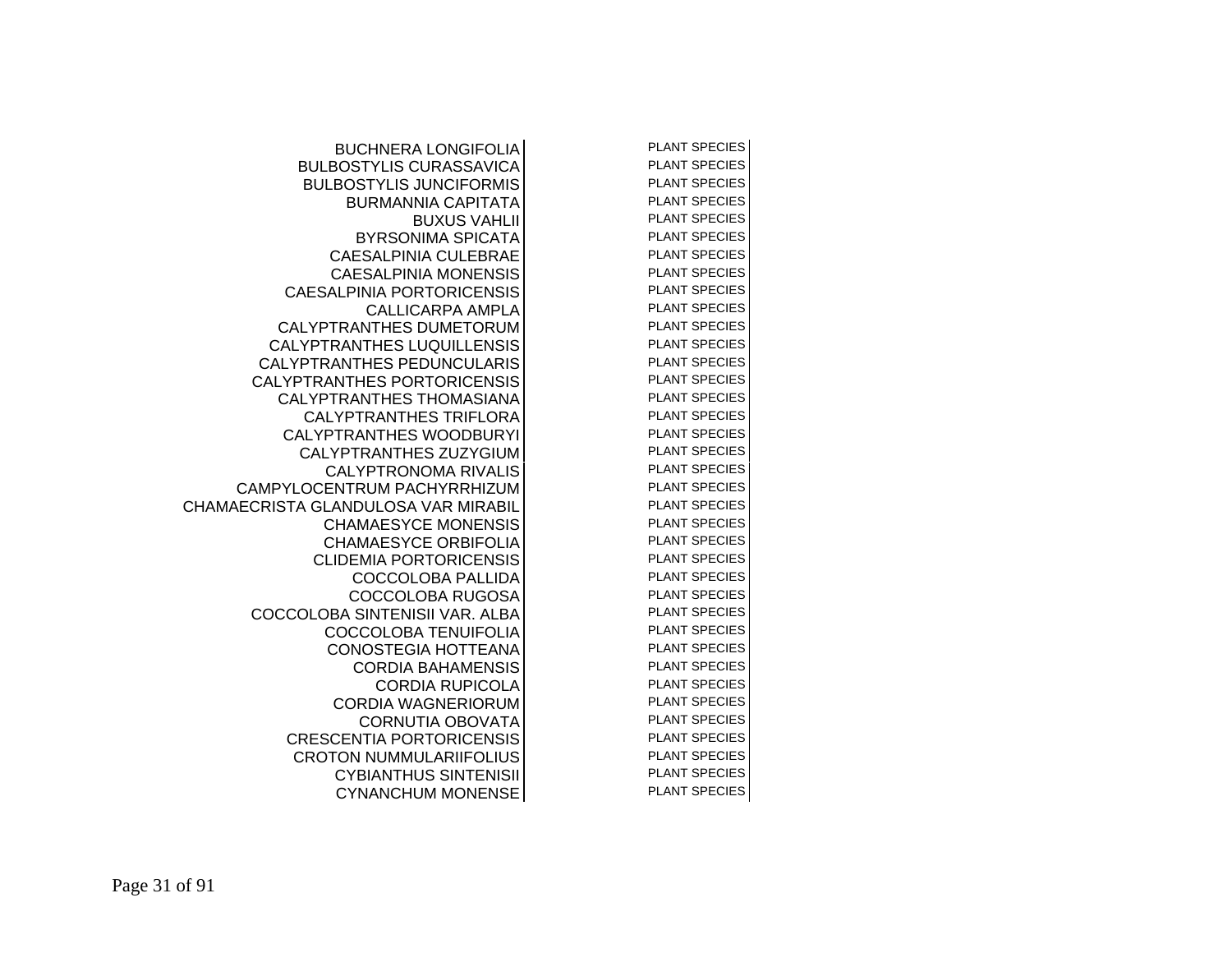| <b>CYPERUS FULIGINEUS</b>           | <b>PLANT SPECIES</b> |
|-------------------------------------|----------------------|
| <b>CYPERUS URBANII</b>              | <b>PLANT SPECIES</b> |
| CYRTOPODIUM PUNCTATUM               | <b>PLANT SPECIES</b> |
| DALEA CARTHAGENENSIS VAR PORTORICAN | <b>PLANT SPECIES</b> |
| <b>DAPHNOPSIS HELLERIANA</b>        | <b>PLANT SPECIES</b> |
| DENDROPEMON PURPUREUS               | <b>PLANT SPECIES</b> |
| DICHANTHELIUM ACICULARE             | <b>PLANT SPECIES</b> |
| <b>DICLIPTERA KRUGII</b>            | PLANT SPECIES        |
| <b>DIDYMOPANAX GLEASONI</b>         | <b>PLANT SPECIES</b> |
| <b>DIGITARIA ARGILLACEA</b>         | <b>PLANT SPECIES</b> |
| <b>DIOSPYROS SINTENISII</b>         | <b>PLANT SPECIES</b> |
| <b>DROSERA CAPILLARIS</b>           | <b>PLANT SPECIES</b> |
| ECHINODORUS TENELLUS VAR LATIFOLIUS | <b>PLANT SPECIES</b> |
| ELEOCHARIS PACHYSTYLA               | <b>PLANT SPECIES</b> |
| ELEOCHARIS ROSTELLATA               | <b>PLANT SPECIES</b> |
| ENCYCLIA COCHLEATA VAR ALBA         | <b>PLANT SPECIES</b> |
| <b>ENTADA POLYPHYLLA</b>            | <b>PLANT SPECIES</b> |
| <b>ERIOSEMA CRINITUM</b>            | <b>PLANT SPECIES</b> |
| <b>ERYTHRINA EGGERSII</b>           | <b>PLANT SPECIES</b> |
| <b>EUBRACHION AMBIGUUM</b>          | <b>PLANT SPECIES</b> |
| <b>EUGENIA BELLONIS</b>             | <b>PLANT SPECIES</b> |
| <b>EUGENIA EGGERSII</b>             | <b>PLANT SPECIES</b> |
| EUGENIA HAEMATOCARPA                | <b>PLANT SPECIES</b> |
| EUGENIA SESSILIFLORA                | <b>PLANT SPECIES</b> |
| EUGENIA STEWARDSONII                | <b>PLANT SPECIES</b> |
| EUGENIA WOODBURYANA                 | <b>PLANT SPECIES</b> |
| <b>EUPATORIUM OTEROI</b>            | <b>PLANT SPECIES</b> |
| EUPHORBIA OERSTEDIANA               | <b>PLANT SPECIES</b> |
| EURYSTYLES ANANASSOCOMOS            | <b>PLANT SPECIES</b> |
| <b>GAUSSIA ATTENUATA</b>            | <b>PLANT SPECIES</b> |
| <b>GESNERIA PAUCIFLORA</b>          | <b>PLANT SPECIES</b> |
| <b>GOETZEA ELEGANS</b>              | <b>PLANT SPECIES</b> |
| <b>GYMNOPOGON FOLIOSUS</b>          | <b>PLANT SPECIES</b> |
| <b>HARRISIA PORTORICENSIS</b>       | <b>PLANT SPECIES</b> |
| HENRIETTEA MEMBRANIFOLIA            | <b>PLANT SPECIES</b> |
| <b>ILEX COOKII</b>                  | <b>PLANT SPECIES</b> |
| <b>ILEX SINTENISII</b>              | <b>PLANT SPECIES</b> |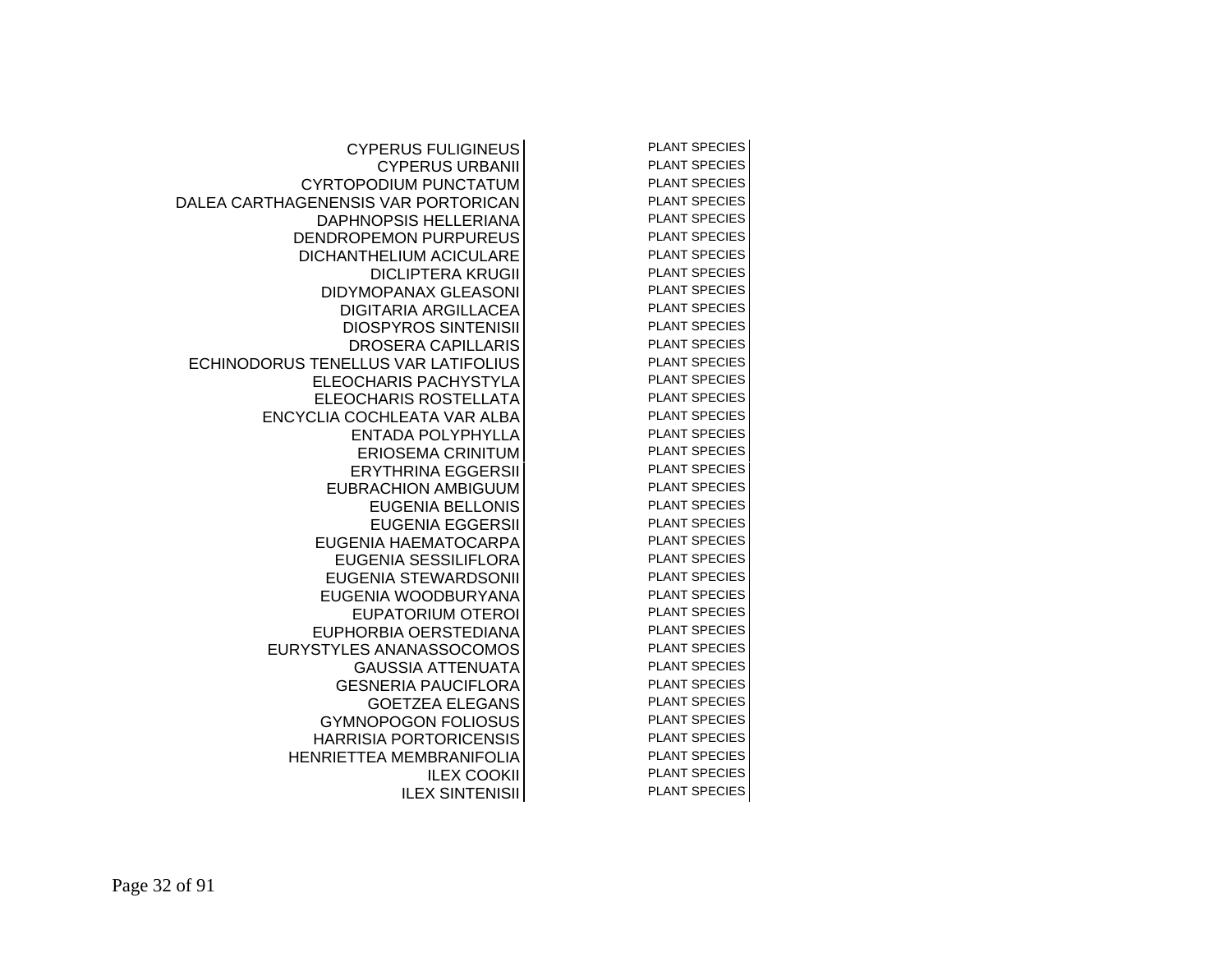| <b>ILEX URBANIANA</b>              | <b>PLANT SPECIES</b> |
|------------------------------------|----------------------|
| <b>POMOEA CARNEA SSP FISTULOSA</b> | <b>PLANT SPECIES</b> |
| <b>JUGLANS JAMAICENSIS</b>         | <b>PLANT SPECIES</b> |
| <b>JUSTICIA CULEBRITAE</b>         | <b>PLANT SPECIES</b> |
| LAGENOCARPUS GUIANENSIS            | <b>PLANT SPECIES</b> |
| <b>LANTANA RETICULATA</b>          | <b>PLANT SPECIES</b> |
| <b>LANTANA TRIFOLIA</b>            | <b>PLANT SPECIES</b> |
| <b>LEPANTHES DODIANA</b>           | <b>PLANT SPECIES</b> |
| LEPANTHES ELTOROENSIS              | <b>PLANT SPECIES</b> |
| LEPTOCEREUS GRANTIANUS             | <b>PLANT SPECIES</b> |
| LEPTOCEREUS QUADRICOSTATUS         | <b>PLANT SPECIES</b> |
| <b>LINDSAEA PORTORICENSIS</b>      | <b>PLANT SPECIES</b> |
| <b>LIPARIS VEXILLIFERA</b>         | <b>PLANT SPECIES</b> |
| <b>LYCASTE BARRINGTONIAE</b>       | <b>PLANT SPECIES</b> |
| <b>LYCOPODIUM VERTICILLATUM</b>    | <b>PLANT SPECIES</b> |
| <b>MAGNOLIA SPLENDENS</b>          | <b>PLANT SPECIES</b> |
| <b>MARATTIA LAEVIS</b>             | <b>PLANT SPECIES</b> |
| <b>MAYTENUS CYMOSA</b>             | <b>PLANT SPECIES</b> |
| <b>MAYTENUS ELONGATA</b>           | <b>PLANT SPECIES</b> |
| <b>MAYTENUS PONCEANA</b>           | <b>PLANT SPECIES</b> |
| <b>MICONIA FOVEOLATA</b>           | <b>PLANT SPECIES</b> |
| <b>MICONIA PYCNONEURA</b>          | <b>PLANT SPECIES</b> |
| <b>MIKANIA STEVENSIANA</b>         | <b>PLANT SPECIES</b> |
| <b>MITRACARPUS MAXWELLIAE</b>      | <b>PLANT SPECIES</b> |
| MITRACARPUS POLYCLADUS             | <b>PLANT SPECIES</b> |
| <b>MYRCIA PAGANII</b>              | <b>PLANT SPECIES</b> |
| <b>MYRCIARIA BORINQUENA</b>        | <b>PLANT SPECIES</b> |
| <b>MYRCIARIA MYRTIFOLIA</b>        | <b>PLANT SPECIES</b> |
| <b>MYRICA HOLDRIDGEANA</b>         | <b>PLANT SPECIES</b> |
| OCOTEA FOENICULACEA                | <b>PLANT SPECIES</b> |
| <b>OSMUNDA CINNAMOMEA</b>          | <b>PLANT SPECIES</b> |
| OSSAEA KRUGIANA                    | <b>PLANT SPECIES</b> |
| <b>OSSAEA SCABROSA</b>             | <b>PLANT SPECIES</b> |
| OTTOSCHULZIA RHODOXYLON            | <b>PLANT SPECIES</b> |
| OXANDRA LANCEOLATA                 | <b>PLANT SPECIES</b> |
| PANICUM STEVENSIANUM               | <b>PLANT SPECIES</b> |
| PAVONIA PANICULATA                 | <b>PLANT SPECIES</b> |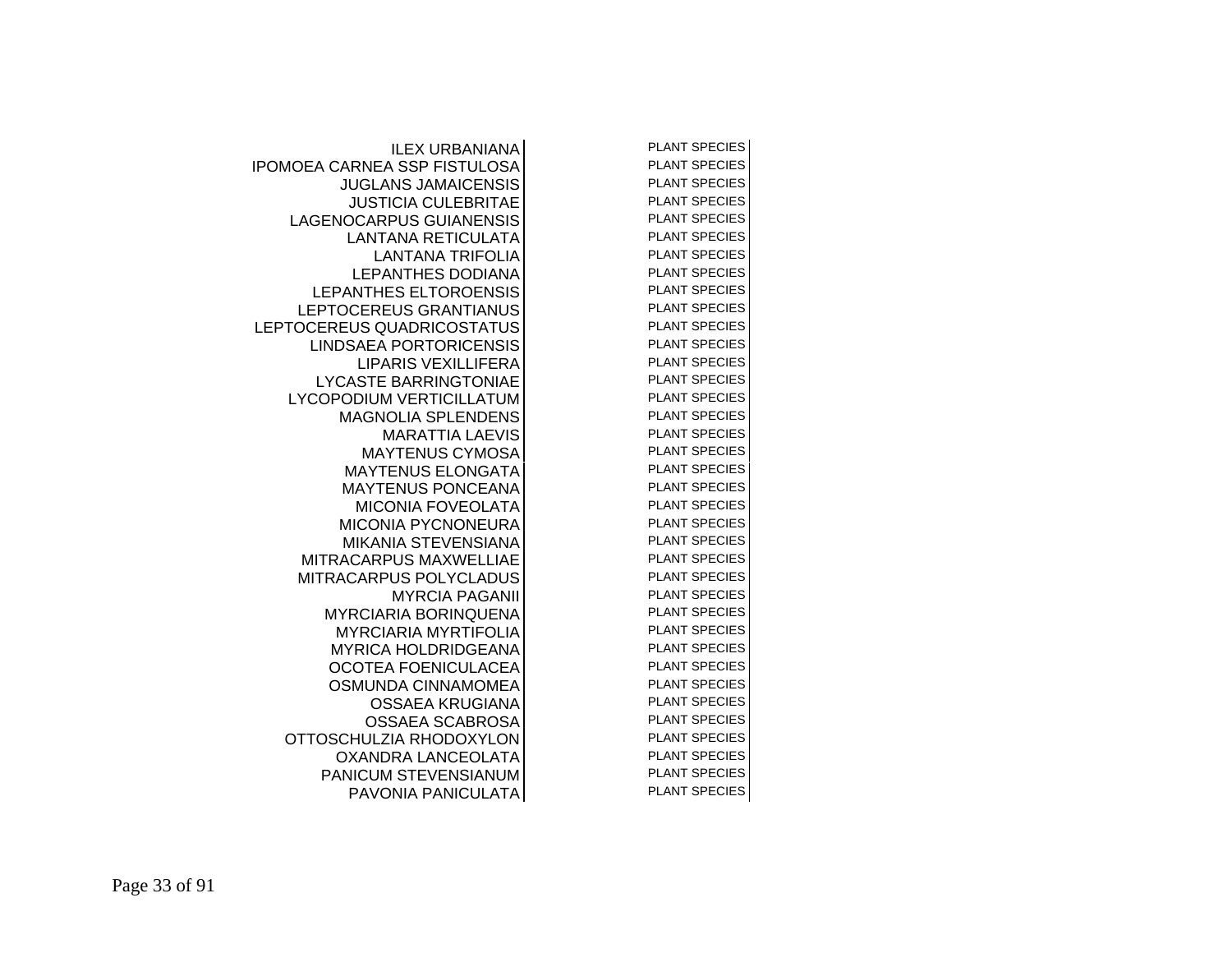| PEPEROMIA MYRTIFOLIA                | <b>PLANT SPECIES</b> |  |
|-------------------------------------|----------------------|--|
| PEPEROMIA WHEELERI                  | <b>PLANT SPECIES</b> |  |
| <b>PERSEA KRUGII</b>                | <b>PLANT SPECIES</b> |  |
| PILEA LEPTOPHYLLA                   | <b>PLANT SPECIES</b> |  |
| PIRIQUETA VISCOSA                   | <b>PLANT SPECIES</b> |  |
| PISONIA HELLERI                     | <b>PLANT SPECIES</b> |  |
| PLEODENDRON MACRANTHUM              | <b>PLANT SPECIES</b> |  |
| POLYGALA COWELLII                   | <b>PLANT SPECIES</b> |  |
| POLYPODIUM SECTIFRONS               | <b>PLANT SPECIES</b> |  |
| PORTULACA CAULERPOIDES              | <b>PLANT SPECIES</b> |  |
| <b>PROCKIA CRUCIS</b>               | <b>PLANT SPECIES</b> |  |
| PSEUDOPHOENIX SARGENTII VAR SAONAE  | <b>PLANT SPECIES</b> |  |
| <b>PSIDIUM INSULANUM</b>            | <b>PLANT SPECIES</b> |  |
| <b>PSIDIUM SINTENISII</b>           | <b>PLANT SPECIES</b> |  |
| <b>PSYCHILIS KRUGII</b>             | <b>PLANT SPECIES</b> |  |
| <b>RHYNCHOSPORA NITENS</b>          | <b>PLANT SPECIES</b> |  |
| RHYNCHOSPORA OLIGANTHA              | <b>PLANT SPECIES</b> |  |
| RHYNCHOSPORA OLIGANTHA VAR BREVISET | <b>PLANT SPECIES</b> |  |
| RHYNCHOSPORA RARIFLORA              | <b>PLANT SPECIES</b> |  |
| ROCHEFORTIA SPINOSA                 | <b>PLANT SPECIES</b> |  |
| ROLLINIA MUCOSA                     | <b>PLANT SPECIES</b> |  |
| <b>SABAL CAUSIARUM</b>              | <b>PLANT SPECIES</b> |  |
| <b>SABICEA CINEREA</b>              | <b>PLANT SPECIES</b> |  |
| <b>SCHOEPFIA ARENARIA</b>           | <b>PLANT SPECIES</b> |  |
| SCHOEPFIA CHRYSOPHYLLOIDES          | <b>PLANT SPECIES</b> |  |
| <b>SCHOEPFIA SCHREBERI</b>          | <b>PLANT SPECIES</b> |  |
| <b>SCLERIA DORADOENSIS</b>          | <b>PLANT SPECIES</b> |  |
| <b>SCLERIA GEORGIANA</b>            | <b>PLANT SPECIES</b> |  |
| <b>SCLERIA PAUCIFLORA</b>           | <b>PLANT SPECIES</b> |  |
| <b>SCLERIA VERTICILLATA</b>         | <b>PLANT SPECIES</b> |  |
| <b>SCOLOSANTHUS GRANDIFOLIUS</b>    | <b>PLANT SPECIES</b> |  |
| <b>SESUVIUM MARITIMUM</b>           | <b>PLANT SPECIES</b> |  |
| <b>SETARIA CHAPMANII</b>            | <b>PLANT SPECIES</b> |  |
| <b>SETARIA MAGNA</b>                | <b>PLANT SPECIES</b> |  |
| <b>SOLANUM CAMPECHIENSE</b>         | <b>PLANT SPECIES</b> |  |
| <b>SOLANUM DRYMOPHILUM</b>          | <b>PLANT SPECIES</b> |  |
| <b>SOLANUM POLYGAMUM</b>            | <b>PLANT SPECIES</b> |  |
|                                     |                      |  |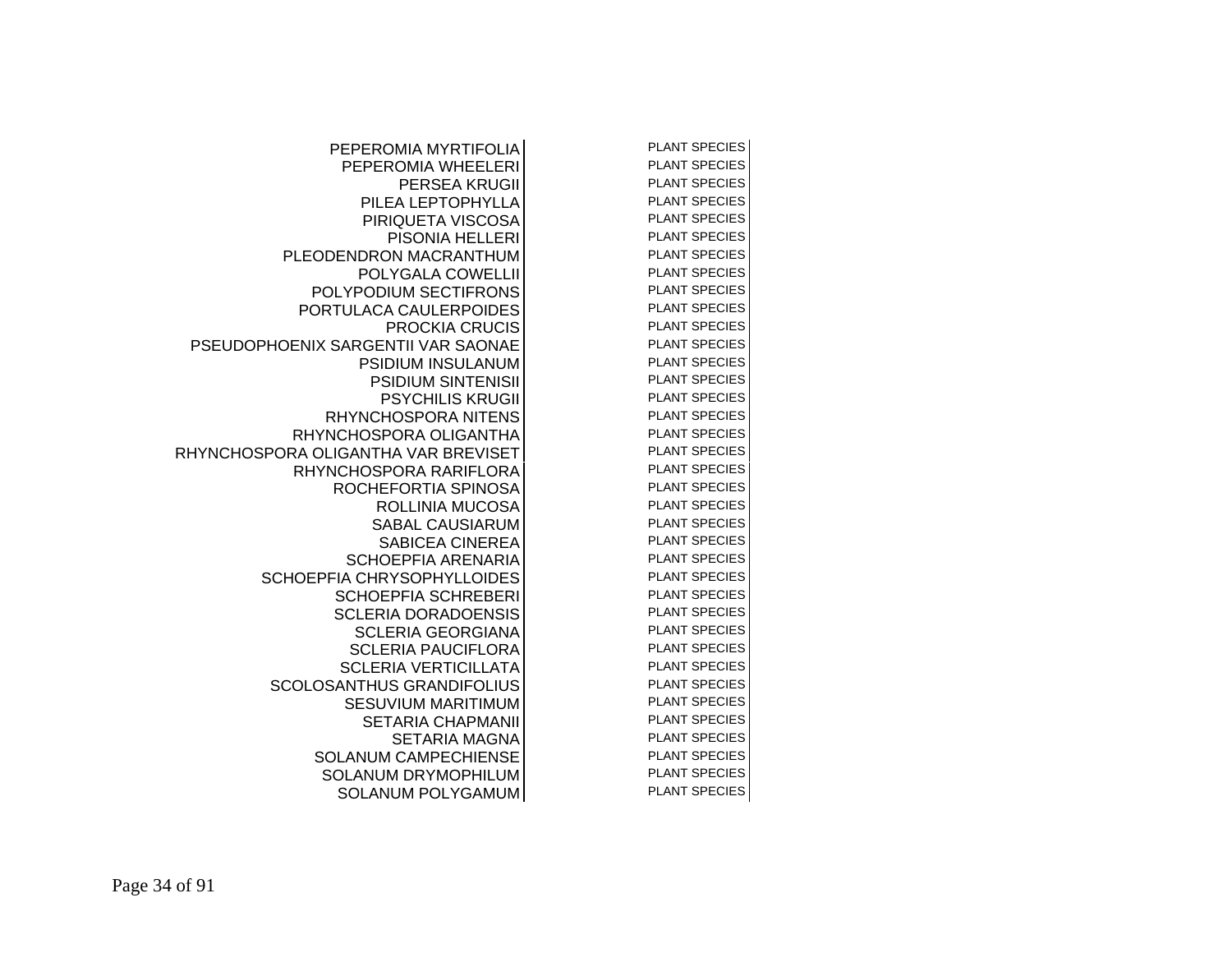| SOLANUM WOODBURYI                   | <b>PLANT SPECIES</b> |
|-------------------------------------|----------------------|
| SOPHORA TOMENTOSA                   | <b>PLANT SPECIES</b> |
| STAHLIA MONOSPERMA                  | <b>PLANT SPECIES</b> |
| <b>STYRAX PORTORICENSIS</b>         | <b>PLANT SPECIES</b> |
| SYMPLOCOS LANATA                    | <b>PLANT SPECIES</b> |
| TERNSTROEMIA HEPTASEPALA            | <b>PLANT SPECIES</b> |
| TERNSTROEMIA LUQUILLENSIS           | <b>PLANT SPECIES</b> |
| <b>TERNSTROEMIA SUBSESSILIS</b>     | <b>PLANT SPECIES</b> |
| TILLANDSIA FLEXUOSA                 | <b>PLANT SPECIES</b> |
| TILLANDSIA LINEATISPICA             | <b>PLANT SPECIES</b> |
| TILLANDSIA PRUINOSA                 | <b>PLANT SPECIES</b> |
| TILLANDSIA TENUIFOLIA VAR TENUIFOLI | <b>PLANT SPECIES</b> |
| TRICHILIA TRIACANTHA                | <b>PLANT SPECIES</b> |
| URERA CHLOROCARPA                   | <b>PLANT SPECIES</b> |
| <b>VERNONIA PROCTORII</b>           | <b>PLANT SPECIES</b> |
| <b>WALTHERIA CALCICOLA</b>          | <b>PLANT SPECIES</b> |
| XYLOSMA PACHYPHYLLUM                | <b>PLANT SPECIES</b> |
| <b>XYLOSMA SCHWANECKEANUM</b>       | <b>PLANT SPECIES</b> |
| ZANTHOXYLUM BIFOLIOLATUM            | <b>PLANT SPECIES</b> |
| ZANTHOXYLUM THOMASIANUM             | <b>PLANT SPECIES</b> |
| <b>ZIZIPHUS RIGNONII</b>            | <b>PLANT SPECIES</b> |
| ZIZIPHUS TAYLORII                   | <b>PLANT SPECIES</b> |

## **Appendix 5 (Scenario 1 Results)**

| Amount in<br>Solution | <b>GOAL Amount</b> | GOAL<br>Percent | Percent Met<br>of Goal | TargetType | Units                   | Name                                       | Total Amount Available in<br>HA |
|-----------------------|--------------------|-----------------|------------------------|------------|-------------------------|--------------------------------------------|---------------------------------|
| 381954.825            | 381869.637         | 30.00           | 100.02                 | Freshwater | <b>Meters</b><br>Length | Streams 1 - 3 Under<br>600 meters on EDU 1 | 1272898.79                      |
| 262766.247            | 262735.126         | 30.00           | 100.01                 | Freshwater | <b>Meters</b><br>Length | Streams 1 - 3 Under<br>600 meters on EDU 2 | 875783.754                      |
| 666842.898            | 666832.288         | 30.00           | 100.00                 | Freshwater | <b>Meters</b><br>Length | Streams 1 - 3 Under<br>600 meters on EDU 3 | 2222774.294                     |
| 541899.508            | 541665.874         | 30.00           | 100.04                 | Freshwater | <b>Meters</b><br>Length | Streams 1 - 3 Under<br>600 meters on EDU 4 | 1805552.913                     |
| 23348.484             | 23115.23           | 30.00           | 101.01                 | Freshwater | <b>Meters</b><br>Length | Streams 1 - 3 Under<br>600 meters on EDU 5 | 77050.767                       |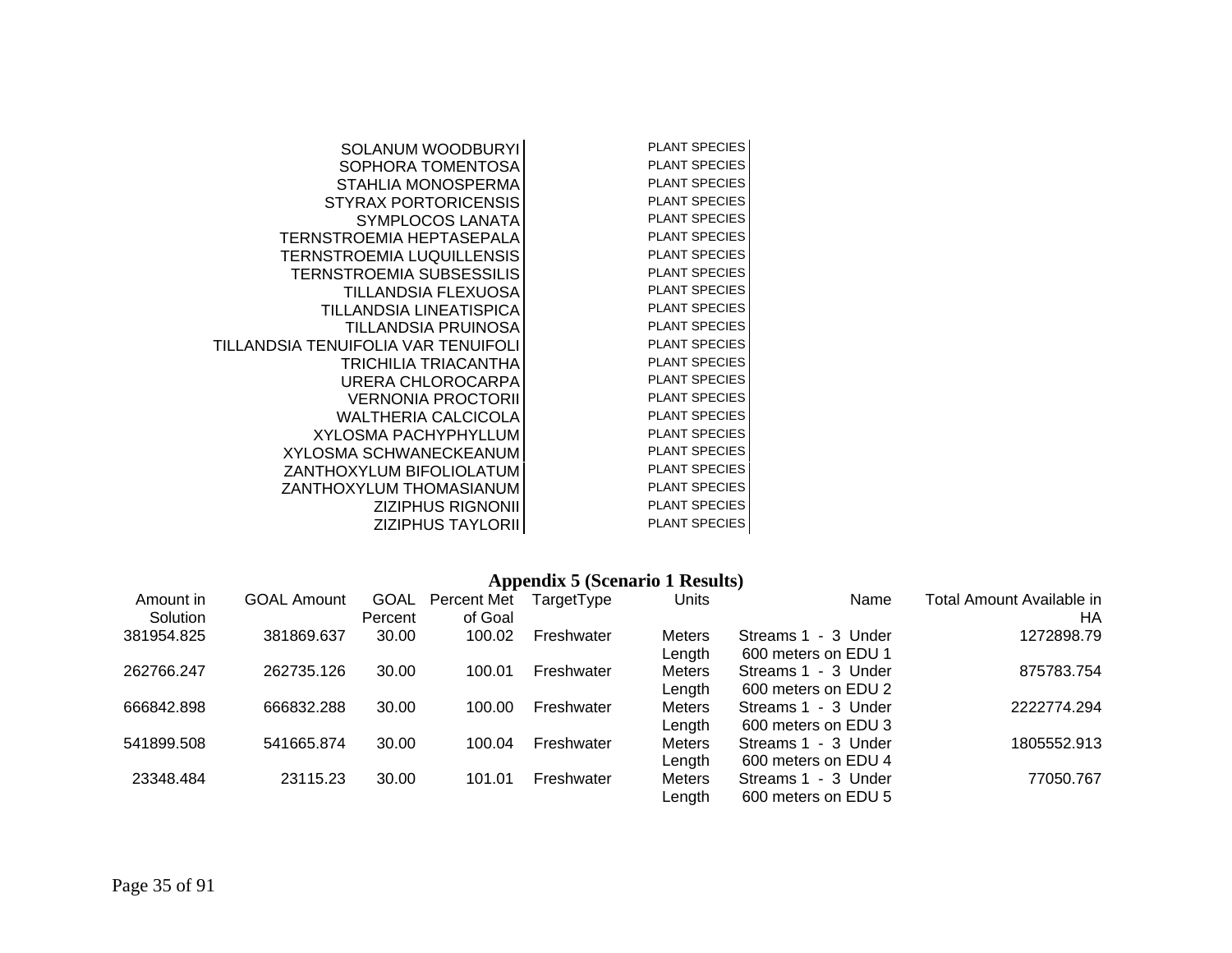| 27541.099   | 25588.5315  | 30.00 | 107.63 | Freshwater | <b>Meters</b>   | Streams 1 - 3 Over            | 85295.105   |
|-------------|-------------|-------|--------|------------|-----------------|-------------------------------|-------------|
|             |             |       |        |            | Length          | 600 meters on EDU 1           |             |
| 100273.698  | 100241.0808 | 30.00 | 100.03 | Freshwater | <b>Meters</b>   | Streams 1 - 3 Over            | 334136.936  |
|             |             |       |        |            | Length          | 600 meters on EDU 2           |             |
| 58093.745   | 49985.334   | 30.00 | 116.22 | Freshwater | <b>Meters</b>   | Streams 1 - 3 Over            | 166617.78   |
|             |             |       |        |            | Length          | 600 meters on EDU 3           |             |
| 44702.271   | 44394.573   | 30.00 | 100.69 | Freshwater | <b>Meters</b>   | Streams 1 - 3 Over            | 147981.91   |
|             |             |       |        |            | Length          | 600 meters on EDU 4           |             |
| 3359.611    | 3280.4712   | 30.00 | 102.41 | Freshwater | Meters          | Streams 7 - 8 No Karst        | 10934.904   |
|             |             |       |        |            | Length          | on EDU 1                      |             |
| 1711.788    | 1539.1089   | 30.00 | 111.22 | Freshwater | Meters          | Streams 7 - 8 No Karst        | 5130.363    |
|             |             |       |        |            | Length          | on EDU 2                      |             |
| 5947.354    | 5178.2526   | 30.00 | 114.85 | Freshwater | Meters          | Streams 7 - 8 No Karst        | 17260.842   |
|             |             |       |        |            | Length          | on EDU 3                      |             |
| 1575.852    | 1562.4939   | 30.00 | 100.85 | Freshwater | Meters          | Streams 7 - 8 No Karst        | 5208.313    |
|             |             |       |        |            | Length          | on EDU 4                      |             |
| 226575.62   | 226397.1507 | 30.00 | 100.08 | Freshwater | Meters          | Streams 4 - 6 No Karst        | 754657.169  |
|             |             |       |        |            | Length          | on EDU 1                      |             |
| 255092.079  | 254883.5715 | 30.00 | 100.08 | Freshwater | Meters          | Streams 4 - 6 No Karst        | 849611.905  |
|             |             |       |        |            | Length          | on EDU 2                      |             |
| 481835.141  | 481455.3522 | 30.00 | 100.08 | Freshwater | Meters          | Streams 4 - 6 No Karst        | 1604851.174 |
|             |             |       |        |            | Length          | on EDU 3                      |             |
| 357122.186  | 356650.419  | 30.00 | 100.13 | Freshwater | Meters          | Streams 4 - 6 No Karst        | 1188834.73  |
|             |             |       |        |            | Length          | on EDU 4                      |             |
| 216988.5657 | 210613.8761 | 30.00 | 103.03 | Freshwater | Meters          | Karst Freshwater              | 702046.2537 |
|             |             |       |        |            | Length          | <b>Streams</b>                |             |
| 13.63       | 13.5228     | 30.00 | 100.79 | Freshwater | <b>Hectares</b> | <b>Karst Freshwater Pools</b> | 45.076      |
| 66.089      | 25.2411     | 30.00 | 261.83 | Freshwater | Hectares        | <b>Freshwater Lakes</b>       | 84.137      |
| 7883.115    | 7816.9347   | 30.00 | 100.85 | Freshwater | <b>Meters</b>   | Coastal Acq EDU 1             | 26056.449   |
|             |             |       |        |            | Length          |                               |             |
| 1175.152    | 680.6094    | 30.00 | 172.66 | Freshwater | <b>Meters</b>   | Coastal Acq EDU 2             | 2268.698    |
|             |             |       |        |            | Length          |                               |             |
| 6483.819    | 4743.0543   | 30.00 | 136.70 | Freshwater | <b>Meters</b>   | Coastal Acq EDU 3             | 15810.181   |
|             |             |       |        |            | Length          |                               |             |
| 25383.296   | 24658.3734  | 30.00 | 102.94 | Freshwater | Meters          | Coastal Acq EDU 4             | 82194.578   |
|             |             |       |        |            | Length          |                               |             |
| 18612.13    | 18207.6153  | 30.00 | 102.22 |            |                 |                               | 60692.051   |
|             |             |       |        | Freshwater | Meters          | Coastal Acq EDU 5             |             |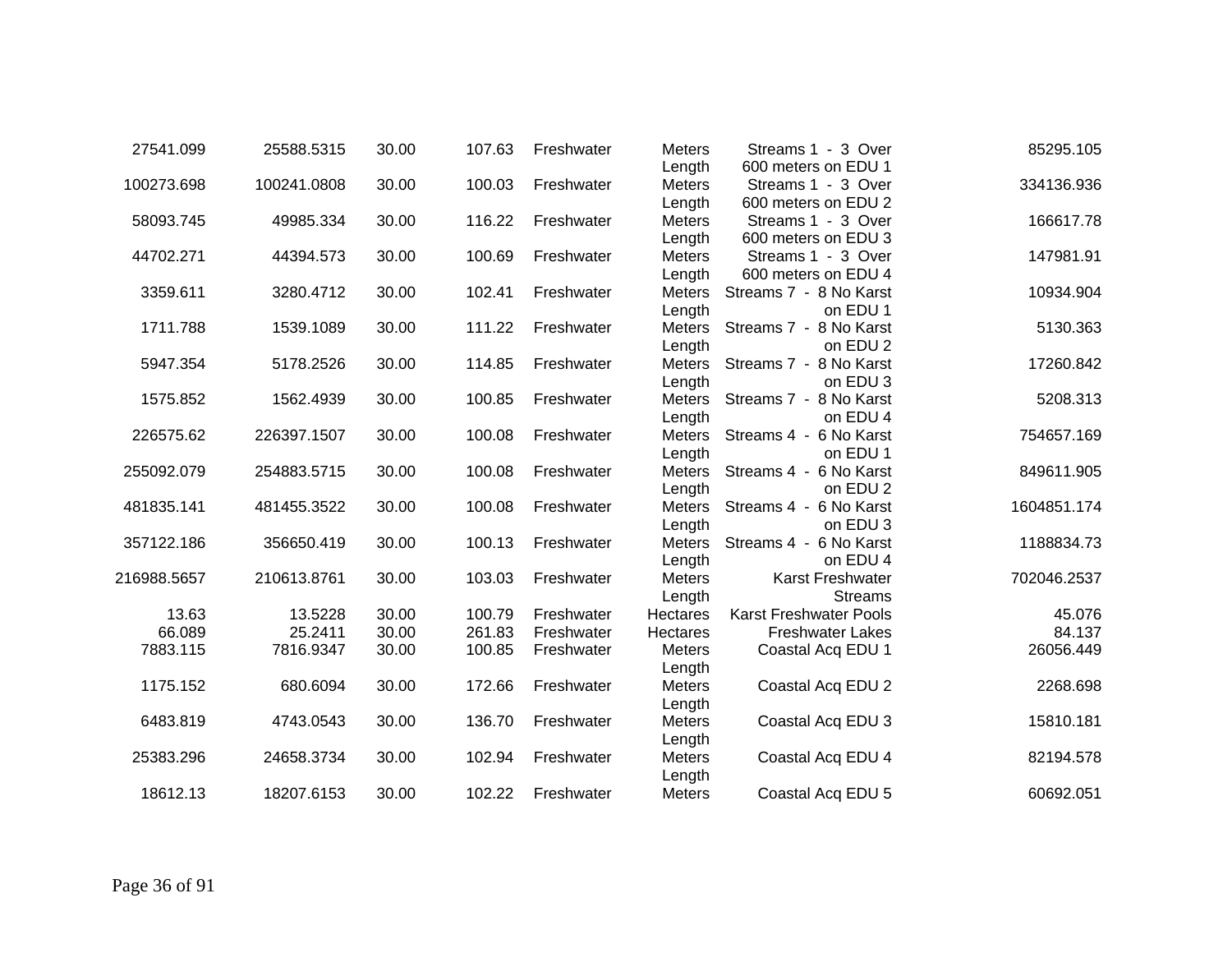|           |                                                          | Length   |                              |         |       |         |          |
|-----------|----------------------------------------------------------|----------|------------------------------|---------|-------|---------|----------|
| 55021.23  | Caribbean lowland dry<br>semi-deciduous forest           | Hectares | Ecological<br><b>Systems</b> | 158.03  | 22.67 | 12471.8 | 19709.1  |
| 989.1     | Caribbean floodplain<br>forest                           | Hectares | Ecological<br><b>Systems</b> | 109.67  | 47.52 | 470     | 515.43   |
| 1007.1    | Caribbean coastal thorn<br>scrub                         | Hectares | Ecological<br>Systems        | 168.62  | 27.63 | 278.3   | 469.26   |
| 47409.03  | Caribbean wet<br>submontane/lowland<br>forest            | Hectares | Ecological<br>Systems        | 172.35  | 24.79 | 11750.4 | 20252.16 |
| 36957.15  | Caribbean seasonal<br>evergreen lowland forest           | Hectares | Ecological<br>Systems        | 123.09  | 32.47 | 11999.2 | 14770.17 |
| 105886.17 | Caribbean seasonal<br>evergreen<br>submontane/lowland fo | Hectares | Ecological<br><b>Systems</b> | 147.28  | 24.02 | 25430.8 | 37455.66 |
| 4853.52   | Caribbean montane wet<br>serpentine woodland             | Hectares | Ecological<br><b>Systems</b> | 534.24  | 11.47 | 556.5   | 2973.06  |
| 21192.57  | Caribbean wet montane<br>forest                          | Hectares | Ecological<br><b>Systems</b> | 183.88  | 20.19 | 4277.8  | 7865.91  |
| 2164.05   | Caribbean estuarine<br>mangrove forest                   | Hectares | Ecological<br><b>Systems</b> | 111.32  | 47.09 | 1019    | 1134.36  |
| 4972.86   | Caribbean maritime<br>shore/estuary mouth<br>mangrove    | Hectares | Ecological<br>Systems        | 141.69  | 44.98 | 2237    | 3169.71  |
| 10900.62  | Hectares Caribbean riparian forest<br>and woodland       |          | Ecological<br><b>Systems</b> | 156.54  | 28.46 | 3102.2  | 4856.22  |
| 2347.02   | Hectares Caribbean coastal sandy<br>beach                |          | Ecological<br>Systems        | 154.58  | 31.79 | 746.1   | 1153.35  |
| 375.75    | Caribbean montane wet<br>short shrubland                 | Hectares | Ecological<br>Systems        | 595.61  | 7.45  | 28      | 166.77   |
| 795.15    | Caribbean coastal rocky<br>shore                         | Hectares | Ecological<br><b>Systems</b> | 1102.04 | 5.60  | 44.5    | 490.41   |
| 3754.98   | Caribbean montane wet<br>elfin forest                    | Hectares | Ecological<br>Systems        | 332.02  | 14.39 | 540.3   | 1793.88  |
| 3074.76   | Caribbean freshwater<br>marsh                            | Hectares | Ecological<br>Systems        | 103.66  | 46.25 | 1422    | 1474.11  |
| 43259.94  | Caribbean edapho-                                        | Hectares | Ecological                   | 128.40  | 17.65 | 7633.9  | 9802.17  |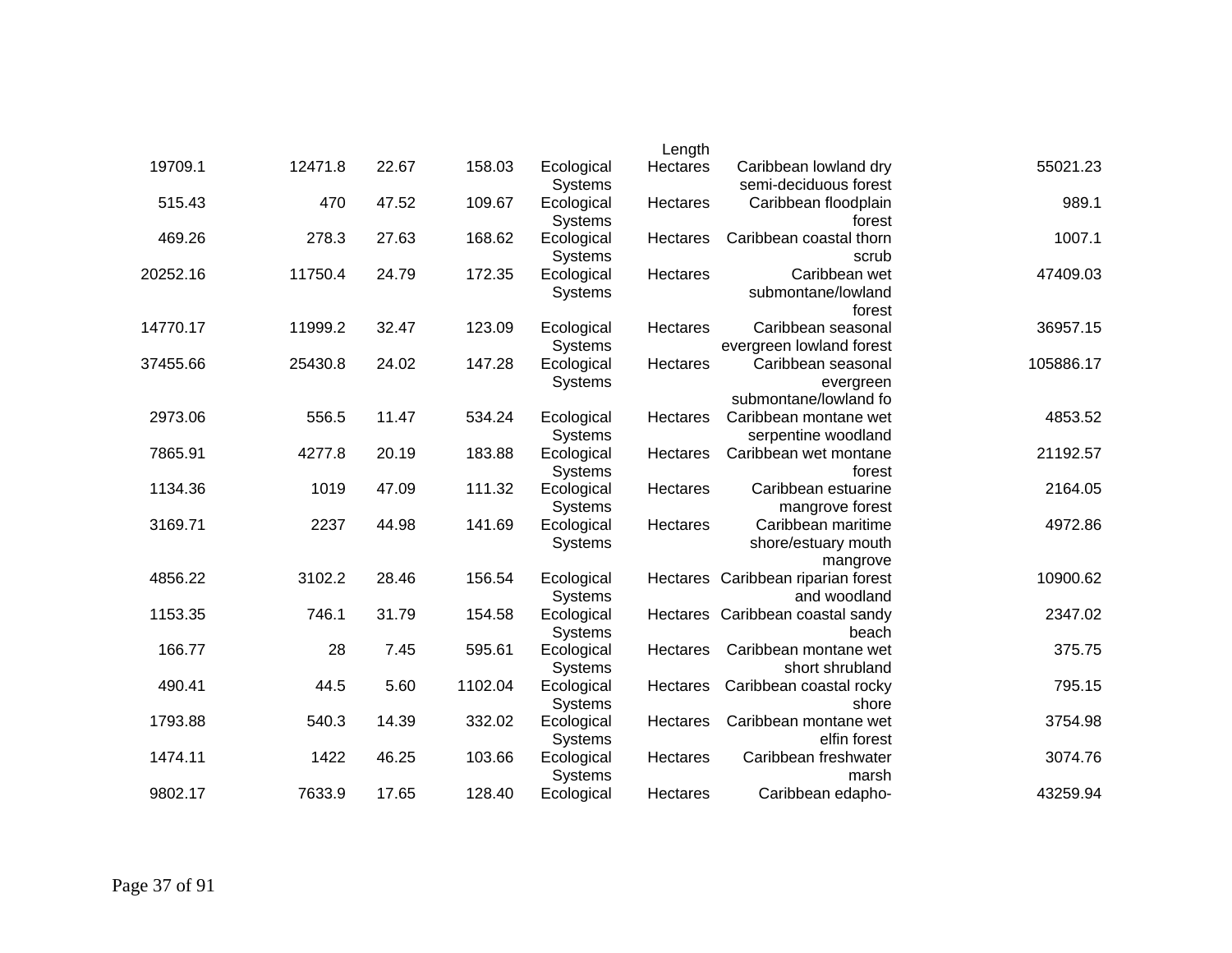|          |           |        |        | Systems               |          | xerophilous "mogote"              |          |
|----------|-----------|--------|--------|-----------------------|----------|-----------------------------------|----------|
|          |           |        |        |                       |          | complex                           |          |
| 335.79   | 216       | 43.20  | 155.46 | Ecological<br>Systems | Hectares | Caribbean salt flats and<br>ponds | 499.95   |
| 30.6     | 31        | 101.31 | 98.71  | Ecological            | Hectares | Caribbean serpentine              | 30.6     |
|          |           |        |        | <b>Systems</b>        |          | dry scrub                         |          |
| 1105.2   | 616.1     | 10.51  | 179.39 | Ecological            | Hectares | Caribbean                         | 5861.25  |
|          |           |        |        | <b>Systems</b>        |          | montane/submontane                |          |
|          |           |        |        |                       |          | karst forest                      |          |
| 1534.86  | 1520      | 49.07  | 100.98 | Ecological            | Hectares | Caribbean emergent                | 3097.62  |
|          |           |        |        | Systems               |          | herbaceous estuary                |          |
| 1574.55  | 1121.91   | 33.33  | 140.35 | Ecological            | Hectares | Caribbean lowland moist           | 3365.73  |
|          |           |        |        | <b>Systems</b>        |          | serpentine woodland               |          |
| 1987.461 | 1986.7269 | 30.00  | 100.04 | Marine                | Hectares | <b>Coral Wall Reef</b>            | 6622.423 |
| 482.306  | 425.901   | 30.00  | 113.24 | Marine                | Hectares | Lagoon/Reef                       | 1419.67  |
|          |           |        |        |                       |          | Crest/Shoreline                   |          |
|          |           |        |        |                       |          | Intertidal_Linear Reef            |          |
| 857.325  | 854.0472  | 30.00  | 100.38 | Marine                | Hectares | Lagoon/Reef                       | 2846.824 |
|          |           |        |        |                       |          | Crest/Shoreline                   |          |
|          |           |        |        |                       |          | Intertidal_Colonized              |          |
|          |           |        |        |                       |          | Bedrock and                       |          |
|          |           |        |        |                       |          | Pavement/Colonised                |          |
|          |           |        |        |                       |          | <b>Pavements with Sand</b>        |          |
|          |           |        |        |                       |          | and Channels                      |          |
| 21.264   | 10.9458   | 30.00  | 194.27 | Marine                | Hectares | Forereef/Bank/Shelf               | 36.486   |
|          |           |        |        |                       |          | Escarpment_Patch Reef             |          |
|          |           |        |        |                       |          | (Individual) Scattered            |          |
|          |           |        |        |                       |          | Coral/Rock in                     |          |
|          |           |        |        |                       |          | Unconsolidated                    |          |
|          |           |        |        |                       |          | Sediment                          |          |
| 639.951  | 601.8531  | 30.00  | 106.33 | Marine                | Hectares | Bank/Shelf                        | 2006.177 |
|          |           |        |        |                       |          | Escarpment/Forereef_Li            |          |
|          |           |        |        |                       |          | near reef/Spur and                |          |
|          |           |        |        |                       |          | <b>Groove Reef</b>                |          |
| 332.568  | 330.7575  | 30.00  | 100.55 | Marine                | Hectares | Bank/Shelf                        | 1102.525 |
|          |           |        |        |                       |          | Escarpment/Forereef_C             |          |
|          |           |        |        |                       |          | olonized                          |          |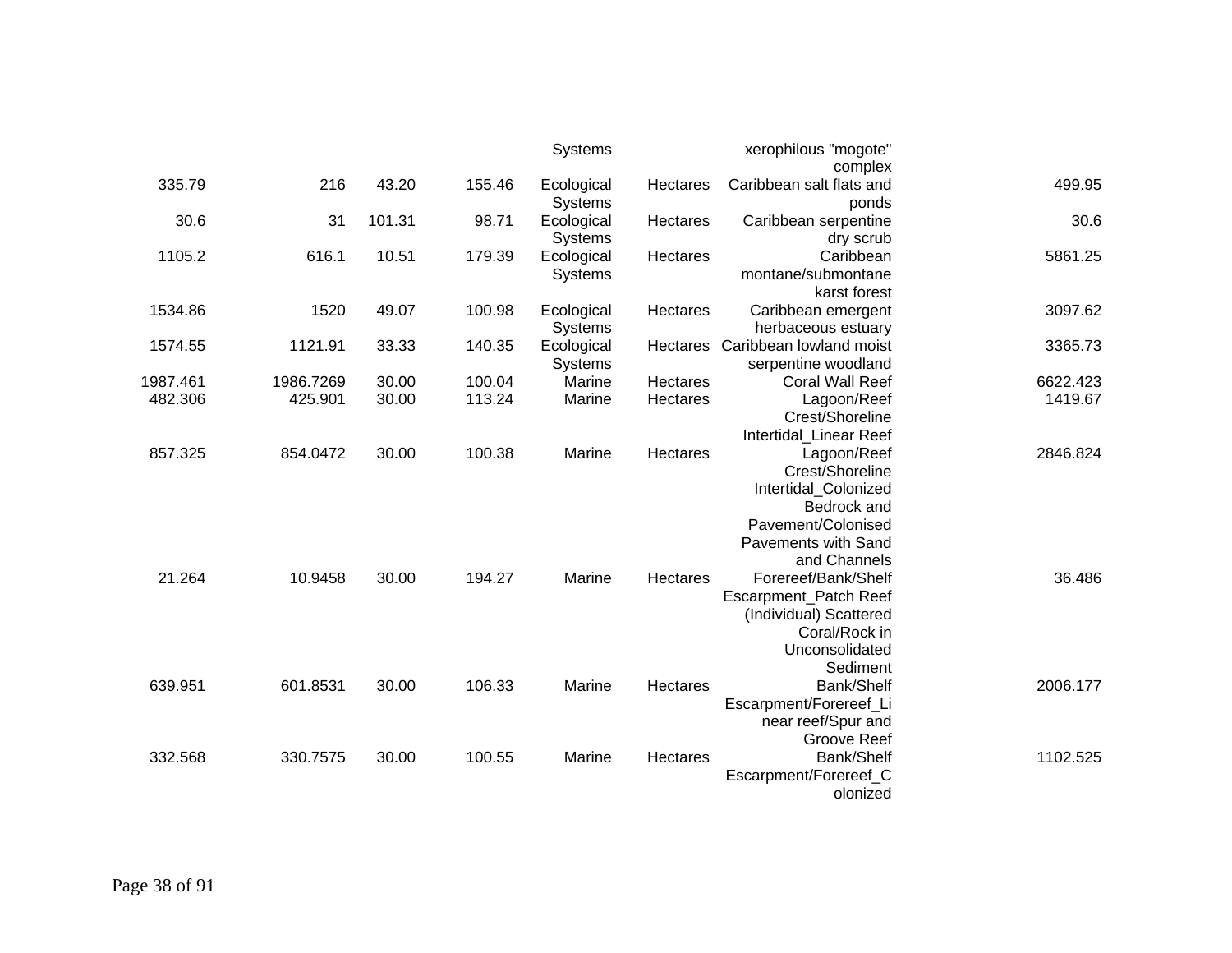|                  |                    |                |                  |                  |                      | Bedrock/Colonized<br>Pavement with Sand and<br>Channels                                                             |                   |
|------------------|--------------------|----------------|------------------|------------------|----------------------|---------------------------------------------------------------------------------------------------------------------|-------------------|
| 4153.888         | 4151.6313          | 30.00          | 100.05           | Marine           | Hectares             | Bank/Shelf_Patch Reef<br>(Individual and<br>Aggregated)/ Scattered<br>Coral/Rock in<br>Unconsolidated<br>Sediment   | 13838.771         |
| 1362.941         | 1046.535           | 30.00          | 130.23           | Marine           | Hectares             | Bank/Shelf_Linear<br>Reef/Spur and Groove<br>Reef                                                                   | 3488.45           |
| 15172.533        | 15160.1232         | 30.00          | 100.08           | Marine           | Hectares             | Bank/Shelf Colonized<br>Bedrock/Colonized<br>Pavement with Sand and<br>Channels                                     | 50533.744         |
| 24.906           | 21.06              | 30.00          | 118.26           | Marine           | Hectares             | Backreef_Patch Reef<br>(Individual and<br>Aggregated)/Scattered<br>Coral/Rock in<br>Unconsolidated<br>Sediment      | 70.2              |
| 33.366<br>65.225 | 30.1149<br>26.9109 | 30.00<br>30.00 | 110.80<br>242.37 | Marine<br>Marine | Hectares<br>Hectares | <b>Backreef Linear Reef</b><br><b>Backreef Colonized</b><br>Bedrock/Colonized<br>Pavement with Sand and<br>Channels | 100.383<br>89.703 |
| 2294.338         | 1657.4289          | 30.00          | 138.43           | Marine           | Hectares             | Seagrass/Lagoon                                                                                                     | 5524.763          |
| 16492.72         | 16482.105          | 30.00          | 100.06           | Marine           | Hectares             | Seagrass/Bank Shelf                                                                                                 | 54940.35          |
| 569.092          | 561.7662           | 30.00          | 101.30           | Marine           | Hectares             | Seagrass/Backreef                                                                                                   | 1872.554          |
| $\mathbf 2$      | $\overline{c}$     | 100.00         | 100.00           | Flora EOs        | Number of<br>Eos     | <b>ABUTILON</b><br><b>COMMUTATUM</b>                                                                                | $\overline{c}$    |
| 4                | 4                  | 100.00         | 100.00           | Flora EOs        | Number of<br>Eos     | <b>ADIANTUM VILLOSUM</b>                                                                                            | 4                 |
| $\mathbf{2}$     | $\overline{2}$     | 100.00         | 100.00           | Flora EOs        | Number of<br>Eos     | <b>ADIANTUM WILSONII</b>                                                                                            | $\overline{c}$    |
| 3                | 3                  | 100.00         | 100.00           | Flora EOs        |                      | Number of AECHMEA LINGULATA                                                                                         | 3                 |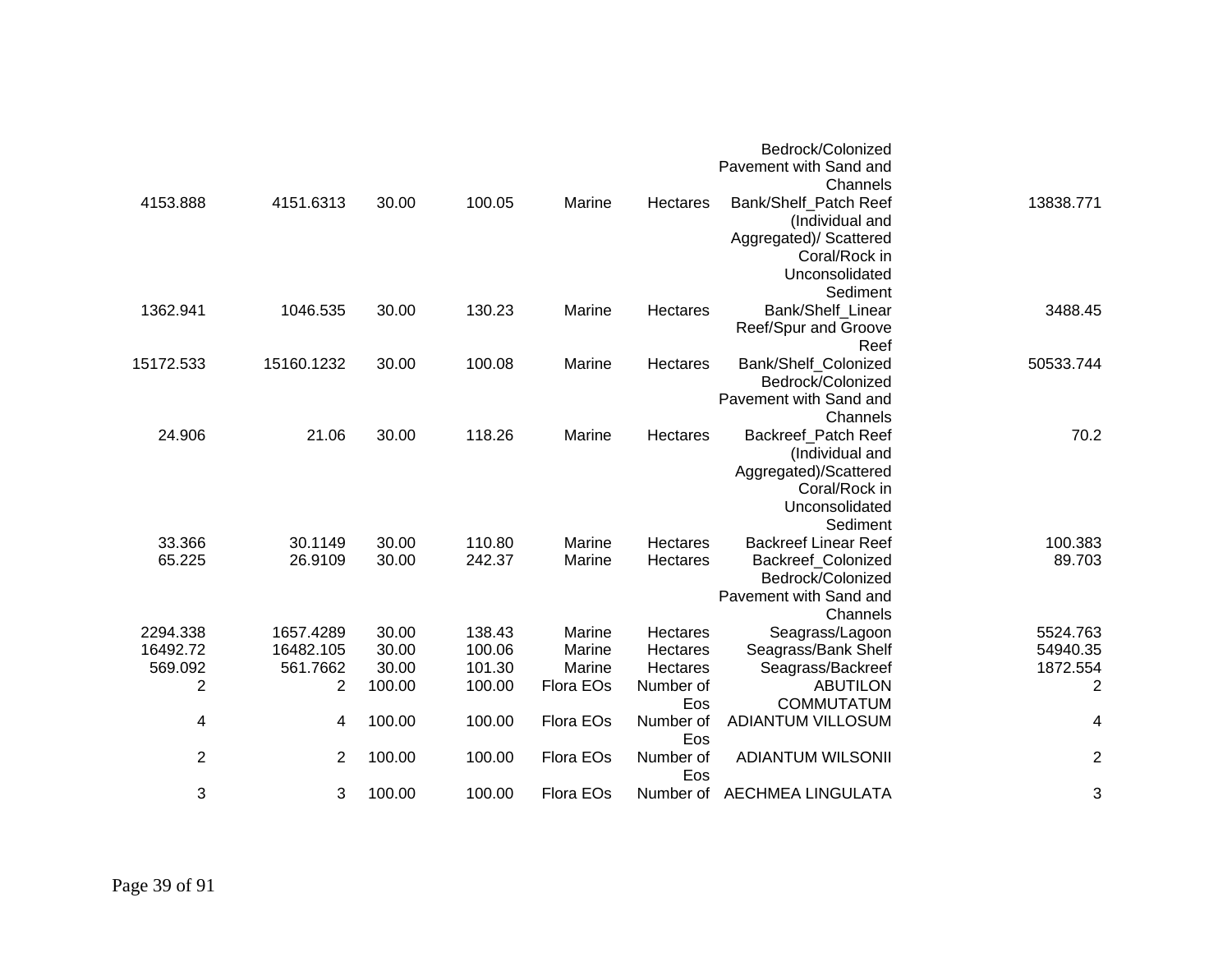|                |                |        |        |           | Eos              |                                           |                         |
|----------------|----------------|--------|--------|-----------|------------------|-------------------------------------------|-------------------------|
| 1              | 1              | 100.00 | 100.00 | Flora EOs | Number of<br>Eos | <b>AECHMEA</b><br><b>NUDICAULIS</b>       | 1                       |
| 5              | 5              | 100.00 | 100.00 | Flora EOs | Number of<br>Eos | <b>ALSOPHILA AMINTAE</b>                  | 5                       |
| 5              | 5              | 100.00 | 100.00 | Flora EOs | Number of<br>Eos | <b>ALSOPHILA BROOKSII</b>                 | 5                       |
| $\overline{2}$ | $\overline{2}$ | 100.00 | 100.00 | Flora EOs | Number of<br>Eos | <b>AMARANTHUS</b><br><b>AUSTRALIS</b>     | $\overline{2}$          |
| 1              | 1              | 100.00 | 100.00 | Flora EOs | Number of<br>Eos | <b>AMBROSIA</b><br><b>TENUIFOLIA</b>      | 1                       |
| 2              | $\overline{2}$ | 100.00 | 100.00 | Flora EOs | Number of<br>Eos | <b>ANEMIA HIRSUTA</b>                     | $\overline{2}$          |
| 4              | 4              | 100.00 | 100.00 | Flora EOs | Number of<br>Eos | <b>ANISEIA</b><br><b>MARTINICENSIS</b>    | 4                       |
| 3              | 3              | 100.00 | 100.00 | Flora EOs | Number of<br>Eos | <b>ANTIRHEA</b><br><b>PORTORICENSIS</b>   | 3                       |
| 3              | 3              | 100.00 | 100.00 | Flora EOs | Number of<br>Eos | <b>ANTIRHEA SINTENISII</b>                | 3                       |
| 3              | 3              | 100.00 | 100.00 | Flora EOs | Number of<br>Eos | <b>ARDISIA</b><br><b>LUQUILLENSIS</b>     | 3                       |
| 4              | 4              | 100.00 | 100.00 | Flora EOs | Number of<br>Eos | <b>ARISTIDA CHASEAE</b>                   | $\overline{\mathbf{4}}$ |
| 5              | 5              | 100.00 | 100.00 | Flora EOs | Number of<br>Eos | <b>ARISTIDA</b><br><b>PORTORICENSIS</b>   | 5                       |
| 1              | 1              | 100.00 | 100.00 | Flora EOs | Number of<br>Eos | AUERODENDRON<br><b>PAUCIFLORUM</b>        | $\mathbf{1}$            |
| 3              | 3              | 100.00 | 100.00 | Flora EOs | Number of<br>Eos | <b>BACCHARIS DIOICA</b>                   | 3                       |
| 3              | 3              | 100.00 | 100.00 | Flora EOs | Number of<br>Eos | <b>BANARA</b><br>VANDERBILTII             | 3                       |
| 2              | $\overline{2}$ | 100.00 | 100.00 | Flora EOs | Number of<br>Eos | <b>BASIPHYLLAEA</b><br>ANGUSTIFOLIA       | $\overline{2}$          |
| $\overline{2}$ | $\overline{2}$ | 100.00 | 100.00 | Flora EOs | Number of<br>Eos | <b>BRACHIONIDIUM</b><br><b>CILIOLATUM</b> | $\overline{c}$          |
| 1              | 1              | 100.00 | 100.00 | Flora EOs | Number of<br>Eos | <b>BRACHIONIDIUM</b><br><b>PARVUM</b>     | 1                       |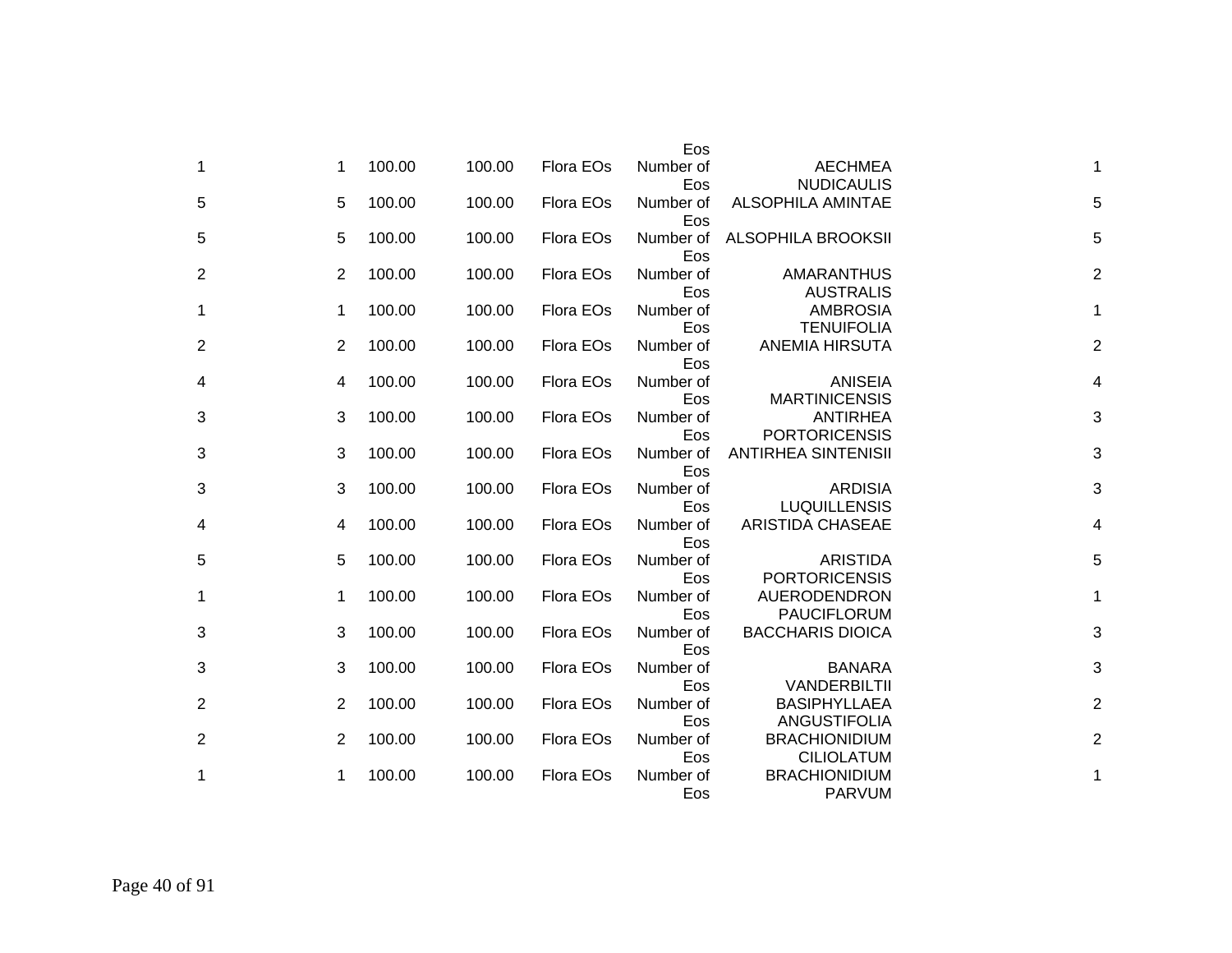| 4              | 4 | 100.00 | 100.00 | Flora EOs | Number of<br>Eos | <b>BRUNFELSIA LACTEA</b>                     | 4                       |
|----------------|---|--------|--------|-----------|------------------|----------------------------------------------|-------------------------|
| 5              | 5 | 100.00 | 100.00 | Flora EOs | Number of<br>Eos | <b>BRUNFELSIA</b><br><b>PORTORICENSIS</b>    | 5                       |
| $\overline{2}$ | 2 | 100.00 | 100.00 | Flora EOs | Number of<br>Eos | <b>BRUNSFELSIA</b><br><b>DENSIFOLIA</b>      | $\overline{\mathbf{c}}$ |
| 1              | 1 | 100.00 | 100.00 | Flora EOs | Number of<br>Eos | <b>BUCHNERA</b><br><b>LONGIFOLIA</b>         | 1                       |
| 4              | 4 | 100.00 | 100.00 | Flora EOs | Number of<br>Eos | <b>BULBOSTYLIS</b><br><b>CURASSAVICA</b>     | 4                       |
| 1              | 1 | 100.00 | 100.00 | Flora EOs | Number of<br>Eos | <b>BULBOSTYLIS</b><br><b>JUNCIFORMIS</b>     | 1                       |
| $\overline{2}$ | 2 | 100.00 | 100.00 | Flora EOs | Number of<br>Eos | <b>BURMANNIA</b><br><b>CAPITATA</b>          | $\overline{2}$          |
| 3              | 4 | 100.00 | 75.00  | Flora EOs | Number of<br>Eos | <b>BUXUS VAHLII</b>                          | 4                       |
| $\overline{2}$ | 2 | 100.00 | 100.00 | Flora EOs | Number of<br>Eos | <b>BYRSONIMA SPICATA</b>                     | $\overline{c}$          |
| 3              | 3 | 100.00 | 100.00 | Flora EOs | Number of<br>Eos | <b>CAESALPINIA</b><br><b>CULEBRAE</b>        | 3                       |
| 1              | 1 | 100.00 | 100.00 | Flora EOs | Number of<br>Eos | <b>CAESALPINIA</b><br><b>MONENSIS</b>        | 1                       |
| $\overline{2}$ | 2 | 100.00 | 100.00 | Flora EOs | Number of<br>Eos | <b>CAESALPINIA</b><br><b>PORTORICENSIS</b>   | $\overline{2}$          |
| 3              | 3 | 100.00 | 100.00 | Flora EOs | Number of<br>Eos | <b>CALLICARPA AMPLA</b>                      | 3                       |
| $\overline{2}$ | 2 | 100.00 | 100.00 | Flora EOs | Number of<br>Eos | <b>CALYPTRANTHES</b><br><b>DUMETORUM</b>     | $\overline{c}$          |
| 5              | 5 | 100.00 | 100.00 | Flora EOs | Number of<br>Eos | <b>CALYPTRANTHES</b><br><b>LUQUILLENSIS</b>  | 5                       |
| $\overline{2}$ | 2 | 100.00 | 100.00 | Flora EOs | Number of<br>Eos | <b>CALYPTRANTHES</b><br><b>PEDUNCULARIS</b>  | $\overline{\mathbf{c}}$ |
| $\overline{2}$ | 2 | 100.00 | 100.00 | Flora EOs | Number of<br>Eos | <b>CALYPTRANTHES</b><br><b>PORTORICENSIS</b> | $\overline{2}$          |
| 1              | 1 | 100.00 | 100.00 | Flora EOs | Number of<br>Eos | <b>CALYPTRANTHES</b><br><b>THOMASIANA</b>    | 1                       |
| 3              | 3 | 100.00 | 100.00 | Flora EOs | Number of        | <b>CALYPTRANTHES</b>                         | 3                       |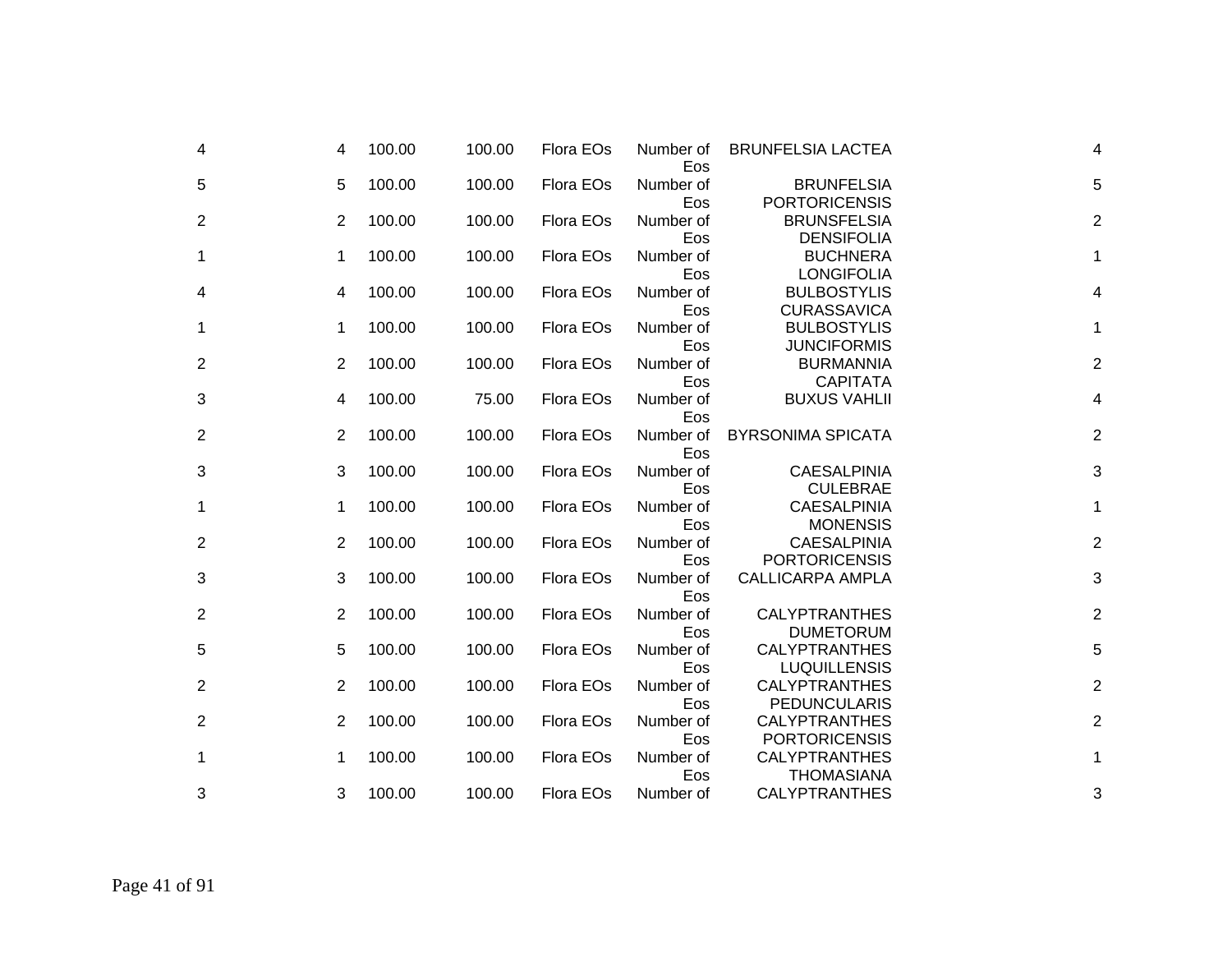|    |    |        |        |           | Eos              | <b>TRIFLORA</b>                       |                |
|----|----|--------|--------|-----------|------------------|---------------------------------------|----------------|
| 5  | 5  | 100.00 | 100.00 | Flora EOs | Number of        | <b>CALYPTRANTHES</b>                  | 5              |
|    |    |        |        |           | Eos              | <b>WOODBURYI</b>                      |                |
| 1  | 1  | 100.00 | 100.00 | Flora EOs | Number of        | <b>CALYPTRANTHES</b>                  | 1              |
|    |    |        |        |           | Eos              | ZUZYGIUM                              |                |
| 9  | 9  | 100.00 | 100.00 | Flora EOs | Number of        | CALYPTRONOMA                          | 9              |
|    |    |        |        |           | Eos              | <b>RIVALIS</b>                        |                |
| 3  | 3  | 100.00 | 100.00 | Flora EOs | Number of        | CAMPYLOCENTRUM                        | 3              |
|    |    |        |        |           | Eos              | PACHYRRHIZUM                          |                |
| 7  | 8  | 100.00 | 87.50  | Flora EOs | Number of        | <b>CHAMAECRISTA</b>                   | 8              |
|    |    |        |        |           | Eos              | <b>GLANDULOSA VAR</b>                 |                |
|    |    |        |        |           |                  | <b>MIRABIL</b>                        |                |
| 2  | 2  | 100.00 | 100.00 | Flora EOs | Number of        | <b>CHAMAESYCE</b>                     | $\overline{2}$ |
|    |    |        |        |           | Eos              | <b>MONENSIS</b>                       |                |
| 2  | 2  | 100.00 | 100.00 | Flora EOs | Number of        | <b>CHAMAESYCE</b>                     | $\overline{c}$ |
|    |    |        |        |           | Eos              | <b>ORBIFOLIA</b>                      |                |
| 5  | 5  | 100.00 | 100.00 | Flora EOs | Number of        | <b>CLIDEMIA</b>                       | 5              |
|    |    |        |        |           | Eos              | <b>PORTORICENSIS</b>                  |                |
| 1  | 1  | 100.00 | 100.00 | Flora EOs | Number of        | COCCOLOBA PALLIDA                     | $\mathbf{1}$   |
|    |    |        |        |           | Eos              |                                       |                |
| 14 | 14 | 100.00 | 100.00 | Flora EOs |                  | Number of COCCOLOBA RUGOSA            | 14             |
|    |    |        |        |           | Eos              |                                       |                |
| 1  | 1  | 100.00 | 100.00 | Flora EOs | Number of        | <b>COCCOLOBA</b>                      | 1              |
|    |    |        |        |           | Eos              | SINTENISII VAR. ALBA                  |                |
| 1  | 1  | 100.00 | 100.00 | Flora EOs | Number of        | <b>COCCOLOBA</b><br><b>TENUIFOLIA</b> | 1              |
|    |    | 100.00 | 100.00 | Flora EOs | Eos              | <b>CONOSTEGIA</b>                     | 5              |
| 5  | 5  |        |        |           | Number of<br>Eos | <b>HOTTEANA</b>                       |                |
| 1  | 1  | 100.00 | 100.00 | Flora EOs | Number of        | <b>CORDIA BAHAMENSIS</b>              | 1              |
|    |    |        |        |           | Eos              |                                       |                |
| 5  | 5  | 100.00 | 100.00 | Flora EOs | Number of        | <b>CORDIA RUPICOLA</b>                | 5              |
|    |    |        |        |           | Eos              |                                       |                |
| 1  | 1  | 100.00 | 100.00 | Flora EOs | Number of        | <b>CORDIA</b>                         | 1              |
|    |    |        |        |           | Eos              | <b>WAGNERIORUM</b>                    |                |
| 5  | 5  | 100.00 | 100.00 | Flora EOs | Number of        | <b>CORNUTIA OBOVATA</b>               | 5              |
|    |    |        |        |           | Eos              |                                       |                |
| 9  | 9  | 100.00 | 100.00 | Flora EOs | Number of        | <b>CRESCENTIA</b>                     | 9              |
|    |    |        |        |           |                  |                                       |                |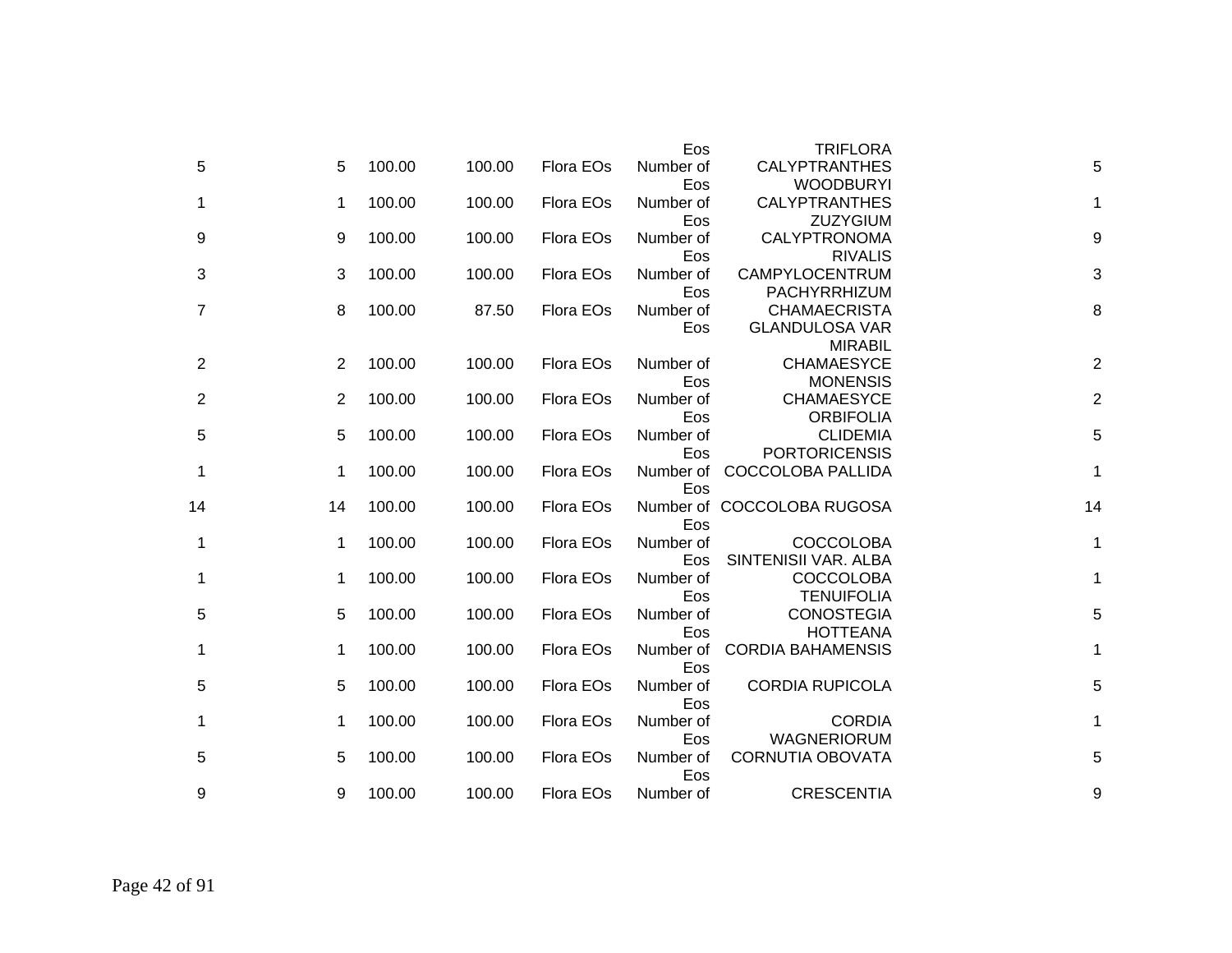|                |                |        |        |           | Eos              | <b>PORTORICENSIS</b>                      |                |
|----------------|----------------|--------|--------|-----------|------------------|-------------------------------------------|----------------|
| 1              | 1              | 100.00 | 100.00 | Flora EOs | Number of        | <b>CROTON</b>                             | $\mathbf{1}$   |
|                |                |        |        |           | Eos              | <b>NUMMULARIIFOLIUS</b>                   |                |
| $\overline{2}$ | $\overline{2}$ | 100.00 | 100.00 | Flora EOs | Number of        | <b>CYBIANTHUS</b>                         | $\overline{c}$ |
|                |                |        |        |           | Eos              | <b>SINTENISII</b>                         |                |
| 3              | 3              | 100.00 | 100.00 | Flora EOs | Number of        | <b>CYNANCHUM</b>                          | 3              |
|                |                |        |        |           | Eos              | <b>MONENSE</b>                            |                |
| 1              | 1              | 100.00 | 100.00 | Flora EOs |                  | Number of CYPERUS FULIGINEUS              | $\mathbf 1$    |
|                |                |        |        |           | Eos              |                                           |                |
| 3              | 3              | 100.00 | 100.00 | Flora EOs | Number of        | <b>CYPERUS URBANII</b>                    | 3              |
|                |                |        |        |           | Eos              |                                           |                |
| 4              | 4              | 100.00 | 100.00 | Flora EOs | Number of        | <b>CYRTOPODIUM</b>                        | 4              |
|                | 1              | 100.00 | 100.00 | Flora EOs | Eos<br>Number of | <b>PUNCTATUM</b><br><b>DALEA</b>          | $\mathbf{1}$   |
| 1              |                |        |        |           | Eos              | <b>CARTHAGENENSIS</b>                     |                |
|                |                |        |        |           |                  | <b>VAR PORTORICAN</b>                     |                |
| 13             | 13             | 100.00 | 100.00 | Flora EOs | Number of        | <b>DAPHNOPSIS</b>                         | 13             |
|                |                |        |        |           | Eos              | <b>HELLERIANA</b>                         |                |
| 6              | 6              | 100.00 | 100.00 | Flora EOs | Number of        | <b>DENDROPEMON</b>                        | 6              |
|                |                |        |        |           | Eos              | <b>PURPUREUS</b>                          |                |
| 3              | 3              | 100.00 | 100.00 | Flora EOs | Number of        | <b>DICHANTHELIUM</b>                      | 3              |
|                |                |        |        |           | Eos              | <b>ACICULARE</b>                          |                |
| 1              | 1              | 100.00 | 100.00 | Flora EOs | Number of        | <b>DICLIPTERA KRUGII</b>                  | $\mathbf 1$    |
|                |                |        |        |           | Eos              |                                           |                |
| 4              | 4              | 100.00 | 100.00 | Flora EOs | Number of        | <b>DIDYMOPANAX</b>                        | 4              |
|                |                |        |        |           | Eos              | <b>GLEASONI</b>                           |                |
| 1              | 1              | 100.00 | 100.00 | Flora EOs | Number of        | <b>DIGITARIA</b>                          | $\mathbf{1}$   |
|                |                |        |        |           | Eos              | ARGILLACEA                                |                |
| 5              | 5              | 100.00 | 100.00 | Flora EOs | Number of        | <b>DIOSPYROS</b>                          | 5              |
|                |                |        |        |           | Eos              | <b>SINTENISII</b>                         |                |
| 5              | 5              | 100.00 | 100.00 | Flora EOs |                  | Number of DROSERA CAPILLARIS              | 5              |
|                |                |        |        |           | Eos              |                                           |                |
| 3              | 3              | 100.00 | 100.00 | Flora EOs | Number of        | <b>ECHINODORUS</b><br><b>TENELLUS VAR</b> | 3              |
|                |                |        |        |           | Eos              | <b>LATIFOLIUS</b>                         |                |
| 2              | 2              | 100.00 | 100.00 | Flora EOs | Number of        | <b>ELEOCHARIS</b>                         | $\mathbf 2$    |
|                |                |        |        |           | Eos              | <b>PACHYSTYLA</b>                         |                |
|                |                |        |        |           |                  |                                           |                |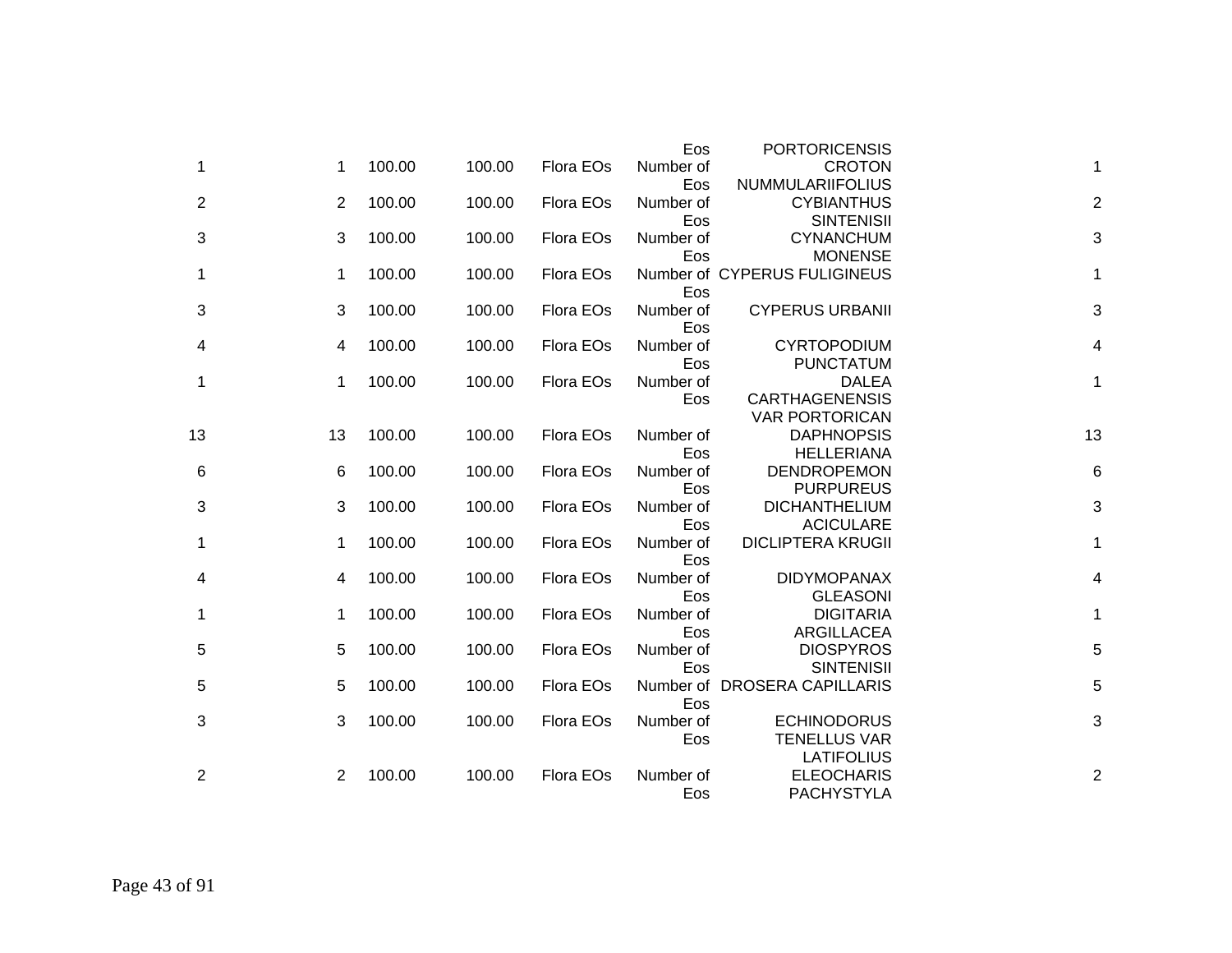| $\overline{2}$ | 2              | 100.00 | 100.00 | Flora EOs | Number of<br>Eos | <b>ELEOCHARIS</b><br><b>ROSTELLATA</b>                 | $\overline{c}$          |
|----------------|----------------|--------|--------|-----------|------------------|--------------------------------------------------------|-------------------------|
| 1              | 1              | 100.00 | 100.00 | Flora EOs | Number of<br>Eos | <b>ENCYCLIA</b><br><b>COCHLEATA VAR</b><br><b>ALBA</b> | 1                       |
| 1              | 1              | 100.00 | 100.00 | Flora EOs | Eos              | Number of ENTADA POLYPHYLLA                            | 1                       |
| 1              | 1              | 100.00 | 100.00 | Flora EOs | Number of<br>Eos | <b>ERIOSEMA CRINITUM</b>                               | 1                       |
| 4              | 4              | 100.00 | 100.00 | Flora EOs | Eos              | Number of ERYTHRINA EGGERSII                           | $\overline{\mathbf{4}}$ |
| 1              | 1              | 100.00 | 100.00 | Flora EOs | Number of<br>Eos | <b>EUBRACHION</b><br>AMBIGUUM                          | 1                       |
| 2              | 2              | 100.00 | 100.00 | Flora EOs | Number of<br>Eos | <b>EUGENIA BELLONIS</b>                                | $\overline{c}$          |
| 4              | 4              | 100.00 | 100.00 | Flora EOs | Number of<br>Eos | <b>EUGENIA EGGERSII</b>                                | $\overline{\mathbf{4}}$ |
| 5              | 5              | 100.00 | 100.00 | Flora EOs | Number of<br>Eos | <b>EUGENIA</b><br><b>HAEMATOCARPA</b>                  | 5                       |
| 4              | 4              | 100.00 | 100.00 | Flora EOs | Number of<br>Eos | <b>EUGENIA</b><br><b>SESSILIFLORA</b>                  | $\overline{\mathbf{4}}$ |
| 2              | $\overline{2}$ | 100.00 | 100.00 | Flora EOs | Number of<br>Eos | <b>EUGENIA</b><br><b>STEWARDSONII</b>                  | $\overline{c}$          |
| 10             | 10             | 100.00 | 100.00 | Flora EOs | Number of<br>Eos | <b>EUGENIA</b><br><b>WOODBURYANA</b>                   | 10                      |
| 2              | 2              | 100.00 | 100.00 | Flora EOs | Number of<br>Eos | <b>EUPATORIUM OTEROI</b>                               | $\overline{c}$          |
| 3              | 3              | 100.00 | 100.00 | Flora EOs | Number of<br>Eos | <b>EUPHORBIA</b><br><b>OERSTEDIANA</b>                 | 3                       |
| 1              | 1              | 100.00 | 100.00 | Flora EOs | Number of<br>Eos | <b>EURYSTYLES</b><br>ANANASSOCOMOS                     | $\mathbf{1}$            |
| 5              | 5              | 100.00 | 100.00 | Flora EOs | Number of<br>Eos | <b>GAUSSIA ATTENUATA</b>                               | 5                       |
| 2              | $\overline{2}$ | 100.00 | 100.00 | Flora EOs | Number of<br>Eos | <b>GESNERIA</b><br><b>PAUCIFLORA</b>                   | $\overline{c}$          |
| 6              | 6              | 100.00 | 100.00 | Flora EOs | Number of<br>Eos | <b>GOETZEA ELEGANS</b>                                 | 6                       |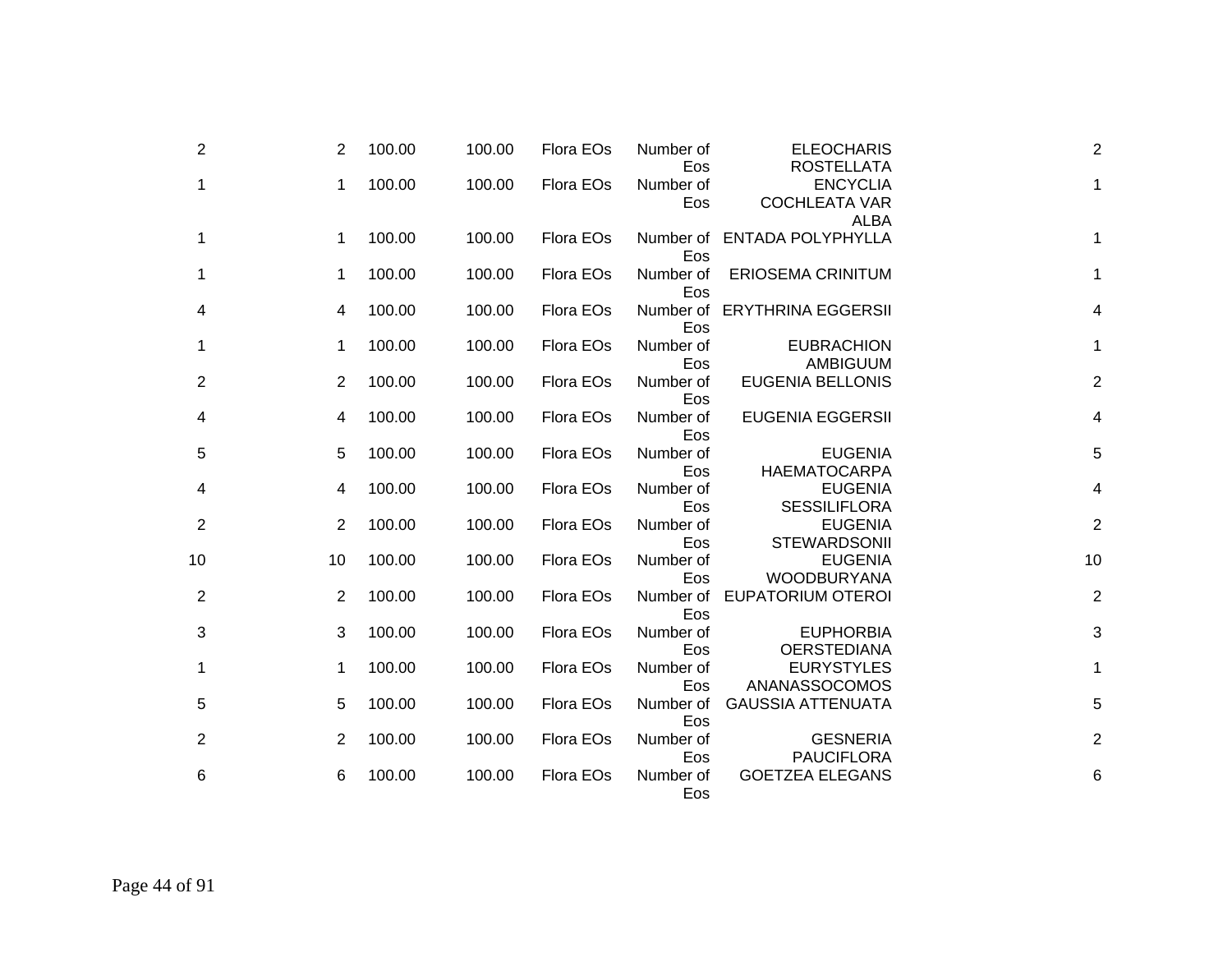| 3              | 3           | 100.00 | 100.00 | Flora EOs | Number of<br>Eos        | <b>GYMNOPOGON</b><br><b>FOLIOSUS</b>                              | 3                       |
|----------------|-------------|--------|--------|-----------|-------------------------|-------------------------------------------------------------------|-------------------------|
| 4              | 4           | 100.00 | 100.00 | Flora EOs | Number of               | <b>HARRISIA</b>                                                   | 4                       |
| $\overline{2}$ | 2           | 100.00 | 100.00 | Flora EOs | Eos<br>Number of<br>Eos | <b>PORTORICENSIS</b><br><b>HENRIETTEA</b><br><b>MEMBRANIFOLIA</b> | $\overline{2}$          |
| 4              | 4           | 100.00 | 100.00 | Flora EOs | Number of               | <b>ILEX COOKII</b>                                                | $\overline{\mathbf{4}}$ |
| 2              | 2           | 100.00 | 100.00 | Flora EOs | Eos<br>Number of<br>Eos | <b>ILEX SINTENISII</b>                                            | $\overline{2}$          |
| 4              | 4           | 100.00 | 100.00 | Flora EOs | Number of<br>Eos        | <b>ILEX URBANIANA</b>                                             | $\overline{\mathbf{4}}$ |
| 2              | 2           | 100.00 | 100.00 | Flora EOs | Number of<br>Eos        | <b>IPOMOEA CARNEA</b><br><b>SSP FISTULOSA</b>                     | $\overline{2}$          |
| 1              | 1           | 100.00 | 100.00 | Flora EOs | Number of<br>Eos        | <b>JUGLANS</b><br><b>JAMAICENSIS</b>                              | 1                       |
| 1              | 1           | 100.00 | 100.00 | Flora EOs | Eos                     | Number of JUSTICIA CULEBRITAE                                     | 1                       |
| 1              | 1           | 100.00 | 100.00 | Flora EOs | Number of<br>Eos        | LAGENOCARPUS<br><b>GUIANENSIS</b>                                 | 1                       |
| 1              | $\mathbf 1$ | 100.00 | 100.00 | Flora EOs | Eos                     | Number of LANTANA RETICULATA                                      | 1                       |
| 1              | 1           | 100.00 | 100.00 | Flora EOs | Number of<br>Eos        | <b>LANTANA TRIFOLIA</b>                                           | 1                       |
| 5              | 5           | 100.00 | 100.00 | Flora EOs | Number of<br>Eos        | <b>LEPANTHES DODIANA</b>                                          | 5                       |
| $\overline{2}$ | 2           | 100.00 | 100.00 | Flora EOs | Number of<br>Eos        | <b>LEPANTHES</b><br><b>ELTOROENSIS</b>                            | $\overline{c}$          |
| 1              | 1           | 100.00 | 100.00 | Flora EOs | Number of<br>Eos        | <b>LEPTOCEREUS</b><br><b>GRANTIANUS</b>                           | $\mathbf 1$             |
| 11             | 11          | 100.00 | 100.00 | Flora EOs | Number of<br>Eos        | <b>LEPTOCEREUS</b><br><b>QUADRICOSTATUS</b>                       | 11                      |
| 4              | 4           | 100.00 | 100.00 | Flora EOs | Number of<br>Eos        | <b>LINDSAEA</b><br><b>PORTORICENSIS</b>                           | 4                       |
| 1              | 1           | 100.00 | 100.00 | Flora EOs | Number of<br>Eos        | <b>LIPARIS VEXILLIFERA</b>                                        | 1                       |
| 1              | 1           | 100.00 | 100.00 | Flora EOs | Number of               | <b>LYCASTE</b>                                                    | 1                       |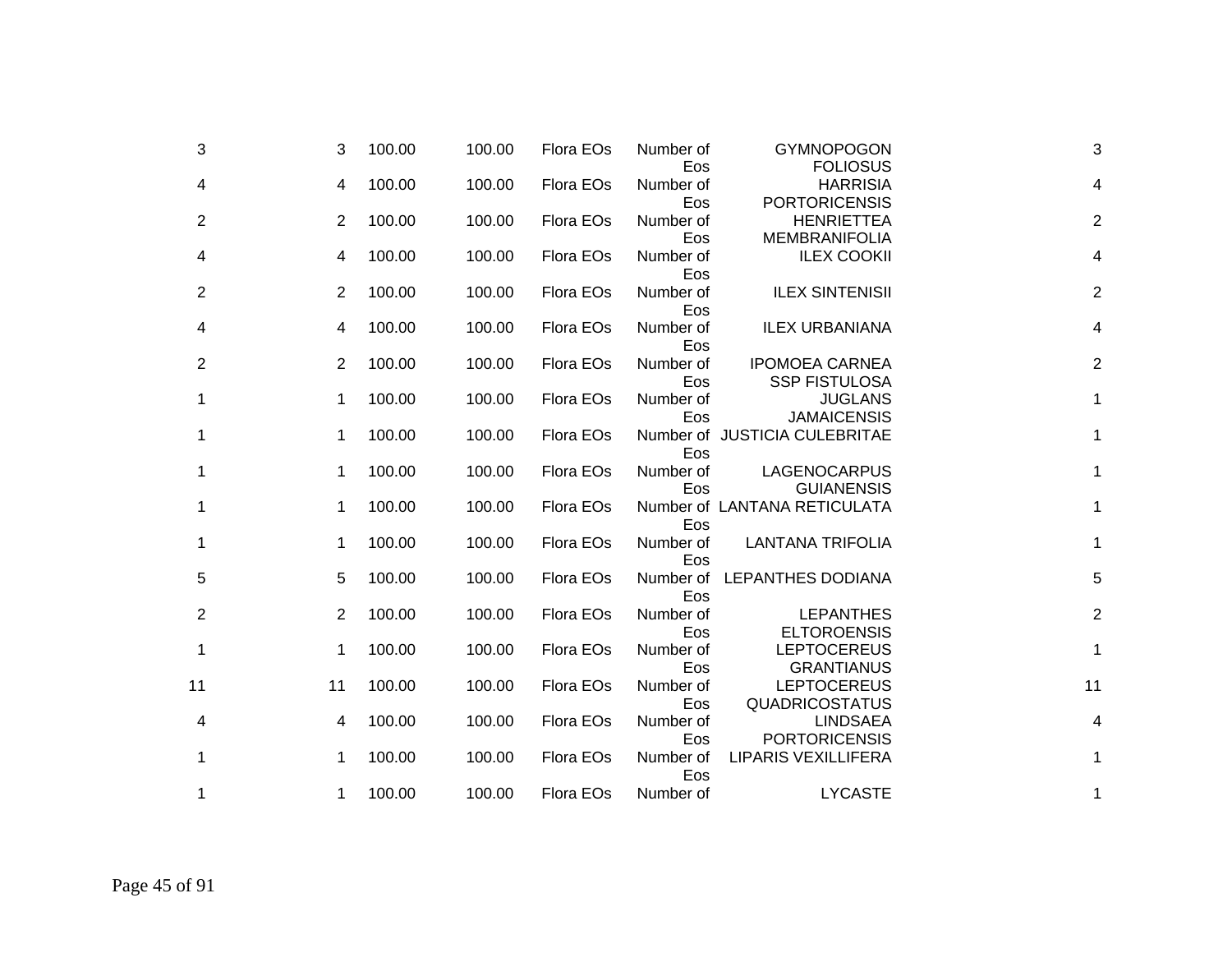|                |                |        |        |           | Eos       | <b>BARRINGTONIAE</b>     |                |
|----------------|----------------|--------|--------|-----------|-----------|--------------------------|----------------|
| 1              | 1              | 100.00 | 100.00 | Flora EOs | Number of | <b>LYCOPODIUM</b>        | 1              |
|                |                |        |        |           | Eos       | <b>VERTICILLATUM</b>     |                |
| 5              | 5              | 100.00 | 100.00 | Flora EOs | Number of | <b>MAGNOLIA</b>          | 5              |
|                |                |        |        |           | Eos       | <b>SPLENDENS</b>         |                |
| 4              | 4              | 100.00 | 100.00 | Flora EOs | Number of | <b>MARATTIA LAEVIS</b>   | 4              |
|                |                |        |        |           | Eos       |                          |                |
| 2              | 2              | 100.00 | 100.00 | Flora EOs | Number of | <b>MAYTENUS CYMOSA</b>   | 2              |
|                |                |        |        |           | Eos       |                          |                |
| 6              | 6              | 100.00 | 100.00 | Flora EOs | Number of | <b>MAYTENUS</b>          | 6              |
|                |                |        |        |           | Eos       | <b>ELONGATA</b>          |                |
| 4              | 4              | 100.00 | 100.00 | Flora EOs | Number of | <b>MAYTENUS</b>          | 4              |
|                |                |        |        |           | Eos       | <b>PONCEANA</b>          |                |
| 3              | 3              | 100.00 | 100.00 | Flora EOs | Number of | <b>MICONIA FOVEOLATA</b> | 3              |
|                |                |        |        |           | Eos       |                          |                |
| 4              | 4              | 100.00 | 100.00 | Flora EOs | Number of | <b>MICONIA</b>           | 4              |
|                |                |        |        |           | Eos       | <b>PYCNONEURA</b>        |                |
| 3              | 3              | 100.00 | 100.00 | Flora EOs | Number of | <b>MIKANIA</b>           | 3              |
|                |                |        |        |           | Eos       | <b>STEVENSIANA</b>       |                |
| 1              | 1              | 100.00 | 100.00 | Flora EOs | Number of | <b>MITRACARPUS</b>       | 1              |
|                |                |        |        |           | Eos       | <b>MAXWELLIAE</b>        |                |
| $\overline{2}$ | 2              | 100.00 | 100.00 | Flora EOs | Number of | <b>MITRACARPUS</b>       | $\overline{2}$ |
|                |                |        |        |           | Eos       | <b>POLYCLADUS</b>        |                |
| 3              | 3              | 100.00 | 100.00 | Flora EOs | Number of | <b>MYRCIA PAGANII</b>    | 3              |
|                |                |        |        |           | Eos       |                          |                |
| $\overline{2}$ | 2              | 100.00 | 100.00 | Flora EOs | Number of | <b>MYRCIARIA</b>         | $\overline{2}$ |
|                |                |        |        |           | Eos       | <b>BORINQUENA</b>        |                |
| 4              | 4              | 100.00 | 100.00 | Flora EOs | Number of | <b>MYRCIARIA</b>         | 4              |
|                |                |        |        |           | Eos       | <b>MYRTIFOLIA</b>        |                |
| 6              | 6              | 100.00 | 100.00 | Flora EOs | Number of | <b>MYRICA</b>            | 6              |
|                |                |        |        |           | Eos       | <b>HOLDRIDGEANA</b>      |                |
| 3              | 3              | 100.00 | 100.00 | Flora EOs | Number of | <b>OCOTEA</b>            | 3              |
|                |                |        |        |           | Eos       | <b>FOENICULACEA</b>      |                |
| $\mathbf{2}$   | $\overline{2}$ | 100.00 | 100.00 | Flora EOs | Number of | <b>OSMUNDA</b>           | $\overline{2}$ |
|                |                |        |        |           | Eos       | <b>CINNAMOMEA</b>        |                |
| $\overline{2}$ | 2              | 100.00 | 100.00 | Flora EOs | Number of | <b>OSSAEA KRUGIANA</b>   | $\overline{2}$ |
|                |                |        |        |           | Eos       |                          |                |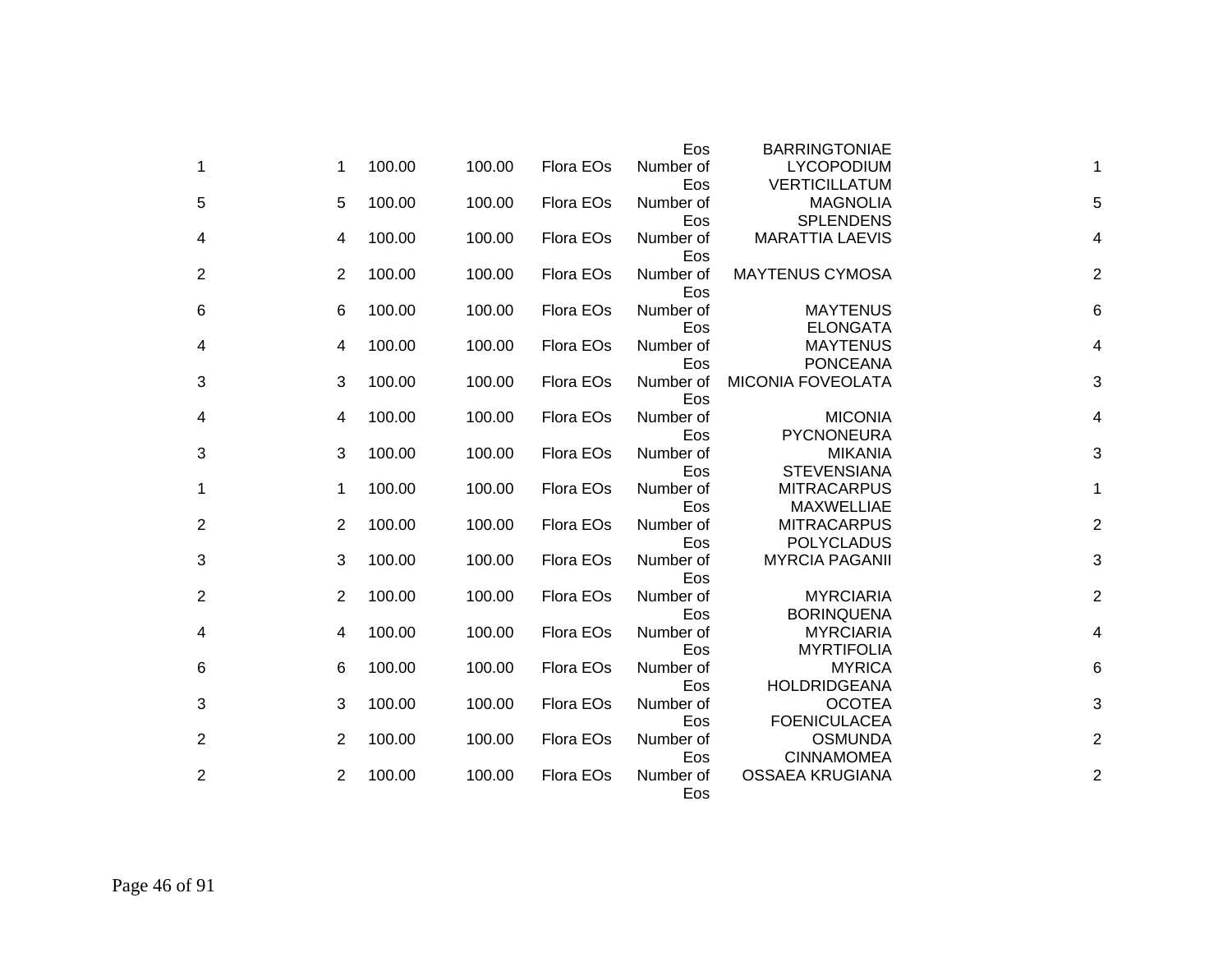| $\overline{2}$ | $\overline{2}$ | 100.00 | 100.00 | Flora EOs | Number of<br>Eos | OSSAEA SCABROSA                                               | $\mathbf 2$      |
|----------------|----------------|--------|--------|-----------|------------------|---------------------------------------------------------------|------------------|
| 16             | 16             | 100.00 | 100.00 | Flora EOs | Number of<br>Eos | <b>OTTOSCHULZIA</b><br><b>RHODOXYLON</b>                      | 16               |
| 3              | 3              | 100.00 | 100.00 | Flora EOs | Number of<br>Eos | <b>OXANDRA</b><br>LANCEOLATA                                  | 3                |
| 1              | 1              | 100.00 | 100.00 | Flora EOs | Number of<br>Eos | <b>PANICUM</b><br><b>STEVENSIANUM</b>                         | $\mathbf{1}$     |
| 1              | 1              | 100.00 | 100.00 | Flora EOs | Eos              | Number of PAVONIA PANICULATA                                  | $\mathbf{1}$     |
| 1              | 1              | 100.00 | 100.00 | Flora EOs | Number of<br>Eos | <b>PEPEROMIA</b><br><b>MYRTIFOLIA</b>                         | $\mathbf{1}$     |
| 3              | 3              | 100.00 | 100.00 | Flora EOs | Number of<br>Eos | <b>PEPEROMIA</b><br><b>WHEELERI</b>                           | 3                |
| 3              | 3              | 100.00 | 100.00 | Flora EOs | Number of<br>Eos | PERSEA KRUGII                                                 | 3                |
| 1              | 1              | 100.00 | 100.00 | Flora EOs | Number of<br>Eos | PILEA LEPTOPHYLLA                                             | $\mathbf{1}$     |
| $\overline{c}$ | 2              | 100.00 | 100.00 | Flora EOs | Number of<br>Eos | PIRIQUETA VISCOSA                                             | $\boldsymbol{2}$ |
| 1              | 1              | 100.00 | 100.00 | Flora EOs | Number of<br>Eos | PISONIA HELLERI                                               | $\mathbf{1}$     |
| 4              | 4              | 100.00 | 100.00 | Flora EOs | Number of<br>Eos | PLEODENDRON<br><b>MACRANTHUM</b>                              | 4                |
| 19             | 19             | 100.00 | 100.00 | Flora EOs | Number of<br>Eos | POLYGALA COWELLII                                             | 19               |
| $\overline{c}$ | 2              | 100.00 | 100.00 | Flora EOs | Number of<br>Eos | POLYPODIUM<br><b>SECTIFRONS</b>                               | $\boldsymbol{2}$ |
| 6              | 6              | 100.00 | 100.00 | Flora EOs | Number of<br>Eos | <b>PORTULACA</b><br><b>CAULERPOIDES</b>                       | 6                |
| $\overline{2}$ | 2              | 100.00 | 100.00 | Flora EOs | Number of<br>Eos | PROCKIA CRUCIS                                                | $\boldsymbol{2}$ |
| 1              | 1              | 100.00 | 100.00 | Flora EOs | Number of<br>Eos | <b>PSEUDOPHOENIX</b><br><b>SARGENTII VAR</b><br><b>SAONAE</b> | $\mathbf{1}$     |
| 1              | 1              | 100.00 | 100.00 | Flora EOs | Number of<br>Eos | <b>PSIDIUM INSULANUM</b>                                      | 1                |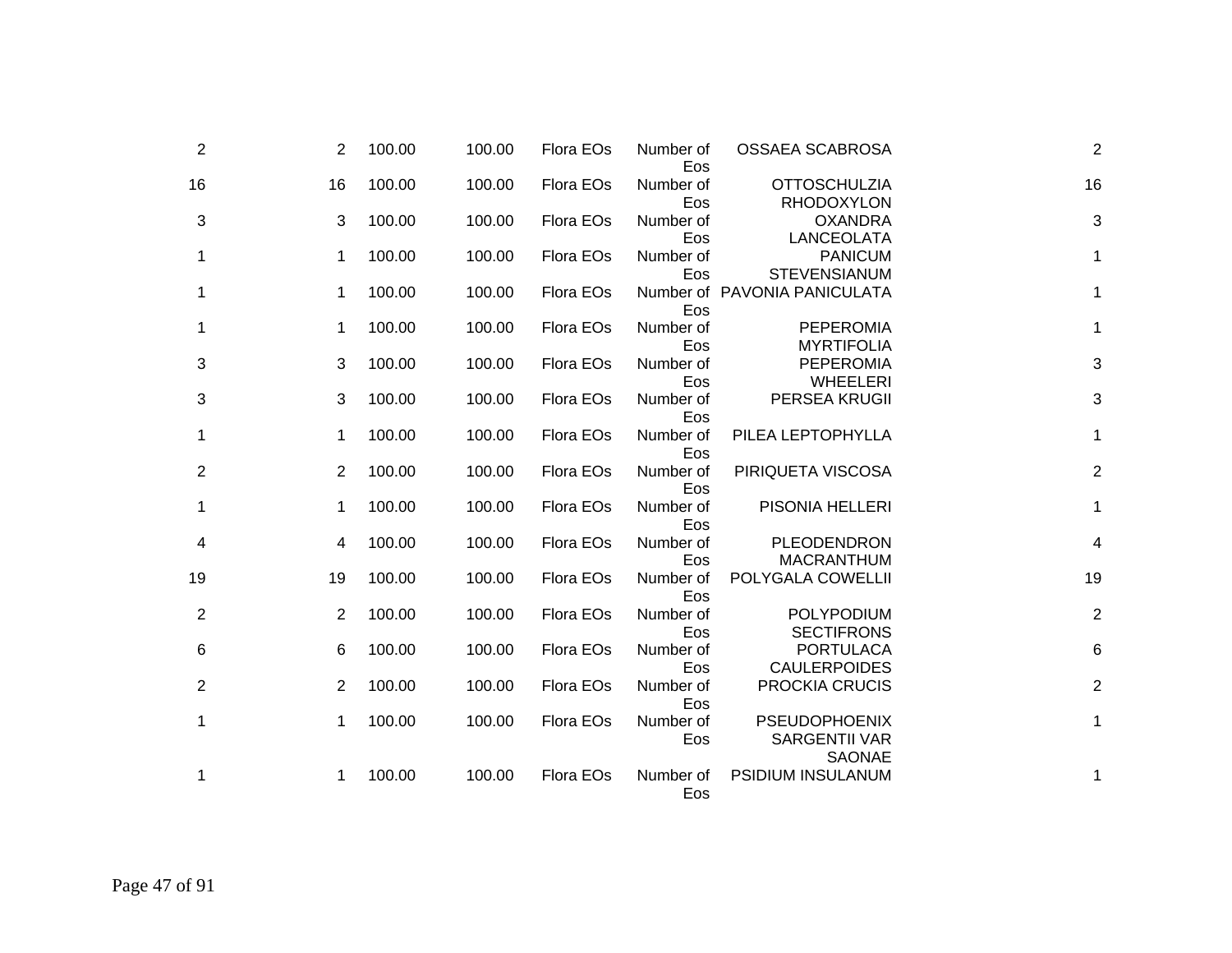| $\overline{2}$ | 2              | 100.00 | 100.00 | Flora EOs | Number of<br>Eos | <b>PSIDIUM SINTENISII</b>                                      | $\overline{2}$            |
|----------------|----------------|--------|--------|-----------|------------------|----------------------------------------------------------------|---------------------------|
| 3              | 3              | 100.00 | 100.00 | Flora EOs | Number of<br>Eos | <b>PSYCHILIS KRUGII</b>                                        | $\ensuremath{\mathsf{3}}$ |
| $\overline{2}$ | $\overline{2}$ | 100.00 | 100.00 | Flora EOs | Number of<br>Eos | <b>RHYNCHOSPORA</b><br><b>NITENS</b>                           | $\overline{2}$            |
| 2              | 2              | 100.00 | 100.00 | Flora EOs | Number of<br>Eos | <b>RHYNCHOSPORA</b><br><b>OLIGANTHA</b>                        | $\overline{2}$            |
| 3              | 3              | 100.00 | 100.00 | Flora EOs | Number of<br>Eos | <b>RHYNCHOSPORA</b><br><b>OLIGANTHA VAR</b><br><b>BREVISET</b> | 3                         |
| 1              | 1              | 100.00 | 100.00 | Flora EOs | Number of<br>Eos | <b>RHYNCHOSPORA</b><br><b>RARIFLORA</b>                        | 1                         |
| 1              | 1              | 100.00 | 100.00 | Flora EOs | Number of<br>Eos | <b>ROCHEFORTIA</b><br><b>SPINOSA</b>                           | 1                         |
| 4              | 4              | 100.00 | 100.00 | Flora EOs | Number of<br>Eos | ROLLINIA MUCOSA                                                | $\overline{\mathbf{4}}$   |
| 4              | 4              | 100.00 | 100.00 | Flora EOs | Number of<br>Eos | <b>SABAL CAUSIARUM</b>                                         | $\overline{\mathbf{4}}$   |
| 3              | 3              | 100.00 | 100.00 | Flora EOs | Number of<br>Eos | <b>SABICEA CINEREA</b>                                         | 3                         |
| 6              | 6              | 100.00 | 100.00 | Flora EOs | Number of<br>Eos | <b>SCHOEPFIA</b><br><b>ARENARIA</b>                            | $\,6$                     |
| 2              | 2              | 100.00 | 100.00 | Flora EOs | Number of<br>Eos | <b>SCHOEPFIA</b><br><b>CHRYSOPHYLLOIDES</b>                    | $\overline{c}$            |
| 2              | 2              | 100.00 | 100.00 | Flora EOs | Number of<br>Eos | <b>SCHOEPFIA</b><br><b>SCHREBERI</b>                           | $\overline{c}$            |
| 5              | 5              | 100.00 | 100.00 | Flora EOs | Number of<br>Eos | <b>SCLERIA</b><br><b>DORADOENSIS</b>                           | 5                         |
| 3              | 3              | 100.00 | 100.00 | Flora EOs | Number of<br>Eos | <b>SCLERIA GEORGIANA</b>                                       | $\mathbf{3}$              |
| 1              | 1              | 100.00 | 100.00 | Flora EOs | Eos              | Number of SCLERIA PAUCIFLORA                                   | $\mathbf{1}$              |
| 3              | 3              | 100.00 | 100.00 | Flora EOs | Number of<br>Eos | <b>SCLERIA</b><br><b>VERTICILLATA</b>                          | 3                         |
| 2              | 2              | 100.00 | 100.00 | Flora EOs | Number of<br>Eos | <b>SCOLOSANTHUS</b><br><b>GRANDIFOLIUS</b>                     | $\overline{2}$            |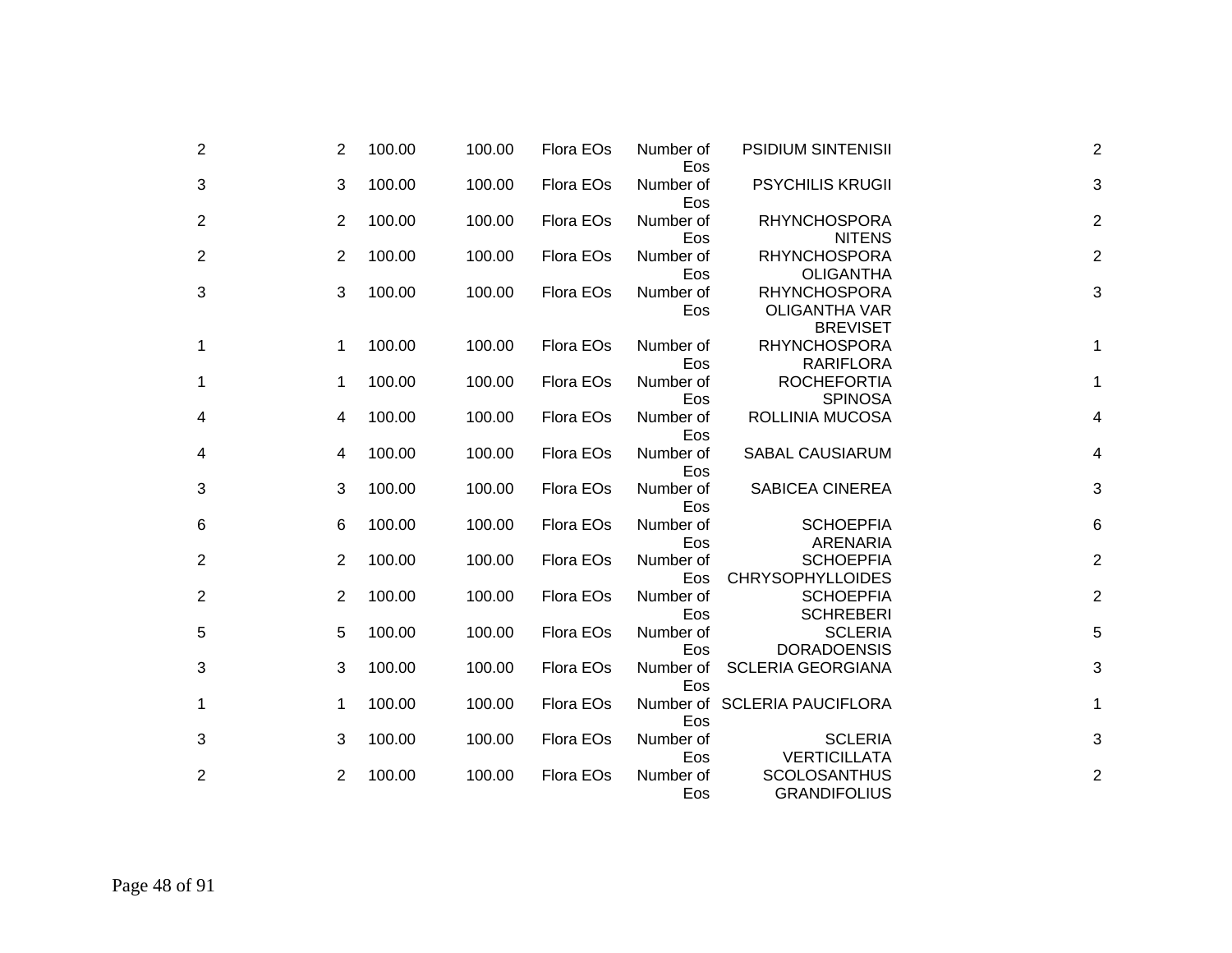| $\mathbf 1$      | 1 | 100.00 | 100.00 | Flora EOs | Number of<br>Eos | <b>SESUVIUM</b><br><b>MARITIMUM</b>                            | 1              |
|------------------|---|--------|--------|-----------|------------------|----------------------------------------------------------------|----------------|
| $\mathbf{1}$     | 1 | 100.00 | 100.00 | Flora EOs | Number of<br>Eos | <b>SETARIA CHAPMANII</b>                                       | 1              |
| $\overline{2}$   | 2 | 100.00 | 100.00 | Flora EOs | Number of<br>Eos | <b>SETARIA MAGNA</b>                                           | $\overline{2}$ |
| 1                | 1 | 100.00 | 100.00 | Flora EOs | Number of<br>Eos | <b>SOLANUM</b><br><b>CAMPECHIENSE</b>                          | 1              |
| 1                | 1 | 100.00 | 100.00 | Flora EOs | Number of<br>Eos | <b>SOLANUM</b><br><b>DRYMOPHILUM</b>                           | 1              |
| 1                | 1 | 100.00 | 100.00 | Flora EOs | Number of<br>Eos | <b>SOLANUM</b><br><b>POLYGAMUM</b>                             | 1              |
| 4                | 4 | 100.00 | 100.00 | Flora EOs | Number of<br>Eos | <b>SOLANUM</b><br><b>WOODBURYI</b>                             | 4              |
| $\overline{2}$   | 2 | 100.00 | 100.00 | Flora EOs | Number of<br>Eos | <b>SOPHORA</b><br><b>TOMENTOSA</b>                             | $\overline{2}$ |
| $\boldsymbol{9}$ | 9 | 100.00 | 100.00 | Flora EOs | Number of<br>Eos | <b>STAHLIA</b><br><b>MONOSPERMA</b>                            | 9              |
| $\overline{2}$   | 2 | 100.00 | 100.00 | Flora EOs | Number of<br>Eos | <b>STYRAX</b><br><b>PORTORICENSIS</b>                          | $\overline{c}$ |
| $\overline{2}$   | 2 | 100.00 | 100.00 | Flora EOs | Number of<br>Eos | SYMPLOCOS LANATA                                               | $\overline{c}$ |
| 5                | 5 | 100.00 | 100.00 | Flora EOs | Number of<br>Eos | <b>TERNSTROEMIA</b><br><b>HEPTASEPALA</b>                      | 5              |
| 3                | 3 | 100.00 | 100.00 | Flora EOs | Number of<br>Eos | <b>TERNSTROEMIA</b><br><b>LUQUILLENSIS</b>                     | 3              |
| $\mathbf 1$      | 1 | 100.00 | 100.00 | Flora EOs | Number of<br>Eos | <b>TERNSTROEMIA</b><br><b>SUBSESSILIS</b>                      | 1              |
| $\mathbf{3}$     | 3 | 100.00 | 100.00 | Flora EOs | Number of<br>Eos | <b>TILLANDSIA</b><br><b>FLEXUOSA</b>                           | 3              |
| $\mathbf{3}$     | 3 | 100.00 | 100.00 | Flora EOs | Number of<br>Eos | <b>TILLANDSIA</b><br><b>LINEATISPICA</b>                       | 3              |
| 3                | 3 | 100.00 | 100.00 | Flora EOs | Number of<br>Eos | <b>TILLANDSIA</b><br><b>PRUINOSA</b>                           | 3              |
| 8                | 8 | 100.00 | 100.00 | Flora EOs | Number of<br>Eos | <b>TILLANDSIA</b><br><b>TENUIFOLIA VAR</b><br><b>TENUIFOLI</b> | 8              |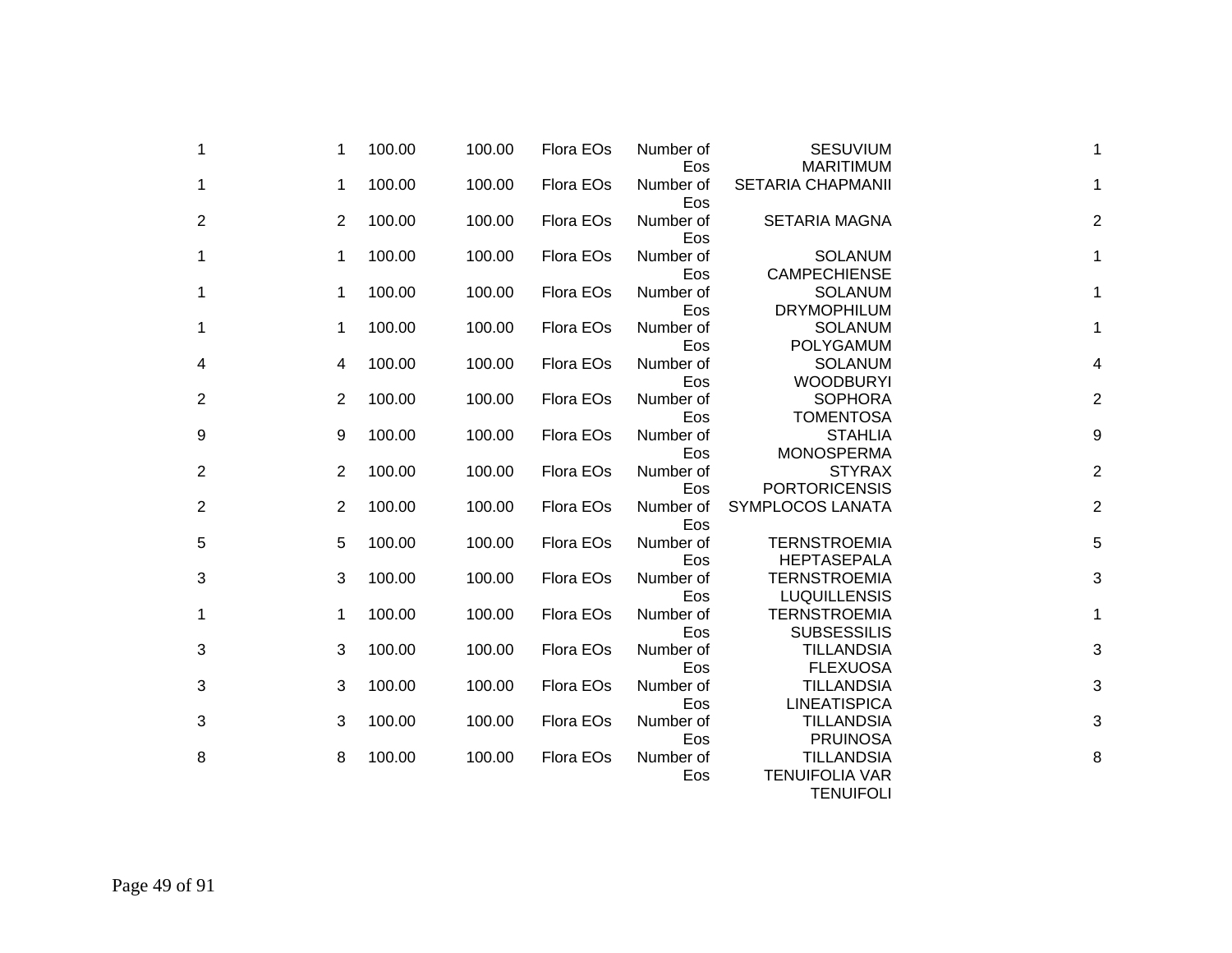| 7  | 7  | 100.00 | 100.00 | Flora EOs        | Number of<br>Eos | <b>TRICHILIA</b><br><b>TRIACANTHA</b>              | $\overline{7}$ |
|----|----|--------|--------|------------------|------------------|----------------------------------------------------|----------------|
| 3  | 3  | 100.00 | 100.00 | Flora EOs        | Number of        | <b>URERA</b>                                       | 3              |
| 1  | 1  | 100.00 | 100.00 | Flora EOs        | Eos<br>Eos       | <b>CHLOROCARPA</b><br>Number of VERNONIA PROCTORII | 1              |
| 3  | 3  | 100.00 | 100.00 | Flora EOs        | Number of<br>Eos | <b>WALTHERIA</b><br><b>CALCICOLA</b>               | 3              |
| 3  | 3  | 100.00 | 100.00 | Flora EOs        | Number of<br>Eos | <b>XYLOSMA</b><br>PACHYPHYLLUM                     | 3              |
| 3  | 3  | 100.00 | 100.00 | Flora EOs        | Number of<br>Eos | <b>XYLOSMA</b><br><b>SCHWANECKEANUM</b>            | 3              |
| 1  | 1  | 100.00 | 100.00 | Flora EOs        | Number of<br>Eos | ZANTHOXYLUM<br><b>BIFOLIOLATUM</b>                 | 1              |
| 5  | 5  | 100.00 | 100.00 | Flora EOs        | Number of<br>Eos | ZANTHOXYLUM<br><b>THOMASIANUM</b>                  | 5              |
| 4  | 5  | 100.00 | 80.00  | Flora EOs        | Number of<br>Eos | <b>ZIZIPHUS RIGNONII</b>                           | 5              |
| 3  | 3  | 100.00 | 100.00 | Flora EOs        | Number of<br>Eos | <b>ZIZIPHUS TAYLORII</b>                           | 3              |
| 22 | 20 | 60.61  | 110.00 | Fauna Eos        | Number of<br>Eos | <b>ACCIPITER STRIATUS</b><br><b>VENATOR</b>        | 33             |
| 13 | 15 | 100.00 | 86.67  | Fauna Eos        | Number of<br>Eos | <b>AGELAIUS</b><br><b>XANTHOMUS</b>                | 15             |
| 3  | 3  | 100.00 | 100.00 | <b>Fauna Eos</b> | Number of<br>Eos | <b>AMAZONA VITTATA</b>                             | 3              |
| 3  | 3  | 100.00 | 100.00 | Fauna Eos        | Number of<br>Eos | AMPHISBAENA<br><b>BAKERI</b>                       | 3              |
| 5  | 5  | 100.00 | 100.00 | Fauna Eos        | Number of<br>Eos | <b>ANAS BAHAMENSIS</b>                             | 5              |
| 12 | 12 | 100.00 | 100.00 | Fauna Eos        | Number of<br>Eos | <b>ANOLIS COOKI</b>                                | 12             |
| 1  | 1  | 100.00 | 100.00 | Fauna Eos        | Number of<br>Eos | <b>ANOLIS CUVIERI</b>                              | 1              |
| 9  | 9  | 100.00 | 100.00 | Fauna Eos        | Number of<br>Eos | ANOLIS OCCULTUS                                    | 9              |
| 2  | 2  | 100.00 | 100.00 | Fauna Eos        | Number of        | <b>ANOLIS PONCENSIS</b>                            | $\overline{c}$ |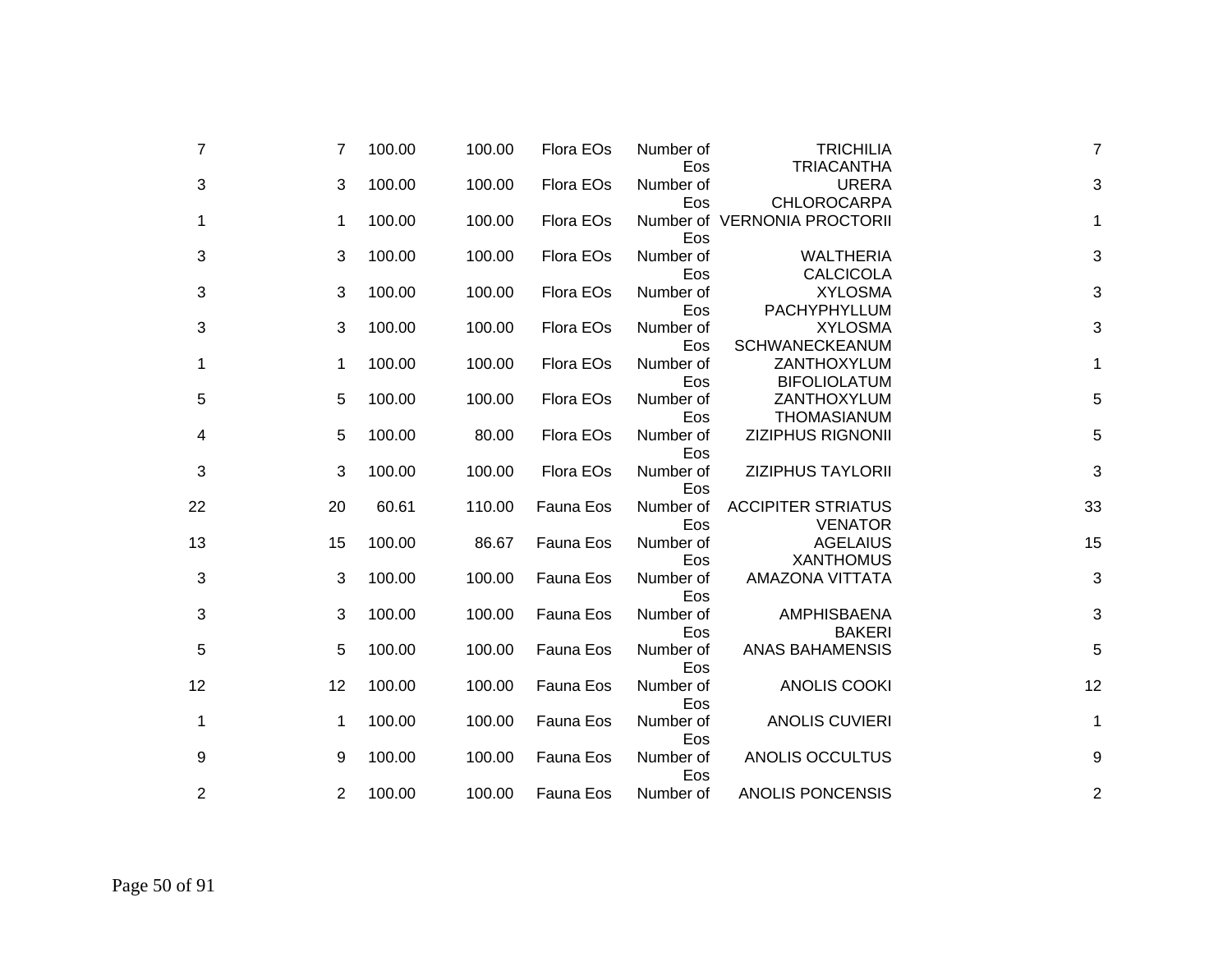|                |                                                                | Eos              |           |        |        |    |    |
|----------------|----------------------------------------------------------------|------------------|-----------|--------|--------|----|----|
| 1              | <b>ANOLIS ROOSEVELTI</b>                                       | Number of<br>Eos | Fauna Eos | 100.00 | 100.00 | 1  | 1  |
| $\mathbf{1}$   | <b>ANTHRACOTHORAX</b><br><b>VIRIDIS</b>                        | Number of<br>Eos | Fauna Eos | 100.00 | 100.00 | 1  | 1  |
| 15             | Number of BUTEO PLATYPTERUS<br><b>BRUNNESCENS</b>              | Eos              | Fauna Eos | 100.00 | 100.00 | 15 | 15 |
| 53             | <b>CAPRIMULGUS</b><br><b>NOCTITHERUS</b>                       | Number of<br>Eos | Fauna Eos | 140.00 | 37.74  | 20 | 28 |
| 5              | <b>CARETTA CARETTA</b>                                         | Number of<br>Eos | Fauna Eos | 100.00 | 100.00 | 5  | 5  |
| $\overline{c}$ | <b>CHARADRIUS</b><br><b>ALEXANDRINUS</b><br><b>TENUIROSTRI</b> | Number of<br>Eos | Fauna Eos | 100.00 | 100.00 | 2  | 2  |
| 27             | <b>CHELONIA MYDAS</b>                                          | Number of<br>Eos | Fauna Eos | 100.00 | 74.07  | 20 | 20 |
| 28             | <b>COLUMBA INORNATA</b><br><b>WETMOREI</b>                     | Number of<br>Eos | Fauna Eos | 110.00 | 71.43  | 20 | 22 |
| 10             | <b>COLUMBA</b><br>LEUCOCEPHALA                                 | Number of<br>Eos | Fauna Eos | 100.00 | 100.00 | 10 | 10 |
| 9              | <b>CYCLURA CORNUTA</b>                                         | Number of<br>Eos | Fauna Eos | 100.00 | 100.00 | 9  | 9  |
| 14             | <b>DENDROCYGNA</b><br><b>ARBOREA</b>                           | Number of<br>Eos | Fauna Eos | 100.00 | 100.00 | 14 | 14 |
| 1              | Number of DENDROICA ANGELAE                                    | Eos              | Fauna Eos | 100.00 | 100.00 | 1  | 1  |
| 50             | <b>DERMOCHELYS</b><br><b>CORIACEA</b>                          | Number of<br>Eos | Fauna Eos | 98.00  | 100.00 | 50 | 49 |
| 5              | ELEUTHERODACTYLU<br>S COOKI                                    | Number of<br>Eos | Fauna Eos | 100.00 | 100.00 | 5  | 5  |
| 11             | ELEUTHERODACTYLU<br><b>S ENEIDAE</b>                           | Number of<br>Eos | Fauna Eos | 100.00 | 100.00 | 11 | 11 |
| 1              | ELEUTHERODACTYLU<br><b>S GRYLLUS</b>                           | Number of<br>Eos | Fauna Eos | 100.00 | 100.00 | 1  | 1  |
| 4              | ELEUTHERODACTYLU<br>S HEDRICKI                                 | Number of<br>Eos | Fauna Eos | 100.00 | 100.00 | 4  | 4  |
| 14             | Number of ELEUTHERODACTYLU                                     |                  | Fauna Eos | 100.00 | 100.00 | 14 | 14 |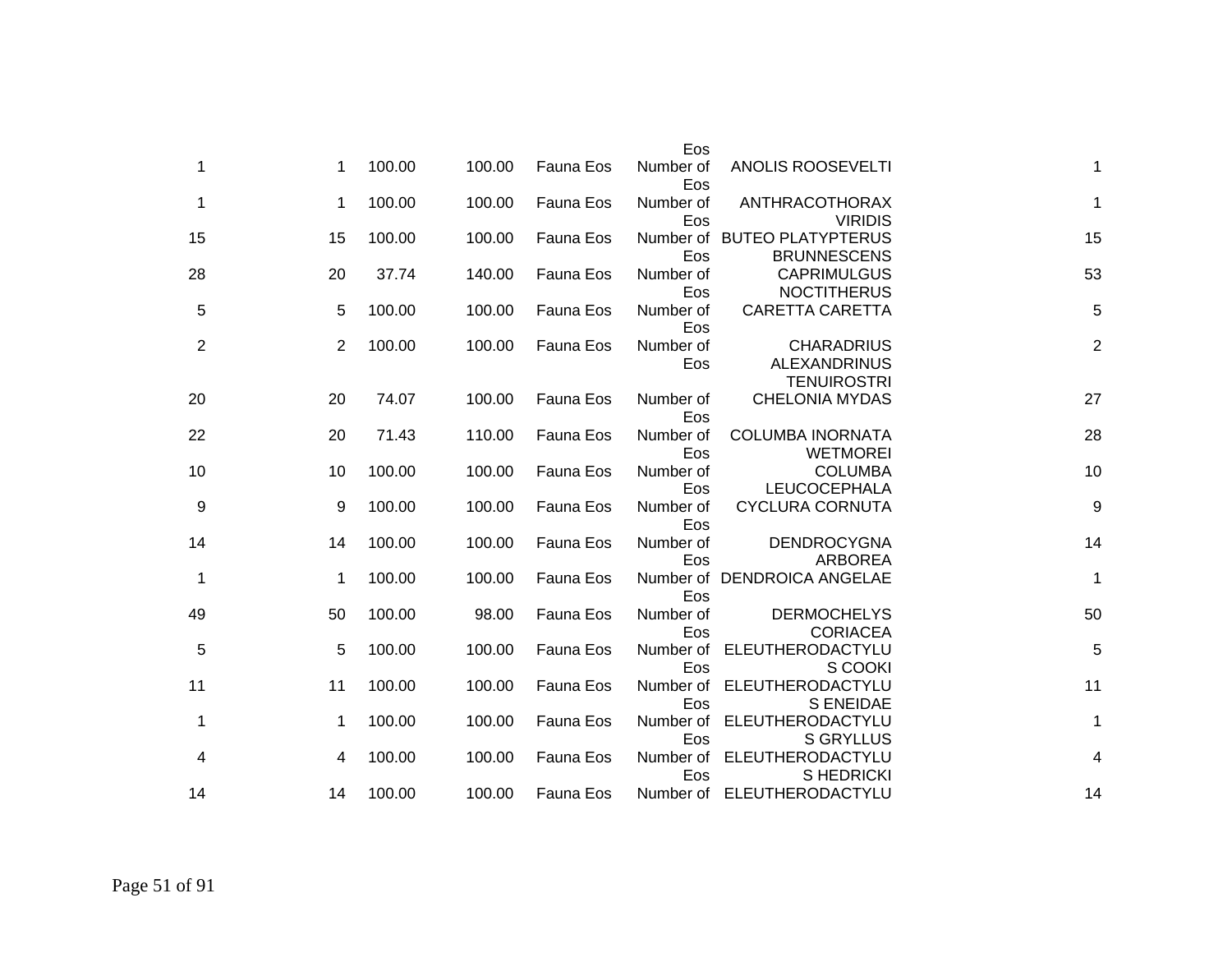|                |                |        |        |           | Eos       | <b>SJASPERI</b>        |                |
|----------------|----------------|--------|--------|-----------|-----------|------------------------|----------------|
| 8              | 8              | 100.00 | 100.00 | Fauna Eos | Number of | ELEUTHERODACTYLU       | 8              |
|                |                |        |        |           | Eos       | S KARLSCHMIDTI         |                |
| 1              | 1              | 100.00 | 100.00 | Fauna Eos | Number of | ELEUTHERODACTYLU       | 1              |
|                |                |        |        |           | Eos       | <b>SLOCUSTUS</b>       |                |
| 1              | 1              | 100.00 | 100.00 | Fauna Eos | Number of | ELEUTHERODACTYLU       | 1              |
|                |                |        |        |           | Eos       | <b>S PORTORICENSIS</b> |                |
| 1              | 1              | 100.00 | 100.00 | Fauna Eos | Number of | ELEUTHERODACTYLU       | 1              |
|                |                |        |        |           | Eos       | S RICHMONDI            |                |
| 1              | 1              | 100.00 | 100.00 | Fauna Eos | Number of | ELEUTHERODACTYLU       | 1              |
|                |                |        |        |           | Eos       | S UNICOLOR             |                |
| 1              | 1              | 100.00 | 100.00 | Fauna Eos | Number of | ELEUTHERODACTYLU       | 1              |
|                |                |        |        |           | Eos       | S WIGHTMANAE           |                |
| 22             | 20             | 74.07  | 110.00 | Fauna Eos | Number of | <b>EPICRATES</b>       | 27             |
|                |                |        |        |           | Eos       | <b>INORNATUS</b>       |                |
| 42             | 20             | 29.85  | 210.00 | Fauna Eos | Number of | <b>ERETMOCHELYS</b>    | 67             |
|                |                |        |        |           | Eos       | <b>IMBRICATA</b>       |                |
| 13             | 13             | 100.00 | 100.00 | Fauna Eos | Number of | <b>FULICA CARIBAEA</b> | 13             |
|                |                |        |        |           | Eos       |                        |                |
| $\overline{2}$ | $\overline{2}$ | 100.00 | 100.00 | Fauna Eos | Number of | <b>LOXIGILLA</b>       | $\overline{2}$ |
|                |                |        |        |           | Eos       | <b>PORTORICENSIS</b>   |                |
| 8              | 8              | 100.00 | 100.00 | Fauna Eos | Number of | <b>MABUYA SLOANEI</b>  | 8              |
|                |                |        |        |           | Eos       |                        |                |
| 3              | 3              | 100.00 | 100.00 | Fauna Eos | Number of | <b>MELANERPES</b>      | 3              |
|                |                |        |        |           | Eos       | <b>PORTORICENSIS</b>   |                |
| $\overline{2}$ | 2              | 100.00 | 100.00 | Fauna Eos | Number of | <b>MONOPHYLLUS</b>     | $\overline{2}$ |
|                |                |        |        |           | Eos       | <b>REDMANI</b>         |                |
|                |                |        |        |           |           | <b>PORTORICENSIS</b>   |                |
| 3              | 3              | 100.00 | 100.00 | Fauna Eos | Number of | <b>MORMOOPS</b>        | 3              |
|                |                |        |        |           | Eos       | <b>BLAINVILLII</b>     |                |
|                |                |        |        |           |           | <b>CINNAMOMEUM</b>     |                |
| 3              | 3              | 100.00 | 100.00 | Fauna Eos | Number of | <b>MYIARCHUS</b>       | 3              |
|                |                |        |        |           | Eos       | ANTILLARUM             |                |
| 1              | 1              | 100.00 | 100.00 | Fauna Eos | Number of | <b>NESOSPINGUS</b>     | $\mathbf{1}$   |
|                |                |        |        |           | Eos       | <b>SPECULIFERUS</b>    |                |
| 6              | 6              | 100.00 | 100.00 | Fauna Eos | Number of | <b>OXYURA DOMINICA</b> | 6              |
|                |                |        |        |           | Eos       |                        |                |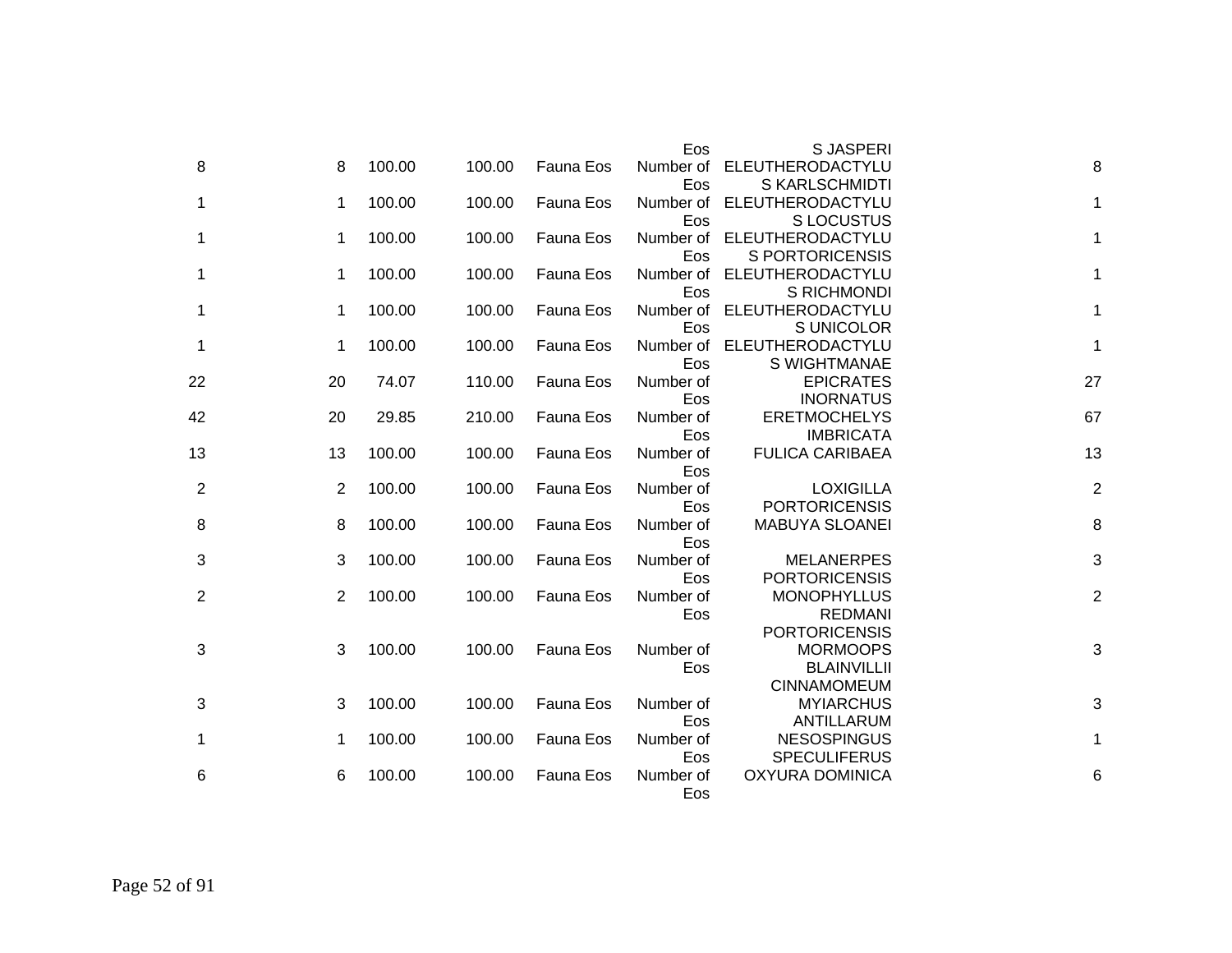| 25          | <b>OXYURA</b><br><b>JAMAICENSIS</b>                           | Number of<br>Eos                               | Fauna Eos | 96.00  | 100.00 | 25             | 24                      |
|-------------|---------------------------------------------------------------|------------------------------------------------|-----------|--------|--------|----------------|-------------------------|
| $\,$ 6 $\,$ | PELTOPHRYNE                                                   | Number of                                      | Fauna Eos | 100.00 | 100.00 | 6              | $\,6$                   |
| 5           | <b>LEMUR</b><br><b>PORZANA</b><br><b>FLAVIVENTER</b>          | Eos<br>Number of<br>Eos                        | Fauna Eos | 100.00 | 100.00 | 5              | 5                       |
| 4           | <b>PTERONOTUS</b><br><b>PARNELLII</b><br><b>PORTORICENSIS</b> | Number of<br>Eos                               | Fauna Eos | 100.00 | 100.00 | 4              | 4                       |
| $\sqrt{2}$  | SPHAERODACTYLUS<br><b>MICROPITHECUS</b>                       | Number of<br>Eos                               | Fauna Eos | 100.00 | 100.00 | $\overline{2}$ | $\overline{\mathbf{c}}$ |
| 17          | <b>STERNA ANTILLARUM</b>                                      | Number of<br>Eos                               | Fauna Eos | 94.12  | 100.00 | 17             | 16                      |
| 11          | <b>TACHYBAPTUS</b><br><b>DOMINICUS</b>                        | Number of<br>Eos                               | Fauna Eos | 100.00 | 100.00 | 11             | 11                      |
| 35          | <b>TRICHECHUS</b><br><b>MANATUS MANATUS</b>                   | Number of<br>Eos                               | Fauna Eos | 94.29  | 100.00 | 35             | 33                      |
| 580411.452  | Mangrove Interface                                            | <b>Meters</b><br>Length                        | Marine    | 100.84 | 65.00  | 377267.44      | 380421.107              |
| 149780.721  | <b>Whales Distribution</b>                                    | Hectares                                       | Marine    | 100.01 | 65.00  | 97357.47       | 97364.299               |
| 10396.066   | <b>SPAGS</b>                                                  | Hectares                                       | Marine    | 100.00 | 100.00 | 10396.066      | 10396.066               |
| 46587       | Pelican                                                       | Average<br>Pelican<br>Value                    | Marine    | 101.40 | 59.99  | 27946.8        | 28339                   |
| 47082374    | Manatee                                                       | Average<br>Manatee<br>Value                    | Marine    | 100.44 | 60.00  | 28249424.4     | 28374738                |
| 13678       | Sea Turtle Eretmochelys<br><b>Nest</b>                        | Average<br>Sea Turtle<br>Eretmochely<br>s Nest | Marine    | 160.90 | 60.00  | 8206.8         | 13205                   |
| 6113.9166   | Sea Turtle Dermochelys<br><b>Nest</b>                         | Average<br>Sea Turtle<br>Dermo                 | Marine    | 100.97 | 86.47  | 5286.6         | 5337.9166               |
| 310         | Sea Turtle Chelonia<br><b>Nest</b>                            | Average<br>Sea Turtle<br>Chelonia              | Marine    | 125.73 | 77.23  | 239.4          | 301                     |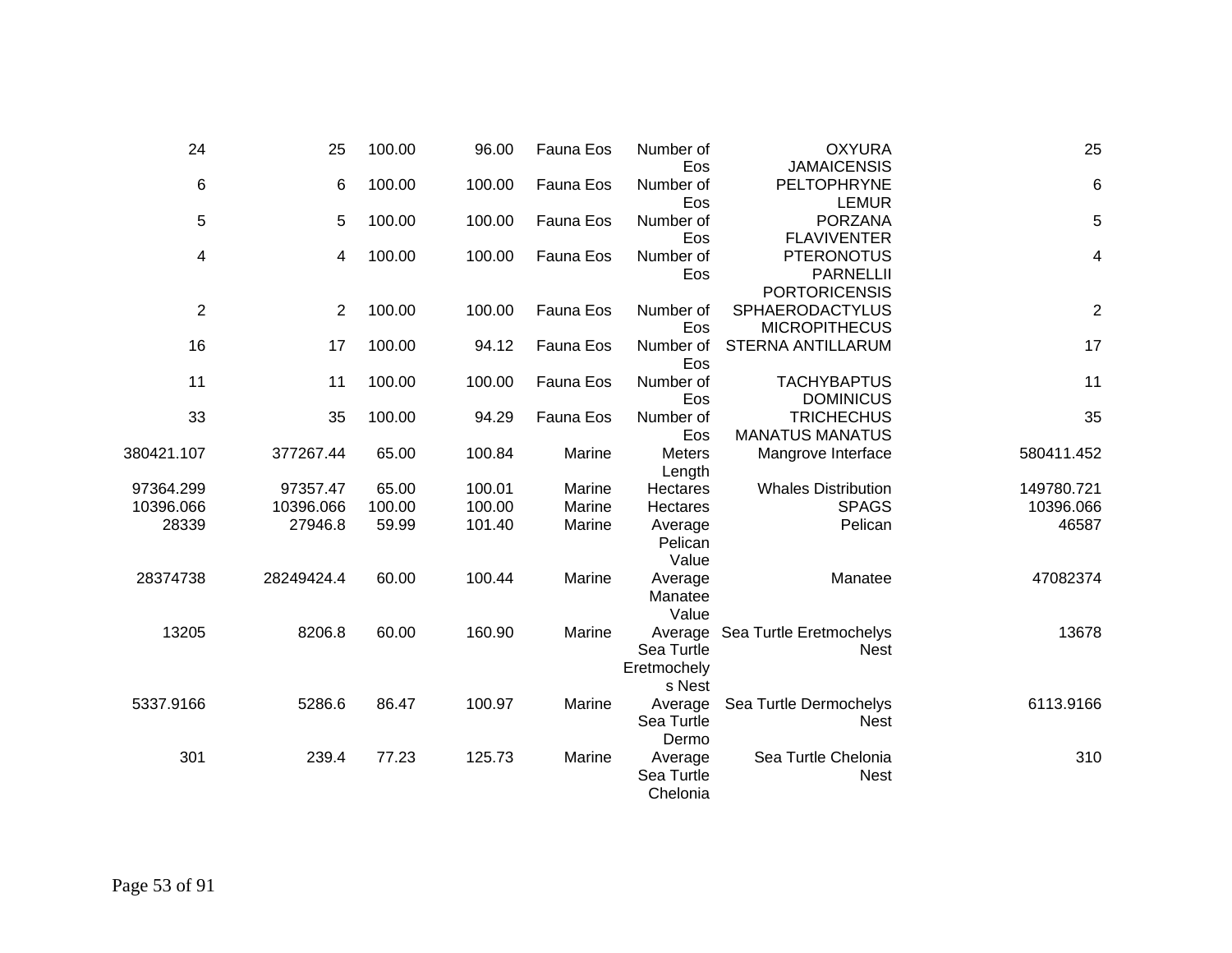## **Appendix 6 (Scenario 2 Results)**

| Amount in          | <b>GOAL Amount</b> | Goal               | Percent Met     | TargetType     | Units            | Name                                    | <b>Total Amount Available</b> |
|--------------------|--------------------|--------------------|-----------------|----------------|------------------|-----------------------------------------|-------------------------------|
| Solution<br>665.82 | 133.5              | Percent<br>16.7892 | 498.741573      | Ecological     | Hectares         | Caribbean coastal rocky                 | 795.15                        |
|                    |                    | 8                  |                 | <b>Systems</b> |                  | shore                                   |                               |
| 227.16             | 84                 | 22.3552            | 270.428571      | Ecological     | Hectares         | Caribbean montane wet                   | 375.75                        |
|                    |                    | 8                  | 4               | <b>Systems</b> |                  | short shrubland                         |                               |
| 52                 | 20                 | 29.8507<br>4       | 260             | Fauna Eos      | Number of<br>Eos | <b>ERETMOCHELYS</b><br><b>IMBRICATA</b> | 67                            |
| 68.12              | 26.9109            | 30                 | 253.131630      | Marine         | Hectares         | <b>Backreef Colonized</b>               | 89.703                        |
|                    |                    |                    |                 |                |                  | Bedrock/Colonized                       |                               |
|                    |                    |                    |                 |                |                  | Pavement with Sand and                  |                               |
|                    |                    |                    |                 |                |                  | Channels                                |                               |
| 3467.188           | 1657.4289          | 30                 | 209.190753<br>2 | Marine         | Hectares         | Seagrass/Lagoon                         | 5524.763                      |
| 3256.38            | 1669.5             | 34.3977            | 195.051212      | Ecological     | Hectares         | Caribbean montane wet                   | 4853.52                       |
|                    |                    |                    | 9               | <b>Systems</b> |                  | serpentine woodland                     |                               |
| 38                 | 20                 | 37.7358            | 190             | Fauna Eos      | Number of        | <b>CAPRIMULGUS</b>                      | 53                            |
|                    |                    | 4                  |                 |                | Eos              | <b>NOCTITHERUS</b>                      |                               |
| 1429.187           | 854.0472           | 30                 | 167.342858      | Marine         | Hectares         | Lagoon/Reef                             | 2846.824                      |
|                    |                    |                    | 8               |                |                  | Crest/Shoreline                         |                               |
|                    |                    |                    |                 |                |                  | Intertidal_Colonized                    |                               |
|                    |                    |                    |                 |                |                  | Bedrock and                             |                               |
|                    |                    |                    |                 |                |                  | Pavement/Colonised                      |                               |
|                    |                    |                    |                 |                |                  | <b>Pavements with Sand</b>              |                               |
|                    |                    |                    |                 |                |                  | and Channels                            |                               |
| 17.963             | 10.9458            | 30                 | 164.108607      | Marine         | Hectares         | Forereef/Bank/Shelf                     | 36.486                        |
|                    |                    |                    | 9               |                |                  | Escarpment_Patch Reef                   |                               |
|                    |                    |                    |                 |                |                  | (Individual) Scattered                  |                               |
|                    |                    |                    |                 |                |                  | Coral/Rock in                           |                               |
|                    |                    |                    |                 |                |                  | Unconsolidated                          |                               |
|                    |                    |                    |                 |                |                  | Sediment                                |                               |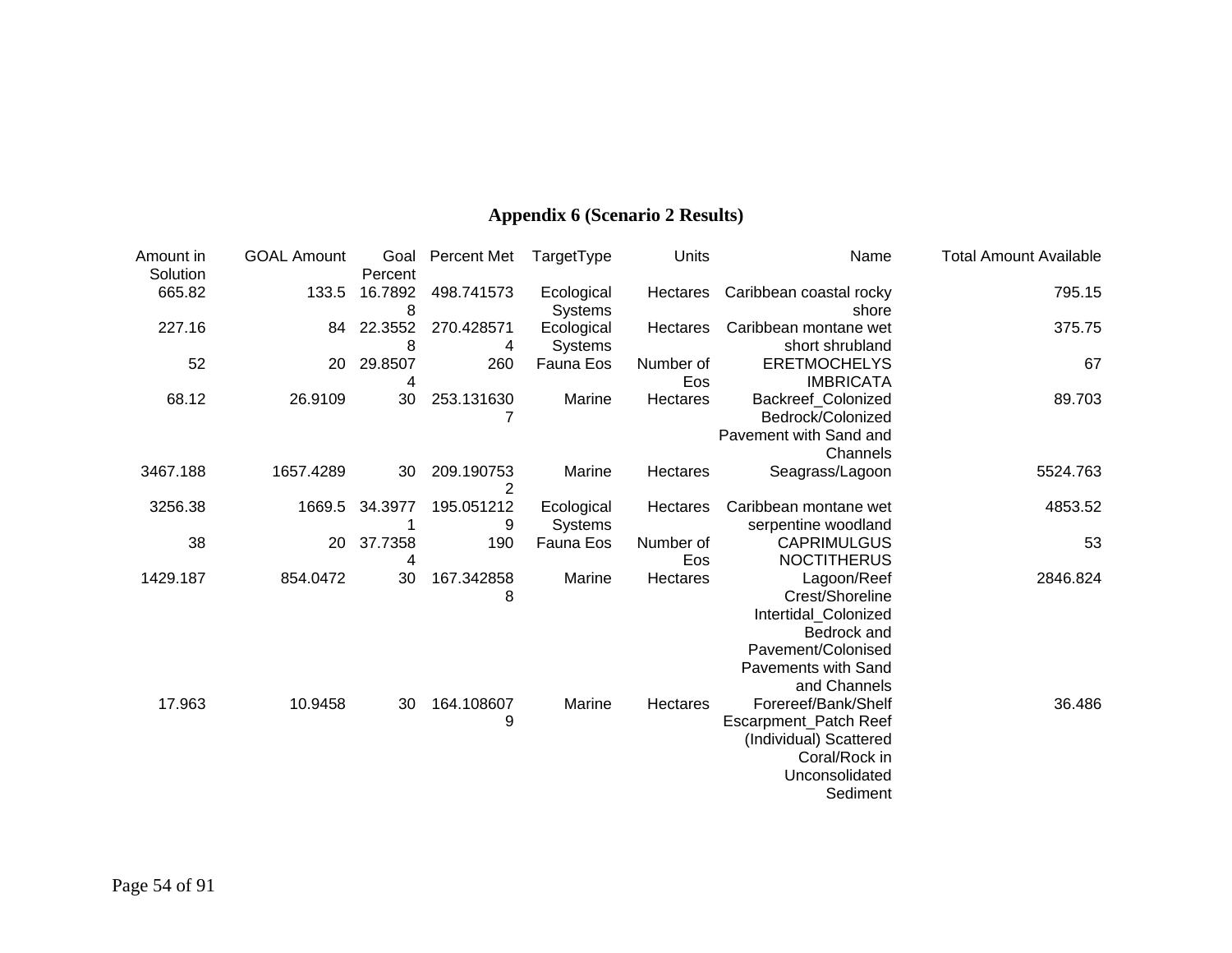| 13419    | 8206.8     | 60                 | 163.510747<br>2 | Marine                | Sea Turtle<br>Eretmochely<br>s Nest | Average Sea Turtle Eretmochelys<br><b>Nest</b>                                                                 | 13678    |
|----------|------------|--------------------|-----------------|-----------------------|-------------------------------------|----------------------------------------------------------------------------------------------------------------|----------|
| 1561.763 | 1046.535   | 30                 | 149.231798<br>3 | Marine                | Hectares                            | Bank/Shelf Linear<br>Reef/Spur and Groove<br>Reef                                                              | 3488.45  |
| 2351.7   | 1620.9     | 43.1666            | 145.086063<br>3 | Ecological<br>Systems | Hectares                            | Caribbean montane wet<br>elfin forest                                                                          | 3754.98  |
| 2680.65  | 1848.3     | 31.5342<br>2       | 145.033273<br>8 | Ecological<br>Systems | Hectares                            | Caribbean<br>montane/submontane<br>karst forest                                                                | 5861.25  |
| 514460.1 | 377267.44  | 64.9999<br>9       | 136.364829<br>2 | Marine                | Meters<br>Length                    | Mangrove Interface                                                                                             | 580411.4 |
| 36786    | 27946.8    | 59.9884<br>0       | 131.628665<br>9 | Marine                | Average<br>Pelican<br>Value         | Pelican                                                                                                        | 46587    |
| 26       | 20         | 74.0740<br>7       | 130             | Fauna Eos             | Number of<br>Eos                    | <b>EPICRATES</b><br><b>INORNATUS</b>                                                                           | 27       |
| 303      |            | 239.4 77.2258<br>0 | 126.566416      | Marine                | Average<br>Sea Turtle<br>Chelonia   | Sea Turtle Chelonia<br><b>Nest</b>                                                                             | 310      |
| 33745553 | 28249424.4 | 60                 | 119.455718<br>9 | Marine                | Average<br>Manatee<br>Value         | Manatee                                                                                                        | 47082374 |
| 619.025  | 561.7662   | 30                 | 110.192638<br>9 | Marine                | Hectares                            | Seagrass/Backreef                                                                                              | 1872.554 |
| 22.413   | 21.06      | 30                 | 106.424501<br>4 | Marine                | Hectares                            | Backreef_Patch Reef<br>(Individual and<br>Aggregated)/Scattered<br>Coral/Rock in<br>Unconsolidated<br>Sediment | 70.2     |
| 638.43   | 601.8531   | 30                 | 106.07738       | Marine                | Hectares                            | Bank/Shelf<br>Escarpment/Forereef_Li<br>near reef/Spur and<br>Groove Reef                                      | 2006.177 |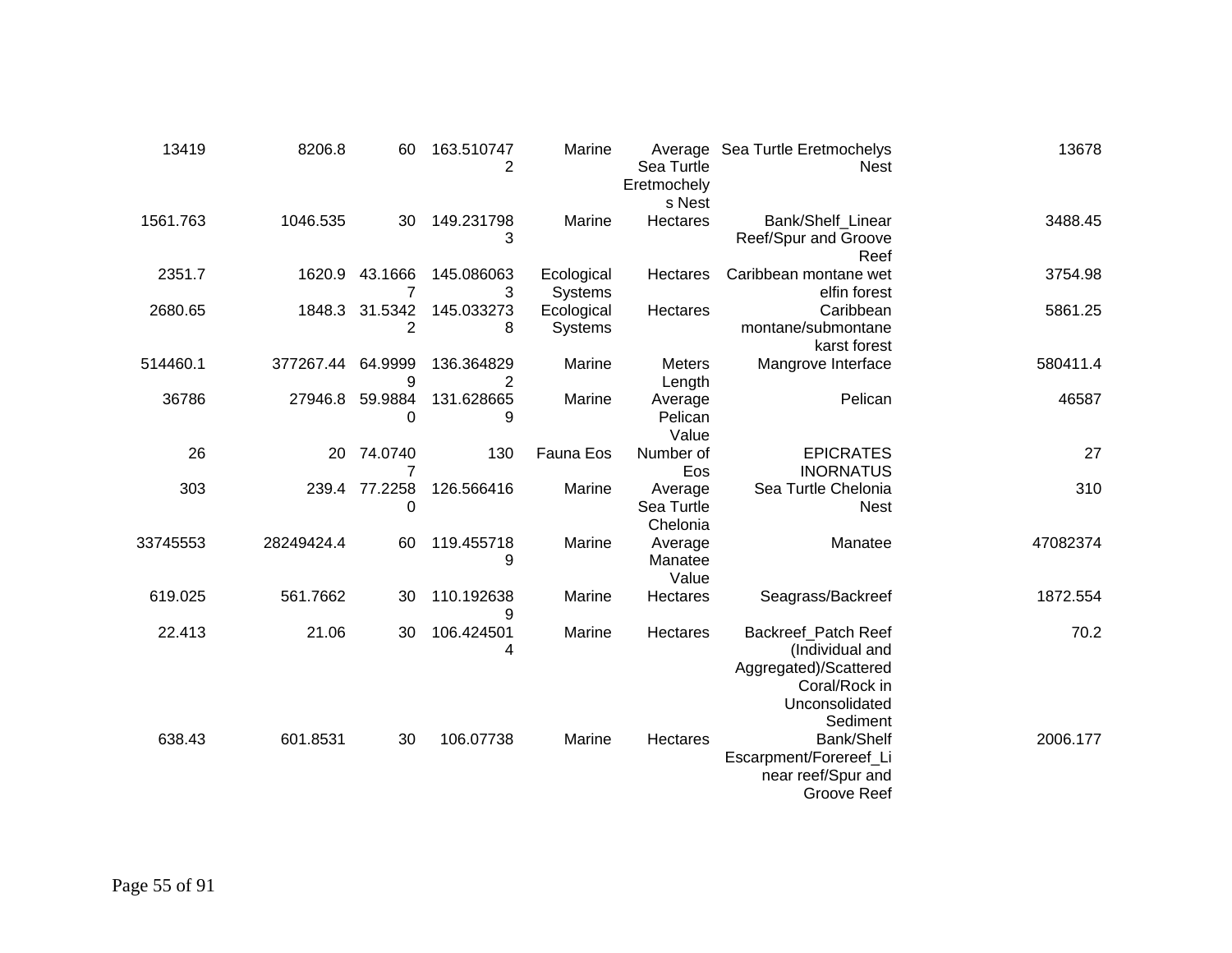| 878.04    | 834.9     | 82.9014<br>0         | 105.167085                   | Ecological                   | Hectares                       | Caribbean coastal thorn                                                                                           | 1007.1   |
|-----------|-----------|----------------------|------------------------------|------------------------------|--------------------------------|-------------------------------------------------------------------------------------------------------------------|----------|
| 21        | 20        | 60.6060<br>6         | 9<br>105                     | Systems<br>Fauna Eos         | Number of<br>Eos               | scrub<br><b>ACCIPITER STRIATUS</b><br><b>VENATOR</b>                                                              | 33       |
| 21        | 20        | 71.4285              | 105                          | Fauna Eos                    | Number of<br>Eos               | <b>COLUMBA INORNATA</b><br><b>WETMOREI</b>                                                                        | 28       |
| 9734.94   | 9306.6    | 85.3767<br>9         | 104.602540                   | Ecological<br>Systems        |                                | Hectares Caribbean riparian forest<br>and woodland                                                                | 10900.62 |
| 13033.08  | 12833.4   | 60.5561<br>2         | 101.55594                    | Ecological<br>Systems        | <b>Hectares</b>                | Caribbean wet montane<br>forest                                                                                   | 21192.57 |
| 30.508    | 30.1149   | 30                   | 101.305333<br>9              | Marine                       | Hectares                       | <b>Backreef Linear Reef</b>                                                                                       | 100.383  |
| 37709.1   | 37415.4   | 68.0017<br>5         | 100.784970<br>9              | Ecological<br>Systems        | Hectares                       | Caribbean lowland dry<br>semi-deciduous forest                                                                    | 55021.23 |
| 2252.79   | 2238.3    | 95.3677<br>4         | 100.647366<br>3              | Ecological<br>Systems        |                                | Hectares Caribbean coastal sandy<br>beach                                                                         | 2347.02  |
| 428.163   | 425.901   | 30                   | 100.531109<br>3              | Marine                       | Hectares                       | Lagoon/Reef<br>Crest/Shoreline<br>Intertidal_Linear Reef                                                          | 1419.67  |
| 5305.9166 |           | 5286.6 86.4683<br>0  | 100.365388                   | Marine                       | Average<br>Sea Turtle<br>Dermo | Sea Turtle Dermochelys<br><b>Nest</b>                                                                             | 6113.916 |
| 35362.35  |           | 35251.2 74.3554<br>5 | 100.315308<br>4              | Ecological<br><b>Systems</b> | Hectares                       | Caribbean wet<br>submontane/lowland<br>forest                                                                     | 47409.03 |
| 76495.23  | 76292.4   | 72.0513<br>3         | 100.265858<br>7              | Ecological<br><b>Systems</b> | Hectares                       | Caribbean seasonal<br>evergreen<br>submontane/lowland fo                                                          | 105886.1 |
| 22928.49  | 22901.7   | 52.9397<br>4         | 100.116978<br>$\overline{2}$ | Ecological<br><b>Systems</b> | Hectares                       | Caribbean edapho-<br>xerophilous "mogote"<br>complex                                                              | 43259.94 |
| 4155.452  | 4151.6313 | 30                   | 100.092028<br>9              | Marine                       | Hectares                       | Bank/Shelf_Patch Reef<br>(Individual and<br>Aggregated)/ Scattered<br>Coral/Rock in<br>Unconsolidated<br>Sediment | 13838.77 |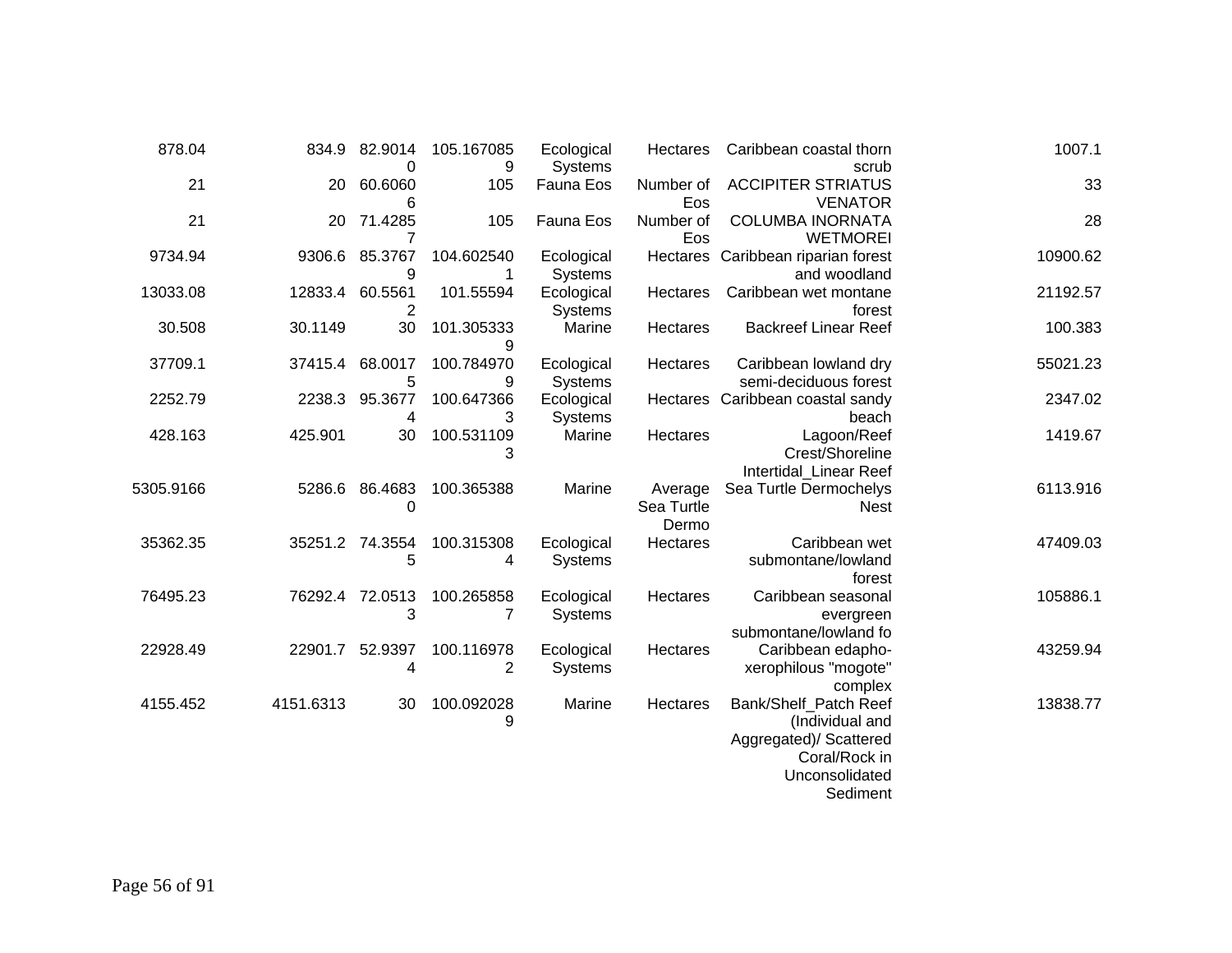| 6622.423                | <b>Coral Wall Reef</b>                                                                                     | <b>Hectares</b>  | Marine                | 100.085472<br>2 | 30           | 1986.7269      | 1988.425       |
|-------------------------|------------------------------------------------------------------------------------------------------------|------------------|-----------------------|-----------------|--------------|----------------|----------------|
| 1102.525                | Bank/Shelf<br>Escarpment/Forereef_C<br>olonized<br>Bedrock/Colonized<br>Pavement with Sand and<br>Channels | Hectares         | Marine                | 100.072409<br>5 | 30           | 330.7575       | 330.997        |
| 54940.35                | Seagrass/Bank Shelf                                                                                        | Hectares         | Marine                | 100.031185<br>3 | 30           | 16482.105      | 16487.245      |
| 149780.7                | <b>Whales Distribution</b>                                                                                 | Hectares         | Marine                | 100.028501<br>2 | 65.0000<br>0 | 97357.47       | 97385.218      |
| 50533.74                | Bank/Shelf_Colonized<br>Bedrock/Colonized<br>Pavement with Sand and<br>Channels                            | Hectares         | Marine                | 100.016462<br>9 | 30           | 15160.1232     | 15162.619      |
| 30.6                    | Caribbean serpentine<br>dry scrub                                                                          | Hectares         | Ecological<br>Systems | 100             | 100          | 30.6           | 30.6           |
| $\boldsymbol{2}$        | <b>ABUTILON</b><br><b>COMMUTATUM</b>                                                                       | Number of<br>Eos | Flora EOs             | 100             | 100          | $\overline{2}$ | $\overline{c}$ |
| 4                       | ADIANTUM VILLOSUM                                                                                          | Number of<br>Eos | Flora EOs             | 100             | 100          | 4              | 4              |
| $\overline{c}$          | <b>ADIANTUM WILSONII</b>                                                                                   | Number of<br>Eos | Flora EOs             | 100             | 100          | 2              | $\overline{2}$ |
| 3                       | <b>AECHMEA LINGULATA</b>                                                                                   | Number of<br>Eos | Flora EOs             | 100             | 100          | 3              | 3              |
| 1                       | <b>AECHMEA</b><br><b>NUDICAULIS</b>                                                                        | Number of<br>Eos | Flora EOs             | 100             | 100          | $\mathbf 1$    | 1              |
| 5                       | <b>ALSOPHILA AMINTAE</b>                                                                                   | Number of<br>Eos | Flora EOs             | 100             | 100          | 5              | 5              |
| 5                       | <b>ALSOPHILA BROOKSII</b>                                                                                  | Number of<br>Eos | Flora EOs             | 100             | 100          | 5              | 5              |
| $\overline{\mathbf{c}}$ | <b>AMARANTHUS</b><br><b>AUSTRALIS</b>                                                                      | Number of<br>Eos | Flora EOs             | 100             | 100          | $\overline{c}$ | $\overline{2}$ |
| 1                       | <b>AMBROSIA</b><br><b>TENUIFOLIA</b>                                                                       | Number of<br>Eos | Flora EOs             | 100             | 100          | 1              | 1              |
| 2                       | <b>ANEMIA HIRSUTA</b>                                                                                      | Number of        | Flora EOs             | 100             | 100          | 2              | $\overline{c}$ |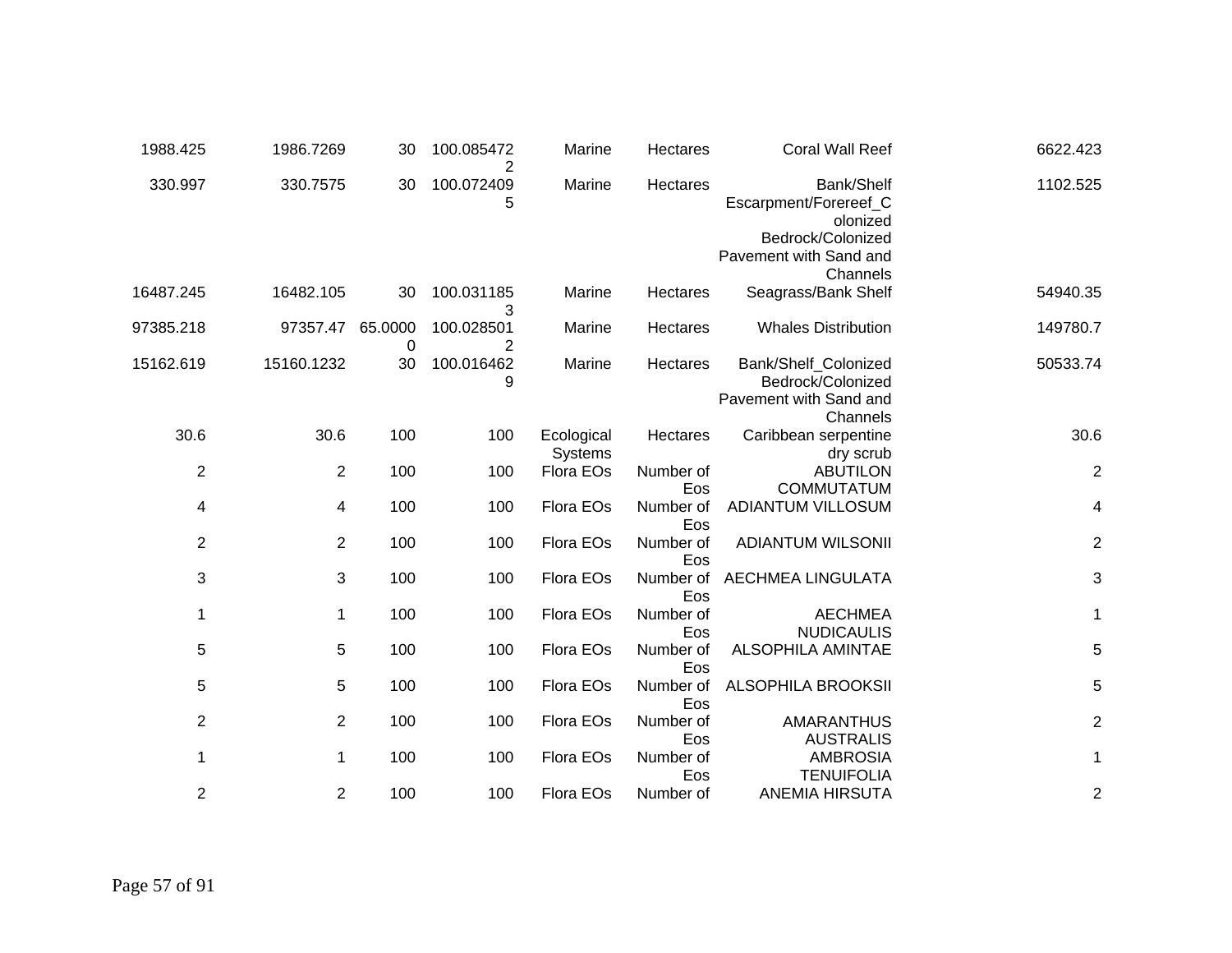|                         |                                                    | Eos                     |           |     |     |                |                |
|-------------------------|----------------------------------------------------|-------------------------|-----------|-----|-----|----------------|----------------|
| 4                       | <b>ANISEIA</b><br><b>MARTINICENSIS</b>             | Number of<br>Eos        | Flora EOs | 100 | 100 | $\overline{4}$ | 4              |
| 3                       | <b>ANTIRHEA</b>                                    | Number of               | Flora EOs | 100 | 100 | 3              | 3              |
| 3                       | <b>PORTORICENSIS</b><br><b>ANTIRHEA SINTENISII</b> | Eos<br>Number of        | Flora EOs | 100 | 100 | 3              | 3              |
| 3                       | <b>ARDISIA</b>                                     | Eos<br>Number of        | Flora EOs | 100 | 100 | 3              | 3              |
| 4                       | <b>LUQUILLENSIS</b><br><b>ARISTIDA CHASEAE</b>     | Eos<br>Number of<br>Eos | Flora EOs | 100 | 100 | 4              | 4              |
| 5                       | <b>ARISTIDA</b><br><b>PORTORICENSIS</b>            | Number of<br>Eos        | Flora EOs | 100 | 100 | 5              | 5              |
| 1                       | AUERODENDRON<br><b>PAUCIFLORUM</b>                 | Number of<br>Eos        | Flora EOs | 100 | 100 | 1              | 1              |
| 3                       | <b>BACCHARIS DIOICA</b>                            | Number of<br>Eos        | Flora EOs | 100 | 100 | 3              | 3              |
| 3                       | <b>BANARA</b><br><b>VANDERBILTII</b>               | Number of<br>Eos        | Flora EOs | 100 | 100 | 3              | 3              |
| $\overline{2}$          | <b>BASIPHYLLAEA</b><br><b>ANGUSTIFOLIA</b>         | Number of<br>Eos        | Flora EOs | 100 | 100 | $\overline{2}$ | 2              |
| $\overline{2}$          | <b>BRACHIONIDIUM</b><br><b>CILIOLATUM</b>          | Number of<br>Eos        | Flora EOs | 100 | 100 | 2              | $\overline{c}$ |
| 1                       | <b>BRACHIONIDIUM</b><br><b>PARVUM</b>              | Number of<br>Eos        | Flora EOs | 100 | 100 | 1              | 1              |
| $\overline{\mathbf{4}}$ | <b>BRUNFELSIA LACTEA</b>                           | Number of<br>Eos        | Flora EOs | 100 | 100 | 4              | 4              |
| 5                       | <b>BRUNFELSIA</b><br><b>PORTORICENSIS</b>          | Number of<br>Eos        | Flora EOs | 100 | 100 | 5              | 5              |
| $\overline{2}$          | <b>BRUNSFELSIA</b><br><b>DENSIFOLIA</b>            | Number of<br>Eos        | Flora EOs | 100 | 100 | $\overline{2}$ | $\overline{c}$ |
| $\mathbf 1$             | <b>BUCHNERA</b><br><b>LONGIFOLIA</b>               | Number of<br>Eos        | Flora EOs | 100 | 100 | 1              | 1              |
|                         | <b>BULBOSTYLIS</b><br><b>CURASSAVICA</b>           | Number of<br>Eos        | Flora EOs | 100 | 100 | 4              | 4              |
| 1                       | <b>BULBOSTYLIS</b><br><b>JUNCIFORMIS</b>           | Number of<br>Eos        | Flora EOs | 100 | 100 | 1              | 1              |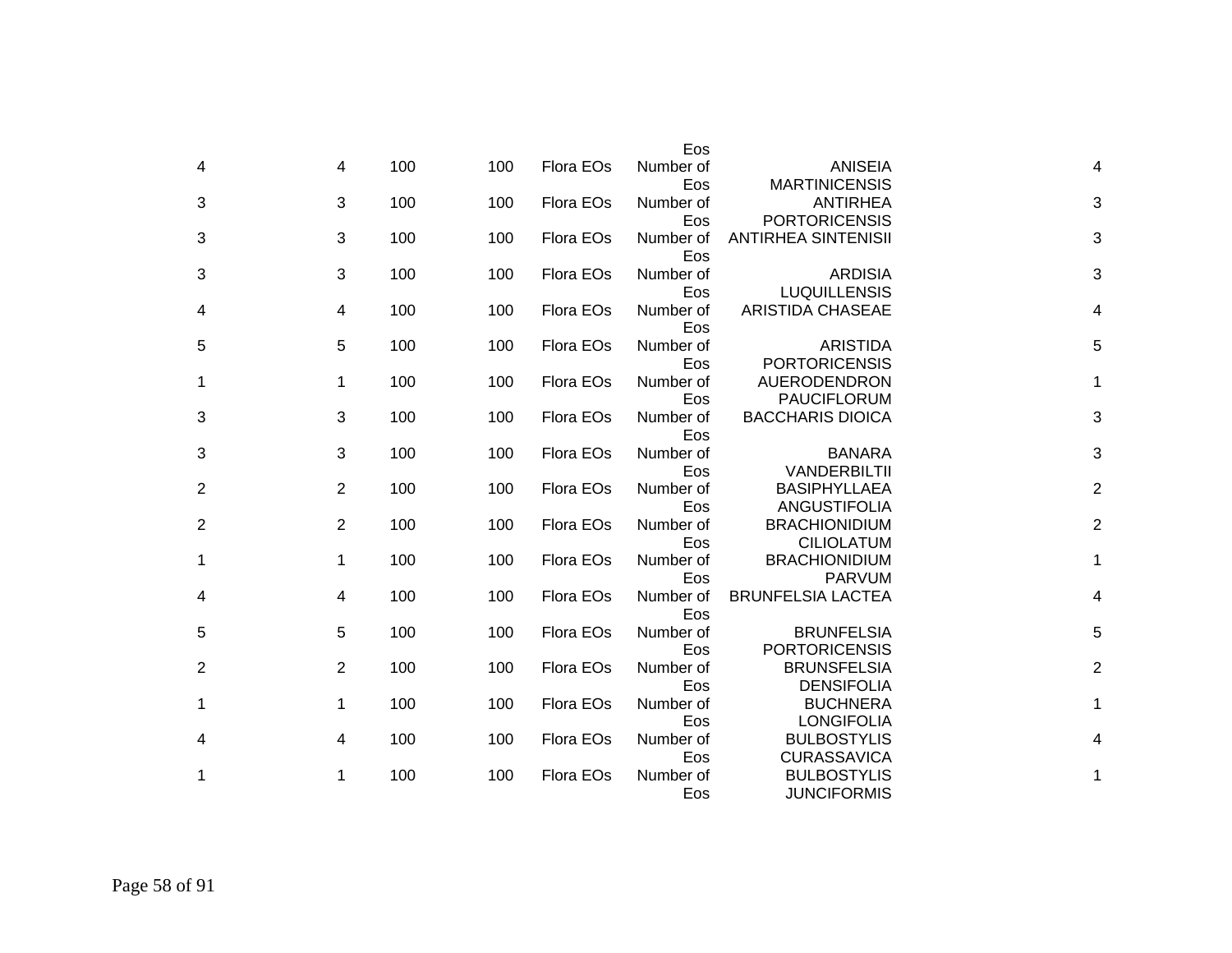| 2              | $\overline{2}$ | 100 | 100 | Flora EOs | Number of<br>Eos | <b>BURMANNIA</b><br><b>CAPITATA</b>          | $\overline{2}$ |
|----------------|----------------|-----|-----|-----------|------------------|----------------------------------------------|----------------|
| $\overline{2}$ | $\overline{2}$ | 100 | 100 | Flora EOs | Number of<br>Eos | <b>BYRSONIMA SPICATA</b>                     | $\overline{c}$ |
| 3              | 3              | 100 | 100 | Flora EOs | Number of<br>Eos | <b>CAESALPINIA</b><br><b>CULEBRAE</b>        | 3              |
| 1              | 1              | 100 | 100 | Flora EOs | Number of<br>Eos | <b>CAESALPINIA</b><br><b>MONENSIS</b>        | 1              |
| $\overline{2}$ | $\overline{2}$ | 100 | 100 | Flora EOs | Number of<br>Eos | <b>CAESALPINIA</b><br><b>PORTORICENSIS</b>   | $\overline{c}$ |
| 3              | 3              | 100 | 100 | Flora EOs | Number of<br>Eos | <b>CALLICARPA AMPLA</b>                      | 3              |
| $\overline{2}$ | 2              | 100 | 100 | Flora EOs | Number of<br>Eos | <b>CALYPTRANTHES</b><br><b>DUMETORUM</b>     | $\overline{c}$ |
| 5              | 5              | 100 | 100 | Flora EOs | Number of<br>Eos | <b>CALYPTRANTHES</b><br><b>LUQUILLENSIS</b>  | 5              |
| $\overline{2}$ | 2              | 100 | 100 | Flora EOs | Number of<br>Eos | <b>CALYPTRANTHES</b><br><b>PEDUNCULARIS</b>  | $\overline{2}$ |
| $\overline{2}$ | $\overline{2}$ | 100 | 100 | Flora EOs | Number of<br>Eos | <b>CALYPTRANTHES</b><br><b>PORTORICENSIS</b> | $\overline{2}$ |
| 1              | 1              | 100 | 100 | Flora EOs | Number of<br>Eos | <b>CALYPTRANTHES</b><br><b>THOMASIANA</b>    | 1              |
| 3              | 3              | 100 | 100 | Flora EOs | Number of<br>Eos | <b>CALYPTRANTHES</b><br><b>TRIFLORA</b>      | 3              |
| 5              | 5              | 100 | 100 | Flora EOs | Number of<br>Eos | <b>CALYPTRANTHES</b><br><b>WOODBURYI</b>     | 5              |
| 1              | 1              | 100 | 100 | Flora EOs | Number of<br>Eos | <b>CALYPTRANTHES</b><br><b>ZUZYGIUM</b>      | 1              |
| 9              | 9              | 100 | 100 | Flora EOs | Number of<br>Eos | CALYPTRONOMA<br><b>RIVALIS</b>               | 9              |
| 3              | 3              | 100 | 100 | Flora EOs | Number of<br>Eos | CAMPYLOCENTRUM<br>PACHYRRHIZUM               | 3              |
| 2              | 2              | 100 | 100 | Flora EOs | Number of<br>Eos | <b>CHAMAESYCE</b><br><b>MONENSIS</b>         | $\overline{2}$ |
| 2              | 2              | 100 | 100 | Flora EOs | Number of        | <b>CHAMAESYCE</b><br><b>ORBIFOLIA</b>        | $\overline{c}$ |
| 5              | 5              | 100 | 100 | Flora EOs | Eos<br>Number of | <b>CLIDEMIA</b>                              | 5              |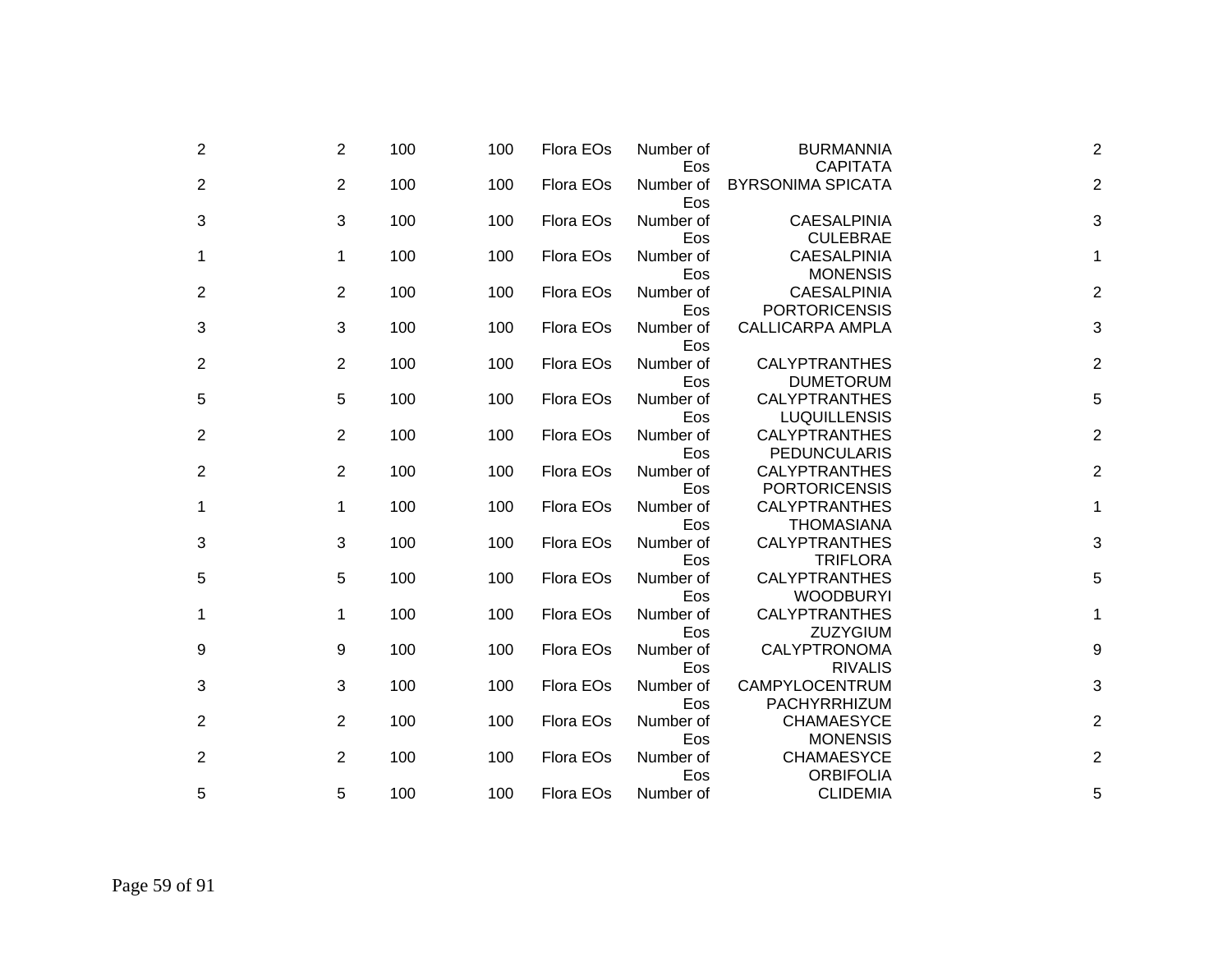|                | <b>PORTORICENSIS</b>                                           | Eos              |           |     |     |    |    |
|----------------|----------------------------------------------------------------|------------------|-----------|-----|-----|----|----|
| 1              | <b>COCCOLOBA PALLIDA</b>                                       | Number of<br>Eos | Flora EOs | 100 | 100 | 1  | 1  |
| 14             | Number of COCCOLOBA RUGOSA                                     | Eos              | Flora EOs | 100 | 100 | 14 | 14 |
| 1              | <b>COCCOLOBA</b><br>SINTENISII VAR. ALBA                       | Number of<br>Eos | Flora EOs | 100 | 100 | 1  | 1  |
| 1              | <b>COCCOLOBA</b><br><b>TENUIFOLIA</b>                          | Number of<br>Eos | Flora EOs | 100 | 100 | 1  | 1  |
| 5              | <b>CONOSTEGIA</b><br><b>HOTTEANA</b>                           | Number of<br>Eos | Flora EOs | 100 | 100 | 5  | 5  |
| 1              | <b>CORDIA BAHAMENSIS</b>                                       | Number of<br>Eos | Flora EOs | 100 | 100 | 1  | 1  |
| 5              | <b>CORDIA RUPICOLA</b>                                         | Number of<br>Eos | Flora EOs | 100 | 100 | 5  | 5  |
| 1              | <b>CORDIA</b><br><b>WAGNERIORUM</b>                            | Number of<br>Eos | Flora EOs | 100 | 100 | 1  | 1  |
| 5              | <b>CORNUTIA OBOVATA</b>                                        | Number of<br>Eos | Flora EOs | 100 | 100 | 5  | 5  |
| 9              | <b>CRESCENTIA</b><br><b>PORTORICENSIS</b>                      | Number of<br>Eos | Flora EOs | 100 | 100 | 9  | 9  |
| 1              | <b>CROTON</b><br>NUMMULARIIFOLIUS                              | Number of<br>Eos | Flora EOs | 100 | 100 | 1  | 1  |
| $\overline{2}$ | <b>CYBIANTHUS</b><br><b>SINTENISII</b>                         | Number of<br>Eos | Flora EOs | 100 | 100 | 2  | 2  |
| 3              | <b>CYNANCHUM</b><br><b>MONENSE</b>                             | Number of<br>Eos | Flora EOs | 100 | 100 | 3  | 3  |
| 1              | Number of CYPERUS FULIGINEUS                                   | Eos              | Flora EOs | 100 | 100 | 1  | 1  |
| 3              | <b>CYPERUS URBANII</b>                                         | Number of<br>Eos | Flora EOs | 100 | 100 | 3  | 3  |
| 4              | <b>CYRTOPODIUM</b><br><b>PUNCTATUM</b>                         | Number of<br>Eos | Flora EOs | 100 | 100 | 4  | 4  |
| 1              | <b>DALEA</b><br><b>CARTHAGENENSIS</b><br><b>VAR PORTORICAN</b> | Number of<br>Eos | Flora EOs | 100 | 100 | 1  | 1  |
| 13             | <b>DAPHNOPSIS</b>                                              | Number of        | Flora EOs | 100 | 100 | 13 | 13 |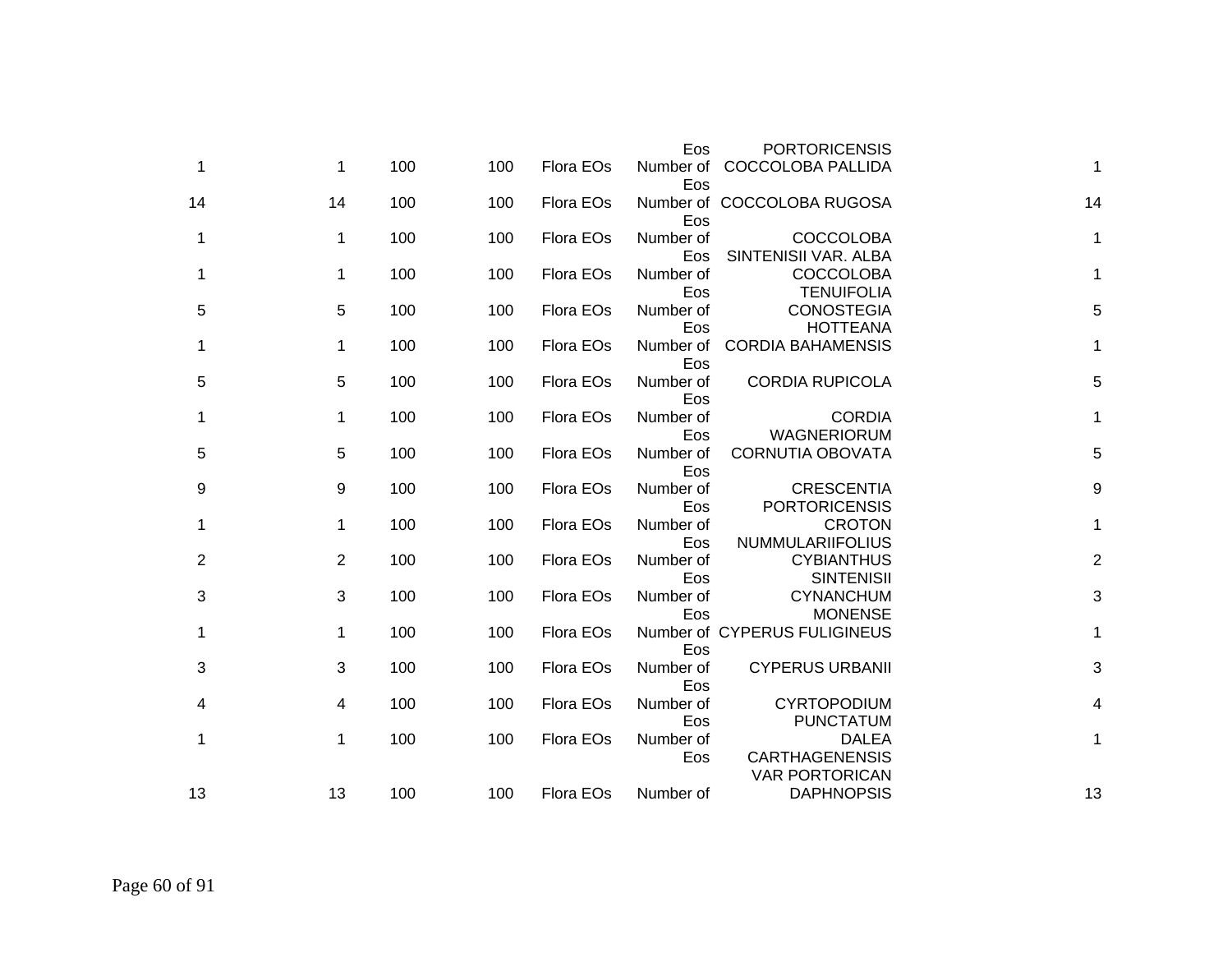|                |                |     |     |           | Eos       | <b>HELLERIANA</b>                         |                         |  |
|----------------|----------------|-----|-----|-----------|-----------|-------------------------------------------|-------------------------|--|
| 6              | 6              | 100 | 100 | Flora EOs | Number of | <b>DENDROPEMON</b>                        | 6                       |  |
|                |                |     |     |           | Eos       | <b>PURPUREUS</b>                          |                         |  |
| 3              | 3              | 100 | 100 | Flora EOs | Number of | <b>DICHANTHELIUM</b>                      | 3                       |  |
|                |                |     |     |           | Eos       | <b>ACICULARE</b>                          |                         |  |
| 1              | 1              | 100 | 100 | Flora EOs | Number of | <b>DICLIPTERA KRUGII</b>                  | 1                       |  |
|                |                |     |     |           | Eos       |                                           |                         |  |
| 4              | 4              | 100 | 100 | Flora EOs | Number of | <b>DIDYMOPANAX</b>                        | 4                       |  |
|                |                |     |     |           | Eos       | <b>GLEASONI</b>                           |                         |  |
| 1              | 1              | 100 | 100 | Flora EOs | Number of | <b>DIGITARIA</b>                          | 1                       |  |
|                |                |     |     |           | Eos       | ARGILLACEA                                |                         |  |
| 5              | 5              | 100 | 100 | Flora EOs | Number of | <b>DIOSPYROS</b>                          | 5                       |  |
|                |                |     |     |           | Eos       | <b>SINTENISII</b>                         |                         |  |
| 5              | 5              | 100 | 100 | Flora EOs |           | Number of DROSERA CAPILLARIS              | 5                       |  |
|                |                |     |     |           | Eos       |                                           |                         |  |
| 3              | 3              | 100 | 100 | Flora EOs | Number of | <b>ECHINODORUS</b><br><b>TENELLUS VAR</b> | 3                       |  |
|                |                |     |     |           | Eos       | <b>LATIFOLIUS</b>                         |                         |  |
| 2              | $\overline{2}$ | 100 | 100 | Flora EOs | Number of | <b>ELEOCHARIS</b>                         | $\overline{\mathbf{c}}$ |  |
|                |                |     |     |           | Eos       | <b>PACHYSTYLA</b>                         |                         |  |
| $\overline{2}$ | $\overline{2}$ | 100 | 100 | Flora EOs | Number of | <b>ELEOCHARIS</b>                         | $\overline{\mathbf{c}}$ |  |
|                |                |     |     |           | Eos       | <b>ROSTELLATA</b>                         |                         |  |
| 1              | 1              | 100 | 100 | Flora EOs | Number of | <b>ENCYCLIA</b>                           | 1                       |  |
|                |                |     |     |           | Eos       | <b>COCHLEATA VAR</b>                      |                         |  |
|                |                |     |     |           |           | <b>ALBA</b>                               |                         |  |
| 1              | 1              | 100 | 100 | Flora EOs | Number of | <b>ENTADA POLYPHYLLA</b>                  | 1                       |  |
|                |                |     |     |           | Eos       |                                           |                         |  |
| 1              | $\mathbf 1$    | 100 | 100 | Flora EOs | Number of | <b>ERIOSEMA CRINITUM</b>                  | 1                       |  |
|                |                |     |     |           | Eos       |                                           |                         |  |
| 4              | 4              | 100 | 100 | Flora EOs | Number of | <b>ERYTHRINA EGGERSII</b>                 | 4                       |  |
|                |                |     |     |           | Eos       |                                           |                         |  |
| 1              | 1              | 100 | 100 | Flora EOs | Number of | <b>EUBRACHION</b>                         | 1                       |  |
|                |                |     |     |           | Eos       | AMBIGUUM                                  |                         |  |
| 2              | $\overline{2}$ | 100 | 100 | Flora EOs | Number of | <b>EUGENIA BELLONIS</b>                   | $\overline{c}$          |  |
|                |                |     |     |           | Eos       |                                           |                         |  |
| 4              | 4              | 100 | 100 | Flora EOs | Number of | <b>EUGENIA EGGERSII</b>                   | 4                       |  |
|                |                |     |     |           | Eos       |                                           |                         |  |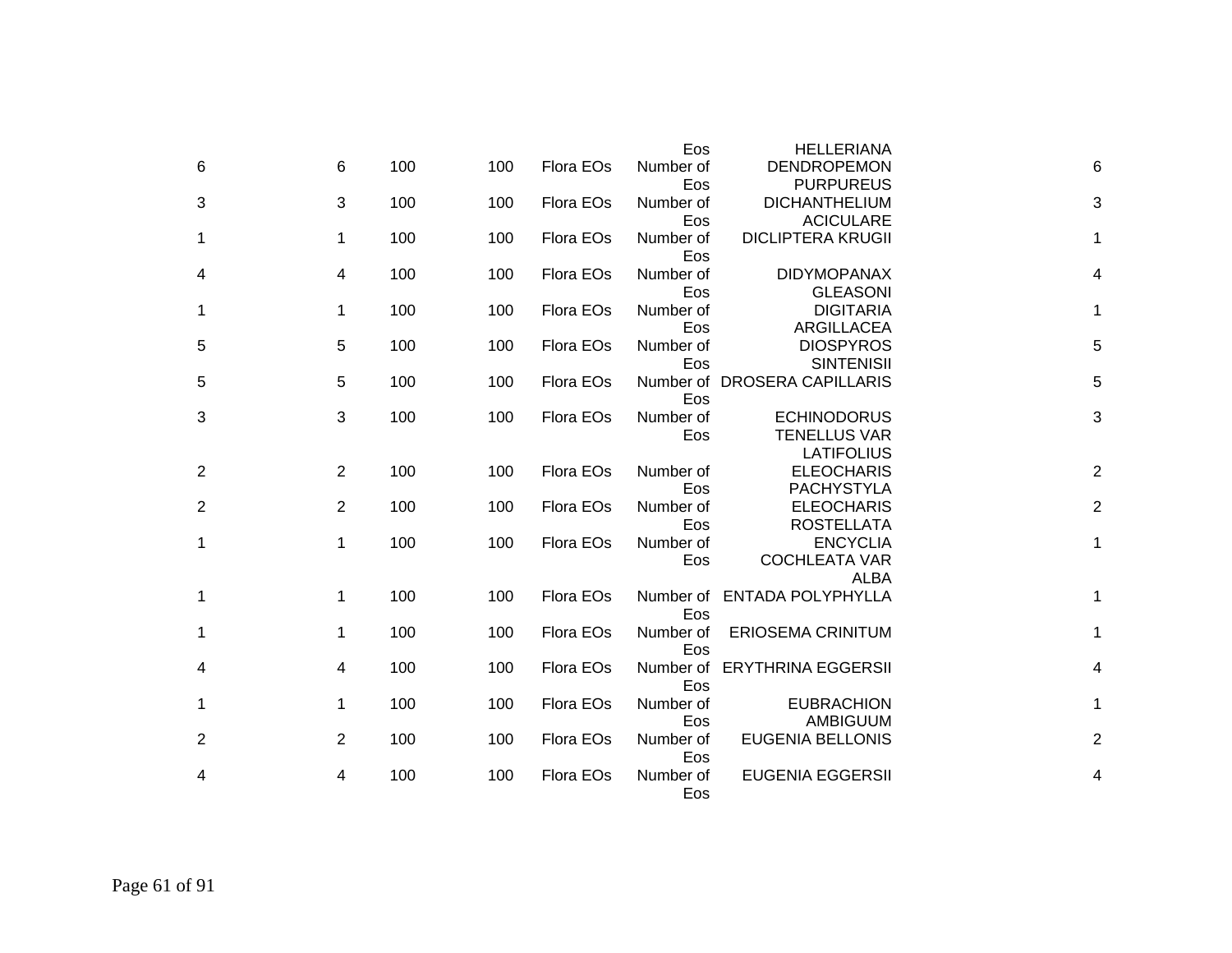| 5              |    | 100<br>5              | 100 | Flora EOs | Number of               | <b>EUGENIA</b>                                              | 5              |
|----------------|----|-----------------------|-----|-----------|-------------------------|-------------------------------------------------------------|----------------|
| 4              |    | 100<br>4              | 100 | Flora EOs | Eos<br>Number of        | <b>HAEMATOCARPA</b><br><b>EUGENIA</b>                       | 4              |
| 2              |    | 100<br>2              | 100 | Flora EOs | Eos<br>Number of        | <b>SESSILIFLORA</b><br><b>EUGENIA</b>                       | $\overline{2}$ |
| 10             | 10 | 100                   | 100 | Flora EOs | Eos<br>Number of<br>Eos | <b>STEWARDSONII</b><br><b>EUGENIA</b><br><b>WOODBURYANA</b> | 10             |
| $\overline{c}$ |    | 2<br>100              | 100 | Flora EOs | Number of<br>Eos        | <b>EUPATORIUM OTEROI</b>                                    | $\overline{2}$ |
| 3              |    | 100<br>3              | 100 | Flora EOs | Number of<br>Eos        | <b>EUPHORBIA</b><br><b>OERSTEDIANA</b>                      | 3              |
| 1              |    | 100<br>1              | 100 | Flora EOs | Number of<br>Eos        | <b>EURYSTYLES</b><br>ANANASSOCOMOS                          | 1              |
| 5              |    | 5<br>100              | 100 | Flora EOs | Number of<br>Eos        | <b>GAUSSIA ATTENUATA</b>                                    | 5              |
| $\overline{c}$ |    | 100<br>$\overline{2}$ | 100 | Flora EOs | Number of<br>Eos        | <b>GESNERIA</b><br><b>PAUCIFLORA</b>                        | $\overline{2}$ |
| 6              |    | 100<br>6              | 100 | Flora EOs | Number of<br>Eos        | <b>GOETZEA ELEGANS</b>                                      | 6              |
| 3              |    | 100<br>3              | 100 | Flora EOs | Number of<br>Eos        | <b>GYMNOPOGON</b><br><b>FOLIOSUS</b>                        | 3              |
| 4              |    | 100<br>4              | 100 | Flora EOs | Number of<br>Eos        | <b>HARRISIA</b><br><b>PORTORICENSIS</b>                     | 4              |
| $\overline{c}$ |    | 100<br>2              | 100 | Flora EOs | Number of<br>Eos        | <b>HENRIETTEA</b><br><b>MEMBRANIFOLIA</b>                   | $\overline{2}$ |
| 4              |    | 100<br>4              | 100 | Flora EOs | Number of<br>Eos        | <b>ILEX COOKII</b>                                          | 4              |
| $\overline{c}$ |    | 100<br>$\overline{2}$ | 100 | Flora EOs | Number of<br>Eos        | <b>ILEX SINTENISII</b>                                      | $\overline{2}$ |
| 4              |    | 100<br>4              | 100 | Flora EOs | Number of<br>Eos        | <b>ILEX URBANIANA</b>                                       | 4              |
| 2              |    | 100<br>2              | 100 | Flora EOs | Number of<br>Eos        | <b>IPOMOEA CARNEA</b><br><b>SSP FISTULOSA</b>               | $\overline{2}$ |
| 1              |    | 100<br>1              | 100 | Flora EOs | Number of<br>Eos        | <b>JUGLANS</b><br><b>JAMAICENSIS</b>                        | 1              |
| 1              |    | 100<br>1              | 100 | Flora EOs |                         | Number of JUSTICIA CULEBRITAE                               | 1              |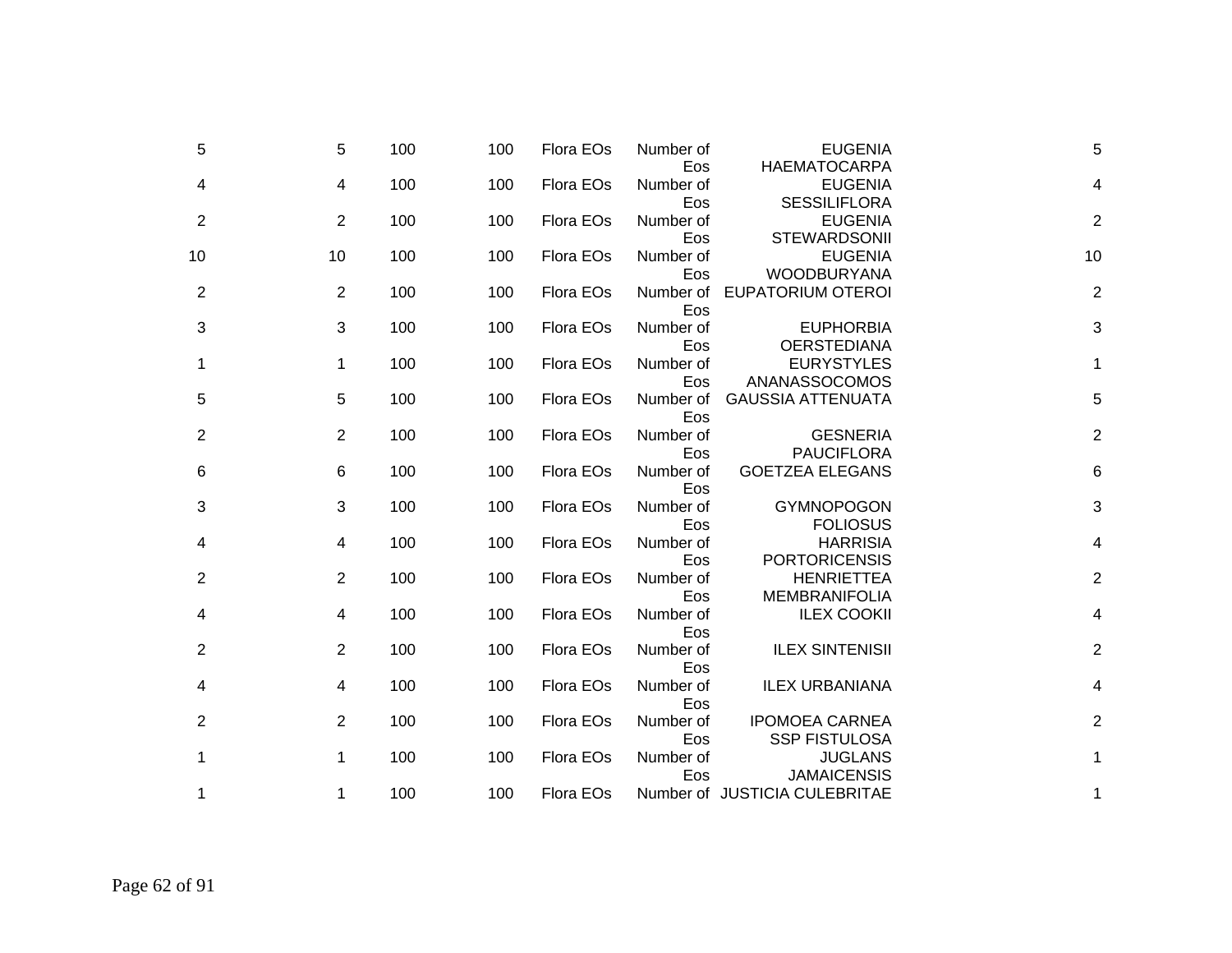|                |                                           | Eos              |           |     |     |                 |                |
|----------------|-------------------------------------------|------------------|-----------|-----|-----|-----------------|----------------|
| 1              | LAGENOCARPUS<br><b>GUIANENSIS</b>         | Number of<br>Eos | Flora EOs | 100 | 100 | $\mathbf 1$     | 1              |
| 1              | Number of LANTANA RETICULATA              | Eos              | Flora EOs | 100 | 100 | 1               | 1              |
| 1              | <b>LANTANA TRIFOLIA</b>                   | Number of<br>Eos | Flora EOs | 100 | 100 | 1               | 1              |
| 5              | <b>LEPANTHES DODIANA</b>                  | Number of<br>Eos | Flora EOs | 100 | 100 | $5\phantom{.0}$ | 5              |
| $\overline{c}$ | <b>LEPANTHES</b><br><b>ELTOROENSIS</b>    | Number of<br>Eos | Flora EOs | 100 | 100 | 2               | 2              |
| 1              | <b>LEPTOCEREUS</b><br><b>GRANTIANUS</b>   | Number of<br>Eos | Flora EOs | 100 | 100 | 1               | 1              |
| 11             | <b>LEPTOCEREUS</b><br>QUADRICOSTATUS      | Number of<br>Eos | Flora EOs | 100 | 100 | 11              | 11             |
| 4              | <b>LINDSAEA</b><br><b>PORTORICENSIS</b>   | Number of<br>Eos | Flora EOs | 100 | 100 | 4               | 4              |
| 1              | <b>LIPARIS VEXILLIFERA</b>                | Number of<br>Eos | Flora EOs | 100 | 100 | 1               | 1              |
| 1              | <b>LYCASTE</b><br><b>BARRINGTONIAE</b>    | Number of<br>Eos | Flora EOs | 100 | 100 | 1               | 1              |
| 1              | <b>LYCOPODIUM</b><br><b>VERTICILLATUM</b> | Number of<br>Eos | Flora EOs | 100 | 100 | 1               | 1              |
| 5              | <b>MAGNOLIA</b><br><b>SPLENDENS</b>       | Number of<br>Eos | Flora EOs | 100 | 100 | 5               | 5              |
| 4              | <b>MARATTIA LAEVIS</b>                    | Number of<br>Eos | Flora EOs | 100 | 100 | 4               | 4              |
| $\overline{c}$ | <b>MAYTENUS CYMOSA</b>                    | Number of<br>Eos | Flora EOs | 100 | 100 | $\overline{2}$  | $\overline{c}$ |
| 6              | <b>MAYTENUS</b><br><b>ELONGATA</b>        | Number of<br>Eos | Flora EOs | 100 | 100 | 6               | 6              |
| 4              | <b>MAYTENUS</b><br><b>PONCEANA</b>        | Number of<br>Eos | Flora EOs | 100 | 100 | 4               | 4              |
| 3              | <b>MICONIA FOVEOLATA</b>                  | Number of<br>Eos | Flora EOs | 100 | 100 | 3               | 3              |
| 4              | <b>MICONIA</b><br>PYCNONEURA              | Number of<br>Eos | Flora EOs | 100 | 100 | 4               | 4              |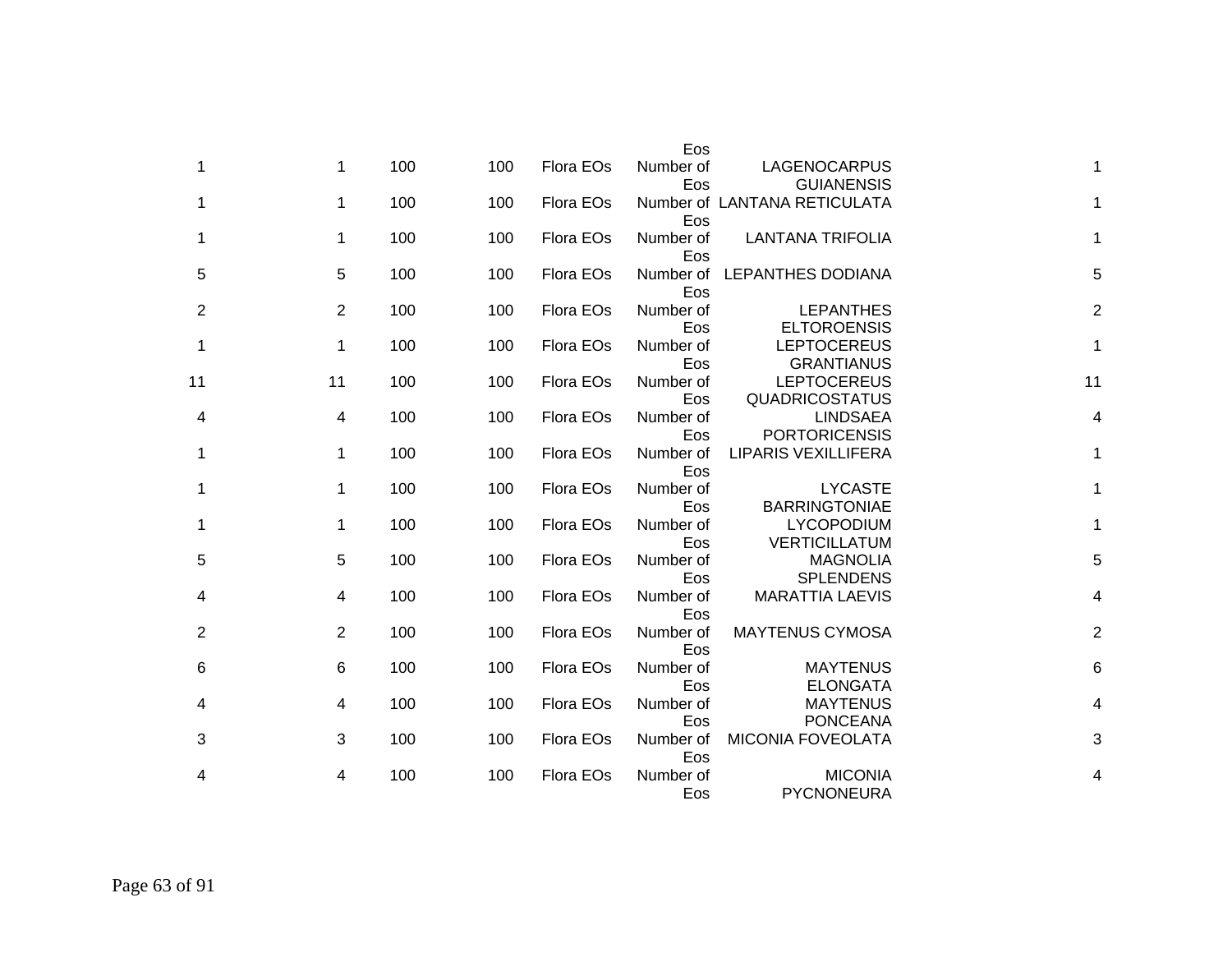| 3                         | <b>MIKANIA</b>                                    | Number of               | Flora EOs | 100 | 100 | 3              | 3              |
|---------------------------|---------------------------------------------------|-------------------------|-----------|-----|-----|----------------|----------------|
| 1                         | <b>STEVENSIANA</b><br><b>MITRACARPUS</b>          | Eos<br>Number of        | Flora EOs | 100 | 100 | $\mathbf 1$    | 1              |
| $\mathbf 2$               | <b>MAXWELLIAE</b><br><b>MITRACARPUS</b>           | Eos<br>Number of        | Flora EOs | 100 | 100 | 2              | $\overline{2}$ |
| 3                         | <b>POLYCLADUS</b><br><b>MYRCIA PAGANII</b>        | Eos<br>Number of        | Flora EOs | 100 | 100 | 3              | 3              |
| $\overline{2}$            | <b>MYRCIARIA</b>                                  | Eos<br>Number of        | Flora EOs | 100 | 100 | 2              | $\overline{2}$ |
| 4                         | <b>BORINQUENA</b><br><b>MYRCIARIA</b>             | Eos<br>Number of        | Flora EOs | 100 | 100 | 4              | 4              |
| 6                         | <b>MYRTIFOLIA</b><br><b>MYRICA</b>                | Eos<br>Number of        | Flora EOs | 100 | 100 | 6              | 6              |
| $\ensuremath{\mathsf{3}}$ | <b>HOLDRIDGEANA</b><br><b>OCOTEA</b>              | Eos<br>Number of        | Flora EOs | 100 | 100 | 3              | 3              |
| $\overline{c}$            | <b>FOENICULACEA</b><br><b>OSMUNDA</b>             | Eos<br>Number of        | Flora EOs | 100 | 100 | $\overline{2}$ | 2              |
| $\overline{2}$            | <b>CINNAMOMEA</b><br><b>OSSAEA KRUGIANA</b>       | Eos<br>Number of        | Flora EOs | 100 | 100 | $\overline{2}$ | 2              |
| $\overline{\mathbf{c}}$   | OSSAEA SCABROSA                                   | Eos<br>Number of        | Flora EOs | 100 | 100 | $\overline{2}$ | $\overline{2}$ |
| 16                        | <b>OTTOSCHULZIA</b>                               | Eos<br>Number of        | Flora EOs | 100 | 100 | 16             | 16             |
| 3                         | <b>RHODOXYLON</b><br><b>OXANDRA</b><br>LANCEOLATA | Eos<br>Number of<br>Eos | Flora EOs | 100 | 100 | 3              | 3              |
| 1                         | <b>PANICUM</b><br><b>STEVENSIANUM</b>             | Number of               | Flora EOs | 100 | 100 | 1              | 1              |
| 1                         | Number of PAVONIA PANICULATA                      | Eos<br>Eos              | Flora EOs | 100 | 100 | $\mathbf 1$    | 1              |
| $\mathbf{1}$              | <b>PEPEROMIA</b><br><b>MYRTIFOLIA</b>             | Number of<br>Eos        | Flora EOs | 100 | 100 | $\mathbf 1$    | 1              |
| $\mathbf{3}$              | <b>PEPEROMIA</b><br><b>WHEELERI</b>               | Number of<br>Eos        | Flora EOs | 100 | 100 | 3              | 3              |
| $\mathbf{3}$              | PERSEA KRUGII                                     | Number of<br>Eos        | Flora EOs | 100 | 100 | 3              | 3              |
| 1                         | PILEA LEPTOPHYLLA                                 | Number of               | Flora EOs | 100 | 100 | $\mathbf 1$    | 1              |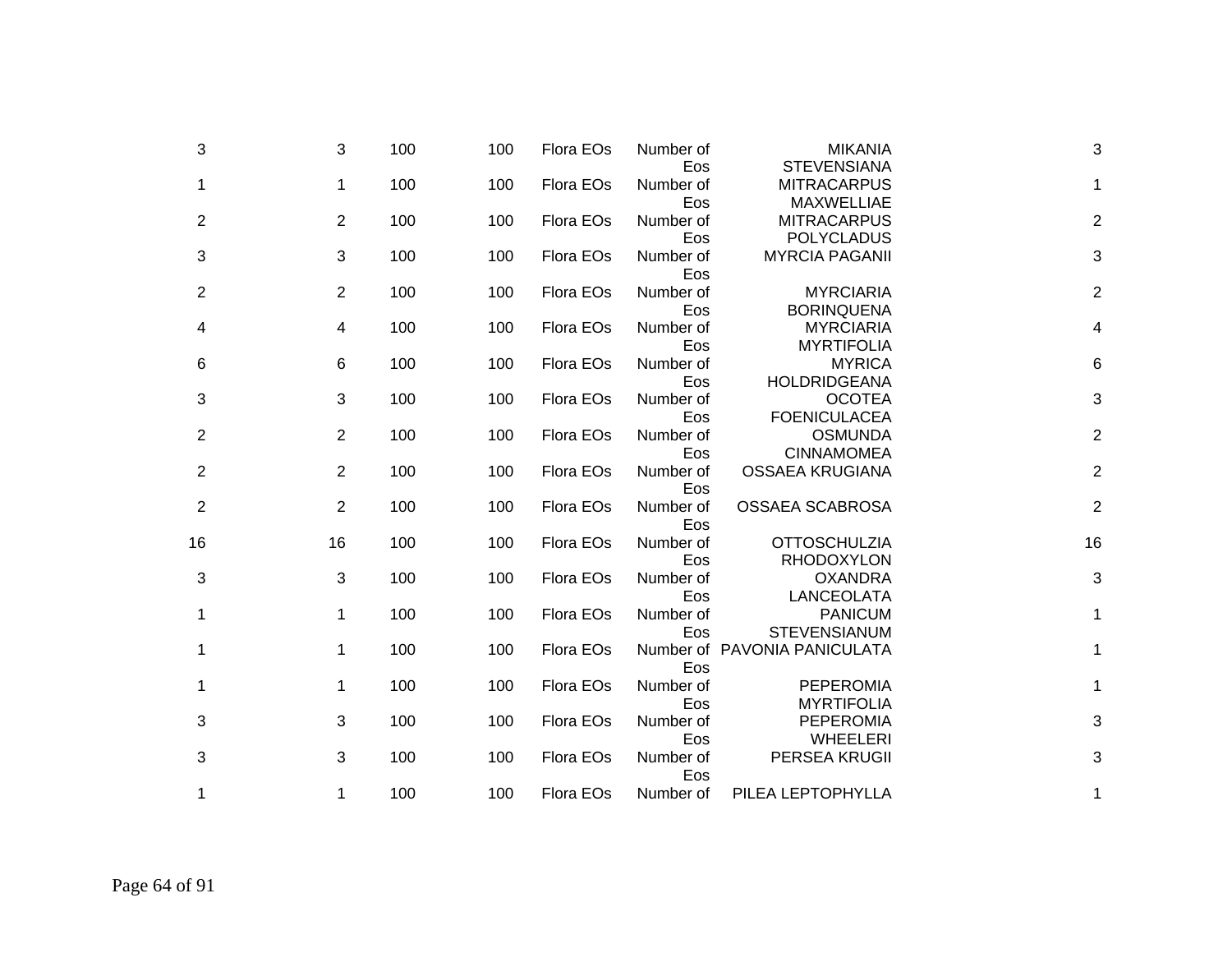|                 |                                                                | Eos              |           |     |     |                |                |
|-----------------|----------------------------------------------------------------|------------------|-----------|-----|-----|----------------|----------------|
| $\overline{c}$  | PIRIQUETA VISCOSA                                              | Number of<br>Eos | Flora EOs | 100 | 100 | $\overline{2}$ | $\overline{2}$ |
| 1               | PISONIA HELLERI                                                | Number of<br>Eos | Flora EOs | 100 | 100 | $\mathbf{1}$   | 1              |
| 4               | PLEODENDRON<br><b>MACRANTHUM</b>                               | Number of<br>Eos | Flora EOs | 100 | 100 | $\overline{4}$ | 4              |
| 19              | POLYGALA COWELLII                                              | Number of<br>Eos | Flora EOs | 100 | 100 | 19             | 19             |
| $\overline{c}$  | POLYPODIUM<br><b>SECTIFRONS</b>                                | Number of<br>Eos | Flora EOs | 100 | 100 | 2              | $\overline{2}$ |
| $6\phantom{1}6$ | <b>PORTULACA</b><br><b>CAULERPOIDES</b>                        | Number of<br>Eos | Flora EOs | 100 | 100 | 6              | 6              |
| 2               | PROCKIA CRUCIS                                                 | Number of<br>Eos | Flora EOs | 100 | 100 | 2              | $\overline{2}$ |
| 1               | <b>PSEUDOPHOENIX</b><br><b>SARGENTII VAR</b><br><b>SAONAE</b>  | Number of<br>Eos | Flora EOs | 100 | 100 | 1              | 1              |
| 1               | PSIDIUM INSULANUM                                              | Number of<br>Eos | Flora EOs | 100 | 100 | 1              | 1              |
| 2               | <b>PSIDIUM SINTENISII</b>                                      | Number of<br>Eos | Flora EOs | 100 | 100 | 2              | 2              |
| 3               | <b>PSYCHILIS KRUGII</b>                                        | Number of<br>Eos | Flora EOs | 100 | 100 | 3              | 3              |
| $\overline{c}$  | <b>RHYNCHOSPORA</b><br><b>NITENS</b>                           | Number of<br>Eos | Flora EOs | 100 | 100 | 2              | 2              |
| $\overline{c}$  | <b>RHYNCHOSPORA</b><br><b>OLIGANTHA</b>                        | Number of<br>Eos | Flora EOs | 100 | 100 | 2              | 2              |
| 3               | <b>RHYNCHOSPORA</b><br><b>OLIGANTHA VAR</b><br><b>BREVISET</b> | Number of<br>Eos | Flora EOs | 100 | 100 | 3              | 3              |
| 1               | <b>RHYNCHOSPORA</b><br><b>RARIFLORA</b>                        | Number of<br>Eos | Flora EOs | 100 | 100 | 1              | 1              |
| 1               | <b>ROCHEFORTIA</b><br><b>SPINOSA</b>                           | Number of<br>Eos | Flora EOs | 100 | 100 | 1              | 1              |
| 4               | ROLLINIA MUCOSA                                                | Number of<br>Eos | Flora EOs | 100 | 100 | 4              |                |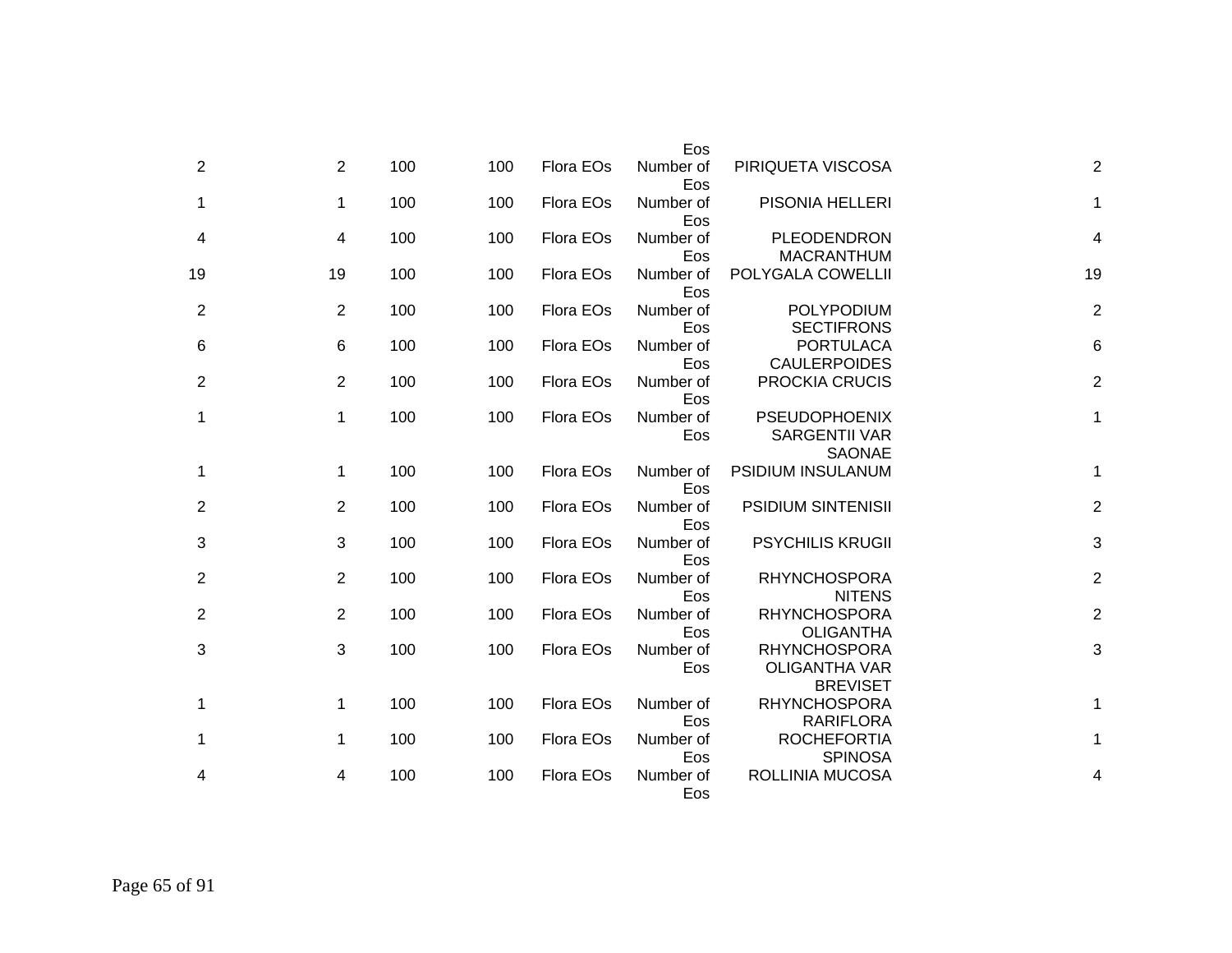| 4 | 4              | 100 | 100 | Flora EOs | Number of<br>Eos | <b>SABAL CAUSIARUM</b>                      | 4                         |
|---|----------------|-----|-----|-----------|------------------|---------------------------------------------|---------------------------|
| 3 | 3              | 100 | 100 | Flora EOs | Number of<br>Eos | <b>SABICEA CINEREA</b>                      | 3                         |
| 6 | 6              | 100 | 100 | Flora EOs | Number of<br>Eos | <b>SCHOEPFIA</b><br>ARENARIA                | 6                         |
| 2 | 2              | 100 | 100 | Flora EOs | Number of<br>Eos | <b>SCHOEPFIA</b><br><b>CHRYSOPHYLLOIDES</b> | $\overline{2}$            |
| 2 | $\overline{2}$ | 100 | 100 | Flora EOs | Number of<br>Eos | <b>SCHOEPFIA</b><br><b>SCHREBERI</b>        | $\overline{2}$            |
| 5 | 5              | 100 | 100 | Flora EOs | Number of<br>Eos | <b>SCLERIA</b><br><b>DORADOENSIS</b>        | 5                         |
| 3 | 3              | 100 | 100 | Flora EOs | Number of<br>Eos | <b>SCLERIA GEORGIANA</b>                    | 3                         |
| 1 | $\mathbf 1$    | 100 | 100 | Flora EOs | Eos              | Number of SCLERIA PAUCIFLORA                | 1                         |
| 3 | 3              | 100 | 100 | Flora EOs | Number of<br>Eos | <b>SCLERIA</b><br><b>VERTICILLATA</b>       | $\ensuremath{\mathsf{3}}$ |
| 2 | 2              | 100 | 100 | Flora EOs | Number of<br>Eos | <b>SCOLOSANTHUS</b><br><b>GRANDIFOLIUS</b>  | $\overline{2}$            |
| 1 | 1              | 100 | 100 | Flora EOs | Number of<br>Eos | <b>SESUVIUM</b><br><b>MARITIMUM</b>         | 1                         |
| 1 | 1              | 100 | 100 | Flora EOs | Number of<br>Eos | <b>SETARIA CHAPMANII</b>                    | 1                         |
| 2 | 2              | 100 | 100 | Flora EOs | Number of<br>Eos | <b>SETARIA MAGNA</b>                        | $\overline{2}$            |
| 1 | 1              | 100 | 100 | Flora EOs | Number of<br>Eos | <b>SOLANUM</b><br><b>CAMPECHIENSE</b>       | 1                         |
| 1 | 1              | 100 | 100 | Flora EOs | Number of<br>Eos | <b>SOLANUM</b><br><b>DRYMOPHILUM</b>        | 1                         |
| 1 | 1              | 100 | 100 | Flora EOs | Number of<br>Eos | <b>SOLANUM</b><br><b>POLYGAMUM</b>          | 1                         |
| 4 | 4              | 100 | 100 | Flora EOs | Number of<br>Eos | <b>SOLANUM</b><br><b>WOODBURYI</b>          | 4                         |
| 2 | 2              | 100 | 100 | Flora EOs | Number of        | <b>SOPHORA</b>                              | $\mathbf 2$               |
| 9 | 9              | 100 | 100 | Flora EOs | Eos<br>Number of | <b>TOMENTOSA</b><br><b>STAHLIA</b>          | 9                         |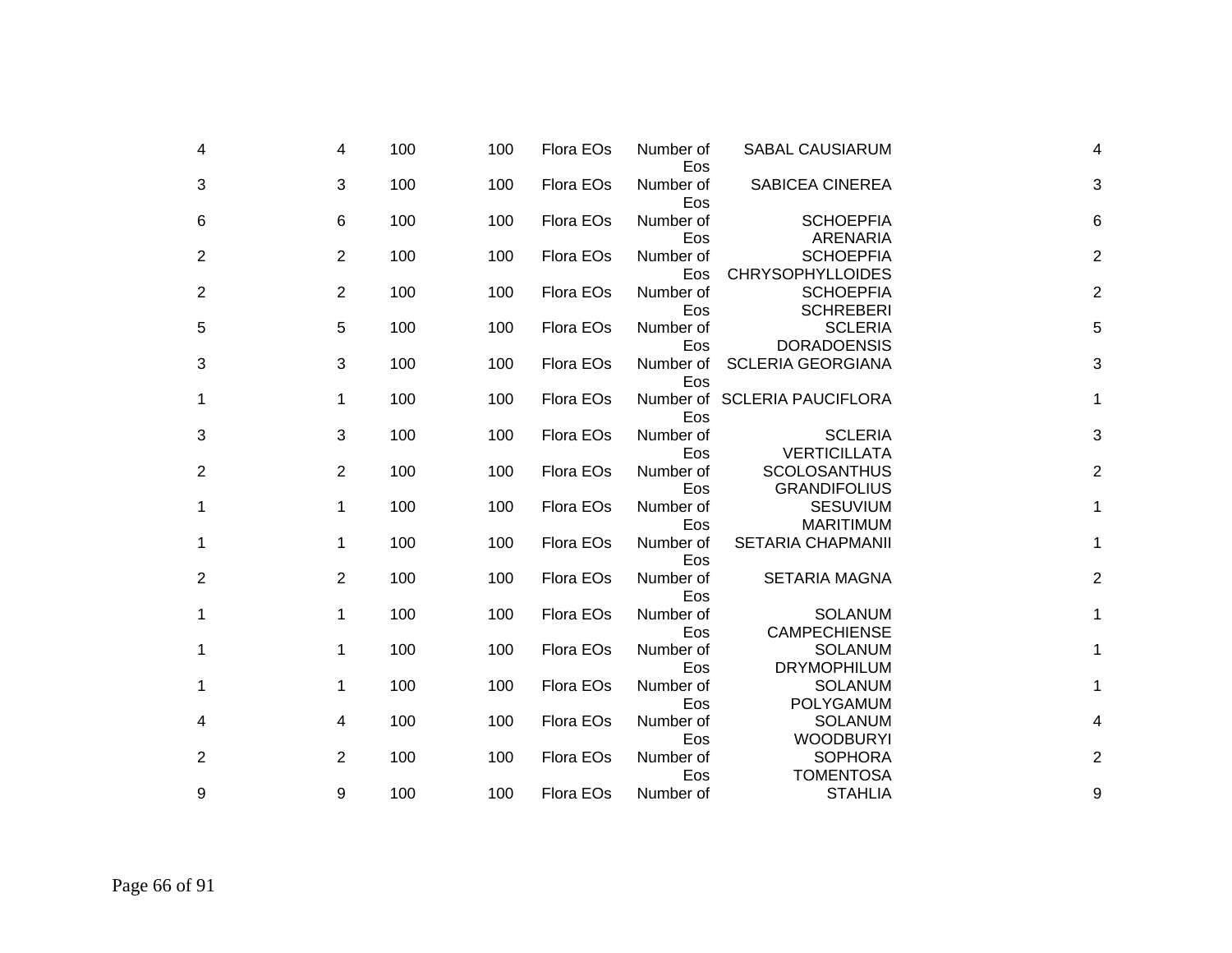|                |                |     |     |           | Eos              | <b>MONOSPERMA</b>                  |                |
|----------------|----------------|-----|-----|-----------|------------------|------------------------------------|----------------|
| 2              | 2              | 100 | 100 | Flora EOs | Number of        | <b>STYRAX</b>                      | $\overline{2}$ |
|                |                |     |     |           | Eos              | <b>PORTORICENSIS</b>               |                |
| $\overline{2}$ | 2              | 100 | 100 | Flora EOs | Number of        | SYMPLOCOS LANATA                   | $\overline{2}$ |
|                |                |     |     |           | Eos              |                                    |                |
| 5              | 5              | 100 | 100 | Flora EOs | Number of        | <b>TERNSTROEMIA</b>                | 5              |
|                |                |     |     |           | Eos              | <b>HEPTASEPALA</b>                 |                |
| 3              | 3              | 100 | 100 | Flora EOs | Number of        | <b>TERNSTROEMIA</b>                | 3              |
|                |                |     |     |           | Eos              | <b>LUQUILLENSIS</b>                |                |
| 1              | $\mathbf 1$    | 100 | 100 | Flora EOs | Number of        | <b>TERNSTROEMIA</b>                | 1              |
|                |                |     |     |           | Eos              | <b>SUBSESSILIS</b>                 |                |
| 3              | 3              | 100 | 100 | Flora EOs | Number of        | <b>TILLANDSIA</b>                  | 3              |
|                |                |     |     |           | Eos              | <b>FLEXUOSA</b>                    |                |
| 3              | 3              | 100 | 100 | Flora EOs | Number of        | <b>TILLANDSIA</b>                  | 3              |
|                |                |     |     |           | Eos              | <b>LINEATISPICA</b>                |                |
| 3              | 3              | 100 | 100 | Flora EOs | Number of        | <b>TILLANDSIA</b>                  | 3              |
|                |                |     |     |           | Eos              | <b>PRUINOSA</b>                    |                |
| 8              | 8              | 100 | 100 | Flora EOs | Number of        | <b>TILLANDSIA</b>                  | 8              |
|                |                |     |     |           | Eos              | <b>TENUIFOLIA VAR</b>              |                |
|                |                |     |     |           |                  | <b>TENUIFOLI</b>                   |                |
| 7              | $\overline{7}$ | 100 | 100 | Flora EOs | Number of        | <b>TRICHILIA</b>                   | $\overline{7}$ |
|                |                |     |     |           | Eos              | <b>TRIACANTHA</b>                  |                |
| 3              | 3              | 100 | 100 | Flora EOs | Number of        | <b>URERA</b>                       | 3              |
|                |                |     |     |           | Eos              | <b>CHLOROCARPA</b>                 |                |
| 1              | 1              | 100 | 100 | Flora EOs |                  | Number of VERNONIA PROCTORII       | 1              |
|                |                |     |     |           | Eos              |                                    |                |
| 3              | 3              | 100 | 100 | Flora EOs | Number of        | <b>WALTHERIA</b>                   | 3              |
|                |                |     |     |           | Eos              | <b>CALCICOLA</b>                   |                |
| 3              | 3              | 100 | 100 | Flora EOs | Number of        | <b>XYLOSMA</b>                     | 3              |
|                |                |     |     |           | Eos              | PACHYPHYLLUM                       |                |
| 3              | 3              | 100 | 100 | Flora EOs | Number of        | <b>XYLOSMA</b>                     | 3              |
|                |                |     |     |           | Eos              | SCHWANECKEANUM                     |                |
| 1              | 1              | 100 | 100 | Flora EOs | Number of        | ZANTHOXYLUM                        | 1              |
|                | 5              | 100 | 100 | Flora EOs | Eos<br>Number of | <b>BIFOLIOLATUM</b><br>ZANTHOXYLUM | 5              |
| 5              |                |     |     |           | Eos              | <b>THOMASIANUM</b>                 |                |
| 3              | 3              | 100 | 100 | Flora EOs | Number of        | <b>ZIZIPHUS TAYLORII</b>           | 3              |
|                |                |     |     |           |                  |                                    |                |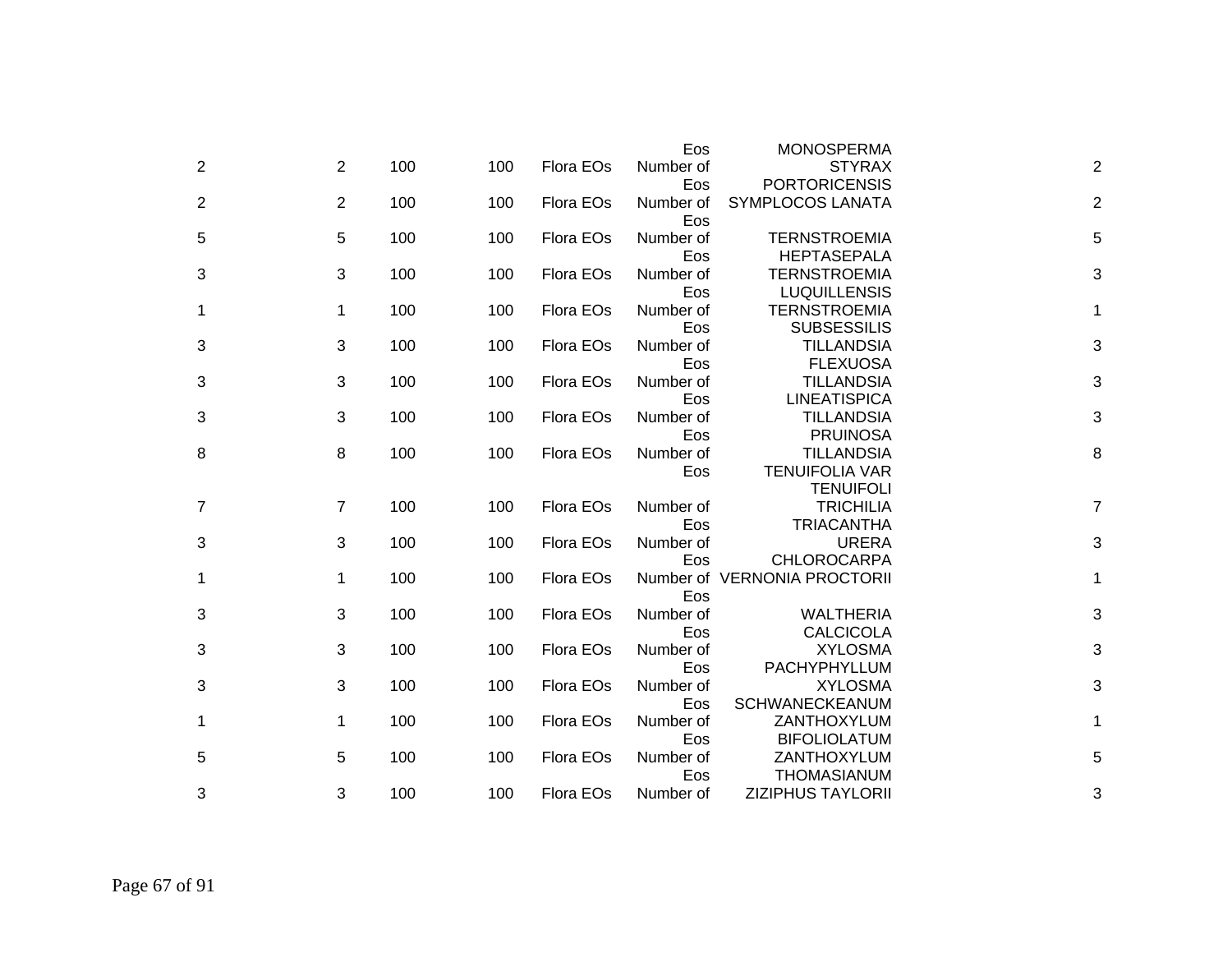|                  |                                                                | Eos              |           |     |                 |                |                |
|------------------|----------------------------------------------------------------|------------------|-----------|-----|-----------------|----------------|----------------|
| 3                | AMAZONA VITTATA                                                | Number of<br>Eos | Fauna Eos | 100 | 100             | 3              | 3              |
| 3                | <b>AMPHISBAENA</b><br><b>BAKERI</b>                            | Number of<br>Eos | Fauna Eos | 100 | 100             | 3              | 3              |
| 5                | <b>ANAS BAHAMENSIS</b>                                         | Number of<br>Eos | Fauna Eos | 100 | 100             | 5              | 5              |
| 12               | <b>ANOLIS COOKI</b>                                            | Number of<br>Eos | Fauna Eos | 100 | 100             | 12             | 12             |
| $\mathbf 1$      | <b>ANOLIS CUVIERI</b>                                          | Number of<br>Eos | Fauna Eos | 100 | 100             | $\mathbf{1}$   | 1              |
| $\boldsymbol{9}$ | ANOLIS OCCULTUS                                                | Number of<br>Eos | Fauna Eos | 100 | 100             | 9              | 9              |
| $\boldsymbol{2}$ | ANOLIS PONCENSIS                                               | Number of<br>Eos | Fauna Eos | 100 | 100             | 2              | $\overline{2}$ |
| 1                | ANOLIS ROOSEVELTI                                              | Number of<br>Eos | Fauna Eos | 100 | 100             | $\mathbf{1}$   | 1              |
| 1                | ANTHRACOTHORAX<br><b>VIRIDIS</b>                               | Number of<br>Eos | Fauna Eos | 100 | 100             | 1              | 1              |
| 15               | Number of BUTEO PLATYPTERUS<br><b>BRUNNESCENS</b>              | Eos              | Fauna Eos | 100 | 100             | 15             | 15             |
| 5                | <b>CARETTA CARETTA</b>                                         | Number of<br>Eos | Fauna Eos | 100 | 100             | 5              | 5              |
| $\overline{c}$   | <b>CHARADRIUS</b><br><b>ALEXANDRINUS</b><br><b>TENUIROSTRI</b> | Number of<br>Eos | Fauna Eos | 100 | 100             | $\overline{2}$ | $\overline{2}$ |
| 27               | <b>CHELONIA MYDAS</b>                                          | Number of<br>Eos | Fauna Eos | 100 | 20 74.0740<br>7 |                | 20             |
| 10               | <b>COLUMBA</b><br>LEUCOCEPHALA                                 | Number of<br>Eos | Fauna Eos | 100 | 100             | 10             | 10             |
| 9                | <b>CYCLURA CORNUTA</b>                                         | Number of<br>Eos | Fauna Eos | 100 | 100             | 9              | 9              |
| 14               | <b>DENDROCYGNA</b><br><b>ARBOREA</b>                           | Number of<br>Eos | Fauna Eos | 100 | 100             | 14             | 14             |
| 1                | Number of DENDROICA ANGELAE                                    | Eos              | Fauna Eos | 100 | 100             | 1              | 1              |
| 5                | Number of ELEUTHERODACTYLU                                     |                  | Fauna Eos | 100 | 100             | 5              | 5              |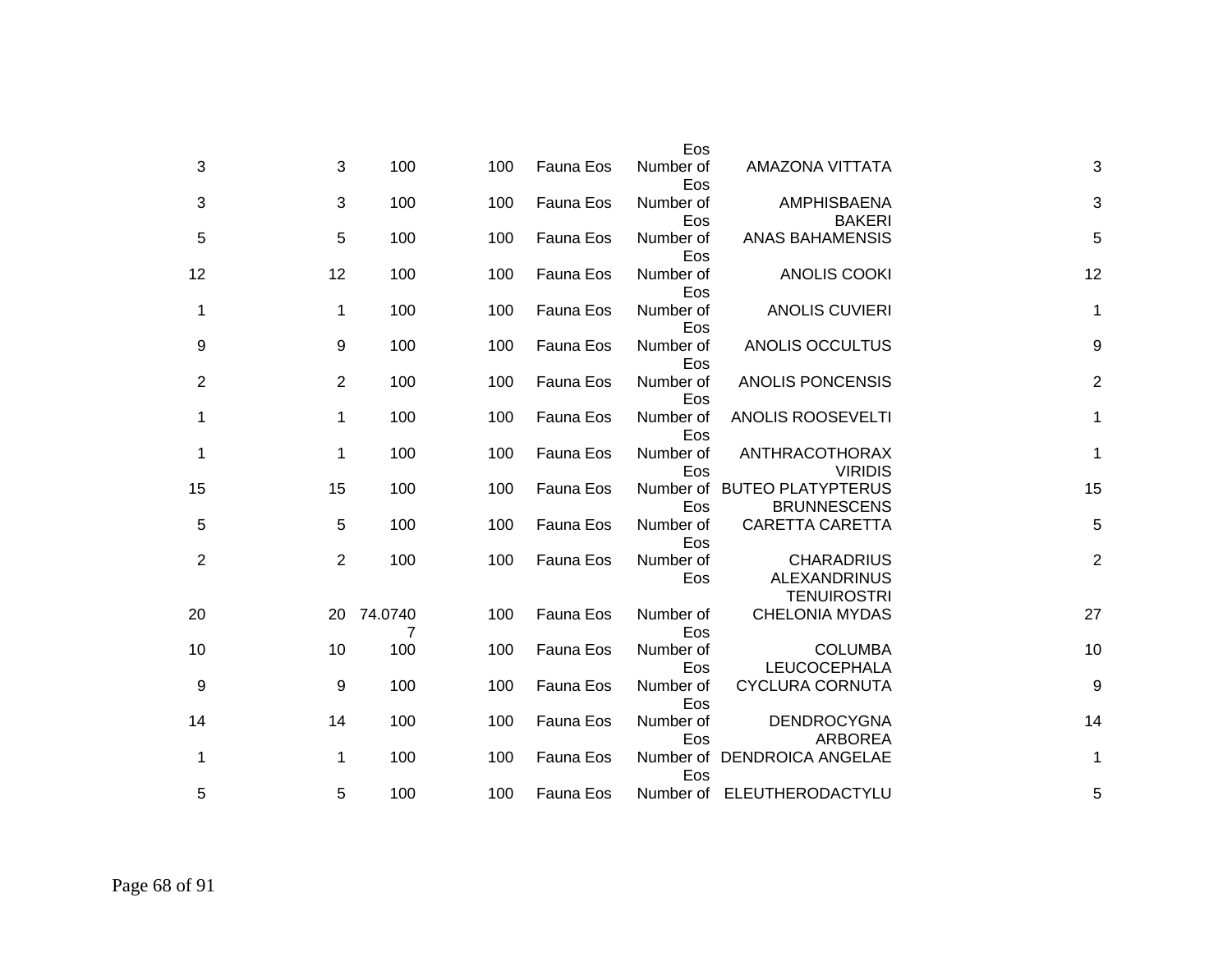|                | S COOKI                              | Eos              |           |     |     |              |                |
|----------------|--------------------------------------|------------------|-----------|-----|-----|--------------|----------------|
| 11             | ELEUTHERODACTYLU<br><b>S ENEIDAE</b> | Number of<br>Eos | Fauna Eos | 100 | 100 | 11           | 11             |
| 1              | ELEUTHERODACTYLU                     | Number of        | Fauna Eos | 100 | 100 | $\mathbf{1}$ | 1              |
|                | <b>S GRYLLUS</b>                     | Eos              |           |     |     |              |                |
| 4              | ELEUTHERODACTYLU                     | Number of        | Fauna Eos | 100 | 100 | 4            | 4              |
|                | S HEDRICKI                           | Eos              |           |     |     |              |                |
| 14             | ELEUTHERODACTYLU                     | Number of        | Fauna Eos | 100 | 100 | 14           | 14             |
|                | <b>SJASPERI</b>                      | Eos              |           |     |     |              |                |
| 8              | ELEUTHERODACTYLU                     | Number of        | Fauna Eos | 100 | 100 | 8            | 8              |
|                | S KARLSCHMIDTI                       | Eos              |           |     |     |              |                |
| $\mathbf 1$    | ELEUTHERODACTYLU                     | Number of        | Fauna Eos | 100 | 100 | $\mathbf{1}$ | 1              |
|                | <b>SLOCUSTUS</b>                     | Eos              |           |     |     |              |                |
| $\mathbf 1$    | ELEUTHERODACTYLU                     | Number of        | Fauna Eos | 100 | 100 | $\mathbf 1$  | 1              |
|                | <b>S PORTORICENSIS</b>               | Eos              |           |     |     |              |                |
| 1              | ELEUTHERODACTYLU                     | Number of        | Fauna Eos | 100 | 100 | 1            | 1              |
|                | S RICHMONDI                          | Eos              |           |     |     |              |                |
| $\mathbf 1$    | ELEUTHERODACTYLU                     | Number of        | Fauna Eos | 100 | 100 | 1            | 1              |
|                | S UNICOLOR                           | Eos              |           |     |     |              |                |
| $\mathbf{1}$   | ELEUTHERODACTYLU                     | Number of        | Fauna Eos | 100 | 100 | 1            | 1              |
|                | S WIGHTMANAE                         | Eos              |           |     |     |              |                |
| 13             | <b>FULICA CARIBAEA</b>               | Number of        | Fauna Eos | 100 | 100 | 13           | 13             |
|                |                                      | Eos              |           |     |     |              |                |
| $\overline{2}$ | <b>LOXIGILLA</b>                     | Number of        | Fauna Eos | 100 | 100 | 2            | $\overline{2}$ |
|                | <b>PORTORICENSIS</b>                 | Eos              |           |     |     |              |                |
| 8              | <b>MABUYA SLOANEI</b>                | Number of        | Fauna Eos | 100 | 100 | 8            | 8              |
|                |                                      | Eos              |           |     |     |              |                |
| 3              | <b>MELANERPES</b>                    | Number of        | Fauna Eos | 100 | 100 | 3            | 3              |
|                | <b>PORTORICENSIS</b>                 | Eos              |           |     |     |              |                |
| $\overline{2}$ | <b>MONOPHYLLUS</b>                   | Number of        | Fauna Eos | 100 | 100 | 2            | $\overline{2}$ |
|                | <b>REDMANI</b>                       | Eos              |           |     |     |              |                |
|                | <b>PORTORICENSIS</b>                 |                  |           |     |     |              |                |
| 3              | <b>MORMOOPS</b>                      | Number of        | Fauna Eos | 100 | 100 | 3            | 3              |
|                | <b>BLAINVILLII</b>                   | Eos              |           |     |     |              |                |
|                | <b>CINNAMOMEUM</b>                   |                  |           |     |     |              |                |
| 3              | <b>MYIARCHUS</b>                     | Number of        | Fauna Eos | 100 | 100 | 3            | 3              |
|                | ANTILLARUM                           | Eos              |           |     |     |              |                |
|                |                                      |                  |           |     |     |              |                |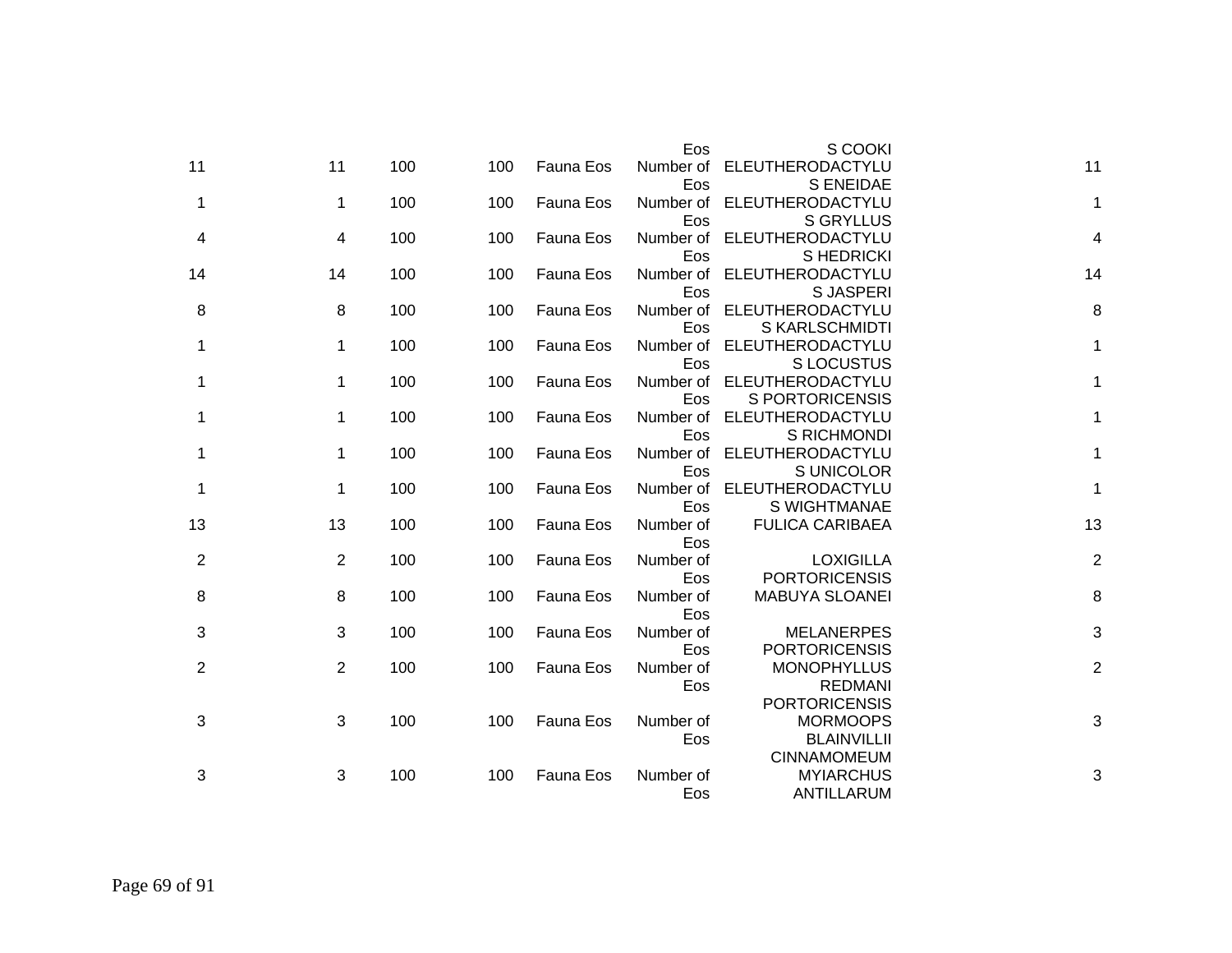| 1                   | 1                   | 100        | 100               | Fauna Eos                              | Number of               | <b>NESOSPINGUS</b>                                              | $\mathbf 1$        |
|---------------------|---------------------|------------|-------------------|----------------------------------------|-------------------------|-----------------------------------------------------------------|--------------------|
| 6                   | 6                   | 100        | 100               | Fauna Eos                              | Eos<br>Number of        | <b>SPECULIFERUS</b><br><b>OXYURA DOMINICA</b>                   | 6                  |
| 6                   | 6                   | 100        | 100               | Fauna Eos                              | Eos<br>Number of        | <b>PELTOPHRYNE</b>                                              | 6                  |
| 5                   | 5                   | 100        | 100               | Fauna Eos                              | Eos<br>Number of        | <b>LEMUR</b><br><b>PORZANA</b>                                  | 5                  |
| 4                   | 4                   | 100        | 100               | Fauna Eos                              | Eos<br>Number of<br>Eos | <b>FLAVIVENTER</b><br><b>PTERONOTUS</b><br><b>PARNELLII</b>     | 4                  |
| 2                   | $\overline{2}$      | 100        | 100               | Fauna Eos                              | Number of<br>Eos        | <b>PORTORICENSIS</b><br>SPHAERODACTYLUS<br><b>MICROPITHECUS</b> | $\overline{c}$     |
| 11                  | 11                  | 100        | 100               | Fauna Eos                              | Number of<br>Eos        | <b>TACHYBAPTUS</b><br><b>DOMINICUS</b>                          | 11                 |
| 10396.066<br>499.86 | 10396.066<br>499.95 | 100<br>100 | 100<br>99.9819982 | Marine<br>Ecological<br><b>Systems</b> | Hectares<br>Hectares    | <b>SPAGS</b><br>Caribbean salt flats and<br>ponds               | 10396.06<br>499.95 |
| 3345.66             | 3365.73             | 100        | 99.4036954<br>8   | Ecological<br>Systems                  | Hectares                | Caribbean lowland moist<br>serpentine woodland                  | 3365.73            |
| 35705.43            | 35997.6             | 97.4036    | 99.1883625<br>6   | Ecological<br>Systems                  | Hectares                | Caribbean seasonal<br>evergreen lowland forest                  | 36957.15           |
| 4918.14             | 4972.86             | 100        | 98.8996271<br>8   | Ecological<br><b>Systems</b>           | Hectares                | Caribbean maritime<br>shore/estuary mouth                       | 4972.86            |
| 49                  | 50                  | 100        | 98                | Fauna Eos                              | Number of<br>Eos        | mangrove<br><b>DERMOCHELYS</b><br><b>CORIACEA</b>               | 50                 |
| 967.5               | 989.1               | 100        | 97.8161965<br>4   | Ecological<br><b>Systems</b>           | Hectares                | Caribbean floodplain<br>forest                                  | 989.1              |
| 3027.33             | 3097.62             | 100        | 97.7308385        | Ecological<br><b>Systems</b>           | Hectares                | Caribbean emergent<br>herbaceous estuary                        | 3097.62            |
| 24                  | 25                  | 100        | 96                | Fauna Eos                              | Number of<br>Eos        | <b>OXYURA</b><br><b>JAMAICENSIS</b>                             | 25                 |
| 2065.23             | 2164.05             | 100        | 95.4335620<br>7   | Ecological<br>Systems                  | Hectares                | Caribbean estuarine<br>mangrove forest                          | 2164.05            |
| 33                  | 35                  | 100        | 94.2857142<br>9   | Fauna Eos                              | Number of<br>Eos        | <b>TRICHECHUS</b><br><b>MANATUS MANATUS</b>                     | 35                 |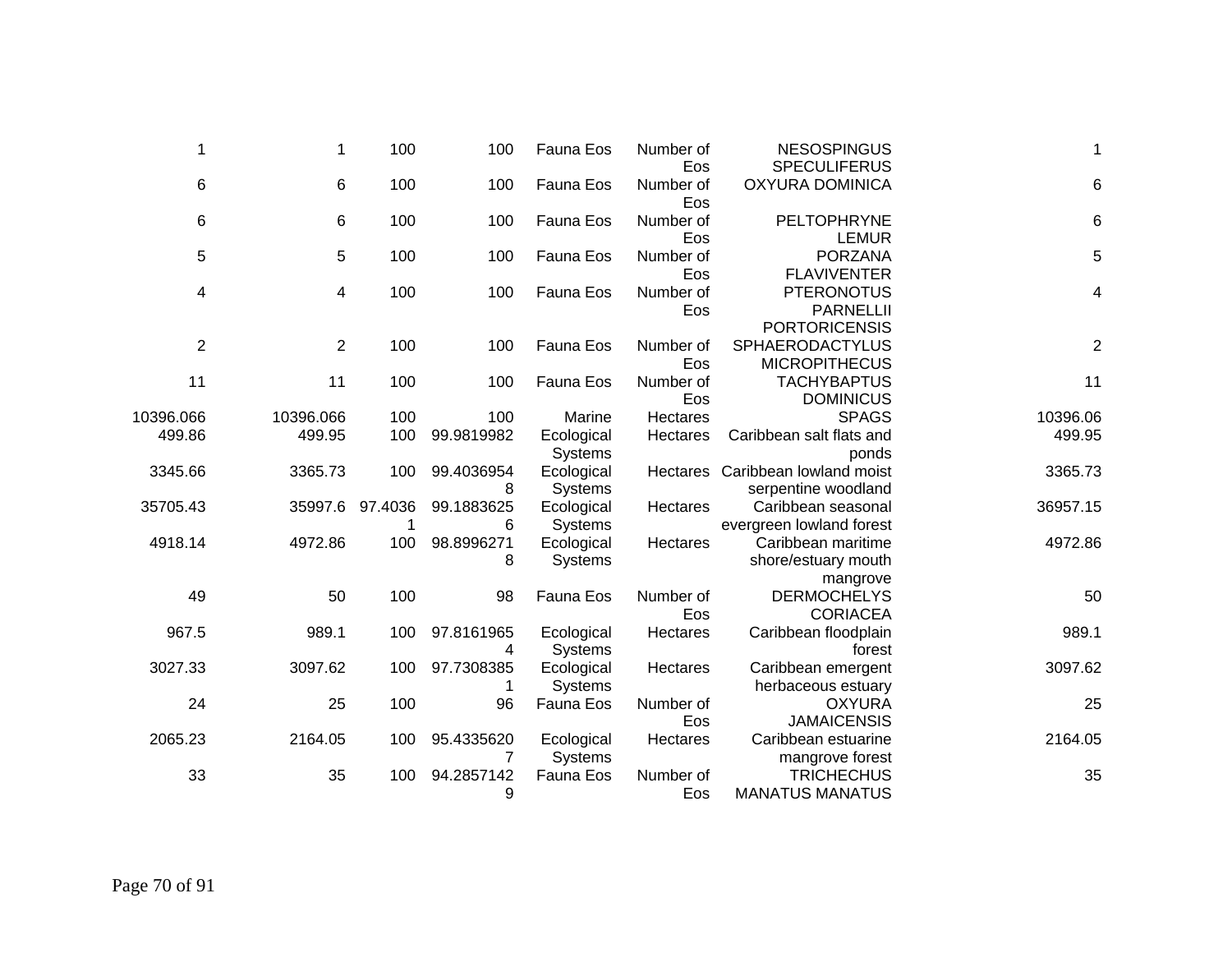| 16             | 17          | 100          | 94.1176470<br>6 | Fauna Eos             | Number of<br>Eos        | <b>STERNA ANTILLARUM</b>                                       | 17        |
|----------------|-------------|--------------|-----------------|-----------------------|-------------------------|----------------------------------------------------------------|-----------|
| 2834.37        | 3074.76     | 100          | 92.1818288<br>3 | Ecological<br>Systems | Hectares                | Caribbean freshwater<br>marsh                                  | 3074.76   |
| $\overline{7}$ | 8           | 100          | 87.5            | Flora EOs             | Number of<br>Eos        | <b>CHAMAECRISTA</b><br><b>GLANDULOSA VAR</b><br><b>MIRABIL</b> | 8         |
| 13             | 15          | 100          | 86.6666666<br>7 | Fauna Eos             | Number of<br>Eos        | <b>AGELAIUS</b><br><b>XANTHOMUS</b>                            | 15        |
| 4              | 5           | 100          | 80              | Flora EOs             | Number of<br>Eos        | <b>ZIZIPHUS RIGNONII</b>                                       | 5         |
| 3              | 4           | 100          | 75              | Flora EOs             | Number of<br>Eos        | <b>BUXUS VAHLII</b>                                            | 4         |
| 18.776         | 13.5228     | 30           | 138.846984<br>4 | Freshwater            | Hectares                | <b>Karst Freshwater Pools</b>                                  | 45.076    |
| 166364.199     | 100241.0808 | 30           | 165.964091<br>4 | Freshwater            | <b>Meters</b><br>Length | Streams 1 - 3 Over<br>600 meters on EDU 2                      | 334136.9  |
| 944481.506     | 541665.874  | 30.0000<br>0 | 174.366071<br>7 | Freshwater            | <b>Meters</b><br>Length | Streams 1 - 3 Under<br>600 meters on EDU 4                     | 1805552.9 |
| 83956.445      | 44394.573   | 30           | 189.114207<br>7 | Freshwater            | <b>Meters</b><br>Length | Streams 1 - 3 Over<br>600 meters on EDU 4                      | 147981.9  |
| 95279.829      | 49985.334   | 30           | 190.615569<br>4 | Freshwater            | <b>Meters</b><br>Length | Streams 1 - 3 Over<br>600 meters on EDU 3                      | 166617.7  |
| 51909.852      | 25588.5315  | 30           | 202.86374       | Freshwater            | <b>Meters</b><br>Length | Streams 1 - 3 Over<br>600 meters on EDU 1                      | 85295.10  |
| 1354184.579    | 666832.288  | 29.9999<br>9 | 203.077236      | Freshwater            | <b>Meters</b><br>Length | Streams 1 - 3 Under<br>600 meters on EDU 3                     | 2222774.2 |
| 37107.247      | 18207.6153  | 30           | 203.800697<br>6 | Freshwater            | <b>Meters</b><br>Length | Coastal Acq EDU 5                                              | 60692.05  |
| 48924.272      | 23115.23    | 29.9999<br>9 | 211.653840<br>3 | Freshwater            | <b>Meters</b><br>Length | Streams 1 - 3 Under<br>600 meters on EDU 5                     | 77050.76  |
| 587772.669     | 262735.126  | 29.9999<br>9 | 223.713013<br>9 | Freshwater            | <b>Meters</b><br>Length | Streams 1 - 3 Under<br>600 meters on EDU 2                     | 875783.7  |
| 55164.785      | 24658.3734  | 30           | 223.716236      | Freshwater            | <b>Meters</b><br>Length | Coastal Acq EDU 4                                              | 82194.57  |
| 810821.652     | 356650.419  | 30           | 227.343529<br>9 | Freshwater            | <b>Meters</b><br>Length | Streams 4 - 6 No Karst<br>on EDU 4                             | 1188834.7 |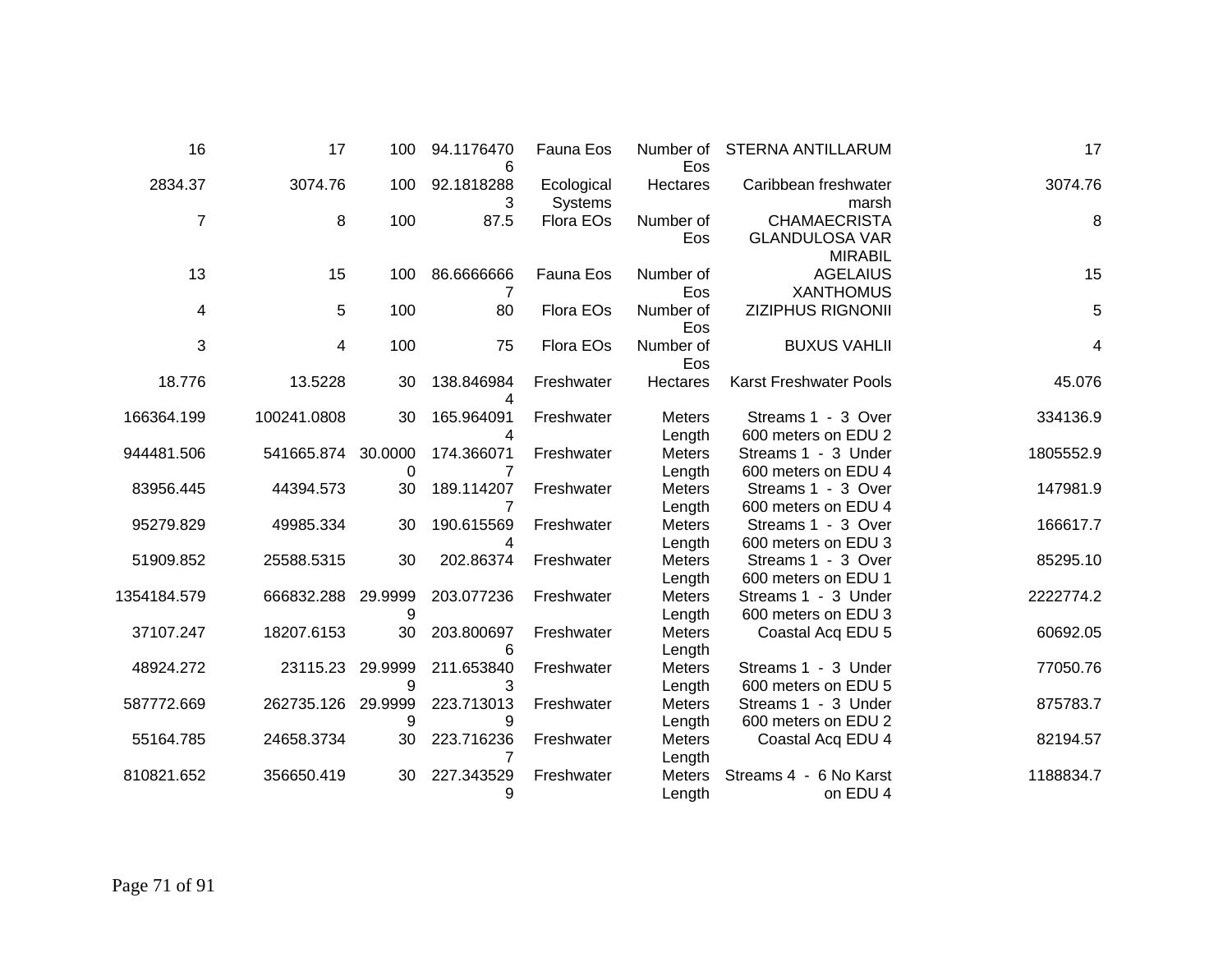| 878279.604  | 381869.637  | 30 | 229.994615 | Freshwater | <b>Meters</b>              | Streams 1 - 3 Under                      | 1272898.7 |
|-------------|-------------|----|------------|------------|----------------------------|------------------------------------------|-----------|
| 1662.141    | 680.6094    | 30 | 244.213641 | Freshwater | Length<br>Meters<br>Length | 600 meters on EDU 1<br>Coastal Acq EDU 2 | 2268.698  |
| 3838.438    | 1562.4939   | 30 | 245.660991 | Freshwater | Meters<br>Length           | Streams 7 - 8 No Karst<br>on EDU 4       | 5208.313  |
| 1213579.963 | 481455.3522 | 30 | 252.064902 | Freshwater | <b>Meters</b><br>Length    | Streams 4 - 6 No Karst<br>on EDU 3       | 1604851.1 |
| 13399.726   | 5178.2526   | 30 | 258.769261 | Freshwater | Meters<br>Length           | Streams 7 - 8 No Karst<br>on EDU 3       | 17260.84  |
| 20776.6     | 7816.9347   | 30 | 265.789606 | Freshwater | Meters<br>Length           | Coastal Acq EDU 1                        | 26056.44  |
| 698855.453  | 254883.5715 | 30 | 274.186150 | Freshwater | Meters<br>Length           | Streams 4 - 6 No Karst<br>on EDU 2       | 849611.9  |
| 624758.814  | 226397.1507 | 30 | 275.957012 | Freshwater | <b>Meters</b><br>Length    | Streams 4 - 6 No Karst<br>on EDU 1       | 754657.1  |
| 4344.63     | 1539.1089   | 30 | 282.282169 | Freshwater | <b>Meters</b><br>Length    | Streams 7 - 8 No Karst<br>on EDU 2       | 5130.363  |
| 624655.2791 | 210613.8761 | 30 | 296.587903 | Freshwater | <b>Meters</b><br>Length    | Karst Freshwater<br><b>Streams</b>       | 702046.2  |
| 10664.554   | 3280.4712   | 30 | 325.092139 | Freshwater | Meters<br>Length           | Streams 7 - 8 No Karst<br>on EDU 1       | 10934.90  |
| 15496.183   | 4743.0543   | 30 | 326.713168 | Freshwater | <b>Meters</b><br>Length    | Coastal Acq EDU 3                        | 15810.18  |
| 84.137      | 25.2411     | 30 | 333.333333 | Freshwater | Hectares                   | <b>Freshwater Lakes</b>                  | 84.137    |

## **Appendix 7 (Scenario 3 Results)**

| Amount in | <b>GOAL Amount</b> |         | Goal Percent Met | TargetType | Units     | Name                | <b>Total Amount Available</b> |
|-----------|--------------------|---------|------------------|------------|-----------|---------------------|-------------------------------|
| Solution  |                    | Percent |                  |            |           |                     |                               |
|           |                    | 10C     | 75               | Flora EOs  | Number of | <b>BUXUS VAHLII</b> |                               |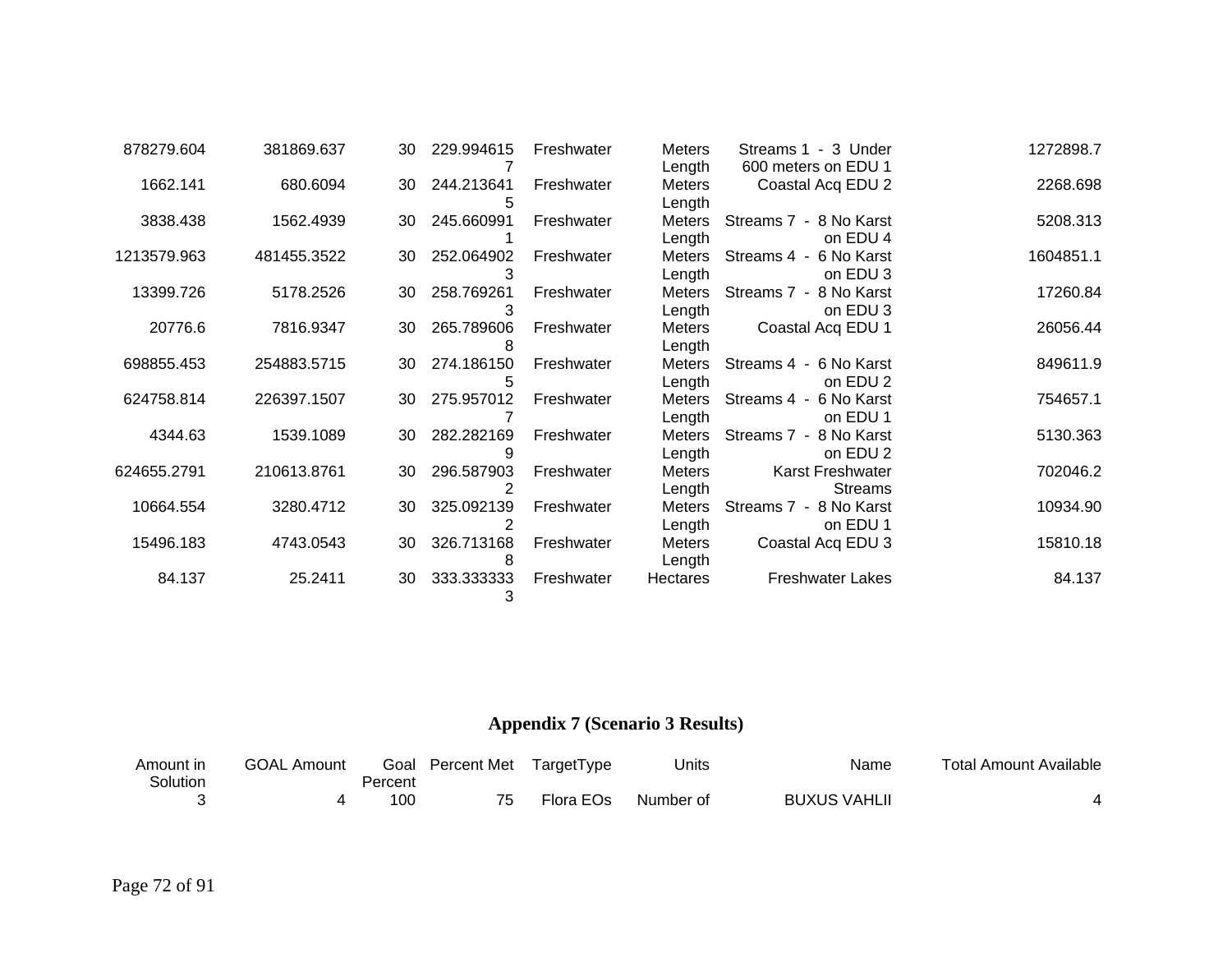|                  |                                             | Eos              |                       |          |         |                |                |
|------------------|---------------------------------------------|------------------|-----------------------|----------|---------|----------------|----------------|
| 5                | <b>ZIZIPHUS RIGNONII</b>                    | Number of<br>Eos | Flora EOs             | 80       | 100     | 5              | 4              |
| 15               | <b>AGELAIUS</b><br><b>XANTHOMUS</b>         | Number of<br>Eos | Fauna Eos             | 86.66666 | 100     | 15             | 13             |
| 17               | <b>STERNA ANTILLARUM</b>                    | Number of<br>Eos | Fauna Eos             | 94.11764 | 100     | 17             | 16             |
| 35               | <b>TRICHECHUS</b><br><b>MANATUS MANATUS</b> | Number of<br>Eos | Fauna Eos             | 94.28571 | 100     | 35             | 33             |
| 25               | <b>OXYURA</b><br><b>JAMAICENSIS</b>         | Number of<br>Eos | Fauna Eos             | 96       | 100     | 25             | 24             |
| 50               | <b>DERMOCHELYS</b><br><b>CORIACEA</b>       | Number of<br>Eos | Fauna Eos             | 98       | 100     | 50             | 49             |
| 30.6             | Caribbean serpentine<br>dry scrub           | Hectares         | Ecological<br>Systems | 98.70967 | 101.307 | 31             | 30.6           |
| $\boldsymbol{2}$ | <b>ABUTILON</b><br><b>COMMUTATUM</b>        | Number of<br>Eos | Flora EOs             | 100      | 100     | $\overline{2}$ | $\overline{2}$ |
| 4                | <b>ADIANTUM VILLOSUM</b>                    | Number of<br>Eos | Flora EOs             | 100      | 100     | 4              | 4              |
| $\overline{c}$   | <b>ADIANTUM WILSONII</b>                    | Number of<br>Eos | Flora EOs             | 100      | 100     | $\overline{2}$ | $\overline{2}$ |
| 3                | AECHMEA LINGULATA                           | Number of<br>Eos | Flora EOs             | 100      | 100     | 3              | 3              |
| $\mathbf{1}$     | <b>AECHMEA</b><br><b>NUDICAULIS</b>         | Number of<br>Eos | Flora EOs             | 100      | 100     | $\mathbf{1}$   | 1              |
| 5                | <b>ALSOPHILA AMINTAE</b>                    | Number of<br>Eos | Flora EOs             | 100      | 100     | 5              | $\sqrt{5}$     |
| 5                | <b>ALSOPHILA BROOKSII</b>                   | Number of<br>Eos | Flora EOs             | 100      | 100     | 5              | $\,$ 5 $\,$    |
| $\overline{c}$   | <b>AMARANTHUS</b><br><b>AUSTRALIS</b>       | Number of<br>Eos | Flora EOs             | 100      | 100     | $\overline{2}$ | $\sqrt{2}$     |
| $\mathbf{1}$     | <b>AMBROSIA</b><br><b>TENUIFOLIA</b>        | Number of<br>Eos | Flora EOs             | 100      | 100     | $\mathbf 1$    | 1              |
| $\overline{c}$   | <b>ANEMIA HIRSUTA</b>                       | Number of<br>Eos | Flora EOs             | 100      | 100     | $\overline{2}$ | $\overline{2}$ |
| 4                | <b>ANISEIA</b><br><b>MARTINICENSIS</b>      | Number of<br>Eos | Flora EOs             | 100      | 100     | 4              | 4              |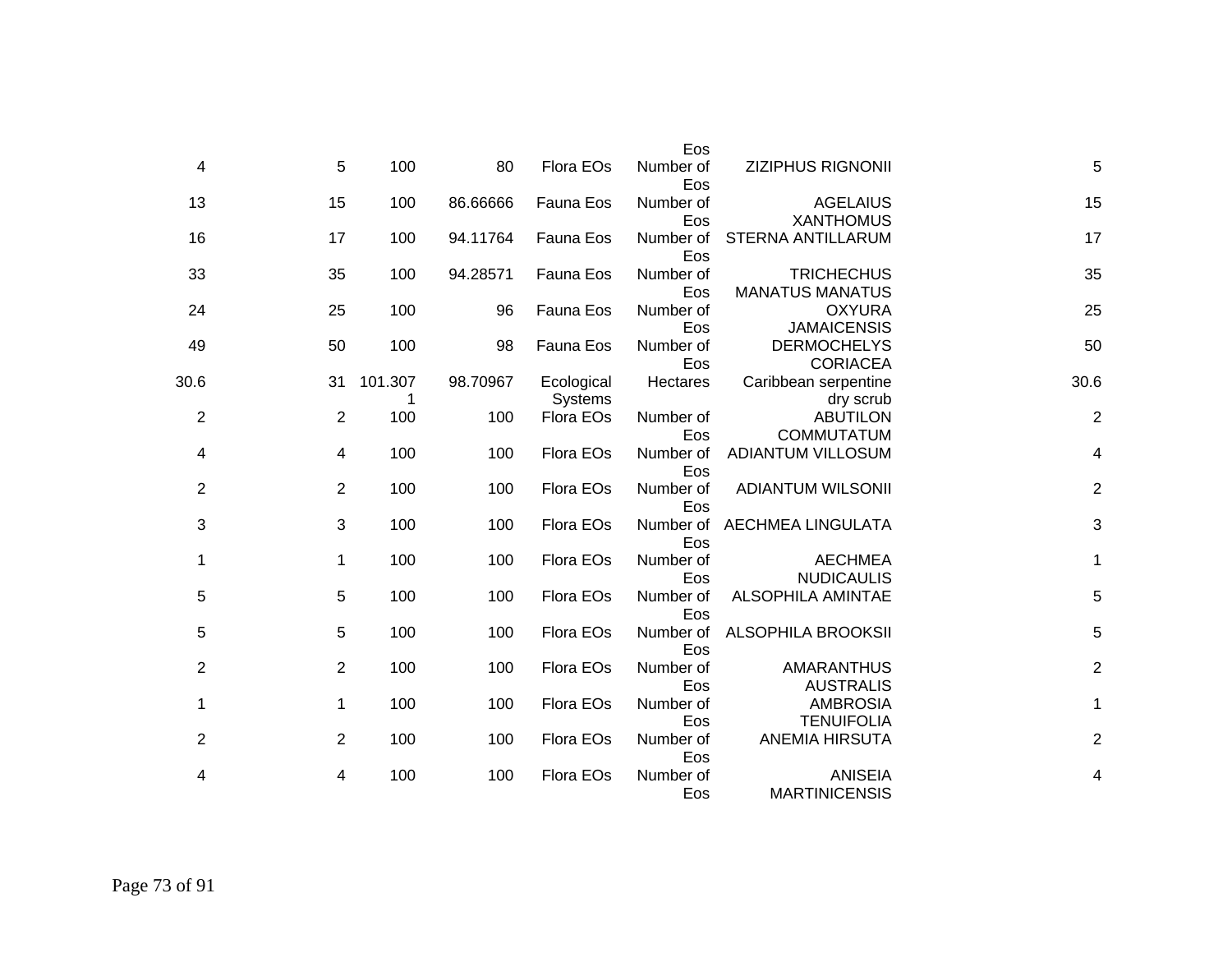| 3              | 3              | 100 | 100 | Flora EOs | Number of<br>Eos | ANTIRHEA<br><b>PORTORICENSIS</b>          | 3                       |
|----------------|----------------|-----|-----|-----------|------------------|-------------------------------------------|-------------------------|
| 3              | 3              | 100 | 100 | Flora EOs | Number of<br>Eos | <b>ANTIRHEA SINTENISII</b>                | 3                       |
| 3              | 3              | 100 | 100 | Flora EOs | Number of<br>Eos | <b>ARDISIA</b><br><b>LUQUILLENSIS</b>     | 3                       |
| 4              | 4              | 100 | 100 | Flora EOs | Number of<br>Eos | <b>ARISTIDA CHASEAE</b>                   | 4                       |
| 5              | 5              | 100 | 100 | Flora EOs | Number of<br>Eos | <b>ARISTIDA</b><br><b>PORTORICENSIS</b>   | 5                       |
| 1              | 1              | 100 | 100 | Flora EOs | Number of<br>Eos | AUERODENDRON<br><b>PAUCIFLORUM</b>        | 1                       |
| 3              | 3              | 100 | 100 | Flora EOs | Number of<br>Eos | <b>BACCHARIS DIOICA</b>                   | 3                       |
| 3              | 3              | 100 | 100 | Flora EOs | Number of<br>Eos | <b>BANARA</b><br>VANDERBILTII             | 3                       |
| $\overline{2}$ | 2              | 100 | 100 | Flora EOs | Number of<br>Eos | <b>BASIPHYLLAEA</b><br>ANGUSTIFOLIA       | $\overline{\mathbf{c}}$ |
| 2              | 2              | 100 | 100 | Flora EOs | Number of<br>Eos | <b>BRACHIONIDIUM</b><br><b>CILIOLATUM</b> | $\overline{2}$          |
| 1              | 1              | 100 | 100 | Flora EOs | Number of<br>Eos | <b>BRACHIONIDIUM</b><br><b>PARVUM</b>     | 1                       |
| 4              | 4              | 100 | 100 | Flora EOs | Number of<br>Eos | <b>BRUNFELSIA LACTEA</b>                  | 4                       |
| 5              | 5              | 100 | 100 | Flora EOs | Number of<br>Eos | <b>BRUNFELSIA</b><br><b>PORTORICENSIS</b> | 5                       |
| 2              | $\overline{2}$ | 100 | 100 | Flora EOs | Number of<br>Eos | <b>BRUNSFELSIA</b><br><b>DENSIFOLIA</b>   | $\overline{2}$          |
| 1              | 1              | 100 | 100 | Flora EOs | Number of<br>Eos | <b>BUCHNERA</b><br><b>LONGIFOLIA</b>      | 1                       |
| 4              | 4              | 100 | 100 | Flora EOs | Number of<br>Eos | <b>BULBOSTYLIS</b><br><b>CURASSAVICA</b>  | 4                       |
| 1              | 1              | 100 | 100 | Flora EOs | Number of<br>Eos | <b>BULBOSTYLIS</b><br><b>JUNCIFORMIS</b>  | 1                       |
| 2              | 2              | 100 | 100 | Flora EOs | Number of<br>Eos | <b>BURMANNIA</b><br><b>CAPITATA</b>       | $\overline{\mathbf{c}}$ |
| 2              | $\overline{c}$ | 100 | 100 | Flora EOs | Number of        | <b>BYRSONIMA SPICATA</b>                  | $\overline{2}$          |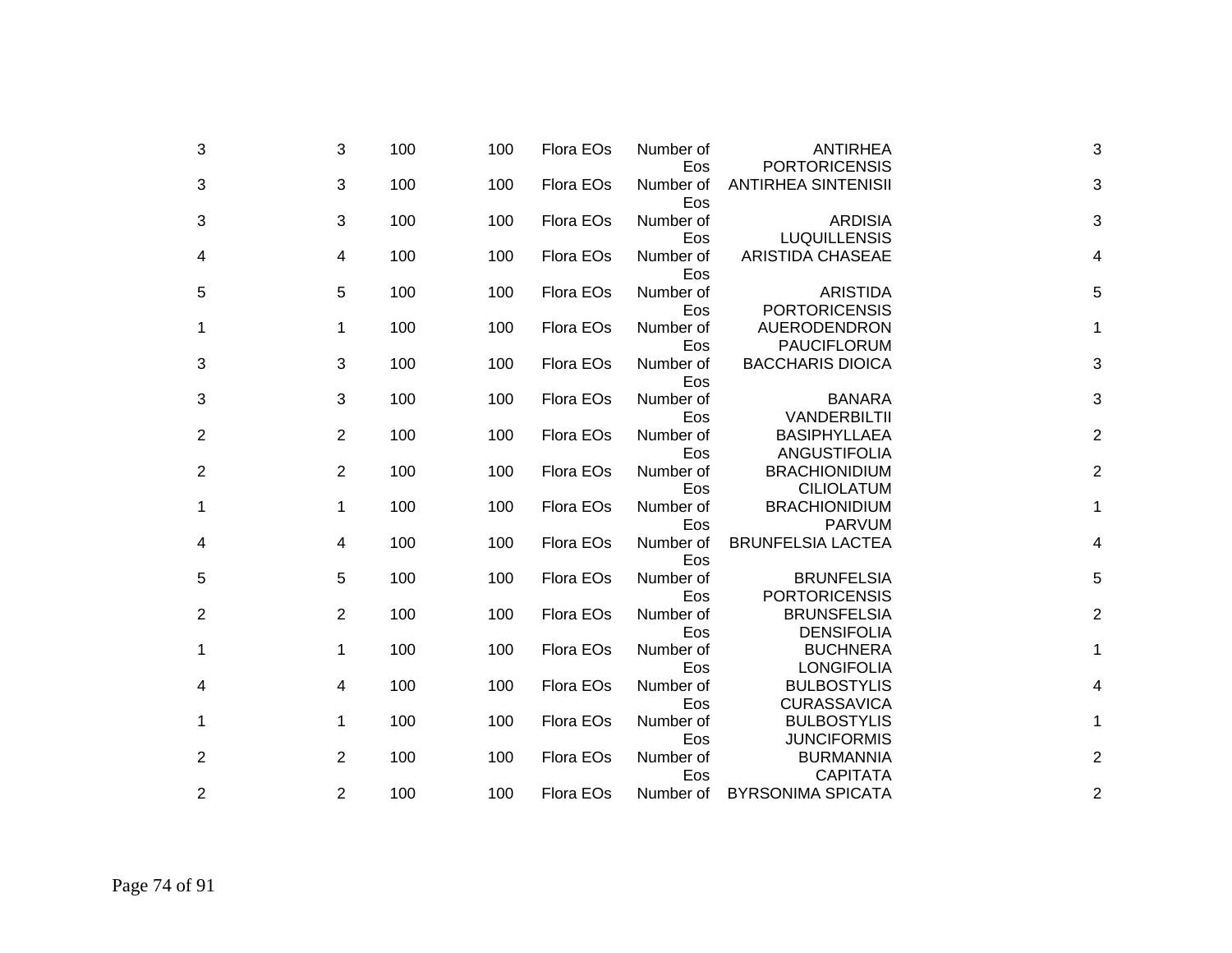|                |                |     |     |           | Eos       |                         |                |
|----------------|----------------|-----|-----|-----------|-----------|-------------------------|----------------|
| 3              | 3              | 100 | 100 | Flora EOs | Number of | <b>CAESALPINIA</b>      | 3              |
|                |                |     |     |           | Eos       | <b>CULEBRAE</b>         |                |
| 1              | 1              | 100 | 100 | Flora EOs | Number of | <b>CAESALPINIA</b>      | 1              |
|                |                |     |     |           | Eos       | <b>MONENSIS</b>         |                |
| $\overline{2}$ | 2              | 100 | 100 | Flora EOs | Number of | <b>CAESALPINIA</b>      | $\overline{2}$ |
|                |                |     |     |           | Eos       | <b>PORTORICENSIS</b>    |                |
| 3              | 3              | 100 | 100 | Flora EOs | Number of | <b>CALLICARPA AMPLA</b> | 3              |
|                |                |     |     |           | Eos       |                         |                |
| $\overline{2}$ | 2              | 100 | 100 | Flora EOs | Number of | <b>CALYPTRANTHES</b>    | $\overline{c}$ |
|                |                |     |     |           | Eos       | <b>DUMETORUM</b>        |                |
| 5              | $\overline{5}$ | 100 | 100 | Flora EOs | Number of | <b>CALYPTRANTHES</b>    | 5              |
|                |                |     |     |           | Eos       | <b>LUQUILLENSIS</b>     |                |
| $\overline{2}$ | 2              | 100 | 100 | Flora EOs | Number of | <b>CALYPTRANTHES</b>    | $\overline{c}$ |
|                |                |     |     |           | Eos       | PEDUNCULARIS            |                |
| 2              | 2              | 100 | 100 | Flora EOs | Number of | <b>CALYPTRANTHES</b>    | $\overline{2}$ |
|                |                |     |     |           | Eos       | <b>PORTORICENSIS</b>    |                |
| 1              | $\mathbf 1$    | 100 | 100 | Flora EOs | Number of | <b>CALYPTRANTHES</b>    | 1              |
|                |                |     |     |           | Eos       | <b>THOMASIANA</b>       |                |
| 3              | 3              | 100 | 100 | Flora EOs | Number of | <b>CALYPTRANTHES</b>    | 3              |
|                |                |     |     |           | Eos       | <b>TRIFLORA</b>         |                |
| 5              | 5              | 100 | 100 | Flora EOs | Number of | <b>CALYPTRANTHES</b>    | 5              |
|                |                |     |     |           | Eos       | <b>WOODBURYI</b>        |                |
| 1              | $\mathbf 1$    | 100 | 100 | Flora EOs | Number of | <b>CALYPTRANTHES</b>    | 1              |
|                |                |     |     |           | Eos       | <b>ZUZYGIUM</b>         |                |
| 9              | 9              | 100 | 100 | Flora EOs | Number of | <b>CALYPTRONOMA</b>     | 9              |
|                |                |     |     |           | Eos       | <b>RIVALIS</b>          |                |
| 3              | 3              | 100 | 100 | Flora EOs | Number of | CAMPYLOCENTRUM          | 3              |
|                |                |     |     |           | Eos       | PACHYRRHIZUM            |                |
| 8              | 8              | 100 | 100 | Flora EOs | Number of | <b>CHAMAECRISTA</b>     | 8              |
|                |                |     |     |           | Eos       | <b>GLANDULOSA VAR</b>   |                |
|                |                |     |     |           |           | <b>MIRABIL</b>          |                |
| $\overline{2}$ | $\overline{2}$ | 100 | 100 | Flora EOs | Number of | <b>CHAMAESYCE</b>       | $\mathbf 2$    |
|                |                |     |     |           | Eos       | <b>MONENSIS</b>         |                |
| 2              | $\overline{2}$ | 100 | 100 | Flora EOs | Number of | <b>CHAMAESYCE</b>       | $\overline{2}$ |
|                |                |     |     |           | Eos       | <b>ORBIFOLIA</b>        |                |
| 5              | 5              | 100 | 100 | Flora EOs | Number of | <b>CLIDEMIA</b>         | 5              |
|                |                |     |     |           |           |                         |                |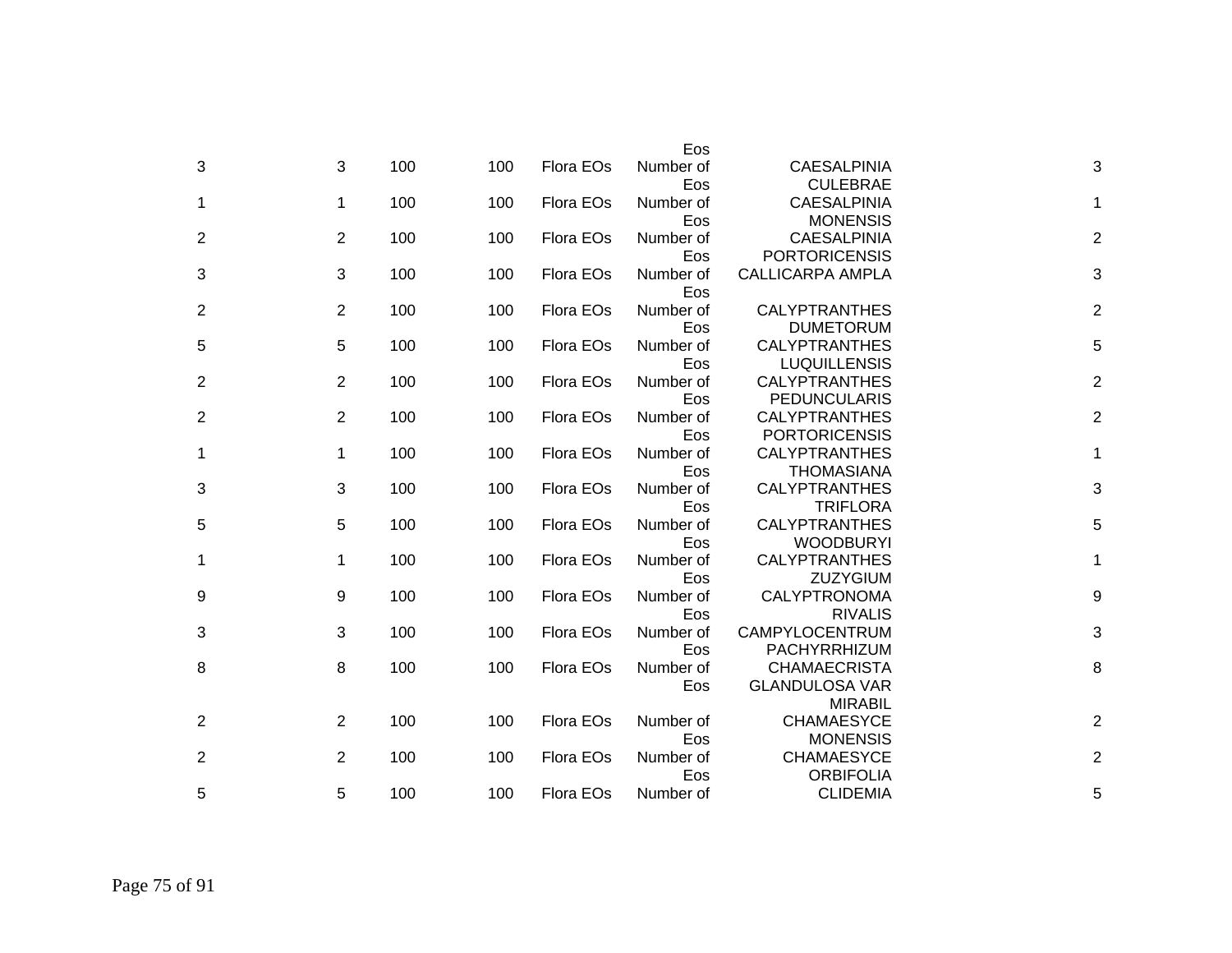|    | <b>PORTORICENSIS</b>                                           | Eos              |           |     |     |             |    |
|----|----------------------------------------------------------------|------------------|-----------|-----|-----|-------------|----|
| 1  | <b>COCCOLOBA PALLIDA</b>                                       | Number of<br>Eos | Flora EOs | 100 | 100 | $\mathbf 1$ | 1  |
| 14 | Number of COCCOLOBA RUGOSA                                     | Eos              | Flora EOs | 100 | 100 | 14          | 14 |
| 1  | <b>COCCOLOBA</b><br>SINTENISII VAR. ALBA                       | Number of<br>Eos | Flora EOs | 100 | 100 | 1           | 1  |
| 1  | <b>COCCOLOBA</b><br><b>TENUIFOLIA</b>                          | Number of<br>Eos | Flora EOs | 100 | 100 | 1           | 1  |
| 5  | <b>CONOSTEGIA</b><br><b>HOTTEANA</b>                           | Number of<br>Eos | Flora EOs | 100 | 100 | 5           | 5  |
| 1  | <b>CORDIA BAHAMENSIS</b>                                       | Number of<br>Eos | Flora EOs | 100 | 100 | 1           | 1  |
| 5  | <b>CORDIA RUPICOLA</b>                                         | Number of<br>Eos | Flora EOs | 100 | 100 | 5           | 5  |
| 1  | <b>CORDIA</b><br>WAGNERIORUM                                   | Number of<br>Eos | Flora EOs | 100 | 100 | 1           | 1  |
| 5  | <b>CORNUTIA OBOVATA</b>                                        | Number of<br>Eos | Flora EOs | 100 | 100 | 5           | 5  |
| 9  | <b>CRESCENTIA</b><br><b>PORTORICENSIS</b>                      | Number of<br>Eos | Flora EOs | 100 | 100 | 9           | 9  |
| 1  | <b>CROTON</b><br><b>NUMMULARIIFOLIUS</b>                       | Number of<br>Eos | Flora EOs | 100 | 100 | 1           | 1  |
| 2  | <b>CYBIANTHUS</b><br><b>SINTENISII</b>                         | Number of<br>Eos | Flora EOs | 100 | 100 | 2           | 2  |
| 3  | <b>CYNANCHUM</b><br><b>MONENSE</b>                             | Number of<br>Eos | Flora EOs | 100 | 100 | 3           | 3  |
| 1  | Number of CYPERUS FULIGINEUS                                   | Eos              | Flora EOs | 100 | 100 | 1           | 1  |
| 3  | <b>CYPERUS URBANII</b>                                         | Number of<br>Eos | Flora EOs | 100 | 100 | 3           | 3  |
| 4  | <b>CYRTOPODIUM</b><br><b>PUNCTATUM</b>                         | Number of<br>Eos | Flora EOs | 100 | 100 | 4           | 4  |
| 1  | <b>DALEA</b><br><b>CARTHAGENENSIS</b><br><b>VAR PORTORICAN</b> | Number of<br>Eos | Flora EOs | 100 | 100 | 1           | 1  |
| 13 | <b>DAPHNOPSIS</b>                                              | Number of        | Flora EOs | 100 | 100 | 13          | 13 |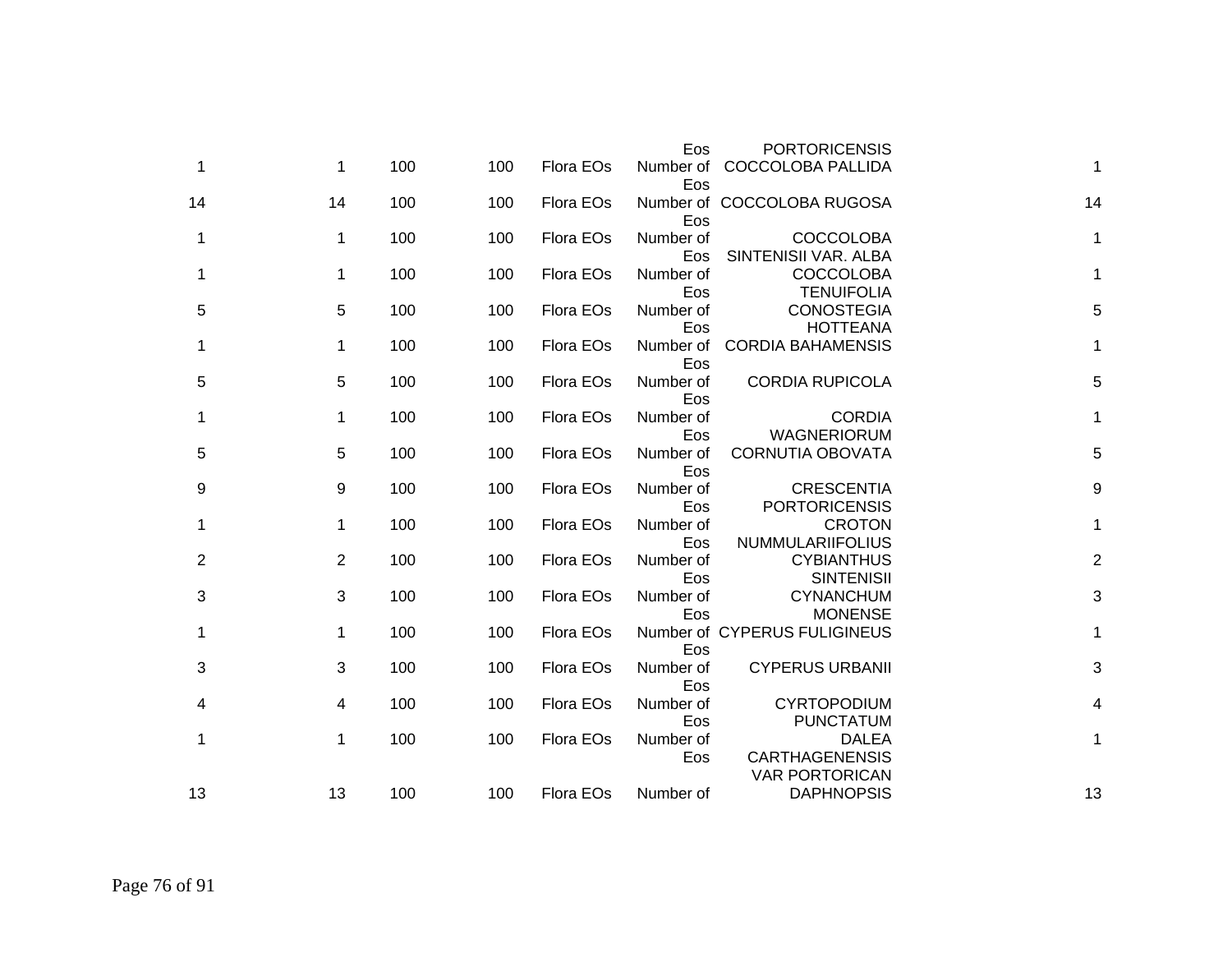|                |                |     |     |           | Eos       | <b>HELLERIANA</b>            |   |                |
|----------------|----------------|-----|-----|-----------|-----------|------------------------------|---|----------------|
| 6              | 6              | 100 | 100 | Flora EOs | Number of | <b>DENDROPEMON</b>           |   | 6              |
|                |                |     |     |           | Eos       | <b>PURPUREUS</b>             |   |                |
| 3              | 3              | 100 | 100 | Flora EOs | Number of | <b>DICHANTHELIUM</b>         |   | 3              |
|                |                |     |     |           | Eos       | <b>ACICULARE</b>             |   |                |
| 1              | $\mathbf 1$    | 100 | 100 | Flora EOs | Number of | <b>DICLIPTERA KRUGII</b>     |   | 1              |
|                |                |     |     |           | Eos       |                              |   |                |
| 4              | 4              | 100 | 100 | Flora EOs | Number of | <b>DIDYMOPANAX</b>           |   | 4              |
|                |                |     |     |           | Eos       | <b>GLEASONI</b>              |   |                |
| 1              | $\mathbf 1$    | 100 | 100 | Flora EOs | Number of | <b>DIGITARIA</b>             |   | 1              |
|                |                |     |     |           | Eos       | <b>ARGILLACEA</b>            |   |                |
| 5              | 5              | 100 | 100 | Flora EOs | Number of | <b>DIOSPYROS</b>             |   | 5              |
|                |                |     |     |           | Eos       | <b>SINTENISII</b>            |   |                |
| 5              | 5              | 100 | 100 | Flora EOs |           | Number of DROSERA CAPILLARIS |   | 5              |
|                |                |     |     |           | Eos       |                              |   |                |
| 3              | 3              | 100 | 100 | Flora EOs | Number of | <b>ECHINODORUS</b>           |   | 3              |
|                |                |     |     |           | Eos       | <b>TENELLUS VAR</b>          |   |                |
|                |                |     |     |           |           | <b>LATIFOLIUS</b>            |   |                |
| $\overline{2}$ | $\overline{2}$ | 100 | 100 | Flora EOs | Number of | <b>ELEOCHARIS</b>            |   | 2              |
|                |                |     |     |           | Eos       | <b>PACHYSTYLA</b>            |   |                |
| 2              | $\overline{2}$ | 100 | 100 | Flora EOs | Number of | <b>ELEOCHARIS</b>            |   | $\overline{c}$ |
|                |                |     |     |           | Eos       | <b>ROSTELLATA</b>            |   |                |
| 1              | $\mathbf 1$    | 100 | 100 | Flora EOs | Number of | <b>ENCYCLIA</b>              |   | 1              |
|                |                |     |     |           | Eos       | <b>COCHLEATA VAR</b>         |   |                |
|                |                |     |     |           |           | <b>ALBA</b>                  |   |                |
| 1              | 1              | 100 | 100 | Flora EOs | Number of | <b>ENTADA POLYPHYLLA</b>     |   | 1              |
|                |                |     |     |           | Eos       |                              |   |                |
| 1              | 1              | 100 | 100 | Flora EOs | Number of | <b>ERIOSEMA CRINITUM</b>     |   | $\mathbf 1$    |
|                |                |     |     |           | Eos       |                              |   |                |
| 4              | 4              | 100 | 100 | Flora EOs | Number of | <b>ERYTHRINA EGGERSII</b>    |   | 4              |
|                |                |     |     |           | Eos       |                              |   |                |
|                | 1              | 100 | 100 | Flora EOs | Number of | <b>EUBRACHION</b>            |   | 1              |
|                |                |     |     |           | Eos       | AMBIGUUM                     |   |                |
| 2              | $\overline{2}$ | 100 | 100 | Flora EOs | Number of | <b>EUGENIA BELLONIS</b>      |   | $\overline{c}$ |
|                |                |     |     |           | Eos       |                              |   |                |
| 4              | 4              | 100 | 100 | Flora EOs | Number of | <b>EUGENIA EGGERSII</b>      | 4 |                |
|                |                |     |     |           | Eos       |                              |   |                |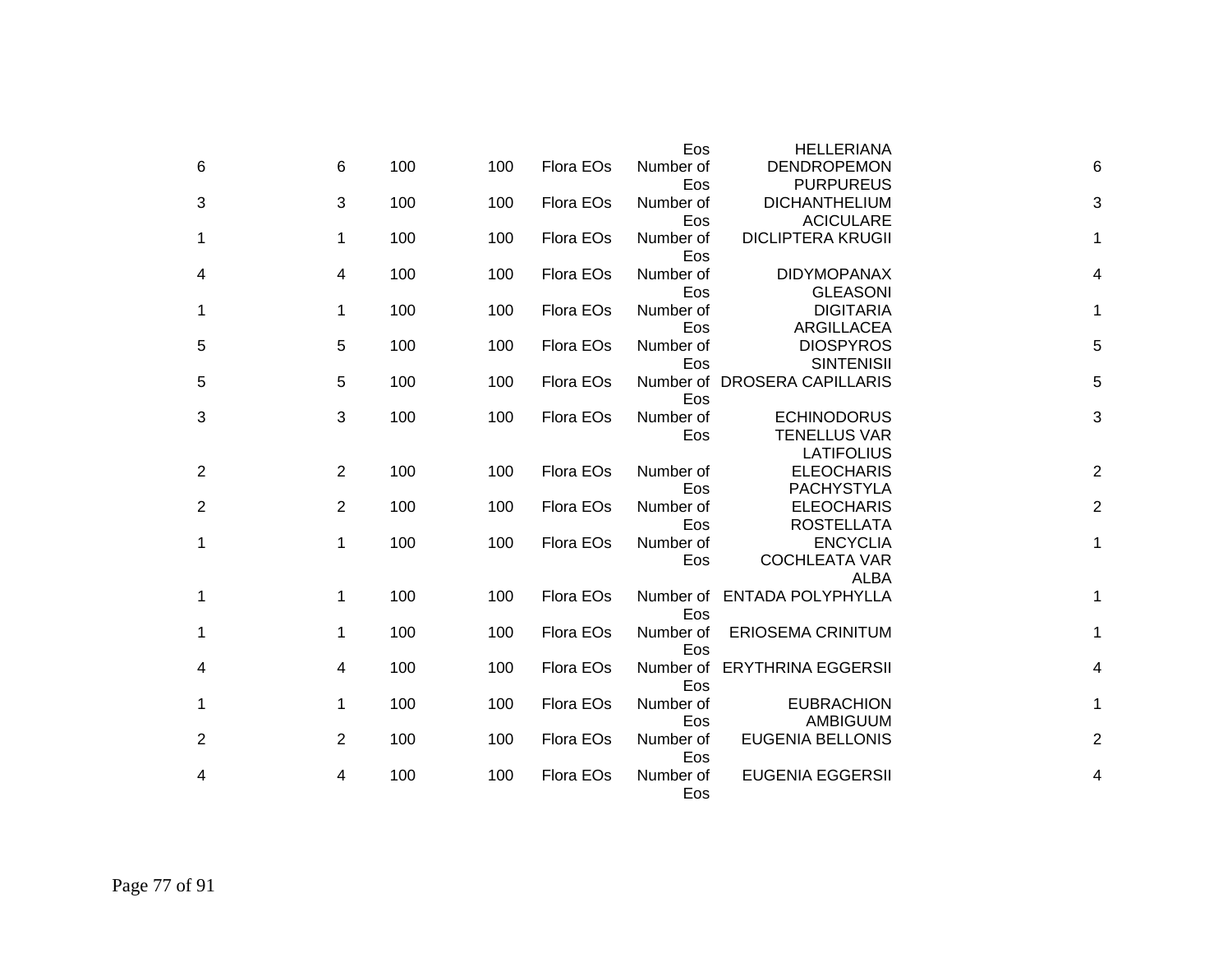| 5              |    | 100<br>5              | 100 | Flora EOs | Number of               | <b>EUGENIA</b>                                              | 5              |
|----------------|----|-----------------------|-----|-----------|-------------------------|-------------------------------------------------------------|----------------|
| 4              |    | 100<br>4              | 100 | Flora EOs | Eos<br>Number of        | <b>HAEMATOCARPA</b><br><b>EUGENIA</b>                       | 4              |
| 2              |    | 100<br>2              | 100 | Flora EOs | Eos<br>Number of        | <b>SESSILIFLORA</b><br><b>EUGENIA</b>                       | $\overline{2}$ |
| 10             | 10 | 100                   | 100 | Flora EOs | Eos<br>Number of<br>Eos | <b>STEWARDSONII</b><br><b>EUGENIA</b><br><b>WOODBURYANA</b> | 10             |
| $\overline{c}$ |    | 2<br>100              | 100 | Flora EOs | Number of<br>Eos        | <b>EUPATORIUM OTEROI</b>                                    | $\overline{2}$ |
| 3              |    | 100<br>3              | 100 | Flora EOs | Number of<br>Eos        | <b>EUPHORBIA</b><br><b>OERSTEDIANA</b>                      | 3              |
| 1              |    | 100<br>1              | 100 | Flora EOs | Number of<br>Eos        | <b>EURYSTYLES</b><br>ANANASSOCOMOS                          | 1              |
| 5              |    | 5<br>100              | 100 | Flora EOs | Number of<br>Eos        | <b>GAUSSIA ATTENUATA</b>                                    | 5              |
| $\overline{c}$ |    | 100<br>$\overline{2}$ | 100 | Flora EOs | Number of<br>Eos        | <b>GESNERIA</b><br><b>PAUCIFLORA</b>                        | $\overline{2}$ |
| 6              |    | 100<br>6              | 100 | Flora EOs | Number of<br>Eos        | <b>GOETZEA ELEGANS</b>                                      | 6              |
| 3              |    | 100<br>3              | 100 | Flora EOs | Number of<br>Eos        | <b>GYMNOPOGON</b><br><b>FOLIOSUS</b>                        | 3              |
| 4              |    | 100<br>4              | 100 | Flora EOs | Number of<br>Eos        | <b>HARRISIA</b><br><b>PORTORICENSIS</b>                     | 4              |
| $\overline{c}$ |    | 100<br>2              | 100 | Flora EOs | Number of<br>Eos        | <b>HENRIETTEA</b><br><b>MEMBRANIFOLIA</b>                   | $\overline{2}$ |
| 4              |    | 100<br>4              | 100 | Flora EOs | Number of<br>Eos        | <b>ILEX COOKII</b>                                          | 4              |
| $\overline{c}$ |    | 100<br>$\overline{2}$ | 100 | Flora EOs | Number of<br>Eos        | <b>ILEX SINTENISII</b>                                      | $\overline{2}$ |
| 4              |    | 100<br>4              | 100 | Flora EOs | Number of<br>Eos        | <b>ILEX URBANIANA</b>                                       | 4              |
| 2              |    | 100<br>2              | 100 | Flora EOs | Number of<br>Eos        | <b>IPOMOEA CARNEA</b><br><b>SSP FISTULOSA</b>               | $\overline{2}$ |
| 1              |    | 100<br>1              | 100 | Flora EOs | Number of<br>Eos        | <b>JUGLANS</b><br><b>JAMAICENSIS</b>                        | 1              |
| 1              |    | 100<br>1              | 100 | Flora EOs |                         | Number of JUSTICIA CULEBRITAE                               | 1              |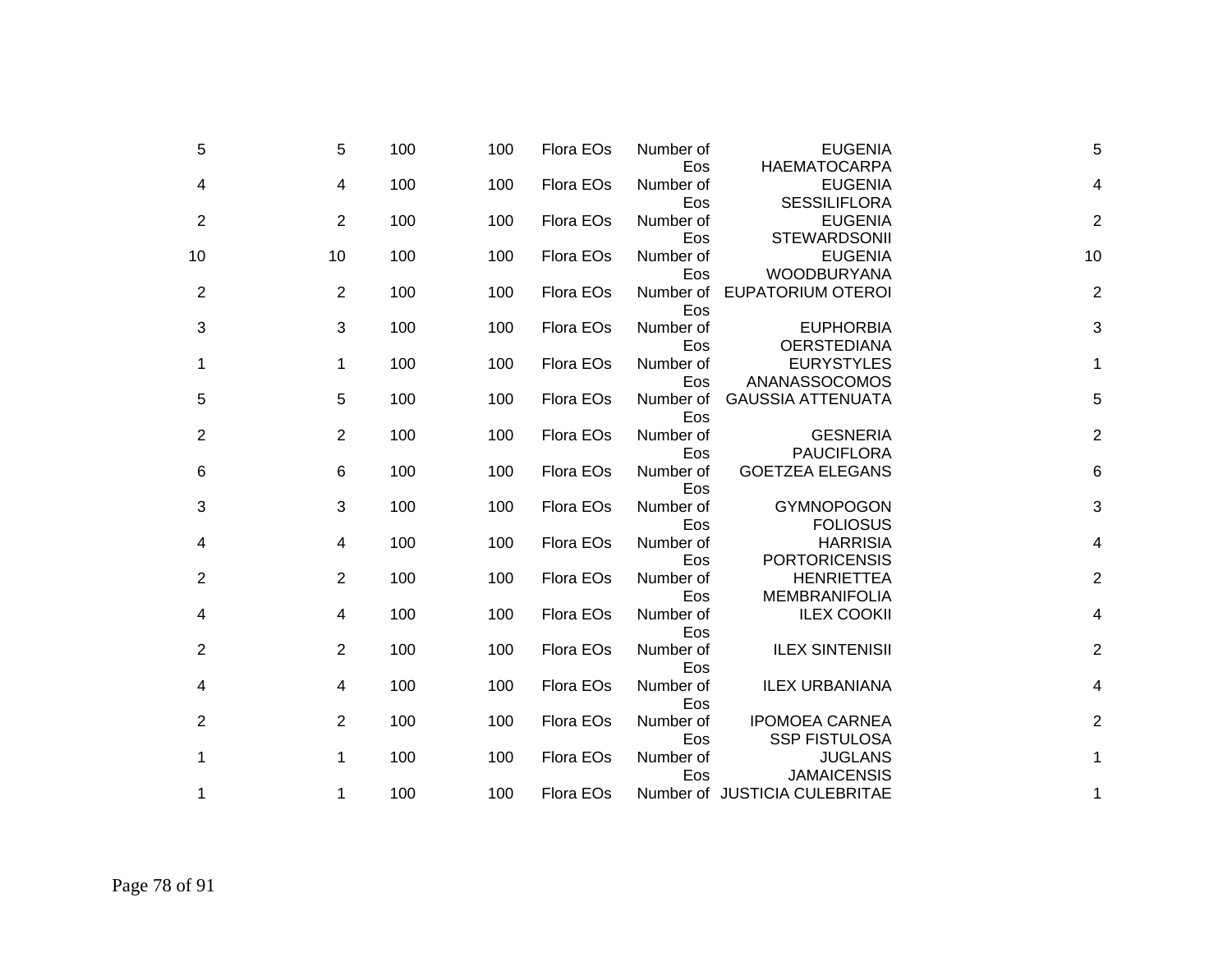|                |                                             | Eos              |           |     |     |                 |                |
|----------------|---------------------------------------------|------------------|-----------|-----|-----|-----------------|----------------|
| 1              | LAGENOCARPUS<br><b>GUIANENSIS</b>           | Number of<br>Eos | Flora EOs | 100 | 100 | $\mathbf 1$     | 1              |
| 1              | Number of LANTANA RETICULATA                | Eos              | Flora EOs | 100 | 100 | 1               | 1              |
| 1              | <b>LANTANA TRIFOLIA</b>                     | Number of<br>Eos | Flora EOs | 100 | 100 | 1               | 1              |
| 5              | <b>LEPANTHES DODIANA</b>                    | Number of<br>Eos | Flora EOs | 100 | 100 | $5\phantom{.0}$ | 5              |
| $\overline{c}$ | <b>LEPANTHES</b><br><b>ELTOROENSIS</b>      | Number of<br>Eos | Flora EOs | 100 | 100 | 2               | 2              |
| 1              | <b>LEPTOCEREUS</b><br><b>GRANTIANUS</b>     | Number of<br>Eos | Flora EOs | 100 | 100 | 1               | 1              |
| 11             | <b>LEPTOCEREUS</b><br><b>QUADRICOSTATUS</b> | Number of<br>Eos | Flora EOs | 100 | 100 | 11              | 11             |
| 4              | <b>LINDSAEA</b><br><b>PORTORICENSIS</b>     | Number of<br>Eos | Flora EOs | 100 | 100 | 4               | 4              |
| 1              | <b>LIPARIS VEXILLIFERA</b>                  | Number of<br>Eos | Flora EOs | 100 | 100 | 1               | 1              |
| 1              | <b>LYCASTE</b><br><b>BARRINGTONIAE</b>      | Number of<br>Eos | Flora EOs | 100 | 100 | 1               | 1              |
| 1              | <b>LYCOPODIUM</b><br><b>VERTICILLATUM</b>   | Number of<br>Eos | Flora EOs | 100 | 100 | 1               | 1              |
| 5              | <b>MAGNOLIA</b><br><b>SPLENDENS</b>         | Number of<br>Eos | Flora EOs | 100 | 100 | 5               | 5              |
| 4              | <b>MARATTIA LAEVIS</b>                      | Number of<br>Eos | Flora EOs | 100 | 100 | 4               | 4              |
| $\overline{c}$ | <b>MAYTENUS CYMOSA</b>                      | Number of<br>Eos | Flora EOs | 100 | 100 | $\overline{2}$  | $\overline{c}$ |
| 6              | <b>MAYTENUS</b><br><b>ELONGATA</b>          | Number of<br>Eos | Flora EOs | 100 | 100 | 6               | 6              |
| 4              | <b>MAYTENUS</b><br><b>PONCEANA</b>          | Number of<br>Eos | Flora EOs | 100 | 100 | 4               | 4              |
| 3              | <b>MICONIA FOVEOLATA</b>                    | Number of<br>Eos | Flora EOs | 100 | 100 | 3               | 3              |
| 4              | <b>MICONIA</b><br>PYCNONEURA                | Number of<br>Eos | Flora EOs | 100 | 100 | 4               | 4              |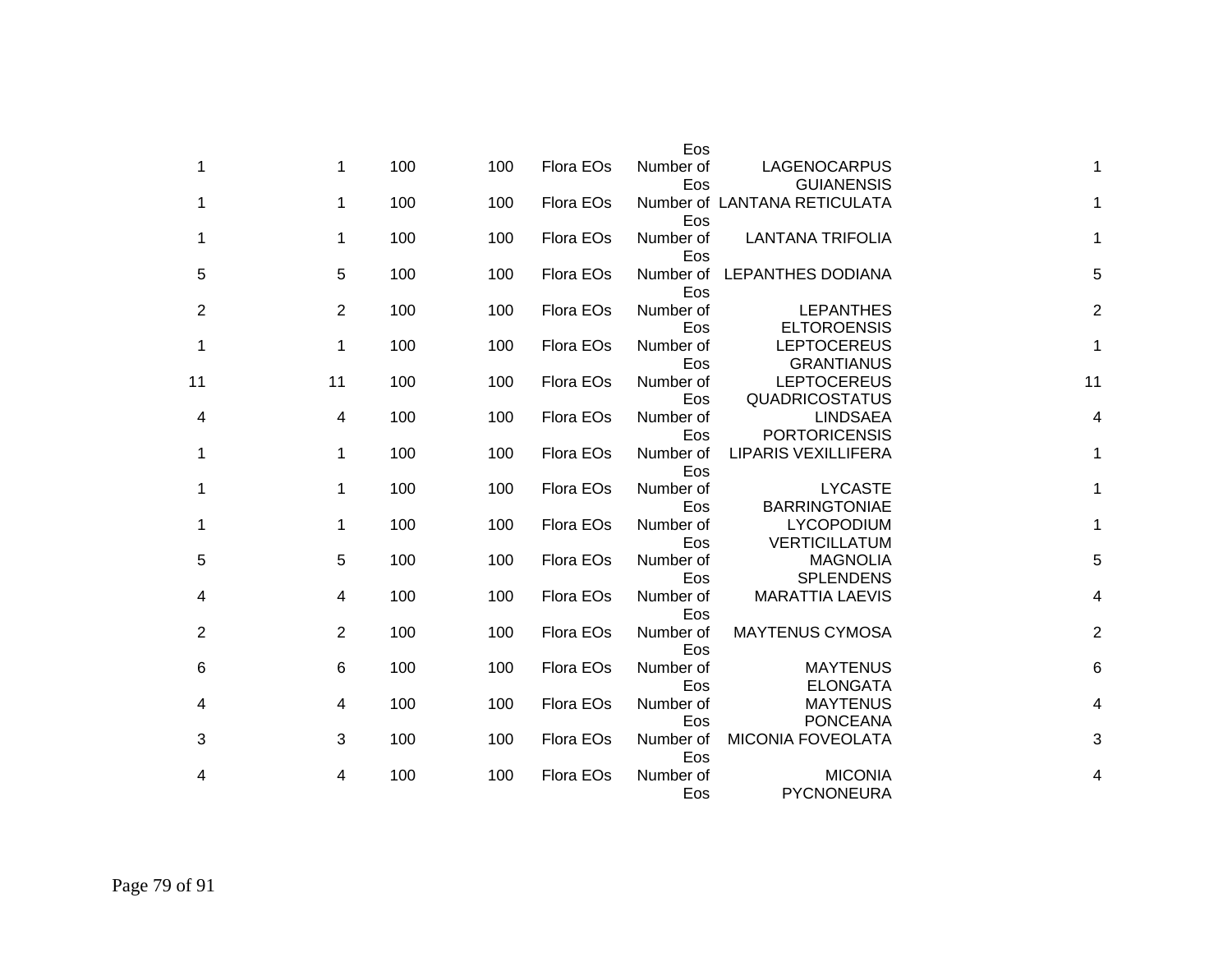| 3                         | <b>MIKANIA</b><br><b>STEVENSIANA</b>                         | Number of<br>Eos        | Flora EOs | 100 | 100 | 3              | 3              |
|---------------------------|--------------------------------------------------------------|-------------------------|-----------|-----|-----|----------------|----------------|
| 1                         | <b>MITRACARPUS</b>                                           | Number of               | Flora EOs | 100 | 100 | $\mathbf 1$    | 1              |
| $\overline{2}$            | <b>MAXWELLIAE</b><br><b>MITRACARPUS</b><br><b>POLYCLADUS</b> | Eos<br>Number of<br>Eos | Flora EOs | 100 | 100 | 2              | 2              |
| 3                         | <b>MYRCIA PAGANII</b>                                        | Number of               | Flora EOs | 100 | 100 | 3              | 3              |
| $\overline{2}$            | <b>MYRCIARIA</b>                                             | Eos<br>Number of        | Flora EOs | 100 | 100 | 2              | 2              |
| 4                         | <b>BORINQUENA</b><br><b>MYRCIARIA</b><br><b>MYRTIFOLIA</b>   | Eos<br>Number of<br>Eos | Flora EOs | 100 | 100 | 4              | 4              |
| 6                         | <b>MYRICA</b><br><b>HOLDRIDGEANA</b>                         | Number of<br>Eos        | Flora EOs | 100 | 100 | 6              | 6              |
| $\ensuremath{\mathsf{3}}$ | <b>OCOTEA</b><br><b>FOENICULACEA</b>                         | Number of<br>Eos        | Flora EOs | 100 | 100 | 3              | 3              |
| $\overline{2}$            | <b>OSMUNDA</b><br><b>CINNAMOMEA</b>                          | Number of<br>Eos        | Flora EOs | 100 | 100 | $\overline{2}$ | 2              |
| $\overline{2}$            | <b>OSSAEA KRUGIANA</b>                                       | Number of<br>Eos        | Flora EOs | 100 | 100 | $\overline{2}$ | $\overline{2}$ |
| $\overline{c}$            | <b>OSSAEA SCABROSA</b>                                       | Number of<br>Eos        | Flora EOs | 100 | 100 | $\overline{2}$ | $\overline{2}$ |
| 16                        | <b>OTTOSCHULZIA</b><br><b>RHODOXYLON</b>                     | Number of<br>Eos        | Flora EOs | 100 | 100 | 16             | 16             |
| 3                         | <b>OXANDRA</b><br>LANCEOLATA                                 | Number of<br>Eos        | Flora EOs | 100 | 100 | 3              | 3              |
| 1                         | <b>PANICUM</b><br><b>STEVENSIANUM</b>                        | Number of<br>Eos        | Flora EOs | 100 | 100 | $\mathbf 1$    | 1              |
| 1                         | Number of PAVONIA PANICULATA                                 | Eos                     | Flora EOs | 100 | 100 | $\mathbf 1$    | 1              |
| $\mathbf{1}$              | <b>PEPEROMIA</b><br><b>MYRTIFOLIA</b>                        | Number of<br>Eos        | Flora EOs | 100 | 100 | $\mathbf{1}$   | 1              |
| 3                         | <b>PEPEROMIA</b>                                             | Number of               | Flora EOs | 100 | 100 | 3              | 3              |
| 3                         | <b>WHEELERI</b><br>PERSEA KRUGII                             | Eos<br>Number of        | Flora EOs | 100 | 100 | 3              | 3              |
| 1                         | PILEA LEPTOPHYLLA                                            | Eos<br>Number of        | Flora EOs | 100 | 100 | 1              | 1              |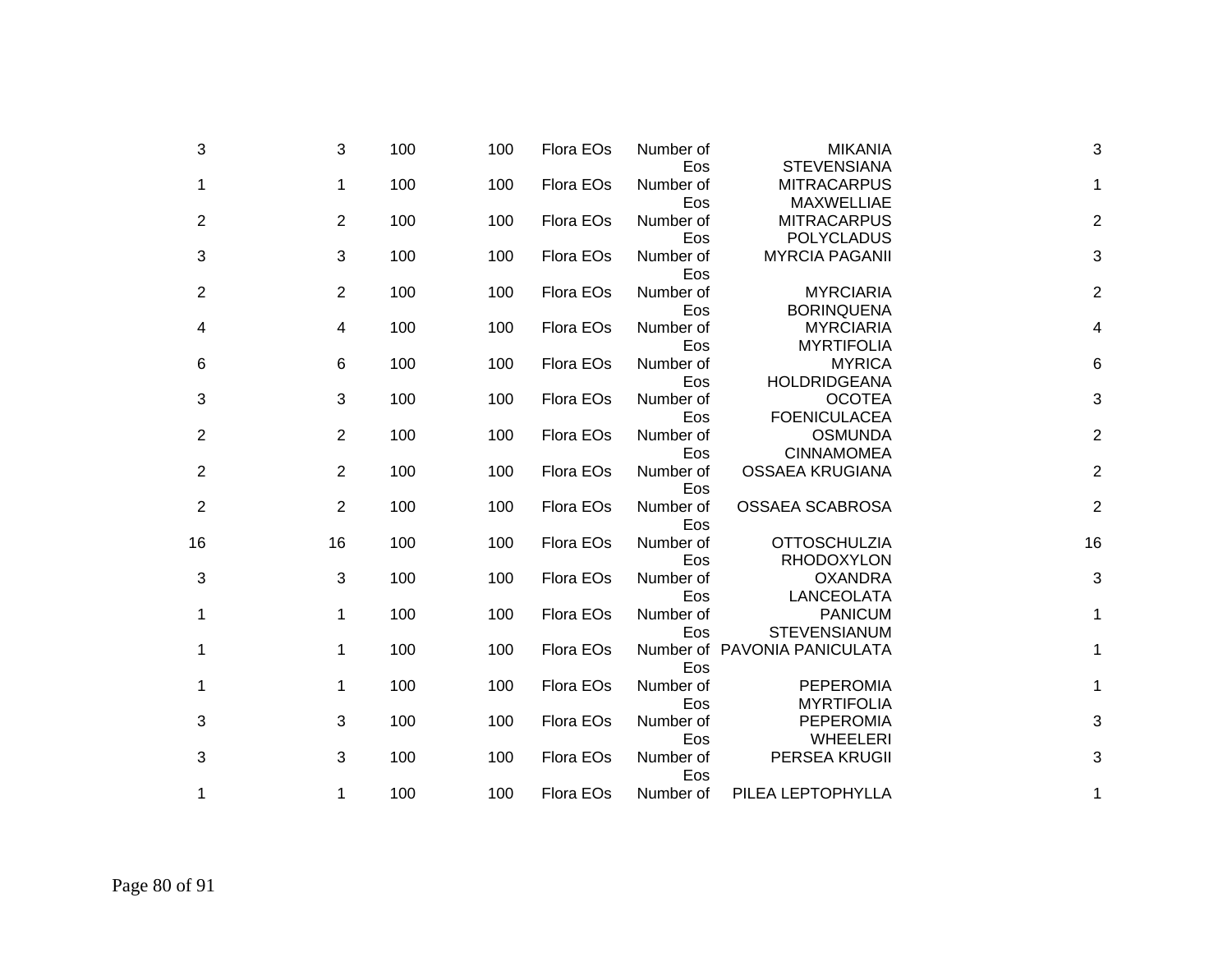|                |                                                                | Eos              |           |     |     |                |    |
|----------------|----------------------------------------------------------------|------------------|-----------|-----|-----|----------------|----|
| $\overline{2}$ | PIRIQUETA VISCOSA                                              | Number of<br>Eos | Flora EOs | 100 | 100 | 2              | 2  |
| 1              | PISONIA HELLERI                                                | Number of<br>Eos | Flora EOs | 100 | 100 | $\mathbf{1}$   | 1  |
| 4              | PLEODENDRON<br><b>MACRANTHUM</b>                               | Number of<br>Eos | Flora EOs | 100 | 100 | $\overline{4}$ | 4  |
| 19             | POLYGALA COWELLII                                              | Number of<br>Eos | Flora EOs | 100 | 100 | 19             | 19 |
| $\overline{c}$ | POLYPODIUM<br><b>SECTIFRONS</b>                                | Number of<br>Eos | Flora EOs | 100 | 100 | 2              | 2  |
| 6              | <b>PORTULACA</b><br><b>CAULERPOIDES</b>                        | Number of<br>Eos | Flora EOs | 100 | 100 | 6              | 6  |
| $\overline{c}$ | <b>PROCKIA CRUCIS</b>                                          | Number of<br>Eos | Flora EOs | 100 | 100 | 2              | 2  |
| 1              | <b>PSEUDOPHOENIX</b><br><b>SARGENTII VAR</b><br><b>SAONAE</b>  | Number of<br>Eos | Flora EOs | 100 | 100 | 1              | 1  |
| 1              | PSIDIUM INSULANUM                                              | Number of<br>Eos | Flora EOs | 100 | 100 | 1              | 1  |
| $\overline{c}$ | <b>PSIDIUM SINTENISII</b>                                      | Number of<br>Eos | Flora EOs | 100 | 100 | 2              | 2  |
| 3              | <b>PSYCHILIS KRUGII</b>                                        | Number of<br>Eos | Flora EOs | 100 | 100 | 3              | 3  |
| $\overline{2}$ | <b>RHYNCHOSPORA</b><br><b>NITENS</b>                           | Number of<br>Eos | Flora EOs | 100 | 100 | 2              | 2  |
| $\overline{2}$ | <b>RHYNCHOSPORA</b><br><b>OLIGANTHA</b>                        | Number of<br>Eos | Flora EOs | 100 | 100 | 2              | 2  |
| 3              | <b>RHYNCHOSPORA</b><br><b>OLIGANTHA VAR</b><br><b>BREVISET</b> | Number of<br>Eos | Flora EOs | 100 | 100 | 3              | 3  |
| 1              | <b>RHYNCHOSPORA</b><br><b>RARIFLORA</b>                        | Number of<br>Eos | Flora EOs | 100 | 100 | $\mathbf 1$    | 1  |
| 1              | <b>ROCHEFORTIA</b><br><b>SPINOSA</b>                           | Number of<br>Eos | Flora EOs | 100 | 100 | 1              | 1  |
| 4              | ROLLINIA MUCOSA                                                | Number of<br>Eos | Flora EOs | 100 | 100 | 4              | 4  |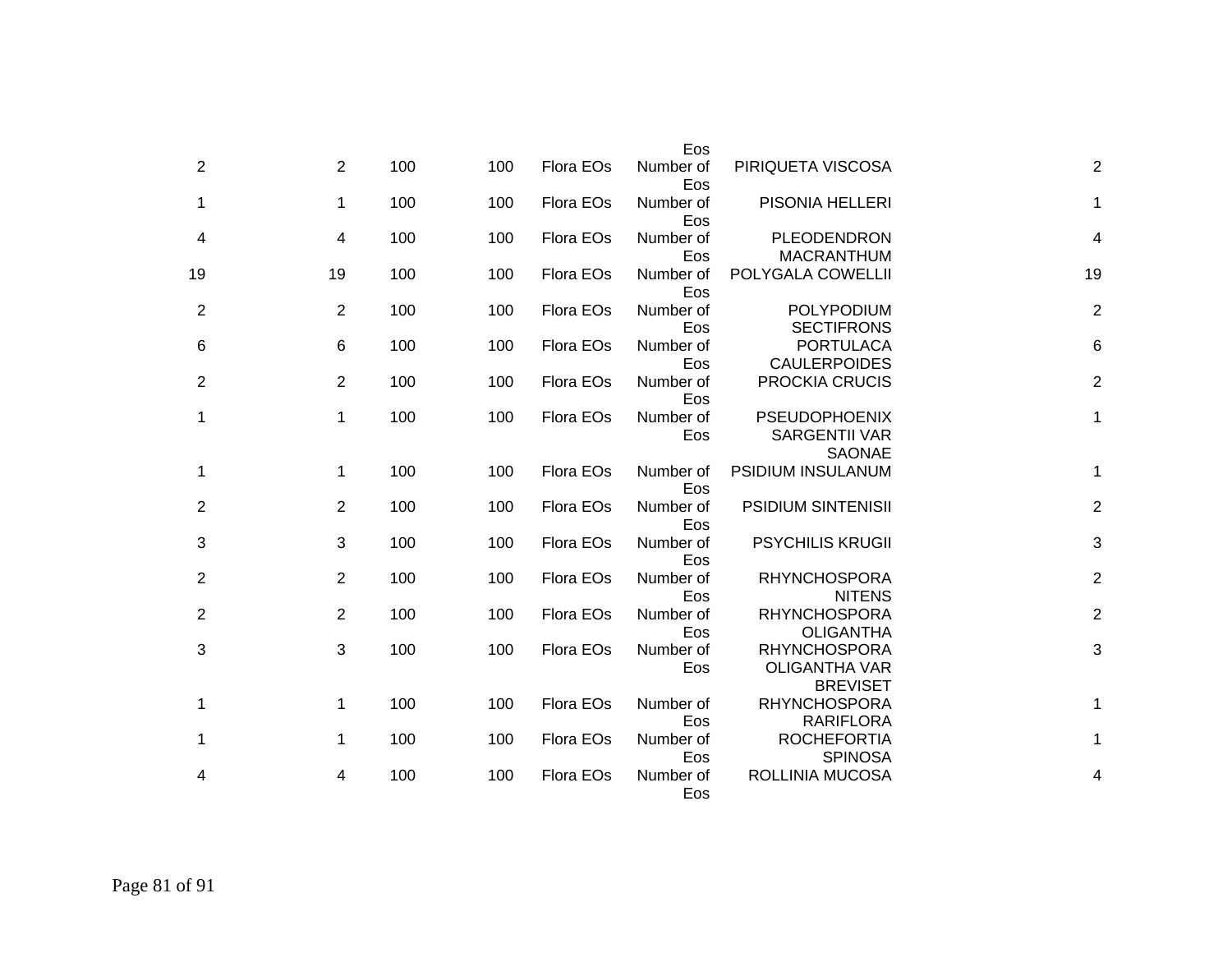| 4 | 4              | 100 | 100 | Flora EOs | Number of<br>Eos | <b>SABAL CAUSIARUM</b>                      | 4              |
|---|----------------|-----|-----|-----------|------------------|---------------------------------------------|----------------|
| 3 | 3              | 100 | 100 | Flora EOs | Number of<br>Eos | <b>SABICEA CINEREA</b>                      | 3              |
| 6 | 6              | 100 | 100 | Flora EOs | Number of<br>Eos | <b>SCHOEPFIA</b><br>ARENARIA                | 6              |
| 2 | 2              | 100 | 100 | Flora EOs | Number of<br>Eos | <b>SCHOEPFIA</b><br><b>CHRYSOPHYLLOIDES</b> | $\overline{2}$ |
| 2 | 2              | 100 | 100 | Flora EOs | Number of<br>Eos | <b>SCHOEPFIA</b><br><b>SCHREBERI</b>        | $\overline{2}$ |
| 5 | 5              | 100 | 100 | Flora EOs | Number of<br>Eos | <b>SCLERIA</b><br><b>DORADOENSIS</b>        | 5              |
| 3 | 3              | 100 | 100 | Flora EOs | Number of<br>Eos | <b>SCLERIA GEORGIANA</b>                    | 3              |
| 1 | $\mathbf 1$    | 100 | 100 | Flora EOs | Eos              | Number of SCLERIA PAUCIFLORA                | 1              |
| 3 | 3              | 100 | 100 | Flora EOs | Number of<br>Eos | <b>SCLERIA</b><br><b>VERTICILLATA</b>       | 3              |
| 2 | $\overline{2}$ | 100 | 100 | Flora EOs | Number of<br>Eos | <b>SCOLOSANTHUS</b><br><b>GRANDIFOLIUS</b>  | $\overline{2}$ |
| 1 | 1              | 100 | 100 | Flora EOs | Number of<br>Eos | <b>SESUVIUM</b><br><b>MARITIMUM</b>         | 1              |
| 1 | 1              | 100 | 100 | Flora EOs | Number of<br>Eos | <b>SETARIA CHAPMANII</b>                    | 1              |
| 2 | 2              | 100 | 100 | Flora EOs | Number of<br>Eos | <b>SETARIA MAGNA</b>                        | $\overline{2}$ |
| 1 | 1              | 100 | 100 | Flora EOs | Number of<br>Eos | <b>SOLANUM</b><br><b>CAMPECHIENSE</b>       | 1              |
| 1 | 1              | 100 | 100 | Flora EOs | Number of<br>Eos | <b>SOLANUM</b><br><b>DRYMOPHILUM</b>        | 1              |
| 1 | 1              | 100 | 100 | Flora EOs | Number of        | <b>SOLANUM</b><br>POLYGAMUM                 | 1              |
| 4 | 4              | 100 | 100 | Flora EOs | Eos<br>Number of | <b>SOLANUM</b>                              | 4              |
| 2 | 2              | 100 | 100 | Flora EOs | Eos<br>Number of | <b>WOODBURYI</b><br><b>SOPHORA</b>          | $\mathbf 2$    |
| 9 | 9              | 100 | 100 | Flora EOs | Eos<br>Number of | <b>TOMENTOSA</b><br><b>STAHLIA</b>          | 9              |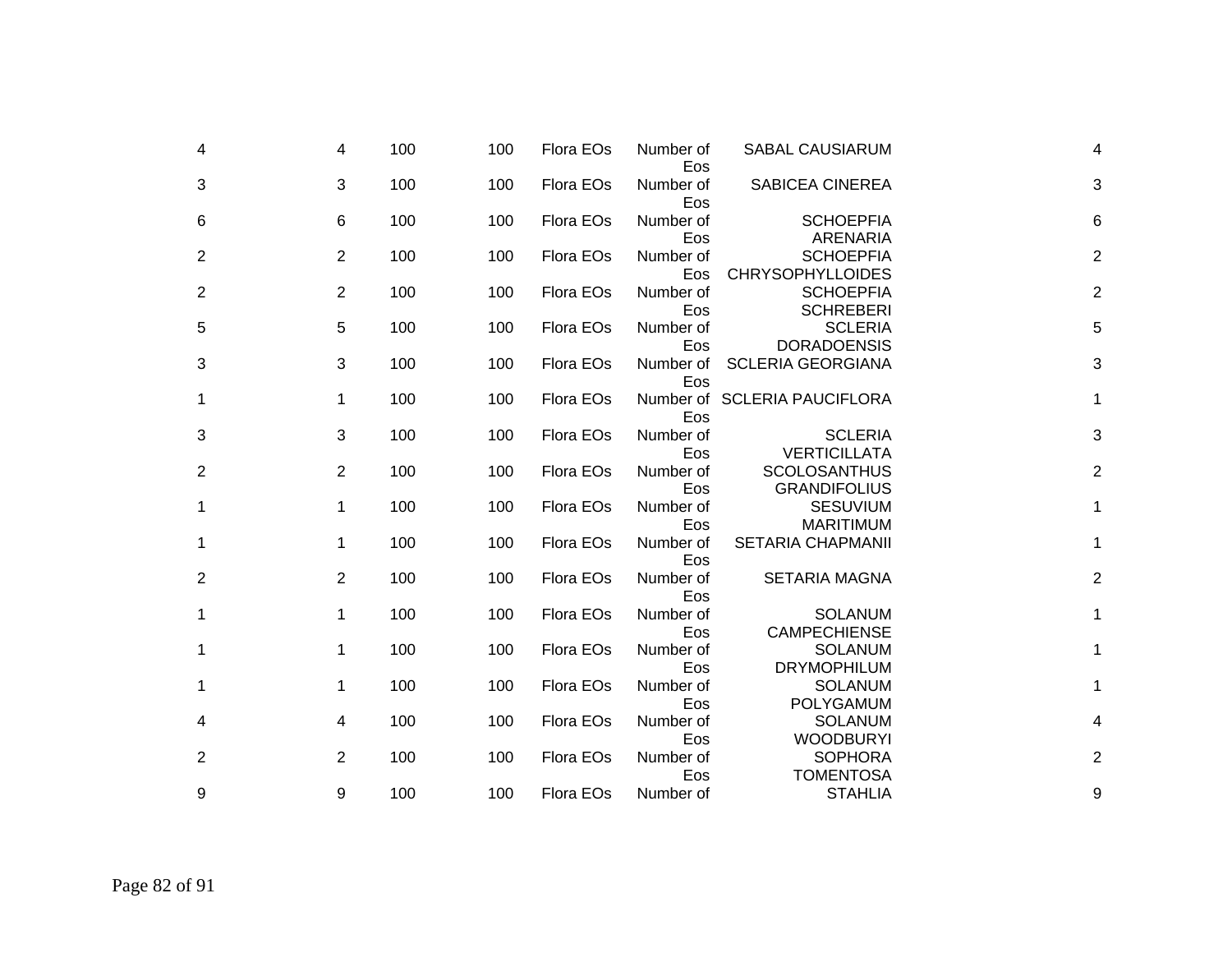|                |                |     |     |           | Eos       | <b>MONOSPERMA</b>            |                |
|----------------|----------------|-----|-----|-----------|-----------|------------------------------|----------------|
| 2              | 2              | 100 | 100 | Flora EOs | Number of | <b>STYRAX</b>                | $\overline{2}$ |
|                |                |     |     |           | Eos       | <b>PORTORICENSIS</b>         |                |
| $\overline{2}$ | 2              | 100 | 100 | Flora EOs | Number of | SYMPLOCOS LANATA             | $\overline{2}$ |
|                |                |     |     |           | Eos       |                              |                |
| 5              | 5              | 100 | 100 | Flora EOs | Number of | <b>TERNSTROEMIA</b>          | 5              |
|                |                |     |     |           | Eos       | <b>HEPTASEPALA</b>           |                |
| 3              | 3              | 100 | 100 | Flora EOs | Number of | <b>TERNSTROEMIA</b>          | 3              |
|                |                |     |     |           | Eos       | <b>LUQUILLENSIS</b>          |                |
| 1              | $\mathbf 1$    | 100 | 100 | Flora EOs | Number of | <b>TERNSTROEMIA</b>          | 1              |
|                |                |     |     |           | Eos       | <b>SUBSESSILIS</b>           |                |
| 3              | 3              | 100 | 100 | Flora EOs | Number of | <b>TILLANDSIA</b>            | 3              |
|                |                |     |     |           | Eos       | <b>FLEXUOSA</b>              |                |
| 3              | 3              | 100 | 100 | Flora EOs | Number of | <b>TILLANDSIA</b>            | 3              |
|                |                |     |     |           | Eos       | <b>LINEATISPICA</b>          |                |
| 3              | 3              | 100 | 100 | Flora EOs | Number of | <b>TILLANDSIA</b>            | 3              |
|                |                |     |     |           | Eos       | <b>PRUINOSA</b>              |                |
| 8              | 8              | 100 | 100 | Flora EOs | Number of | <b>TILLANDSIA</b>            | 8              |
|                |                |     |     |           | Eos       | <b>TENUIFOLIA VAR</b>        |                |
|                |                |     |     |           |           | <b>TENUIFOLI</b>             |                |
| 7              | $\overline{7}$ | 100 | 100 | Flora EOs | Number of | <b>TRICHILIA</b>             | $\overline{7}$ |
|                |                |     |     |           | Eos       | <b>TRIACANTHA</b>            |                |
| 3              | 3              | 100 | 100 | Flora EOs | Number of | <b>URERA</b>                 | 3              |
|                |                |     |     |           | Eos       | <b>CHLOROCARPA</b>           |                |
| 1              | 1              | 100 | 100 | Flora EOs |           | Number of VERNONIA PROCTORII | 1              |
|                |                |     |     |           | Eos       |                              |                |
| 3              | 3              | 100 | 100 | Flora EOs | Number of | <b>WALTHERIA</b>             | 3              |
|                |                |     |     |           | Eos       | <b>CALCICOLA</b>             |                |
| 3              | 3              | 100 | 100 | Flora EOs | Number of | <b>XYLOSMA</b>               | 3              |
|                |                |     |     |           | Eos       | PACHYPHYLLUM                 |                |
| 3              | 3              | 100 | 100 | Flora EOs | Number of | <b>XYLOSMA</b>               | 3              |
|                |                |     |     |           | Eos       | SCHWANECKEANUM               |                |
| 1              | 1              | 100 | 100 | Flora EOs | Number of | ZANTHOXYLUM                  | 1              |
|                |                |     |     |           | Eos       | <b>BIFOLIOLATUM</b>          |                |
| 5              | 5              | 100 | 100 | Flora EOs | Number of | ZANTHOXYLUM                  | 5              |
|                |                |     |     |           | Eos       | <b>THOMASIANUM</b>           |                |
| 3              | 3              | 100 | 100 | Flora EOs | Number of | <b>ZIZIPHUS TAYLORII</b>     | 3              |
|                |                |     |     |           |           |                              |                |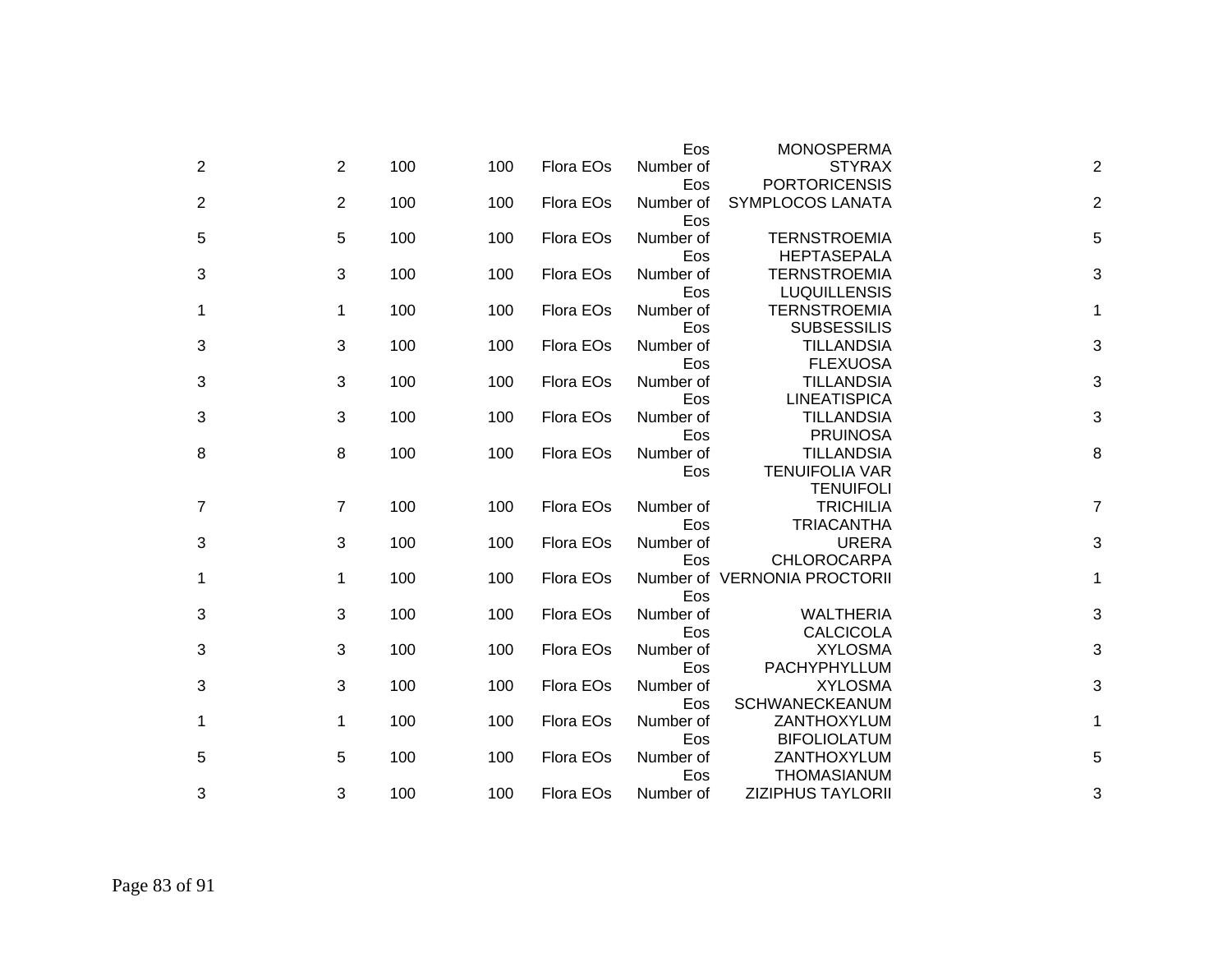|                  |                                                                | Eos              |           |     |                 |                |                |
|------------------|----------------------------------------------------------------|------------------|-----------|-----|-----------------|----------------|----------------|
| 3                | AMAZONA VITTATA                                                | Number of<br>Eos | Fauna Eos | 100 | 100             | 3              | 3              |
| 3                | <b>AMPHISBAENA</b><br><b>BAKERI</b>                            | Number of<br>Eos | Fauna Eos | 100 | 100             | 3              | 3              |
| 5                | <b>ANAS BAHAMENSIS</b>                                         | Number of<br>Eos | Fauna Eos | 100 | 100             | 5              | 5              |
| 12               | <b>ANOLIS COOKI</b>                                            | Number of<br>Eos | Fauna Eos | 100 | 100             | 12             | 12             |
| $\mathbf 1$      | <b>ANOLIS CUVIERI</b>                                          | Number of<br>Eos | Fauna Eos | 100 | 100             | $\mathbf{1}$   | 1              |
| $\boldsymbol{9}$ | ANOLIS OCCULTUS                                                | Number of<br>Eos | Fauna Eos | 100 | 100             | 9              | 9              |
| $\boldsymbol{2}$ | ANOLIS PONCENSIS                                               | Number of<br>Eos | Fauna Eos | 100 | 100             | 2              | $\overline{2}$ |
| 1                | <b>ANOLIS ROOSEVELTI</b>                                       | Number of<br>Eos | Fauna Eos | 100 | 100             | $\mathbf{1}$   | 1              |
| 1                | ANTHRACOTHORAX<br><b>VIRIDIS</b>                               | Number of<br>Eos | Fauna Eos | 100 | 100             | 1              | 1              |
| 15               | Number of BUTEO PLATYPTERUS<br><b>BRUNNESCENS</b>              | Eos              | Fauna Eos | 100 | 100             | 15             | 15             |
| 5                | <b>CARETTA CARETTA</b>                                         | Number of<br>Eos | Fauna Eos | 100 | 100             | 5              | 5              |
| $\overline{c}$   | <b>CHARADRIUS</b><br><b>ALEXANDRINUS</b><br><b>TENUIROSTRI</b> | Number of<br>Eos | Fauna Eos | 100 | 100             | $\overline{2}$ | $\overline{2}$ |
| 27               | <b>CHELONIA MYDAS</b>                                          | Number of<br>Eos | Fauna Eos | 100 | 20 74.0740<br>7 |                | 20             |
| 10               | <b>COLUMBA</b><br>LEUCOCEPHALA                                 | Number of<br>Eos | Fauna Eos | 100 | 100             | 10             | 10             |
| 9                | <b>CYCLURA CORNUTA</b>                                         | Number of<br>Eos | Fauna Eos | 100 | 100             | 9              | 9              |
| 14               | <b>DENDROCYGNA</b><br><b>ARBOREA</b>                           | Number of<br>Eos | Fauna Eos | 100 | 100             | 14             | 14             |
| 1                | Number of DENDROICA ANGELAE                                    | Eos              | Fauna Eos | 100 | 100             | 1              | 1              |
| 5                | Number of ELEUTHERODACTYLU                                     |                  | Fauna Eos | 100 | 100             | 5              | 5              |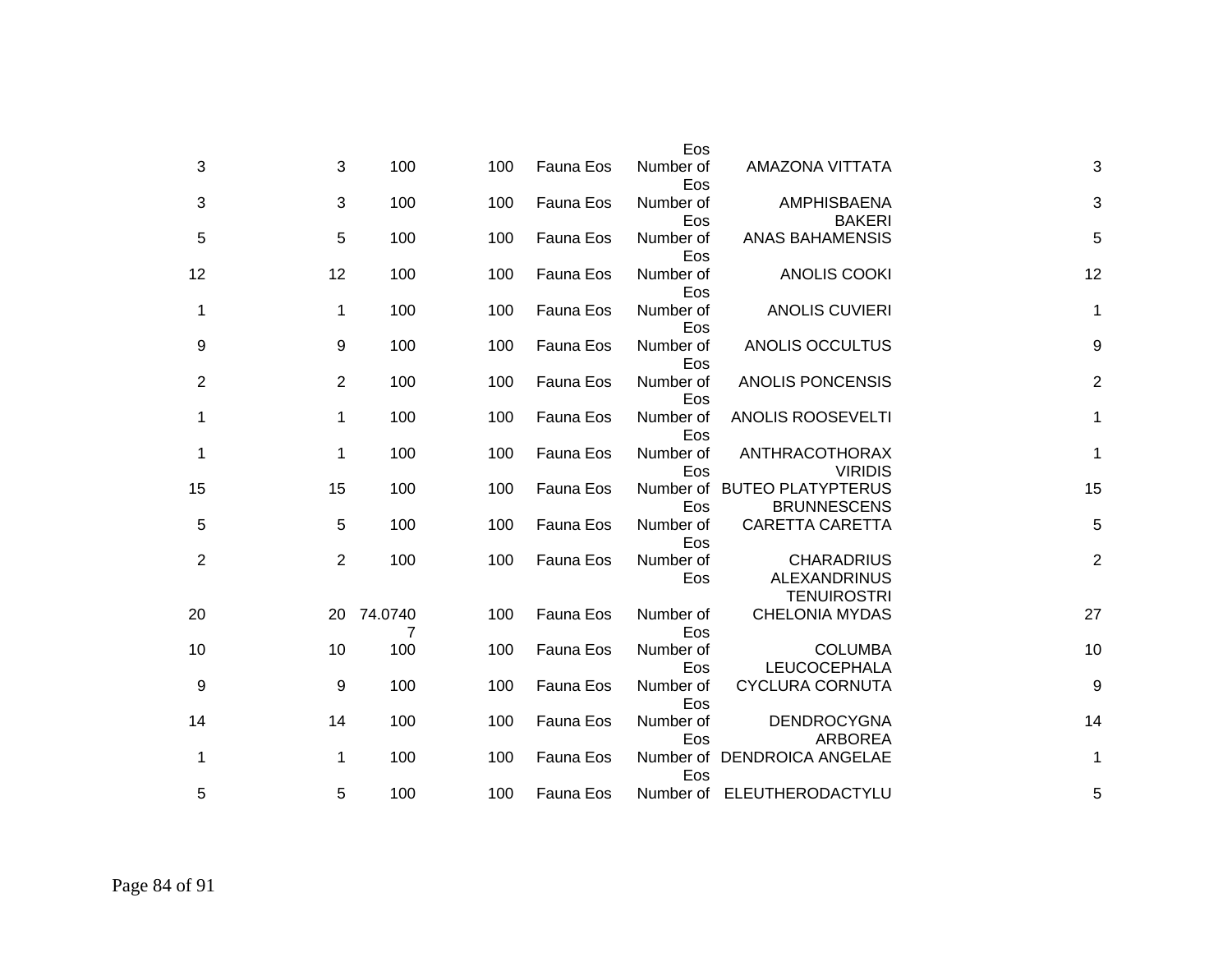|                |                |     |     |           | Eos              | S COOKI                              |                |
|----------------|----------------|-----|-----|-----------|------------------|--------------------------------------|----------------|
| 11             | 11             | 100 | 100 | Fauna Eos | Number of<br>Eos | ELEUTHERODACTYLU<br><b>S ENEIDAE</b> | 11             |
| 1              | $\mathbf{1}$   | 100 | 100 | Fauna Eos | Number of        | ELEUTHERODACTYLU                     | 1              |
|                |                |     |     |           | Eos              | <b>S GRYLLUS</b>                     |                |
| 4              | 4              | 100 | 100 | Fauna Eos | Number of        | ELEUTHERODACTYLU                     | 4              |
|                |                |     |     |           | Eos              | S HEDRICKI                           |                |
| 14             | 14             | 100 | 100 | Fauna Eos | Number of        | ELEUTHERODACTYLU                     | 14             |
|                |                |     |     |           | Eos              | S JASPERI                            |                |
| 8              | 8              | 100 | 100 | Fauna Eos | Number of        | ELEUTHERODACTYLU                     | 8              |
|                |                |     |     |           | Eos              | S KARLSCHMIDTI                       |                |
| 1              | $\mathbf{1}$   | 100 | 100 | Fauna Eos | Number of        | ELEUTHERODACTYLU                     | $\mathbf 1$    |
|                |                |     |     |           | Eos              | <b>SLOCUSTUS</b>                     |                |
| 1              | $\mathbf 1$    | 100 | 100 | Fauna Eos | Number of        | ELEUTHERODACTYLU                     | 1              |
|                |                |     |     |           | Eos              | S PORTORICENSIS                      |                |
| 1              | 1              | 100 | 100 | Fauna Eos | Number of        | ELEUTHERODACTYLU                     | $\mathbf 1$    |
|                |                |     |     |           | Eos              | S RICHMONDI                          |                |
| 1              | 1              | 100 | 100 | Fauna Eos | Number of        | ELEUTHERODACTYLU                     | $\mathbf 1$    |
|                |                |     |     |           | Eos              | S UNICOLOR                           |                |
| 1              | 1              | 100 | 100 | Fauna Eos | Number of        | ELEUTHERODACTYLU                     | $\mathbf{1}$   |
|                |                |     |     |           | Eos              | S WIGHTMANAE                         |                |
| 13             | 13             | 100 | 100 | Fauna Eos | Number of        | <b>FULICA CARIBAEA</b>               | 13             |
|                |                |     |     |           | Eos              |                                      |                |
| $\overline{2}$ | 2              | 100 | 100 | Fauna Eos | Number of        | <b>LOXIGILLA</b>                     | $\overline{2}$ |
|                |                |     |     |           | Eos              | <b>PORTORICENSIS</b>                 |                |
| 8              | 8              | 100 | 100 | Fauna Eos | Number of        | MABUYA SLOANEI                       | 8              |
|                |                |     |     |           | Eos              |                                      |                |
| 3              | 3              | 100 | 100 | Fauna Eos | Number of        | <b>MELANERPES</b>                    | 3              |
|                |                |     |     |           | Eos              | <b>PORTORICENSIS</b>                 |                |
| 2              | $\overline{2}$ | 100 | 100 | Fauna Eos | Number of        | <b>MONOPHYLLUS</b>                   | $\overline{2}$ |
|                |                |     |     |           | Eos              | <b>REDMANI</b>                       |                |
|                |                |     |     |           |                  | <b>PORTORICENSIS</b>                 |                |
| 3              | 3              | 100 | 100 | Fauna Eos | Number of        | <b>MORMOOPS</b>                      | 3              |
|                |                |     |     |           | Eos              | <b>BLAINVILLII</b>                   |                |
|                |                |     |     |           |                  | <b>CINNAMOMEUM</b>                   |                |
| 3              | 3              | 100 | 100 | Fauna Eos | Number of        | <b>MYIARCHUS</b>                     | 3              |
|                |                |     |     |           | Eos              | ANTILLARUM                           |                |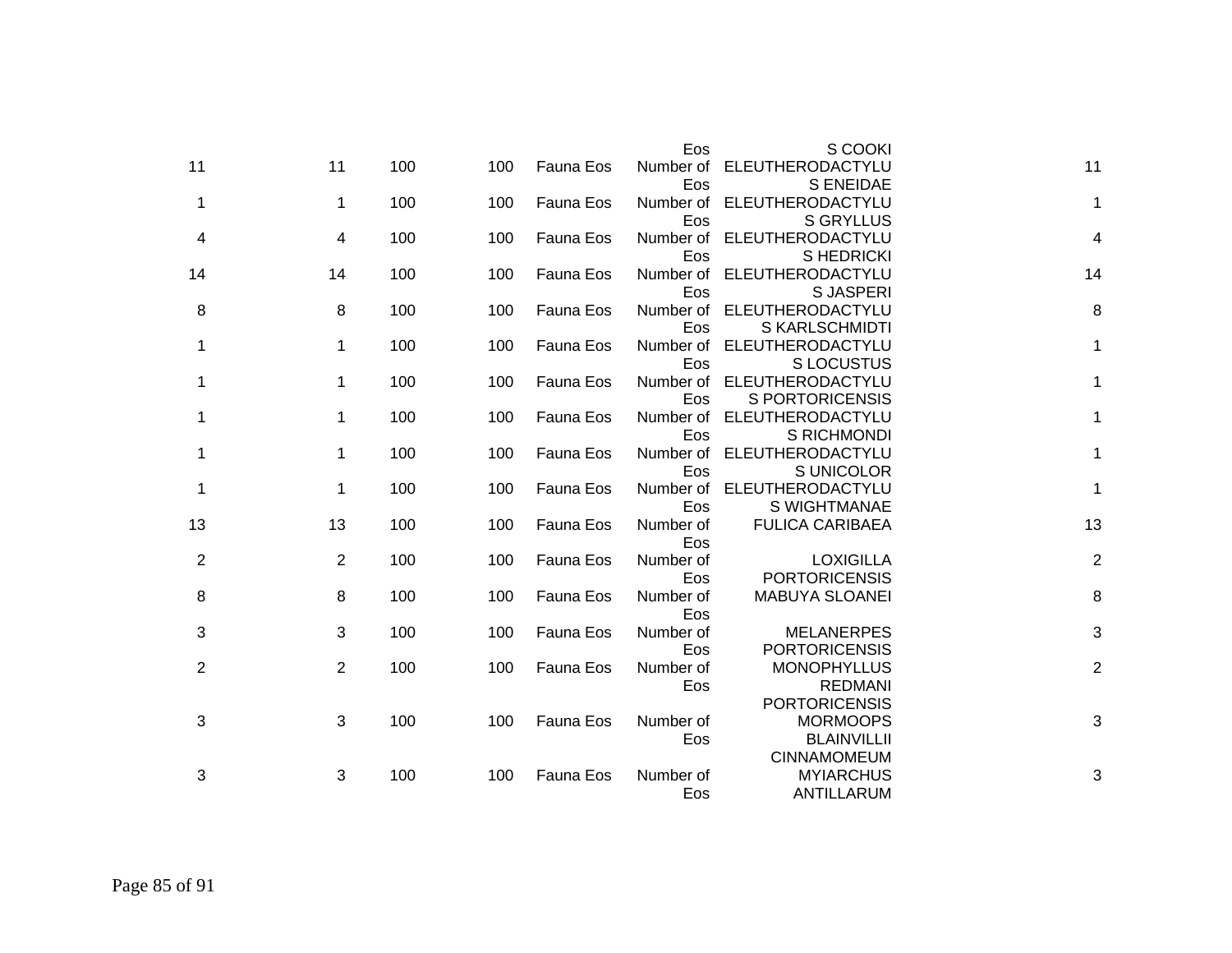| 1              | 1                  | 100          | 100      | Fauna Eos  | Number of<br>Eos        | <b>NESOSPINGUS</b><br><b>SPECULIFERUS</b>                     | $\mathbf{1}$    |
|----------------|--------------------|--------------|----------|------------|-------------------------|---------------------------------------------------------------|-----------------|
| 6              | 6                  | 100          | 100      | Fauna Eos  | Number of<br>Eos        | <b>OXYURA DOMINICA</b>                                        | $6\phantom{1}6$ |
| 6              | 6                  | 100          | 100      | Fauna Eos  | Number of<br>Eos        | PELTOPHRYNE<br><b>LEMUR</b>                                   | 6               |
| $\,$ 5 $\,$    | $\overline{5}$     | 100          | 100      | Fauna Eos  | Number of<br>Eos        | <b>PORZANA</b><br><b>FLAVIVENTER</b>                          | 5               |
| 4              | 4                  | 100          | 100      | Fauna Eos  | Number of<br>Eos        | <b>PTERONOTUS</b><br><b>PARNELLII</b><br><b>PORTORICENSIS</b> | 4               |
| $\overline{2}$ | 2                  | 100          | 100      | Fauna Eos  | Number of<br>Eos        | SPHAERODACTYLUS<br><b>MICROPITHECUS</b>                       | $\sqrt{2}$      |
| 11             | 11                 | 100          | 100      | Fauna Eos  | Number of<br>Eos        | <b>TACHYBAPTUS</b><br><b>DOMINICUS</b>                        | 11              |
| 10396.066      | 10396.066          | 100          | 100      | Marine     | Hectares                | <b>SPAGS</b>                                                  | 10396.06        |
| 666853.947     | 666832.288         | 29.9999<br>9 | 100.0032 | Freshwater | <b>Meters</b><br>Length | Streams 1 - 3 Under<br>600 meters on EDU 3                    | 2222774.2       |
| 210640.5578    | 210613.8761        | 30           | 100.0126 | Freshwater | <b>Meters</b><br>Length | Karst Freshwater<br><b>Streams</b>                            | 702046.2        |
| 100256.354     | 100241.0808        | 30           | 100.0152 | Freshwater | <b>Meters</b><br>Length | Streams 1 - 3 Over<br>600 meters on EDU 2                     | 334136.9        |
| 16484.978      | 16482.105          | 30           | 100.0174 | Marine     | <b>Hectares</b>         | Seagrass/Bank Shelf                                           | 54940.35        |
| 541772.615     | 541665.874 30.0000 | 0            | 100.0197 | Freshwater | <b>Meters</b><br>Length | Streams 1 - 3 Under<br>600 meters on EDU 4                    | 1805552.9       |
| 97381.137      | 97357.47           | 65.0000<br>0 | 100.0243 | Marine     | Hectares                | <b>Whales Distribution</b>                                    | 149780.7        |
| 262802.79      | 262735.126         | 29.9999<br>9 | 100.0257 | Freshwater | <b>Meters</b><br>Length | Streams 1 - 3 Under<br>600 meters on EDU 2                    | 875783.7        |
| 356751.811     | 356650.419         | 30           | 100.0284 | Freshwater | <b>Meters</b><br>Length | Streams 4 - 6 No Karst<br>on EDU 4                            | 1188834.7       |
| 1987.845       | 1986.7269          | 30           | 100.0562 | Marine     | <b>Hectares</b>         | <b>Coral Wall Reef</b>                                        | 6622.423        |
| 426.202        | 425.901            | 30           | 100.0706 | Marine     | Hectares                | Lagoon/Reef<br>Crest/Shoreline<br>Intertidal_Linear Reef      | 1419.67         |
| 481893.688     | 481455.3522        | 30           | 100.0910 | Freshwater | <b>Meters</b><br>Length | Streams 4 - 6 No Karst<br>on EDU 3                            | 1604851.1       |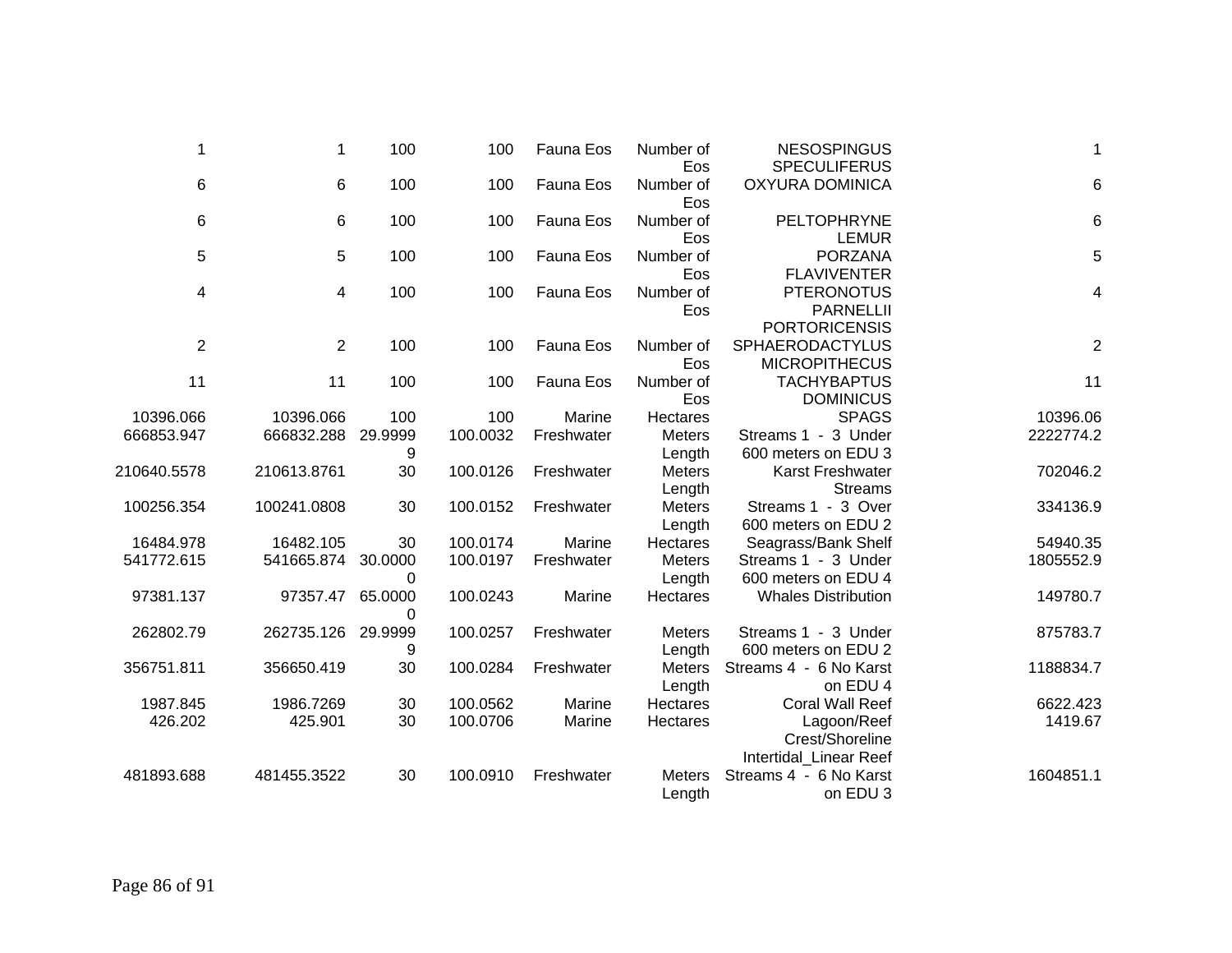| 15174.963  | 15160.1232  | 30                  | 100.0978 | Marine     | Hectares                       | Bank/Shelf_Colonized<br>Bedrock/Colonized<br>Pavement with Sand and                                               | 50533.74  |
|------------|-------------|---------------------|----------|------------|--------------------------------|-------------------------------------------------------------------------------------------------------------------|-----------|
| 382269.884 | 381869.637  | 30                  | 100.1048 | Freshwater | <b>Meters</b><br>Length        | Channels<br>Streams 1 - 3 Under<br>600 meters on EDU 1                                                            | 1272898.7 |
| 4157.459   | 4151.6313   | 30                  | 100.1403 | Marine     | Hectares                       | Bank/Shelf_Patch Reef<br>(Individual and<br>Aggregated)/ Scattered<br>Coral/Rock in<br>Unconsolidated<br>Sediment | 13838.77  |
| 255254.719 | 254883.5715 | 30                  | 100.1456 | Freshwater | <b>Meters</b><br>Length        | Streams 4 - 6 No Karst<br>on EDU 2                                                                                | 849611.9  |
| 5186.747   | 5178.2526   | 30                  | 100.1640 | Freshwater | <b>Meters</b><br>Length        | Streams 7 - 8 No Karst<br>on EDU 3                                                                                | 17260.84  |
| 226861.144 | 226397.1507 | 30                  | 100.2049 | Freshwater | <b>Meters</b><br>Length        | Streams 4 - 6 No Karst<br>on EDU 1                                                                                | 754657.1  |
| 1566.985   | 1562.4939   | 30                  | 100.2874 | Freshwater | <b>Meters</b><br>Length        | Streams 7 - 8 No Karst<br>on EDU 4                                                                                | 5208.313  |
| 5304.9166  |             | 5286.6 86.4683<br>0 | 100.3464 | Marine     | Average<br>Sea Turtle<br>Dermo | Sea Turtle Dermochelys<br><b>Nest</b>                                                                             | 6113.916  |
| 44766.755  | 44394.573   | 30                  | 100.8383 | Freshwater | <b>Meters</b><br>Length        | Streams 1 - 3 Over<br>600 meters on EDU 4                                                                         | 147981.9  |
| 28496029   | 28249424.4  | 60                  | 100.8729 | Marine     | Average<br>Manatee<br>Value    | Manatee                                                                                                           | 47082374  |
| 334.437    | 330.7575    | 30                  | 101.1124 | Marine     | Hectares                       | Bank/Shelf<br>Escarpment/Forereef_C<br>olonized<br>Bedrock/Colonized<br>Pavement with Sand and<br>Channels        | 1102.525  |
| 863.716    | 854.0472    | 30                  | 101.1321 | Marine     | Hectares                       | Lagoon/Reef<br>Crest/Shoreline<br>Intertidal_Colonized                                                            | 2846.824  |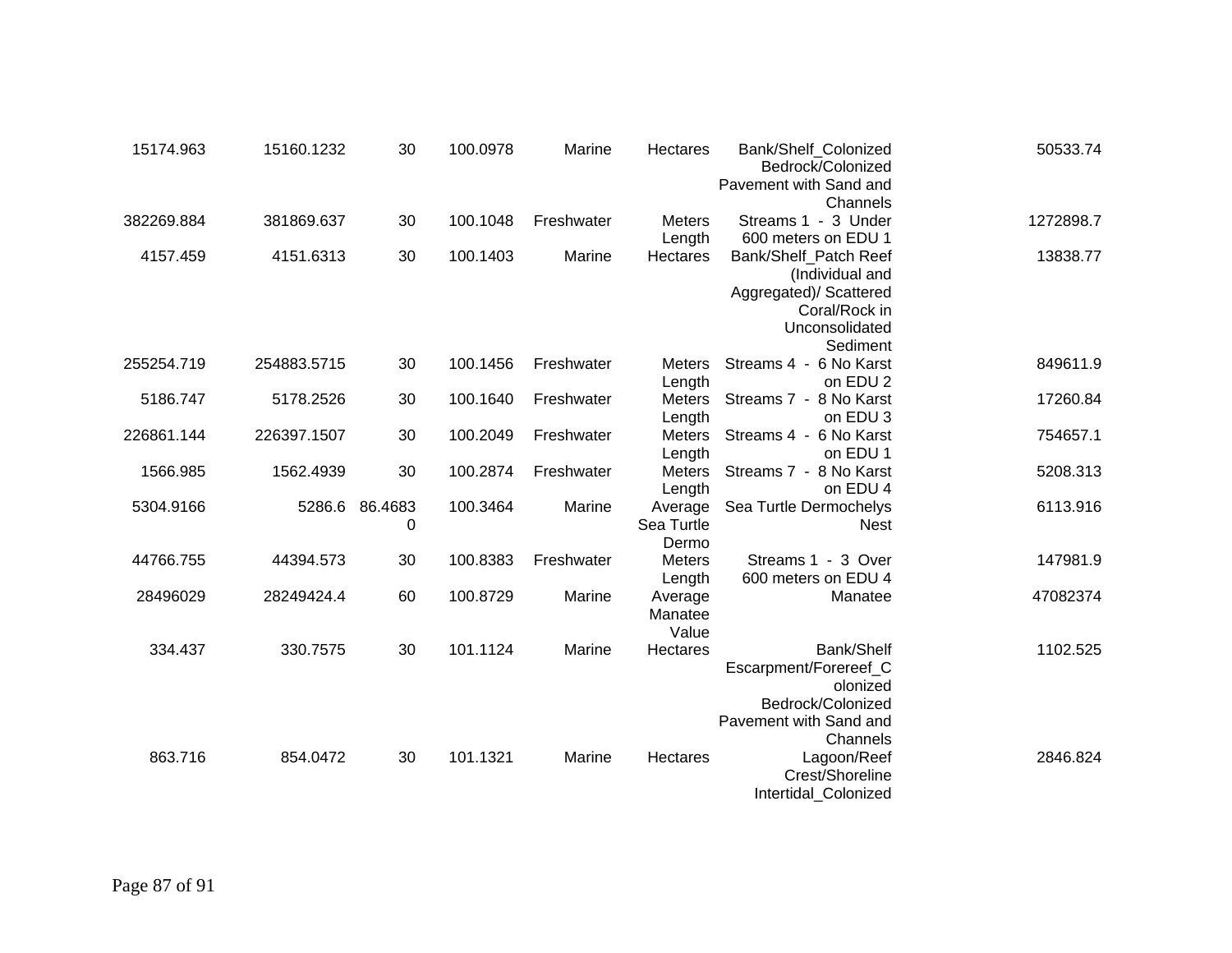|          | Bedrock and                                                                      |                         |                              |          |                 |            |            |
|----------|----------------------------------------------------------------------------------|-------------------------|------------------------------|----------|-----------------|------------|------------|
|          | Pavement/Colonised                                                               |                         |                              |          |                 |            |            |
|          | <b>Pavements with Sand</b>                                                       |                         |                              |          |                 |            |            |
|          | and Channels                                                                     |                         |                              |          |                 |            |            |
| 46587    | Pelican                                                                          | Average<br>Pelican      | Marine                       | 101.6109 | 59.9884<br>0    | 27946.8    | 28397      |
|          |                                                                                  | Value                   |                              |          |                 |            |            |
| 85295.10 | Streams 1 - 3 Over<br>600 meters on EDU 1                                        | <b>Meters</b><br>Length | Freshwater                   | 102.6278 | 30              | 25588.5315 | 26260.948  |
| 580411.4 | Mangrove Interface                                                               | Meters<br>Length        | Marine                       | 102.7691 | 64.9999<br>9    | 377267.44  | 387714.447 |
| 45.076   | <b>Karst Freshwater Pools</b>                                                    | Hectares                | Freshwater                   | 102.9668 | 30              | 13.5228    | 13.924     |
| 1872.554 | Seagrass/Backreef                                                                | Hectares                | Marine                       | 103.2173 | 30              | 561.7662   | 579.84     |
| 10934.90 | Streams 7 - 8 No Karst<br>on EDU 1                                               | <b>Meters</b><br>Length | Freshwater                   | 103.3812 | 30              | 3280.4712  | 3391.392   |
| 3074.76  | Caribbean freshwater<br>marsh                                                    | Hectares                | Ecological<br><b>Systems</b> | 103.4303 | 46.2475         | 1422       | 1470.78    |
| 2006.177 | Bank/Shelf<br>Escarpment/Forereef_Li<br>near reef/Spur and<br><b>Groove Reef</b> | Hectares                | Marine                       | 103.8888 | 30              | 601.8531   | 625.258    |
| 5130.363 | Streams 7 - 8 No Karst<br>on EDU 2                                               | Meters<br>Length        | Freshwater                   | 104.9019 | 30              | 1539.1089  | 1614.555   |
| 28       | <b>COLUMBA INORNATA</b><br><b>WETMOREI</b>                                       | Number of<br>Eos        | Fauna Eos                    | 105      | 20 71.4285<br>7 |            | 21         |
| 26056.44 | Coastal Acq EDU 1                                                                | Meters<br>Length        | Freshwater                   | 105.1973 | 30              | 7816.9347  | 8223.21    |
| 100.383  | <b>Backreef Linear Reef</b>                                                      | <b>Hectares</b>         | Marine                       | 106.1534 | 30              | 30.1149    | 31.968     |
| 82194.57 | Coastal Acq EDU 4                                                                | <b>Meters</b><br>Length | Freshwater                   | 107.4577 | 30              | 24658.3734 | 26497.327  |
| 989.1    | Caribbean floodplain<br>forest                                                   | Hectares                | Ecological<br>Systems        | 108.7851 | 47.5179<br>4    | 470        | 511.29     |
| 27       | <b>EPICRATES</b><br><b>INORNATUS</b>                                             | Number of<br>Eos        | Fauna Eos                    | 115      | 74.0740<br>7    | 20         | 23         |
| 70.2     | Backreef_Patch Reef<br>(Individual and<br>Aggregated)/Scattered                  | Hectares                | Marine                       | 115.1566 | 30              | 21.06      | 24.252     |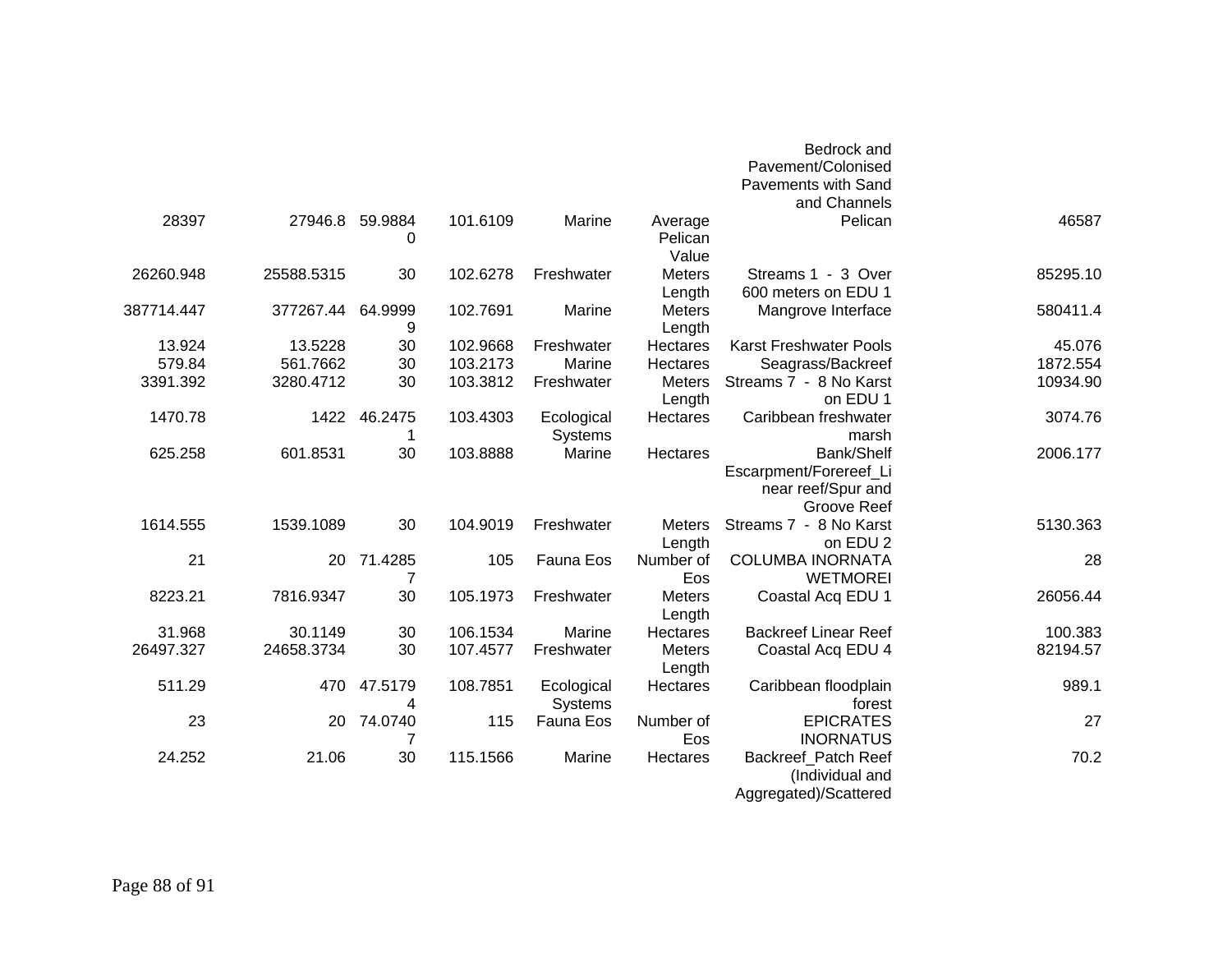|          |           |               |          |                |            | Coral/Rock in                      |          |
|----------|-----------|---------------|----------|----------------|------------|------------------------------------|----------|
|          |           |               |          |                |            | Unconsolidated                     |          |
|          |           |               |          |                |            | Sediment                           |          |
| 1761.84  | 1520      | 49.0699       | 115.9105 | Ecological     | Hectares   | Caribbean emergent                 | 3097.62  |
|          |           | 3             |          | <b>Systems</b> |            | herbaceous estuary                 |          |
| 12.771   | 10.9458   | 30            | 116.6748 | Marine         | Hectares   | Forereef/Bank/Shelf                | 36.486   |
|          |           |               |          |                |            | Escarpment_Patch Reef              |          |
|          |           |               |          |                |            | (Individual) Scattered             |          |
|          |           |               |          |                |            | Coral/Rock in                      |          |
|          |           |               |          |                |            | Unconsolidated                     |          |
|          |           |               |          |                |            | Sediment                           |          |
| 24       | 20        | 37.7358       | 120      | Fauna Eos      | Number of  | <b>CAPRIMULGUS</b>                 | 53       |
|          |           | 4             |          |                | Eos        | <b>NOCTITHERUS</b>                 |          |
| 1257.66  | 1019      | 47.0876       | 123.4210 | Ecological     | Hectares   | Caribbean estuarine                | 2164.05  |
|          |           | 3             |          | <b>Systems</b> |            | mangrove forest                    |          |
| 1310.251 | 1046.535  | 30            | 125.1989 | Marine         | Hectares   | Bank/Shelf Linear                  | 3488.45  |
|          |           |               |          |                |            | Reef/Spur and Groove               |          |
|          |           |               |          |                |            | Reef                               |          |
| 15054.3  | 11999.2   | 32.4678       | 125.4608 | Ecological     | Hectares   | Caribbean seasonal                 | 36957.15 |
|          |           | 7             |          | <b>Systems</b> |            | evergreen lowland forest           |          |
| 306      |           | 239.4 77.2258 | 127.8195 | Marine         | Average    | Sea Turtle Chelonia                | 310      |
|          |           | 0             |          |                | Sea Turtle | <b>Nest</b>                        |          |
|          |           |               |          |                | Chelonia   |                                    |          |
| 10175.76 | 7633.9    | 17.6465       | 133.2970 | Ecological     | Hectares   | Caribbean edapho-                  | 43259.94 |
|          |           | 8             |          | Systems        |            | xerophilous "mogote"               |          |
|          |           |               |          |                |            | complex                            |          |
| 29       | 20        | 60.6060       | 145      | Fauna Eos      | Number of  | <b>ACCIPITER STRIATUS</b>          | 33       |
|          |           | 6             |          |                | Eos        | <b>VENATOR</b>                     |          |
| 2451.546 | 1657.4289 | 30            | 147.9125 | Marine         | Hectares   | Seagrass/Lagoon                    | 5524.763 |
| 38066.76 | 25430.8   | 24.0171       | 149.6876 | Ecological     | Hectares   | Caribbean seasonal                 | 105886.1 |
|          |           |               |          | <b>Systems</b> |            | evergreen                          |          |
|          |           |               |          |                |            | submontane/lowland fo              |          |
| 1705.23  | 1121.91   | 33.3333       | 151.9934 | Ecological     |            | Hectares Caribbean lowland moist   | 3365.73  |
|          |           | 3             |          | <b>Systems</b> |            | serpentine woodland                |          |
| 1148.13  | 746.1     | 31.7892       | 153.8841 | Ecological     |            | Hectares Caribbean coastal sandy   | 2347.02  |
|          |           | 4             |          | Systems        |            | beach                              |          |
| 4873.5   | 3102.2    | 28.4589       | 157.0981 | Ecological     |            | Hectares Caribbean riparian forest | 10900.62 |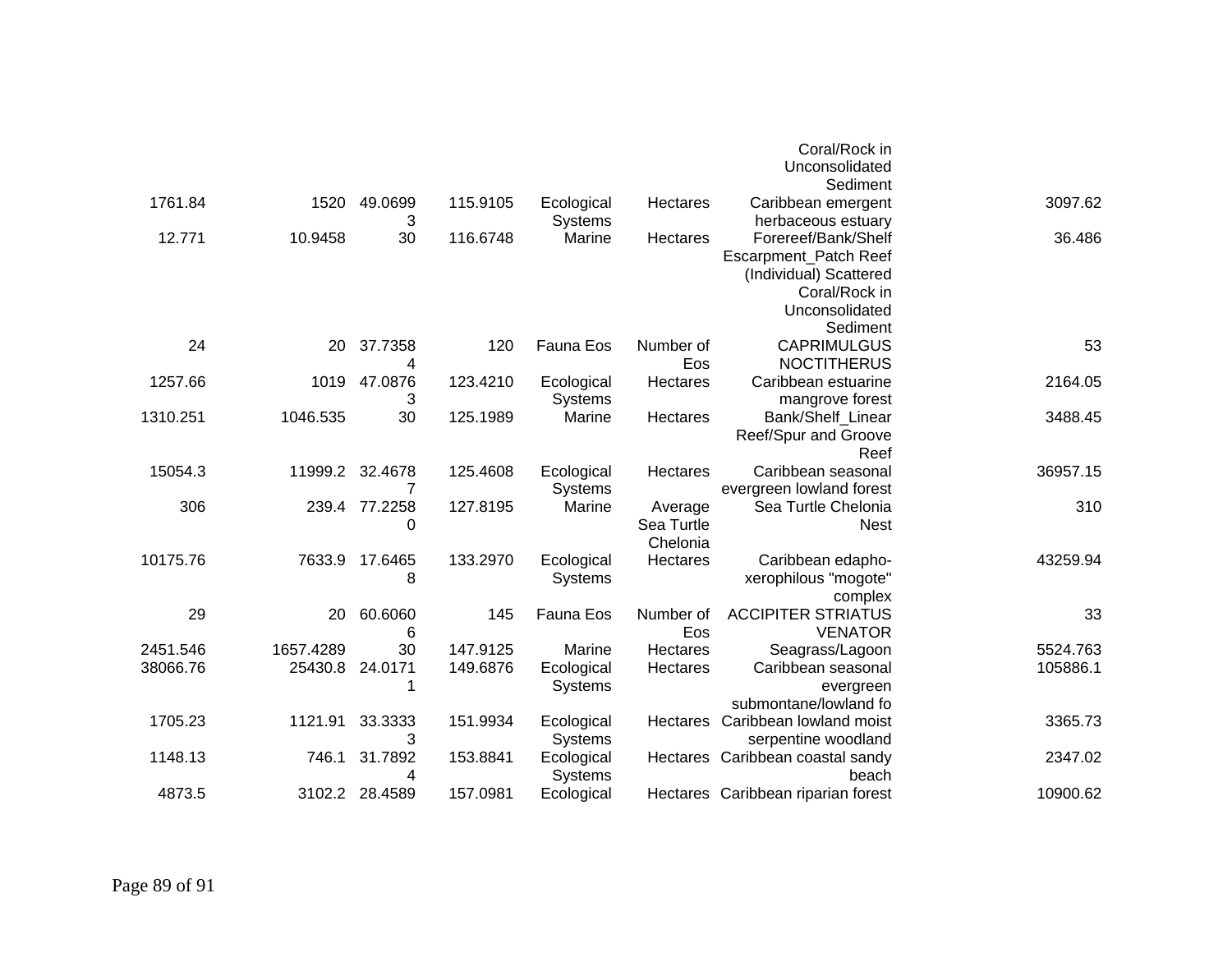|          | and woodland                                                                         |                                     | Systems                      |          | 3            |            |           |
|----------|--------------------------------------------------------------------------------------|-------------------------------------|------------------------------|----------|--------------|------------|-----------|
| 4972.86  | Caribbean maritime<br>shore/estuary mouth<br>mangrove                                | Hectares                            | Ecological<br><b>Systems</b> | 162.8529 | 44.9841      | 2237       | 3643.02   |
| 13678    | Average Sea Turtle Eretmochelys<br><b>Nest</b>                                       | Sea Turtle<br>Eretmochely<br>s Nest | Marine                       | 163.1573 | 60           | 8206.8     | 13390     |
| 5861.25  | Caribbean<br>montane/submontane<br>karst forest                                      | Hectares                            | Ecological<br>Systems        | 165.2605 | 10.5114<br>0 | 616.1      | 1018.17   |
| 499.95   | Caribbean salt flats and<br>ponds                                                    | Hectares                            | Ecological<br>Systems        | 167.375  | 43.2043<br>2 | 216        | 361.53    |
| 47409.03 | Caribbean wet<br>submontane/lowland<br>forest                                        | Hectares                            | Ecological<br>Systems        | 170.7023 | 24.7851<br>5 | 11750.4    | 20058.21  |
| 1007.1   | Caribbean coastal thorn<br>scrub                                                     | Hectares                            | Ecological<br><b>Systems</b> | 177.0247 | 27.6338<br>0 | 278.3      | 492.66    |
| 89.703   | <b>Backreef Colonized</b><br>Bedrock/Colonized<br>Pavement with Sand and<br>Channels | Hectares                            | Marine                       | 177.8201 | 30           | 26.9109    | 47.853    |
| 166617.7 | Streams 1 - 3 Over<br>600 meters on EDU 3                                            | <b>Meters</b><br>Length             | Freshwater                   | 187.7478 | 30           | 49985.334  | 93846.396 |
| 67       | <b>ERETMOCHELYS</b><br><b>IMBRICATA</b>                                              | Number of<br>Eos                    | Fauna Eos                    | 200      | 29.8507<br>4 | 20         | 40        |
| 15810.18 | Coastal Acq EDU 3                                                                    | <b>Meters</b><br>Length             | Freshwater                   | 200.0745 | 30           | 4743.0543  | 9489.644  |
| 60692.05 | Coastal Acq EDU 5                                                                    | <b>Meters</b><br>Length             | Freshwater                   | 210.5926 | 30           | 18207.6153 | 38343.892 |
| 77050.76 | Streams 1 - 3 Under<br>600 meters on EDU 5                                           | Meters<br>Length                    | Freshwater                   | 211.7419 | 29.9999<br>9 | 23115.23   | 48944.63  |
| 55021.23 | Caribbean lowland dry<br>semi-deciduous forest                                       | Hectares                            | Ecological<br>Systems        | 218.6294 | 22.6672<br>5 | 12471.8    | 27267.03  |
| 2268.698 | Coastal Acq EDU 2                                                                    | Meters<br>Length                    | Freshwater                   | 243.4577 | 30           | 680.6094   | 1656.996  |
| 21192.57 | Caribbean wet montane                                                                | Hectares                            | Ecological                   | 280.6730 | 20.1853      | 4277.8     | 12006.63  |